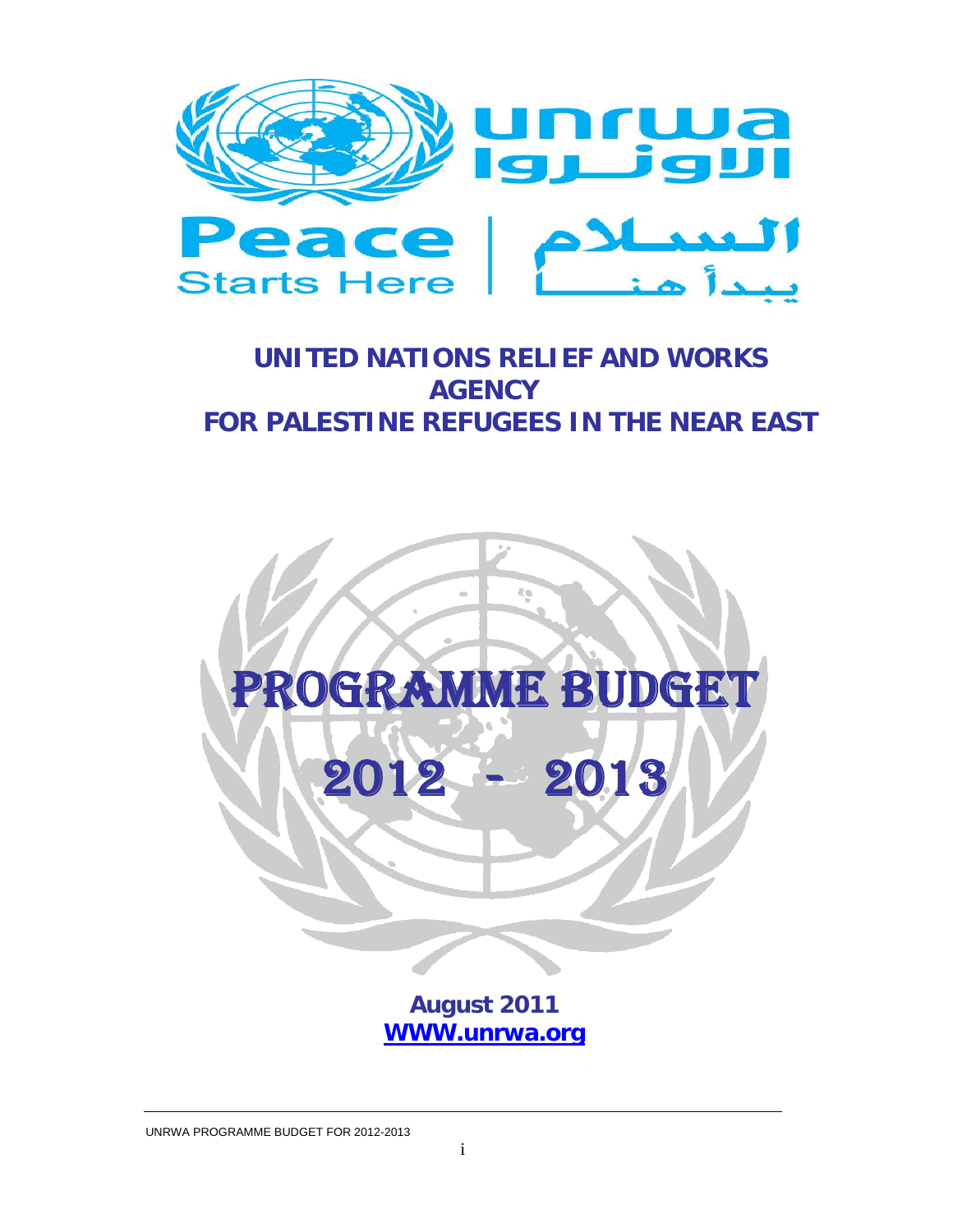# **CONTENTS**

|      | <b>Acronyms</b>                                                                        | iv             |
|------|----------------------------------------------------------------------------------------|----------------|
| 1.   | <b>INTRODUCTION TO 2012-2013 BIENNIUM BUDGET</b>                                       | 1              |
|      | Context                                                                                | 2              |
|      | <b>Planning Assumptions</b>                                                            | $\overline{4}$ |
|      | <b>Budget Structure</b>                                                                | 5              |
|      | <b>Staffing Table</b>                                                                  | 13             |
|      | <b>Financial Situation</b>                                                             | 15             |
| II.  | A LONG AND HEALTHY LIFE                                                                | 21             |
|      | Universal access to quality, comprehensive primary health care                         | 27             |
|      | Sustained protection and promotion of family health                                    | 28             |
|      | Ensured prevention and control of diseases                                             | 29             |
| III. | <b>ACQUIRED KNOWLEDGE AND SKILLS</b>                                                   | 30             |
|      | Universal access to and coverage of basic education                                    | 36             |
|      | Educational quality and outcomes against set standards are enhanced                    | 37             |
|      | Improve access to education opportunities for learners with special education          |                |
|      | needs                                                                                  | 38             |
| IV.  | A DECENT STANDARD OF LIVING                                                            | 39             |
|      | Reduced poverty among the poorest Palestine refugees                                   | 48             |
|      | Inclusive financial services and increased access to credit and savings                |                |
|      | facilities                                                                             | 49             |
|      | Enhanced skills and improved access to employment for Palestine<br>refugees            | 50             |
|      | Sustained camp development and upgraded substandard infrstructure and<br>accommodation | 51             |
| V.   | HUMAN RIGHTS ENJOYED TO THE FULLEST                                                    | 52             |
|      | Rights of Palestine refugees are safeguard and advanced                                | 58             |
|      | Strengthened capacity of refugees to formulate and implement                           |                |
|      | sustainable social services in their communities.                                      | 59             |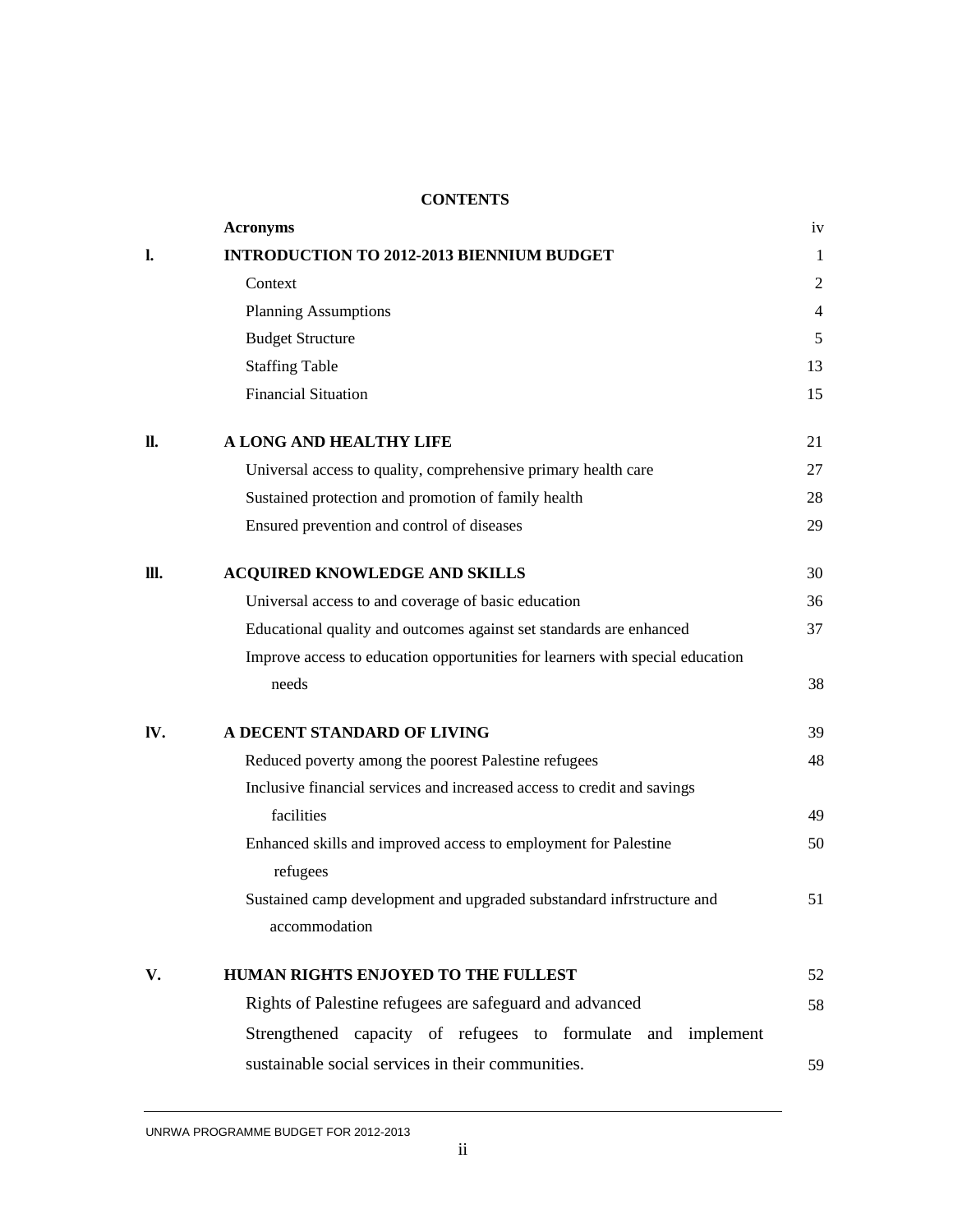|       | Palestine refugee registration and eligibility for UNRWA services are in<br>accordance with relevant international standards | 60 |
|-------|------------------------------------------------------------------------------------------------------------------------------|----|
| VI.   | EFFECTIVE AND EFFICIENT GOVERNANCE AND SUPPORT IN                                                                            | 61 |
|       | <b>UNRWA</b>                                                                                                                 |    |
|       | Leadership strengthen governance and foster partnerships                                                                     | 66 |
|       | Develop and sustain UNRWA, enabling it to carry out its mandate                                                              | 68 |
| VII.  | UNBOA RECOMMENDATIONS – IMPLEMENTATION STATUS                                                                                | 70 |
| VIII. | <b>WORKLOAD INDICATORS AND STATISTICS</b>                                                                                    | 71 |
| IX.   | <b>BUDGET IN PROGRAMME FORMAT</b>                                                                                            | 72 |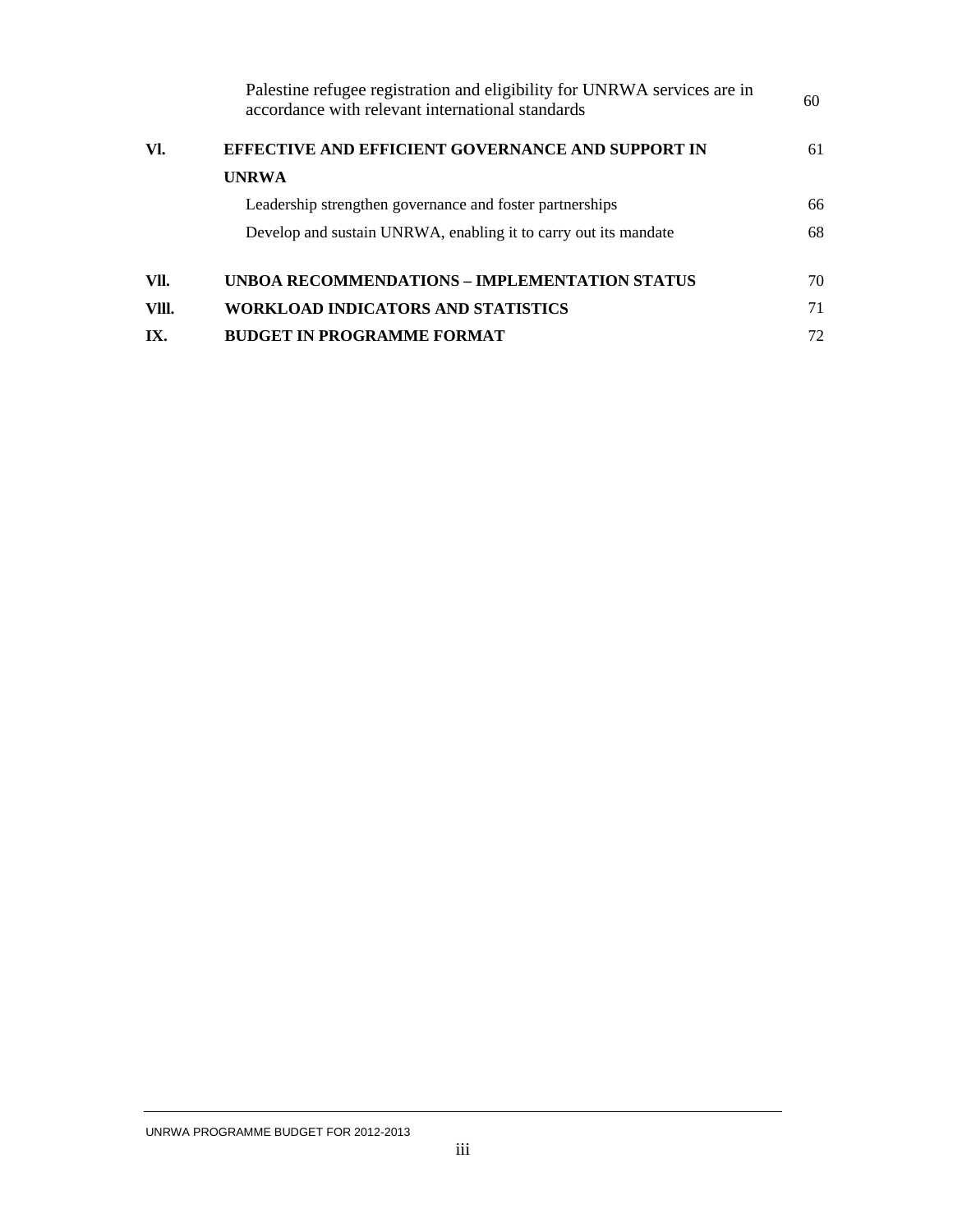# **Acronyms**

| A              |                                                                                |
|----------------|--------------------------------------------------------------------------------|
| <b>ANC</b>     | Anti-Natal Care                                                                |
| $\mathbf C$    |                                                                                |
| CBO            | Community Based Organization                                                   |
| <b>CBT</b>     | <b>Competency Based Training</b>                                               |
| <b>CIP</b>     | Camp Improvement Plan                                                          |
| D              |                                                                                |
| <b>DIFOTIS</b> | Delivery in Full on Time in Specification                                      |
| E              |                                                                                |
| <b>EFA</b>     | <b>Education</b> for All                                                       |
| ERP            | <b>Enterprise Resource Planning</b>                                            |
| <b>ERCD</b>    | External Relations and Communication Department.                               |
| G              |                                                                                |
| GF             | General Fund                                                                   |
| H              |                                                                                |
| HC             | <b>Health Centre</b>                                                           |
| <b>HDG</b>     | Human Development Goal                                                         |
| HQ             | Headquarters                                                                   |
| $\bf{I}$       |                                                                                |
| <b>ICIP</b>    | Infrastructure & Camp Improvement Program                                      |
| <b>IPSAS</b>   | <b>International Public Sector Accounting Standards</b>                        |
| M              |                                                                                |
| MD             | Microfinance Department                                                        |
| MDG            | Millennium Development Goal                                                    |
| MLA            | Monitoring Learning Achievements                                               |
| <b>MTS</b>     | <b>Medium Term Strategy</b>                                                    |
| <b>MOH</b>     | Ministry of Health                                                             |
| N              |                                                                                |
|                | Non-Communicable Disease                                                       |
| <b>NCD</b>     |                                                                                |
| $\mathbf 0$    |                                                                                |
| oPt            | occupied Palestinian territory                                                 |
| <b>OD</b>      | <b>Organizational Development</b>                                              |
| P              |                                                                                |
| <b>PSC</b>     | <b>Programme Support Costs</b>                                                 |
| R              |                                                                                |
| <b>RSS</b>     | <b>Relief and Social Services</b>                                              |
| S              |                                                                                |
| <b>SAR</b>     | Syrian Arab Republic                                                           |
| <b>SHC</b>     | Special Hardship Cases                                                         |
| <b>SHAP</b>    | Special Hardship Assistance Program                                            |
| <b>SSN</b>     | Social Safety Net                                                              |
| т              |                                                                                |
| <b>TVET</b>    | Technical & Vocational Education & Training                                    |
| U              |                                                                                |
| UN             | <b>United Nations</b>                                                          |
| <b>UNBOA</b>   | United Nations Board of Auditors                                               |
| <b>UNESCO</b>  | United Nations Educational, Scientific and Cultural Organization               |
| <b>UNRWA</b>   | United Nations Relief and Works Agency for Palestine Refugees in the Near East |
| <b>USD</b>     | <b>United States Dollars</b>                                                   |
| V              |                                                                                |
| <b>VTC</b>     | <b>Vocational Training Centre</b>                                              |
| W              |                                                                                |
|                |                                                                                |
| <b>WHO</b>     | World Health Organization                                                      |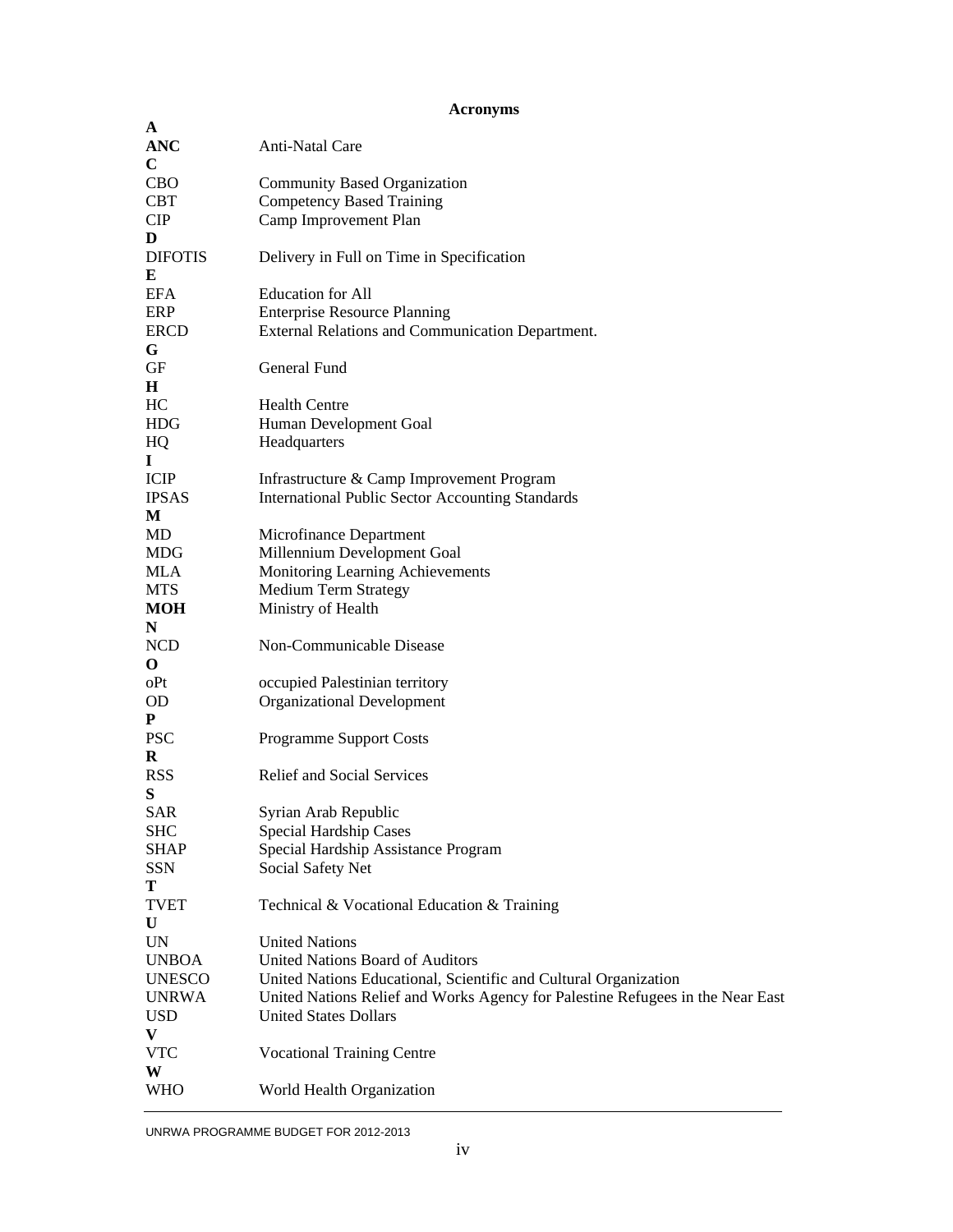#### **INTRODUCTION TO 2012-2013 BIENNIUM BUDGET**

- 1.1 The United Nations Relief and Works Agency for Palestine Refugees in the Near East (UNRWA) was established within the United Nations (UN) system as a subsidiary organ of the General Assembly by the Assembly in its resolution 302 (IV) of 08 December 1949 and became operational on 1 May 1950. It is one of the largest United Nations programmes, with a population of 4.8 million Palestine refugees covered by its mandate in 2011. As the General Assembly expressed in its resolution 65/100 of 10 December 2010, the Agency has played an essential role for over 60 years since its establishment in providing vital services for the well-being, human development and protection of the Palestine refugees and the amelioration of their plight. The General Assembly renews the Agency's mandate every three years, most recently in resolution 65/98 of 10 December 2010 when it affirmed the necessity for the continuation of the Agency's work pending the just resolution of the question of the Palestine refugees.
- 1.2 UNRWA's mission is to help Palestine refugees achieve their full potential in human development under the difficult circumstances in which they live, consistent with internationally agreed goals and standards. The Agency fulfills this mission by providing a variety of essential services within the framework of international standards to Palestine refugees in the Gaza Strip, the West Bank, Jordan, Lebanon and the Syrian Arab Republic. Among United Nations Agencies, UNRWA is unique in delivering services directly to beneficiaries. UNRWA's mandate which derives from the General Assembly and has evolved over time in response to developments in the operational context, extends at present to providing education; health; relief and social services; microfinance and emergency assistance to refugees; infrastructure and camp improvement within refugee camps; and protection.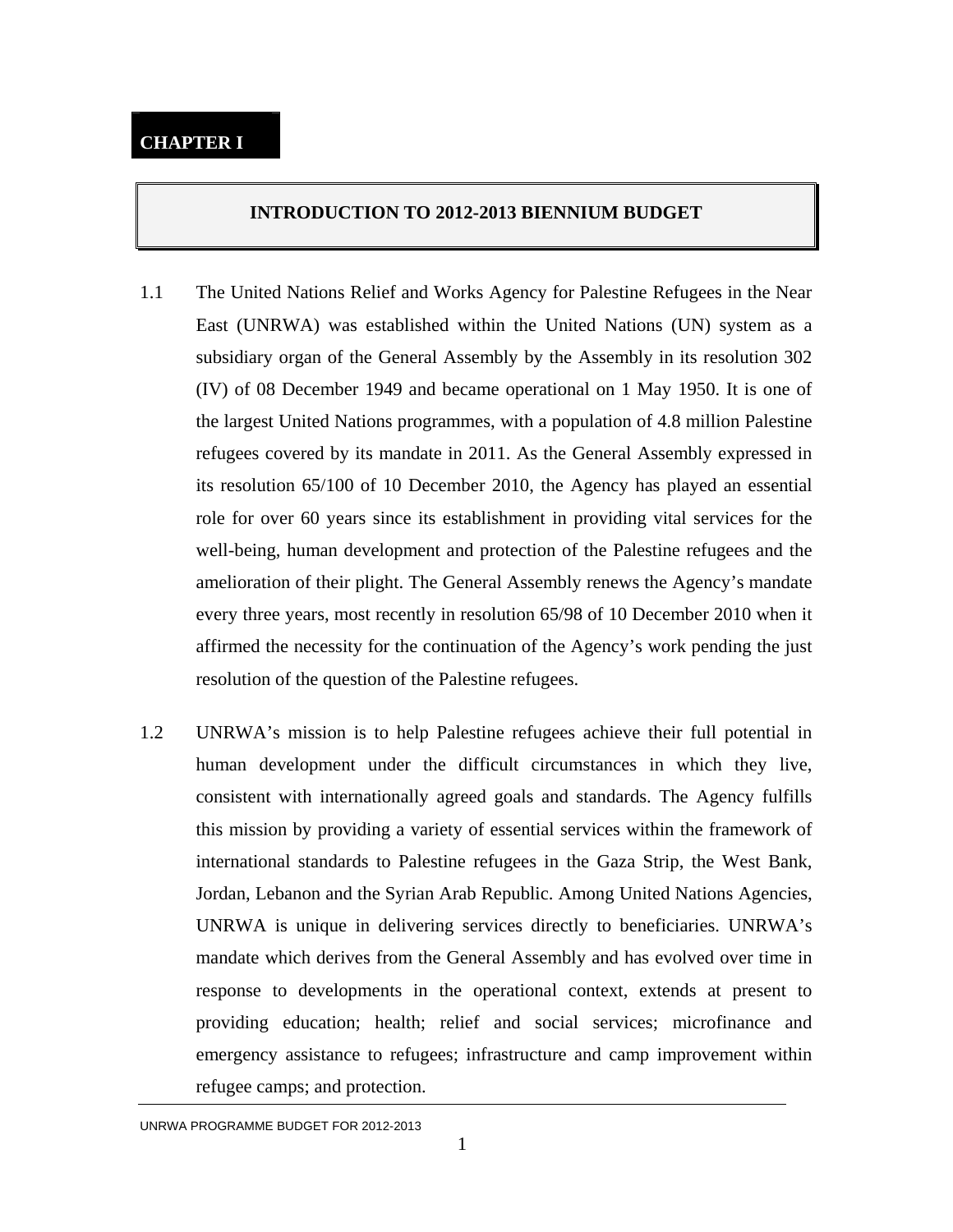#### **CONTEXT**

- 1.3 The latest political and security developments in the Middle East are only the most recent pressures on the Agency, further straining UNRWA's limited resources and therefore its ability to serve around five million refugees in Gaza Strip, the West Bank, Jordan, Lebanon and the Syrian Arab Republic. Access problems in the West Bank, the continuing blockade on Gaza, the serious financial constraints, and security concerns are only some of the difficulties our Agency is faced with on a daily basis. Despite these difficulties, UNRWA, which is seen by many as a stabilizing influence in this volatile region, is doing its utmost to continue providing direct services for Palestine refugees.
- 1.4 The core services, UNRWA's provides are comparable in nature and scope to those provided by a local or national government. With around 29,000 staff, most of whom are Palestine refugees themselves, UNRWA is one of the largest employers in the Middle East. Over 480,000 children go to UNRWA schools, run by around 22,000 Education staff. UNRWA's 137 Health Centers across the region received over 10 million patient visits last year. The Agency also assists close to 280,000 of the poorest and most vulnerable refugees with additional assistance provided by a reformed Society Safety Net (SSN) programme targeting the poorest of the poor. Persons with other special needs, such as people with disability, also benefit from specialized services in the Agency's Health Centers. Gender is being mainstreamed into UNRWA's core programmes, with the empowerment of women in their community a key area of focus for the Agency. At present, the challenges in providing these services are daunting
- 1.5 In Gaza, the Agency serves a registered population of 1.1 million Palestine refugees, including more than 210,000 students, with thousands more students eligible to attend UNRWA schools but unable to do so owing to a lack of classrooms. The effects of the Gaza blockade and the December 2008- January 2009 conflict have decimated the economy and resulted in a need for reconstruction of refugee homes on a large scale. As refugee shelters constitute

UNRWA PROGRAMME BUDGET FOR 2012-2013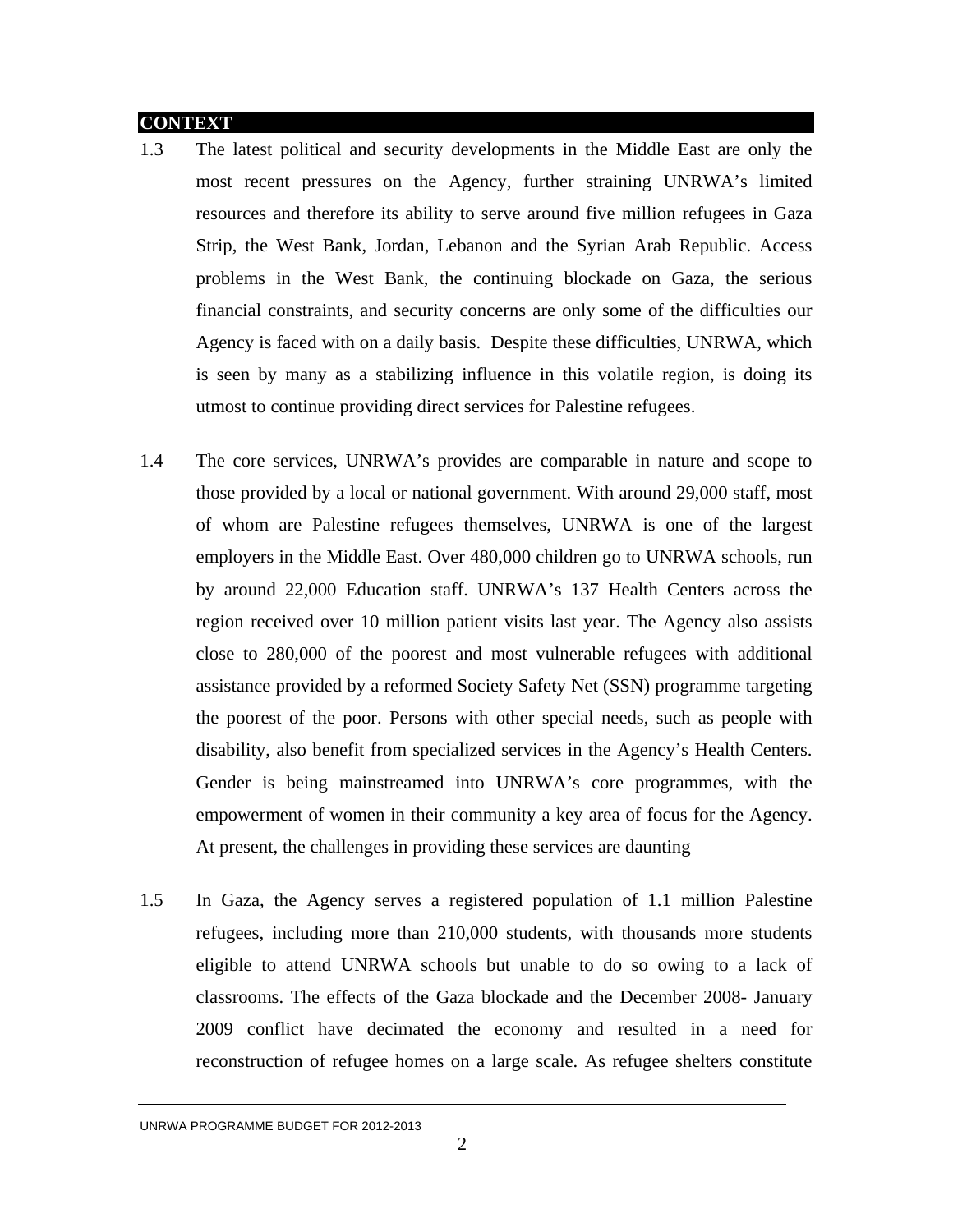much of the housing stock requiring reconstruction in Gaza, the responsibility shouldered by UNRWA is made all the more challenging by a lack of funding and the difficulties importing construction materials as a result of the blockade.

- 1.6 In the West Bank, despite some improvement such as the reduction of check points, access and movement restrictions continue to truncate communities posing not only political but also logistical challenges. These challenges increase hardships for the refugee population and weaken the Agency's ability to provide services in a cost effective manner in the affected areas.
- 1.7 In Lebanon, UNRWA remains the main provider of services to a marginalized Palestine refugee community, who face high levels of poverty and limited opportunities to escape such poverty. In Lebanon, the formation of a new government in early 2011 raised hopes for progress on a range of issues of concern to UNRWA and the refugees. Amongst the areas of concern was legislation granting refugees access to a range of professions, which is yet to be implemented. The Agency's inability to provide what refugees perceive to be an inadequate subsidy to enable them to access tertiary care for life-threatening illnesses has resulted in unrest in refugee camps and direct threats to safety of front-line Agency staff.
- 1.8 In Jordan, where the refugee situation remains stable, the Government has responded to popular demands with a range of measure, among them salary increases for public sector employees. The implications are discussed below (see 1.12 and 1.13). Syria, traditionally a stable area of operation, has seen violent unrest erupt in 2011, posing a challenge to UNRWA's activities in this field.
- 1.9 UNRWA's direct services are critical for the well being of Palestine refugees throughout the region. If UNRWA's financial situation does not improve, the impact on its beneficiaries will be immediate and substantial. Already, the lack of adequate resources has eroded the quality of UNRWA programmes. While

UNRWA PROGRAMME BUDGET FOR 2012-2013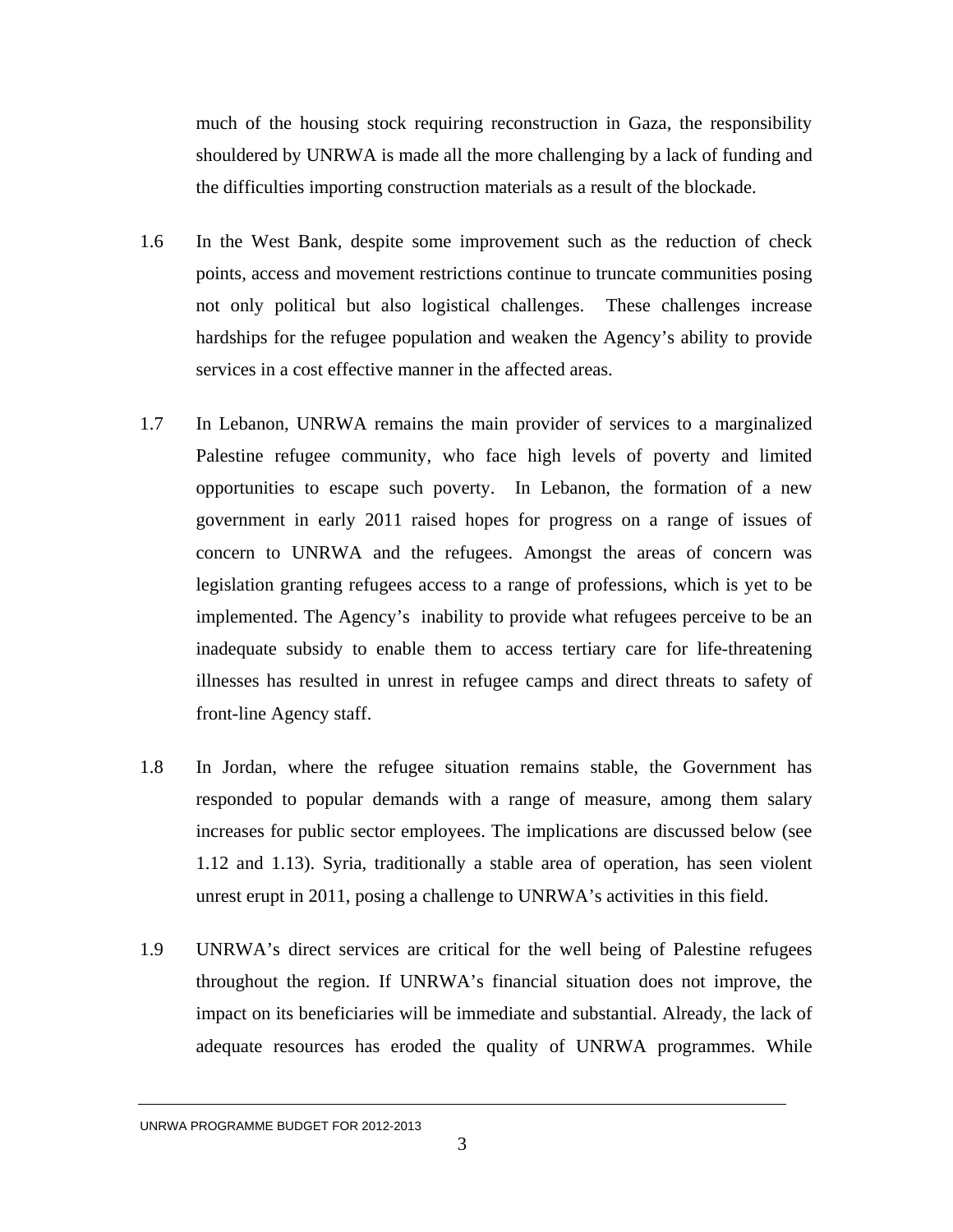UNRWA's extra-budgetary contributions have risen gradually over the years, they have not kept pace with an increasing population and rising costs.

#### **PLANNING ASSUMPTIONS**

- 1.10 UNRWA fully recognizes that central to its commitment to address the needs of beneficiaries and address financial difficulties is a need for it to make substantial improvement in how it operates.
- 1.11 Following the landmark June 2004 Geneva Conference, UNRWA in 2006 began its most ambitious reform process to-date entitled Organizational Development (OD). This reform process, which concluded in 2009, introduced far-reaching changes in the Agency's management systems and planning frameworks. Building on the OD, UNRWA continued its reforms with the development of a plan known as "Sustaining Change". Its outline was finalized in May 2011 and presented to the Agency's Advisory Commission in its session in late June 2011. The plan aims to complete the envisaged institutional transformation of the Agency over the next two biennia. Where the OD started revitalization of the Agency management, sustaining change aims at invigorating its programmes; ensuring equality and effectiveness are improved where they are needed most, at the point of delivery in over-crowded schools, clinics and camp service centers. The plan also prioritizes the enhancement of UNRWA's resource mobilization capacity. As a result of OD and with the progress made under Sustaining Change, the Agency has introduced a longer-term strategic focus, for example, through a Medium Term Strategy (MTS) for the period 2010-2015, that is supported by a robust results-based planning system. Monitoring and evaluation capacity is being developed further, and the Agency is also integrating into its planning crosscutting issues that are central to UN system-wide development and humanitarian work, such as gender, disability, and protection. The Agency has also delegated greater authority to field management to enhance efficiencies, while at the same time seeking to ensure UNRWA Headquarters' provides support required to uphold relevant standards Agency-wide, good practice in terms of programme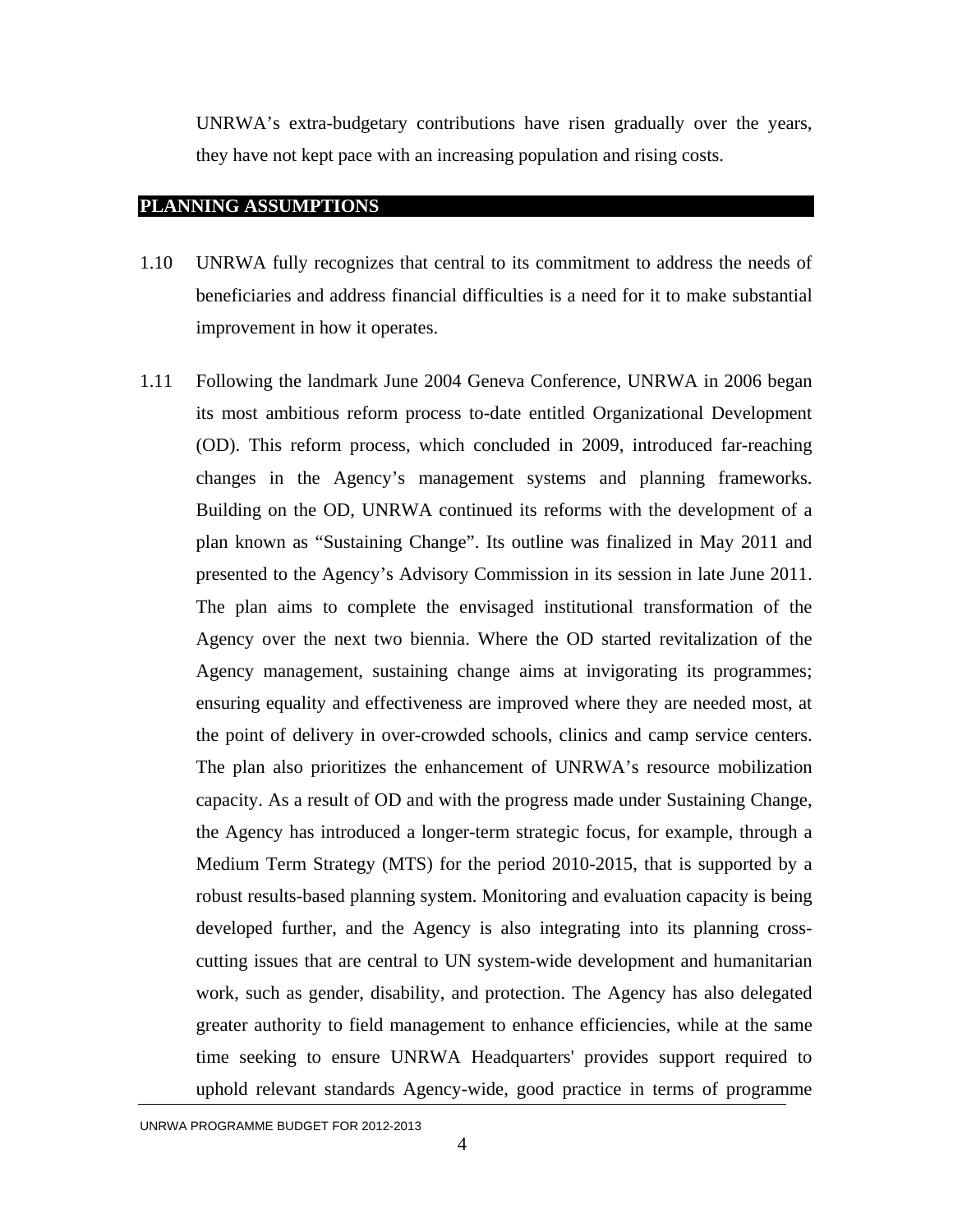planning and evaluation, and accountability for results. In addition, the Agency's procurement rules have been overhauled, bringing them closer to the standards across the UN system. Agency Human Resource processes have also been overhauled, with a focus on improving recruitment processes and workforce management, so important for an Agency of approximately 29,000 staff members who are critical for the delivery of quality services to millions of beneficiaries.

- 1.12 Staff costs constitute the bulk of UNRWA's budget (see Table 4 below). This is because the day to day direct delivery of services requires a large number of staff (some 29,000). Efforts to maintain parity with host authorities' public sector salaries render the Agency's financial sustainability susceptible to economic volatility. As an example, during 2011, public sector salary increases in Syria and Jordan resulted in an additional cost of around \$8.5 million per annum to UNRWA.
- 1.13 Host governments face an increasing demand for quality services, while their own financial situation is deteriorating; in some cases this puts additional pressure on UNRWA services, when some Palestine refugees on host government services returning to UNRWA. At the same time, donor expectations are of improved efficiency, effectiveness and quality of service delivery. UNRWA therefore is faced with increasing demands and expectations from all of its primary stakeholders, amidst a constraint resource base and increasing operational costs.

#### **BUDGET STRUCTURE**

1.14 UNRWA's budget structure reflects the Medium Term Strategy (MTS) for the period 2010–2015 and is based on the Implementation Plans prepared for each Field and Headquarter Department for the second biennium of the MTS. The chapters that follow and the expected accomplishments, indicators of achievement and measurements set out therein reflect UNRWA's ongoing commitment to results-based budgeting as introduced during the 2010-2011 biennium.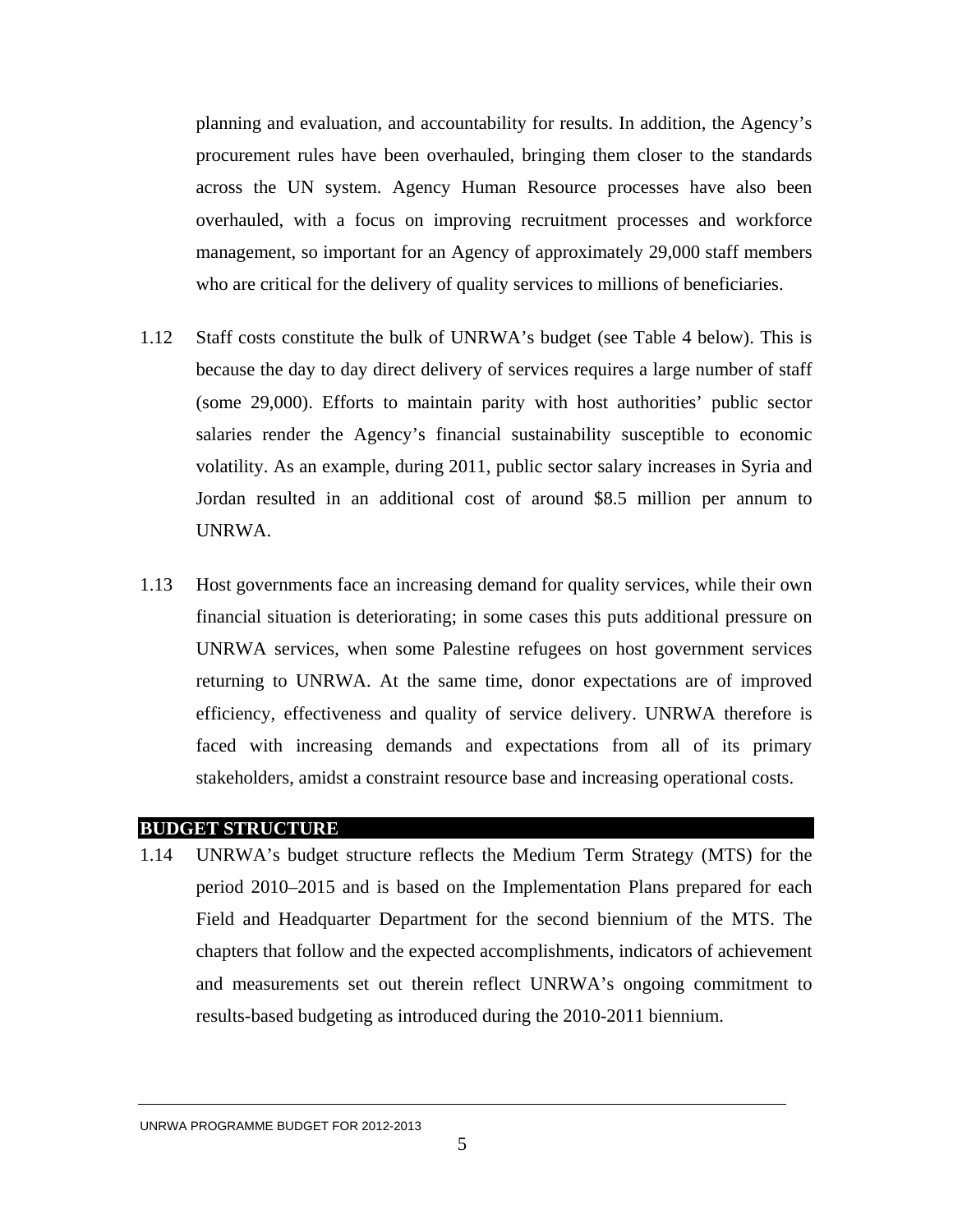- 1.15 The MTS identifies four human development goals for Palestine Refugees, namely, to:
	- a) Have a long and healthy life;
	- b) Acquire knowledge and skills;
	- c) Have a decent standard of living; and
	- d) Enjoy human rights to the fullest extent possible.
- 1.16 To link financial resources directly to the achievement of results consistent with the Agency's strategy, the budget includes a breakdown by goals and strategic objectives.

# 1.17 **The following pages contain the listed summary tables:**

Figure 1: An Organizational Chart of UNRWA broken down by Department and Area of Operations showing the number of international and area staff located in each Department.

Table 1: A summary of the Programme Budget for 2012–2013 broken down by Human Department Goal, Regular Budget, Project Budget and other requirements.

Table 2 and Figure 2: A breakdown of the Regular Budget by Field with comparative figures for the biennia 2008-2009; 2010-2011 and 2012–2013.

Table 3 and Figure 3: A breakdown of the Regular Budget by Human Development Goal with comparative figures biennia 2008-2009; 2010-2011 and 2012–2013.

Table 4 and Figure 4: A breakdown of the Regular Budget by Category of Expenditure with comparative figures biennia 2008-2009; 2010-2011 and 2012– 2013.

Table 5: A breakdown of Project Budget by Goal and Field Office.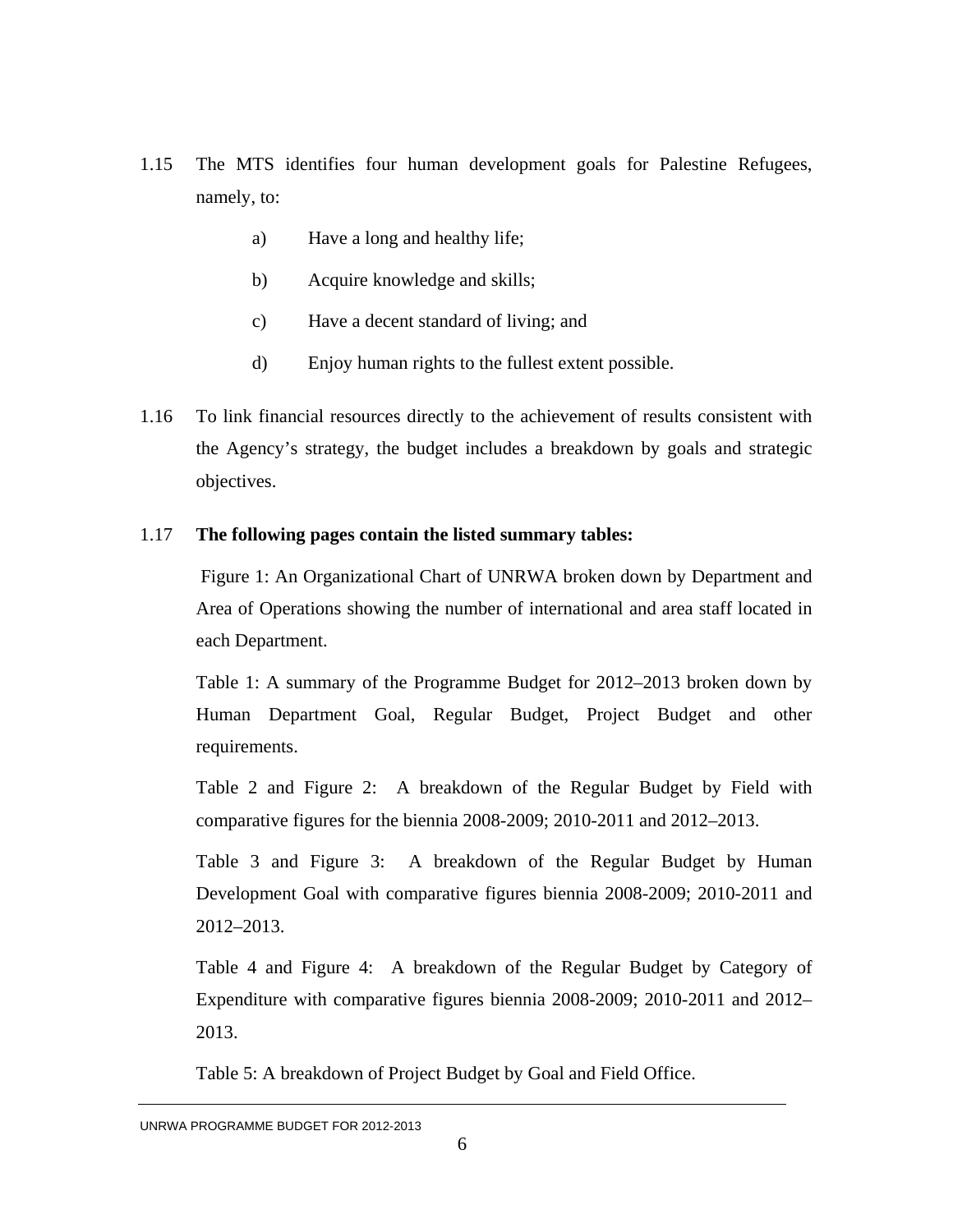### **FIGURE 1: UNRWA's ORGANIZATIONAL CHART BY DEPARTMENT**

 *United Nations Relief and Works Agency for Palestine Refugees in the Near East Organizational structure and post distribution for the biennium 2012-2013.* 



Note: There are 75 international posts that are funded through extra-budgetary resources.

Abbreviations: USG, Under Secretary-General; ASG, Assistant Secretary-General; RB, regular budget;

XB, extra-budgetary; GS, General Service; OL, Other Level. a

Local posts (\* number of MMD posts was excluded from table 7 page 14); b New posts; and c Reclassification**.**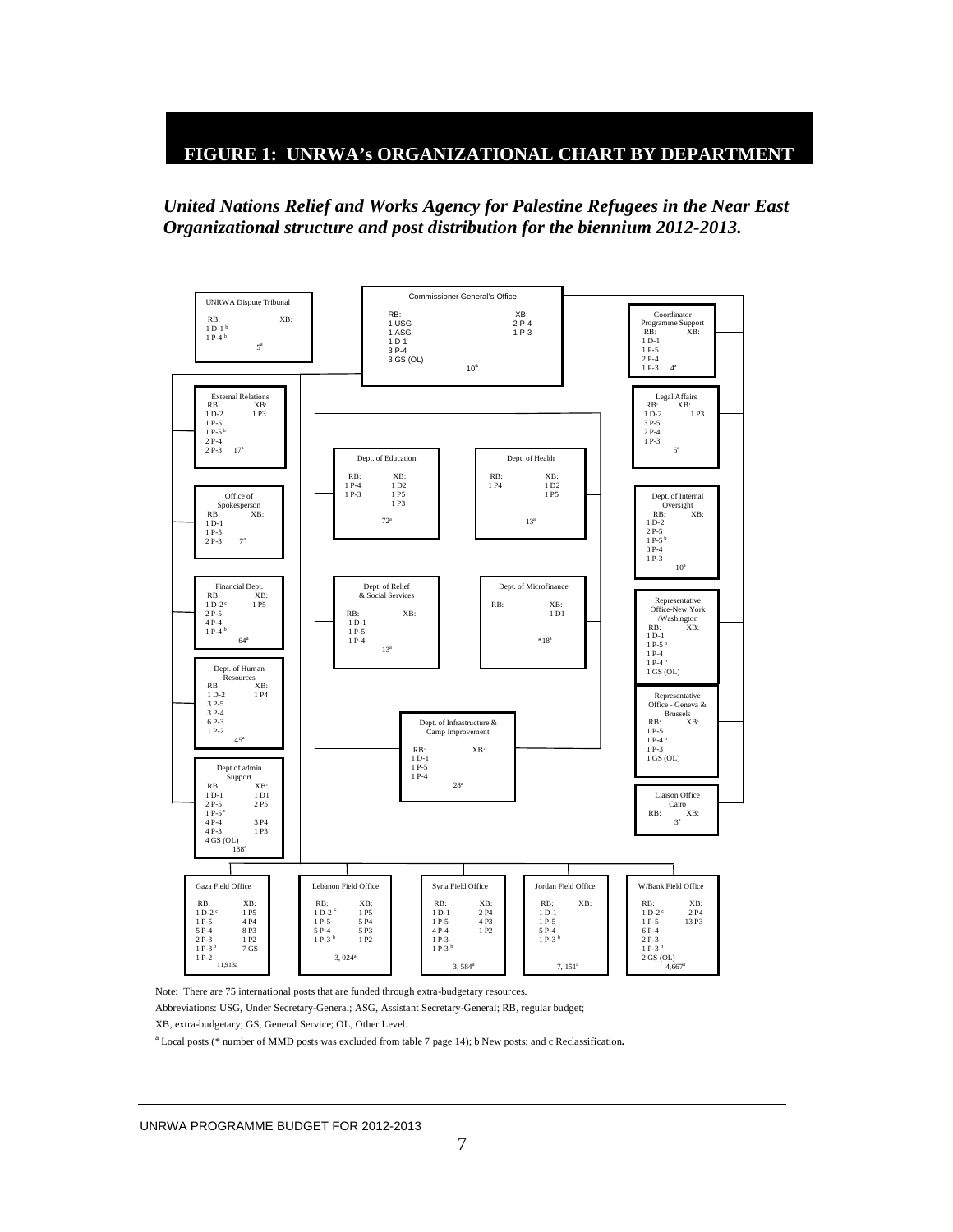#### **Summary of 2012-2013 Agency Wide Total Budget Volume** (USD'000s) **TABLE 1 BIENNIUM BUDGET 2012-2013**

|                                        | 2012 Fiscal Year      |                |         |                       |           | 2013 Fiscal Year      |                          |         |                          | 2012-2013 Biennium    |           |                |           |                       |           |
|----------------------------------------|-----------------------|----------------|---------|-----------------------|-----------|-----------------------|--------------------------|---------|--------------------------|-----------------------|-----------|----------------|-----------|-----------------------|-----------|
| Goal                                   | <b>Regular Budget</b> |                |         | <b>Total</b>          |           | <b>Regular Budget</b> |                          | Project | <b>Total</b>             | <b>Regular Budget</b> |           |                |           | <b>Total</b>          |           |
|                                        | Cash 1                | In Kind        | Total   | <b>Project Budget</b> |           | Cash <sup>1</sup>     | In Kind                  | Total   | <b>Budget</b>            |                       | Cash1     | In Kind        | Total     | <b>Project Budget</b> |           |
|                                        |                       |                |         |                       |           |                       |                          |         |                          |                       |           |                |           |                       |           |
| A Long and Healthy Life                | 116,513               | 1,313          | 117,826 | 14,673                | 132,499   | 116,496               | 1,320                    | 117,816 | 14,673                   | 132,489               | 233,009   | 2,633          | 235,642   | 29,346                | 264,988   |
| Acquired Knowledge and Skills          | 327,572               | 523            | 328,095 | 8,581                 | 336,676   | 336,315               | 530                      | 336,845 | 8,581                    | 345,426               | 663,887   | 1,053          | 664,940   | 17,162                | 682,102   |
| A Decent Standard of Living            | 82,889                | ٠              | 82,889  | 302,288               | 385,177   | 86,076                |                          | 86,076  | 265,673                  | 351,749               | 168,965   | ٠              | 168,965   | 567,961               | 736,926   |
| Human Rights Enjoyed to the Fullest    | 3,719                 |                | 3,720   | 12,765                | 16,485    | 3,519                 |                          | 3,520   | 12,765                   | 16,285                | 7,238     | 2              | 7,240     | 25,530                | 32,770    |
| Effective and efficient governance and |                       |                |         |                       |           |                       |                          |         |                          |                       |           |                |           |                       |           |
| support in UNRWA                       | 90,246                | ٠              | 90,246  | 20,623                | 110,869   | 83,900                | $\sim$                   | 83,900  | 20,623                   | 104,523               | 174,146   | $\blacksquare$ | 174,146   | 41,246                | 215,392   |
| <b>Total Goal Requirements</b>         | 620,939               | 1,837          | 622,776 | 358,930               | 981,706   | 626,306               | 1,851                    | 628,157 | 322,315                  | 950,472               | 1,247,245 | 3,688          | 1,250,933 | 681,245               | 1,932,178 |
| <b>Other Requirements</b>              |                       |                |         |                       |           |                       |                          |         |                          |                       |           |                |           |                       |           |
| Contigency Reserve <sup>2</sup>        | 11,000                | $\sim$         | 11,000  |                       | 11,000    | 11,000                | $\overline{\phantom{a}}$ | 11,000  | $\overline{\phantom{a}}$ | 11,000                | 22,000    | $\blacksquare$ | 22,000    |                       | 22,000    |
| <b>Salary Increase Reserves</b>        | 16,135                | $\sim$         | 16,135  | $\sim$                | 16,135    | 31,135                | $\sim$                   | 31,135  | $\sim$                   | 31,135                | 47,270    | ٠              | 47,270    |                       | 47,270    |
| Seperation Benefits Reserves           | 2,000                 | $\sim$         | 2,000   | $\sim$                | 2,000     | 2,000                 | $\overline{\phantom{a}}$ | 2,000   | $\sim$                   | 2,000                 | 4,000     | ٠              | 4,000     |                       | 4,000     |
| New ERP Reserve                        | 2,000                 | $\sim$         | 2,000   | $\sim$                | 2,000     | 2,000                 | $\overline{\phantom{a}}$ | 2,000   | $\overline{\phantom{a}}$ | 2,000                 | 4,000     | ٠              | 4,000     |                       | 4,000     |
| Capitalization and Depreciation        | 1,000                 | ä,             | 1,000   |                       | 1,000     | 1,000                 |                          | 1,000   |                          | 1,000                 | 2,000     |                | 2,000     |                       | 2,000     |
| <b>Total Other Requirements</b>        | 32,135                | $\blacksquare$ | 32,135  |                       | 32,135    | 47,135                |                          | 47,135  |                          | 47,135                | 79,270    |                | 79,270    |                       | 79,270    |
| <b>Total Resource Requirements</b>     | 653,074               | 1,837          | 654,911 | 358,930               | 1,013,841 | 673,441               | 1.851                    | 675,292 | 322,315                  | 997,607               | 1,326,515 | 3,688          | 1,330,203 | 681,245               | 2,011,448 |

<sup>1</sup>Includes the cost of additional 13 international posts and 5 reclassifications requested in the 2012-2013 Fascicle.

 $2$  Includes reserves for: cash for food, foreign exchange, annual leave and general reserve.

 $3$  A reserve for capitalization & depreciation has been included as a provision to comply with IPSAS requirements.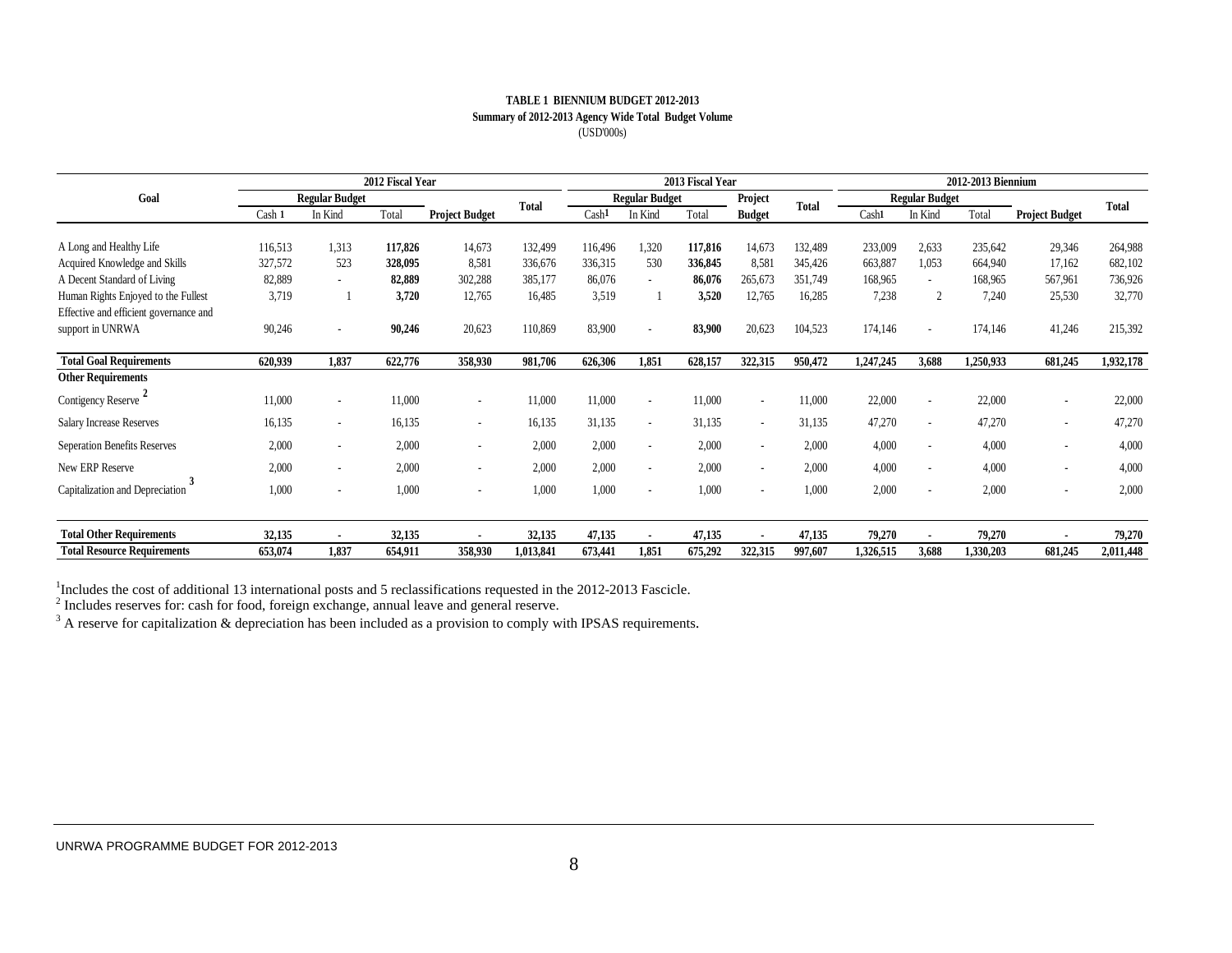#### **TABLE 2: REGULAR BUDGET REQUIREMENTS BY FIELD** (Cash and In-kind, USD'000s)

| Field/HO                                     | 2008               | 2009                     | 2010               | 2011          | 2012 <sup>1</sup> | $2013$ <sup>1</sup> | <b>Resource Growth</b> |               |
|----------------------------------------------|--------------------|--------------------------|--------------------|---------------|-------------------|---------------------|------------------------|---------------|
|                                              | <b>Expenditure</b> | <b>Expenditure</b>       | <b>Expenditure</b> | <b>Budget</b> | <b>Estimate</b>   | <b>Estimate</b>     | <b>Amount</b>          | $\frac{6}{9}$ |
|                                              |                    |                          |                    |               |                   |                     |                        |               |
| <b>Gaza Strip</b>                            | 183.994            | 179,864                  | 213,600            | 205,995       | 214,905           | 216,106             | 11,416                 | 2.72          |
| Lebanon                                      | 61,929             | 72,492                   | 75,360             | 74,714        | 78,869            | 79,533              | 8,328                  | 5.55          |
| <b>Syrian Arab Republic</b>                  | 44,194             | 45,861                   | 48.640             | 54,226        | 56,339            | 57,383              | 10,856                 | 10.55         |
| <b>Jordan</b>                                | 105,866            | 104,671                  | 116,902            | 116,697       | 123,182           | 124,541             | 14,124                 | 6.05          |
| <b>West Bank</b>                             | 83,102             | 82,229                   | 96,658             | 96,617        | 103,269           | 103,868             | 13,862                 | 7.17          |
| <b>Headquarters</b>                          |                    |                          |                    |               |                   |                     |                        |               |
| <b>Education Programmme</b>                  | 2,707              | 2,406                    | 2,887              | 3,247         | 2,915             | 2,925               | (294)                  | (4.79)        |
| <b>Health Programme</b>                      | 717                | 1,043                    | 1,114              | 1,283         | 1,236             | 1,245               | 84                     | 3.50          |
| Relief and Social Services Prog.             | 873                | 914                      | 1,209              | 1,272         | 1,172             | 1,181               | (128)                  | (5.16)        |
| Infrastructure and Camp                      |                    |                          |                    |               |                   |                     |                        |               |
| Improvement Prog.                            | 1,158              | 1,728                    | 1,415              | 1,881         | 2,345             | 1,949               | 998                    | 30.28         |
| <b>Support Departments</b>                   | 23,718             | 22,351                   | 28,865             | 36,425        | 38,544            | 39,426              | 12,680                 | 19.42         |
|                                              |                    |                          |                    |               |                   |                     |                        |               |
| Sub-total                                    | 508,258            | 513,559                  | 586,650            | 592,357       | 622,776           | 628,157             | 71,926                 | 6.10          |
| <b>Other Requirements</b><br>2.3             |                    |                          |                    |               |                   |                     |                        |               |
| Contingency Reserve                          |                    | $\overline{\phantom{0}}$ |                    | 2,809         | 11,000            | 11,000              | 19,191                 | 683.20        |
| Salary Increase Reserves                     |                    |                          |                    | 24,500        | 16,135            | 31,135              | 22,770                 | 92.94         |
| Separation Benefits Reserves                 |                    |                          |                    | 5,078         | 2,000             | 2,000               | (1,078)                | (21.23)       |
| New ERP Reserve                              |                    |                          |                    |               | 2,000             | 2,000               | 4,000                  |               |
| Capitalization and Depreciation <sup>5</sup> | (2,284)            | (1,028)                  | (1,656)            |               | 1,000             | 1,000               | 3,656                  | (220.77)      |
|                                              |                    |                          |                    |               |                   |                     |                        |               |
| Sub-total                                    | (2, 284)           | (1,028)                  | (1,656)            | 32,387        | 32,135            | 47,135              | 48,539                 |               |
| <b>Total Resources Requirements</b>          | 505,974            | 512,531                  | 584,994            | 624,744       | 654,911           | 675,292             | 120,465                | 9.96          |

<sup>1</sup> Includes the cost of additional 13 international posts and 5 reclassifications requested in the 2012-2013 Fascicle.<br><sup>2</sup> Comparative figures for 2008-2010 are incorporated into the respective Fields' and HQs expenditur

 $<sup>5</sup>$  A reserve for capitalization & depreciation has been included as a provision to comply with IPSAS</sup> requirements.



#### **FIGURE 2: Regular Budget by Field**

(Cash and In-kind, USD'000s)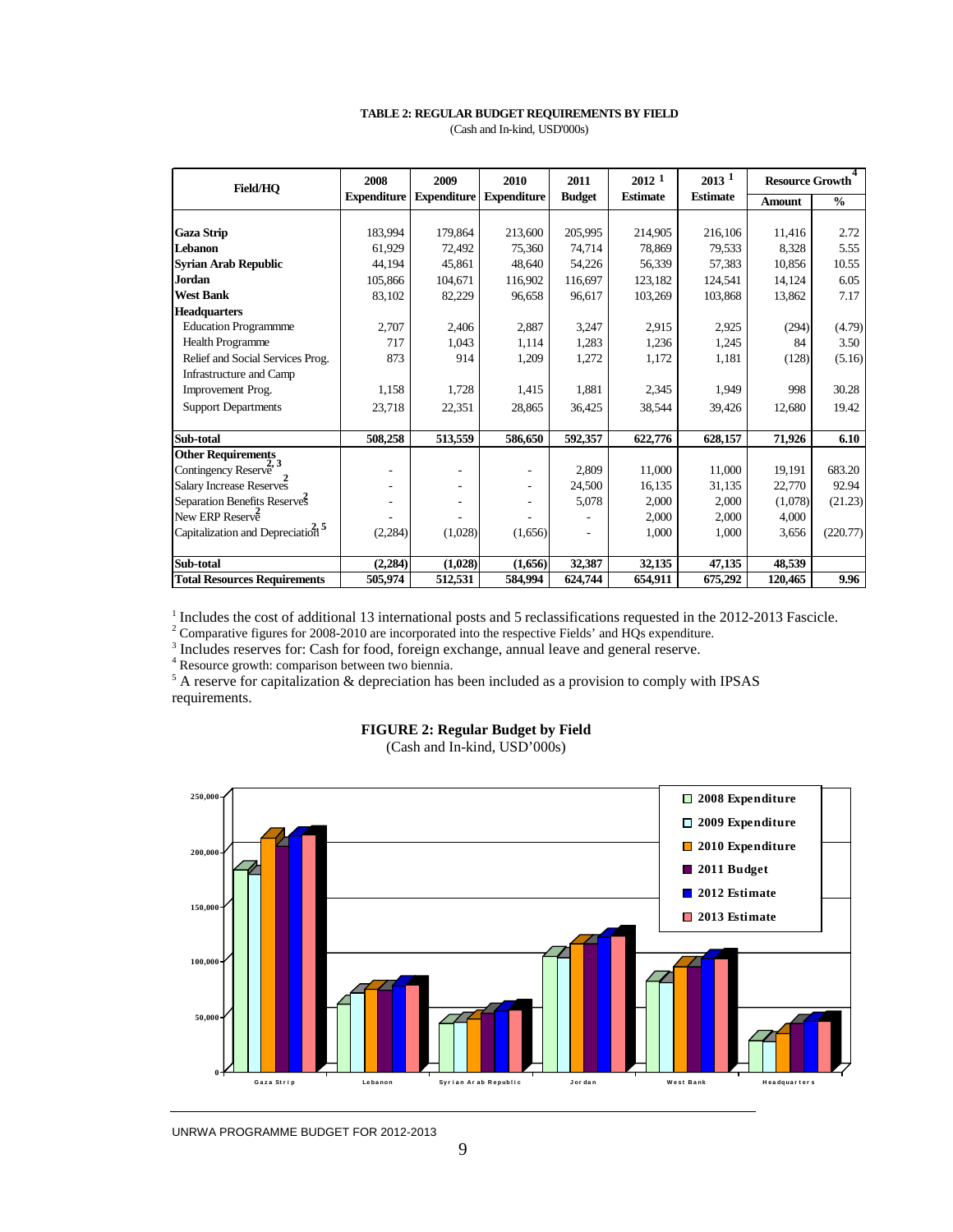| TABLE 3: REGULAR BUDGET REQUIREMENTS BY HUMAN DEVELOPMENT GOAL |  |
|----------------------------------------------------------------|--|
| (Cash and In-kind, USD'000s)                                   |  |

| Goal                                            | 2008               | 2009    | 2010                           | 2011          | 2012 1          | 2013 1          | <b>Resource Growth</b> |          |
|-------------------------------------------------|--------------------|---------|--------------------------------|---------------|-----------------|-----------------|------------------------|----------|
|                                                 | <b>Expenditure</b> |         | <b>Expenditure Expenditure</b> | <b>Budget</b> | <b>Estimate</b> | <b>Estimate</b> | Amount                 | $\%$     |
|                                                 |                    |         |                                |               |                 |                 |                        |          |
| A Long and Healthy Life                         | 89,001             | 89,735  | 107,770                        | 116.302       | 117,826         | 117,816         | 11,570                 | 5.16     |
| Acquired Knowledge and Skills                   | 277,713            | 281,851 | 313,679                        | 299,571       | 328,095         | 336,845         | 51,690                 | 8.43     |
| A Decent Standard of Living                     | 68,344             | 63,932  | 73,387                         | 72,260        | 82,889          | 86,076          | 23,318                 | 16.01    |
| Human Rights Enjoyed to the Fullest             | 4,279              | 4,223   | 3,875                          | 4,598         | 3,720           | 3,520           | (1,233)                | (14.55)  |
| Effective and efficient governance              |                    |         |                                |               |                 |                 |                        |          |
| and support in UNRWA                            | 68,921             | 73,818  | 87,939                         | 99,626        | 90,246          | 83,900          | (13, 419)              |          |
|                                                 |                    |         |                                |               |                 |                 |                        |          |
| Sub-total                                       | 508,258            | 513,559 | 586,650                        | 592,357       | 622,776         | 628,157         | 71,926                 | 6.10     |
| <b>Other Requirements</b>                       |                    |         |                                |               |                 |                 |                        |          |
| Contingency Reserve <sup>2</sup> , <sup>3</sup> | ۰                  |         | ۰                              | 2,809         | 11,000          | 11,000          | 19,191                 | 683.20   |
| Salary Increase Reserves                        |                    |         | ۰                              | 24,500        | 16,135          | 31,135          | 22,770                 | 92.94    |
| Separation Benefits Reserves                    |                    |         |                                | 5,078         | 2,000           | 2,000           | (1,078)                | (21.23)  |
| New ERP Reserve                                 |                    |         |                                |               | 2,000           | 2,000           | 4,000                  |          |
| Capitalization and Depreciation <sup>5</sup>    | (2, 284)           | (1,028) | (1,656)                        |               | 1,000           | 1,000           | 3,656                  | (220.77) |
|                                                 |                    |         |                                |               |                 |                 |                        |          |
| Sub-total                                       | (2, 284)           | (1,028) | (1,656)                        | 32,387        | 32,135          | 47,135          | 48,539                 | 157.95   |
| <b>Total Resources Requirements</b>             | 505,974            | 512,531 | 584,994                        | 624,744       | 654,911         | 675,292         | 120,465                | 9.96     |

<sup>1</sup> Includes the cost of additional 13 international posts and 5 reclassifications requested in the 2012-2013 Fascicle. <sup>2</sup> Comparative figures for 2008-2010 are incorporated into the respective Fields' and HQs expenditur

 $3$  Includes reserves for: Cash for food, foreign exchange, annual leave and general reserve.

<sup>4</sup> Resource growth: comparison between two biennia.

 $<sup>5</sup>$  A reserve for capitalization & depreciation has been included as a provision to comply with IPSAS requirements.</sup>

#### **FIGURE 3: Regular Budget by Human Development Goal**

(Cash and In-kind, USD'000s)

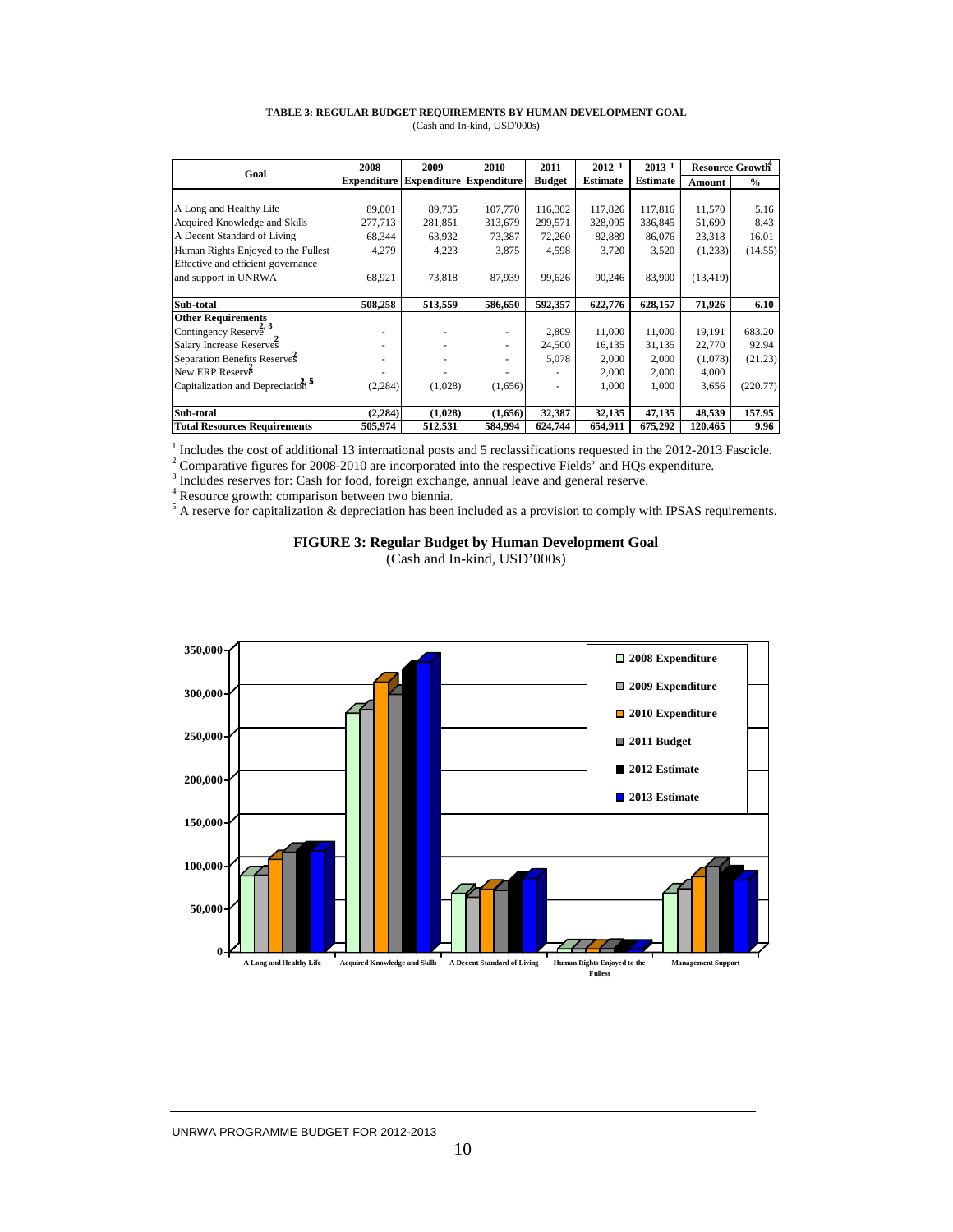# **TABLE 4: REGULAR BUDGET REQUIREMENTS BY CATEGORY OF EXPENDITURE**

| (Cash and In-kind, USD'000s) |  |
|------------------------------|--|
|------------------------------|--|

|                                              | 2008     | 2009                                       | 2010     | 2011          | 2012            | 2013            | Resource Growth <sup>4</sup> |               |
|----------------------------------------------|----------|--------------------------------------------|----------|---------------|-----------------|-----------------|------------------------------|---------------|
| <b>Category of Expenditure</b>               |          | <b>Expenditure Expenditure Expenditure</b> |          | <b>Budget</b> | <b>Estimate</b> | <b>Estimate</b> | <b>Amount</b>                | $\frac{0}{0}$ |
|                                              |          |                                            |          |               |                 |                 |                              |               |
| <b>International Staff Costs</b>             | 20,525   | 22,611                                     | 26,648   | 32,587        | 30,460          | 30,843          | 2,068                        | 3.49          |
| <b>Area Staff Costs</b>                      | 379,354  | 372,734                                    | 429,053  | 424,676       | 451,516         | 471,662         | 69,449                       | 8.13          |
| <b>Services</b>                              | 25,860   | 26,957                                     | 34,360   | 42,264        | 41,600          | 38,717          | 3,693                        | 4.82          |
| <b>Supplies</b>                              | 50,464   | 59,091                                     | 59,872   | 59,195        | 67,288          | 65,184          | 13,405                       | 11.26         |
| <b>Equipment &amp; Construction</b>          | 5,978    | 8,186                                      | 12,926   | 12,294        | 15,060          | 12,505          | 2,345                        | 9.30          |
| <b>Premises</b>                              | 8,377    | 8,165                                      | 9,713    | 14,170        | 16,491          | 15,258          | 7,866                        | 32.94         |
| <b>Grants &amp; Subsidies</b>                | 22,258   | 17,090                                     | 18,567   | 14,480        | 21,366          | 20,825          | 9,144                        | 27.67         |
| <b>Field reserve</b>                         |          |                                            |          | (4, 457)      | 1,282           | 837             | 6,576                        |               |
| <b>Cost Recovery</b>                         | (4,558)  | (1,275)                                    | (4, 489) | (2,852)       | (22, 287)       | (27, 674)       |                              |               |
| Sub-total                                    | 508,258  | 513,559                                    | 586,650  | 592,357       | 622,776         | 628,157         | 71,926                       | 6.10          |
| <b>Other Requirements</b>                    |          |                                            |          |               |                 |                 |                              |               |
| Contingency Reserve                          |          |                                            |          | 2,809         | 11,000          | 11,000          | 19,191                       | 683.20        |
| Salary Increase Reserves                     |          |                                            |          | 24,500        | 16,135          | 31,135          | 22,770                       | 92.94         |
| Separation Benefits Reserves                 |          |                                            |          | 5,078         | 2,000           | 2,000           | (1,078)                      | (21.23)       |
| New ERP Reserve                              |          |                                            |          |               | 2,000           | 2,000           | 4,000                        |               |
| Capitalization and Depreciation <sup>5</sup> | (2, 284) | (1,028)                                    | (1,656)  |               | 1,000           | 1,000           | 3,656                        | (220.77)      |
| Sub-total                                    | (2, 284) | (1,028)                                    | (1,656)  | 32,387        | 32,135          | 47,135          | 48,539                       | 157.95        |
| <b>Total Resources Requirements</b>          | 505,974  | 512,531                                    | 584,994  | 624,744       | 654,911         | 675,292         | 120,465                      | 9.96          |

<sup>1</sup> Includes the cost of additional 13 international posts and 5 reclassifications requested in the 2012-2013 Fascicle.

<sup>2</sup> Comparative figures for 2008-2010 are incorporated into the respective Fields' and HQs expenditure.

 $3$  Includes reserves for: Cash for food, foreign exchange, annual leave and general reserve.

<sup>4</sup> Resource growth: comparison between two biennia.

 $<sup>5</sup>$  A reserve for capitalization & depreciation has been included as a provision to comply with IPSAS requirements.</sup>

#### **Figure 4: Regular Budget by Category of Expenditure**

(Cash and In-Kind, USD'000's)

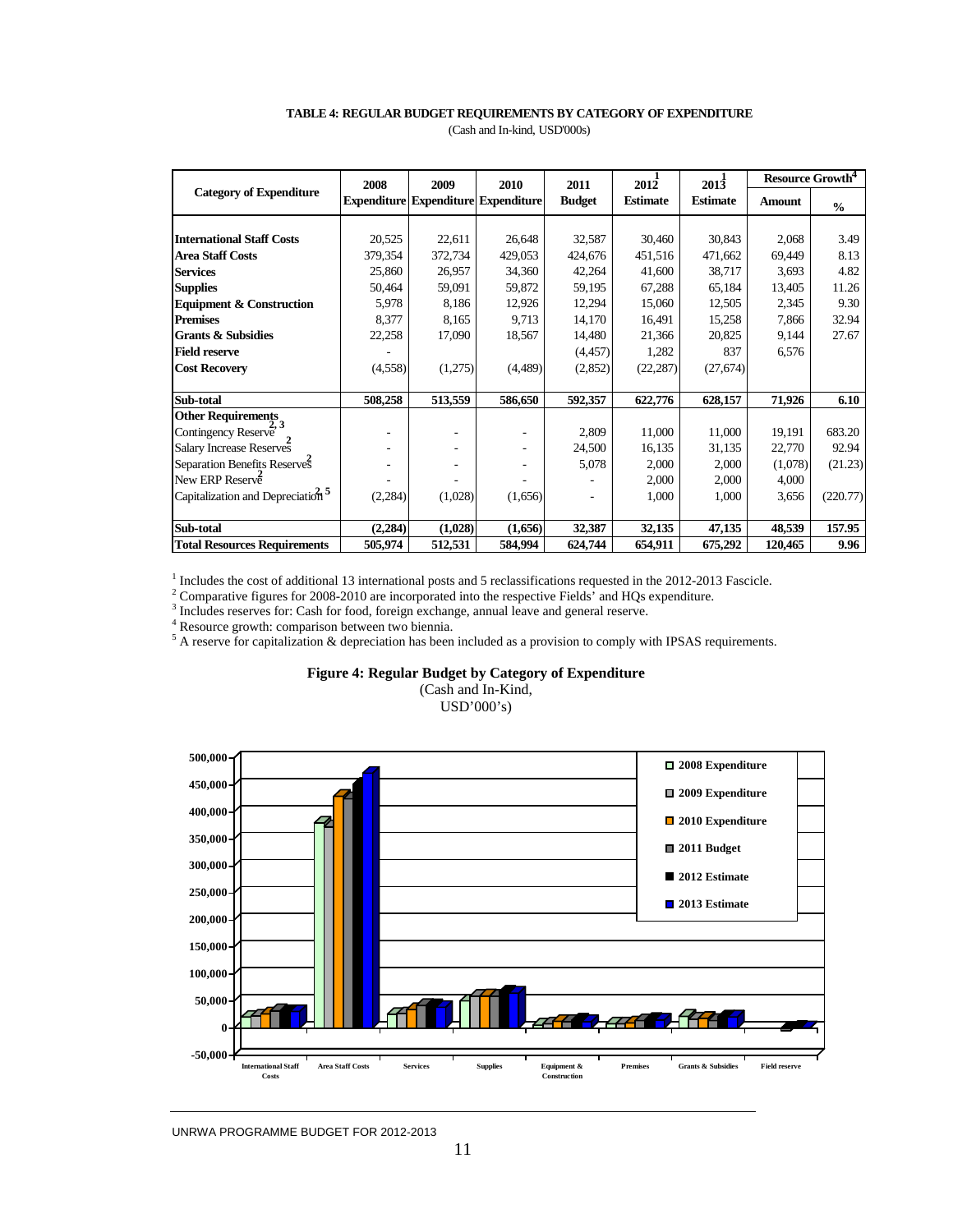| Goal                                 | <b>Gaza Strip</b>        | <b>Lebanon</b> | <b>SAR</b> | <b>Jordan</b> | <b>West Bank</b> | <b>HQs</b>               | <b>Total</b> |
|--------------------------------------|--------------------------|----------------|------------|---------------|------------------|--------------------------|--------------|
|                                      |                          |                |            |               |                  |                          |              |
| -A Long and Healthy Life             | 13.198                   | 14.563         |            |               |                  | 1,585                    | 29,346       |
| -Acquired Knowledge and Skills       |                          |                | 2,814      | 14,348        |                  | $\overline{a}$           | 17,162       |
| -A Decent Standard of Living         | 402,485                  | 155,940        | ۰          | 2,005         | 6,599            | 932                      | 567,961      |
| -Human Rights Enjoyed to the Fullest | 25,530                   |                |            |               |                  | $\overline{\phantom{a}}$ | 25,530       |
| -Effective and efficient governance  | $\overline{\phantom{0}}$ |                |            |               |                  | 41.246                   | 41,246       |
| and support in UNRWA                 |                          |                |            |               |                  |                          |              |
| <b>Grand Total</b>                   | 441,213                  | 170.503        | 2.814      | 16.353        | 6.599            | 43,763                   | 681.245      |

**TABLE 5: Project Budget by Goal and Field Office (USD'000s)** 

- 1- The Gaza Strip project Budget includes \$400 million related to Gaza Reconstruction.
- 2- The Lebanon Field Office Project Budget includes \$115 million for Naher El-Bared during 2012-2013. The total funding requirement to finish the entire project is \$207 million.
- 3- The \$41.2 million under Effective and Efficient Governance and Support in UNRWA includes \$26 million for ERP and \$15 million for Sustaining Change initiative related to reforms in education, health and ERCD.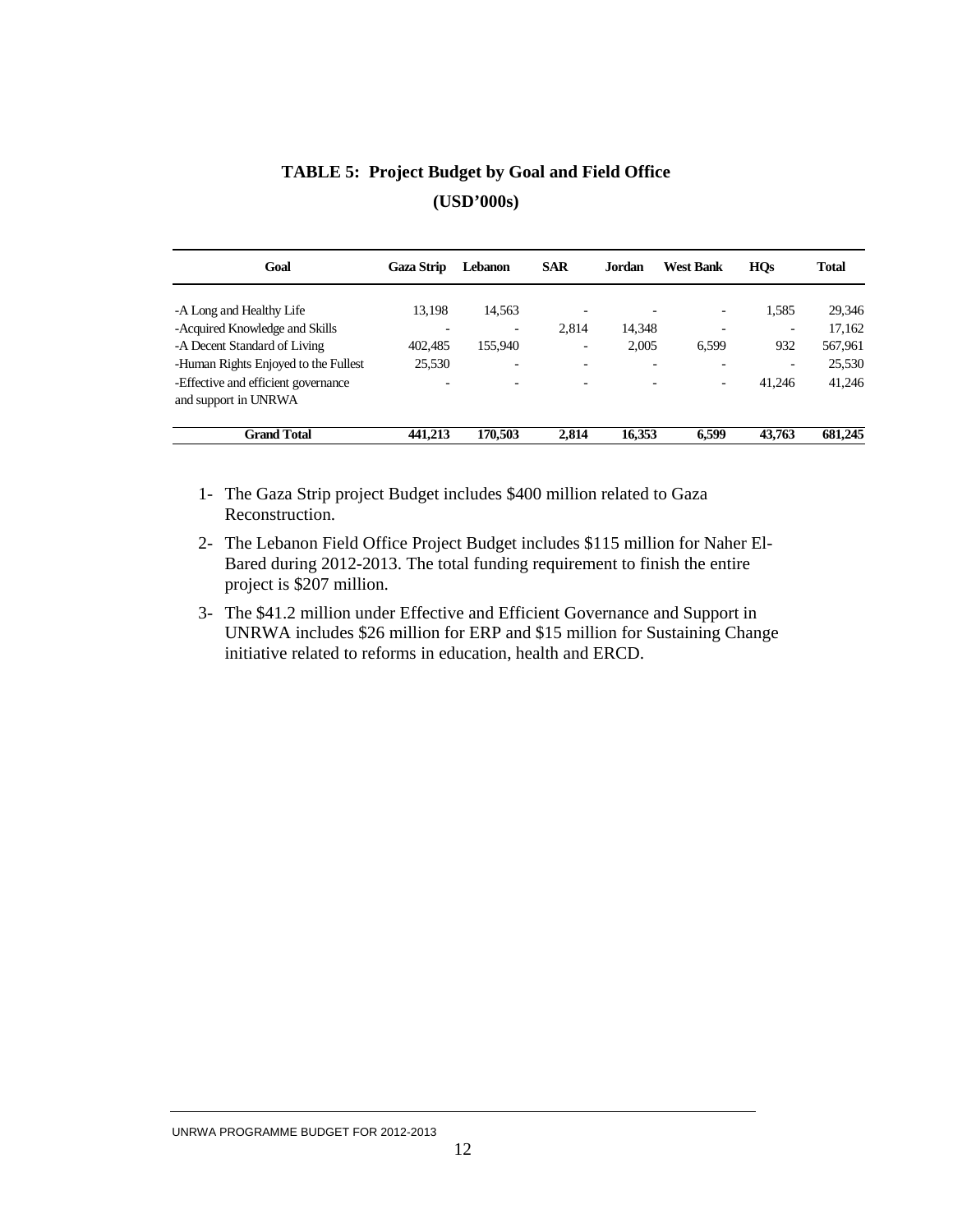#### **STAFFING TABLE**

- 1.18 In order to deliver its core programmes and projects, the Agency employs International and Area Staff.
- 1.19 Through Resolution 3331B(XXIX) of 17 December 1974, the General Assembly decided that the expenses for salaries of international staff in the service of UNRWA, which would otherwise be a charge on voluntary contributions, should with effect from  $1<sup>st</sup>$  January 1975 be financed by the Regular Budget of the United Nations for the duration of the Agency's mandate. During the 2010–2011 biennium, 133 international staff posts were funded from the Regular Budget of the United Nations.
- 1.20 In addition to the approved 133 international staff posts, 13 new posts (1 D-1, 3 P-5, 4 P-4, 5 P-3) plus 5 reclassifications (4 D-1 to D-2, 1 P-4 to P-5) have been recommended by the UN Controller for inclusion in the Secretary-General's proposed programme budget for 2012-2013. These new international staff posts serve to meet the increased demands of the General Assembly's UN-wide initiatives, to follow key best practice policies and initiatives, including the implementation of IPSAS, internal justice reform, UN Security Management System standards and policies such as Minimum Operational Security Standards and gender mainstreaming.
- 1.21 Apart from the above, seventy five international staff posts are funded from sources other than the UN Secretary-General's regular budget. Sixty nine posts are funded by project funds; two posts funded by United Nations Educational, Scientific and Cultural Organization (UNESCO); two posts funded by the World Health Organization (WHO); one post funded by the Microfinance Department (MD) through its programme income; and one post funded by the Agency's Provident Fund.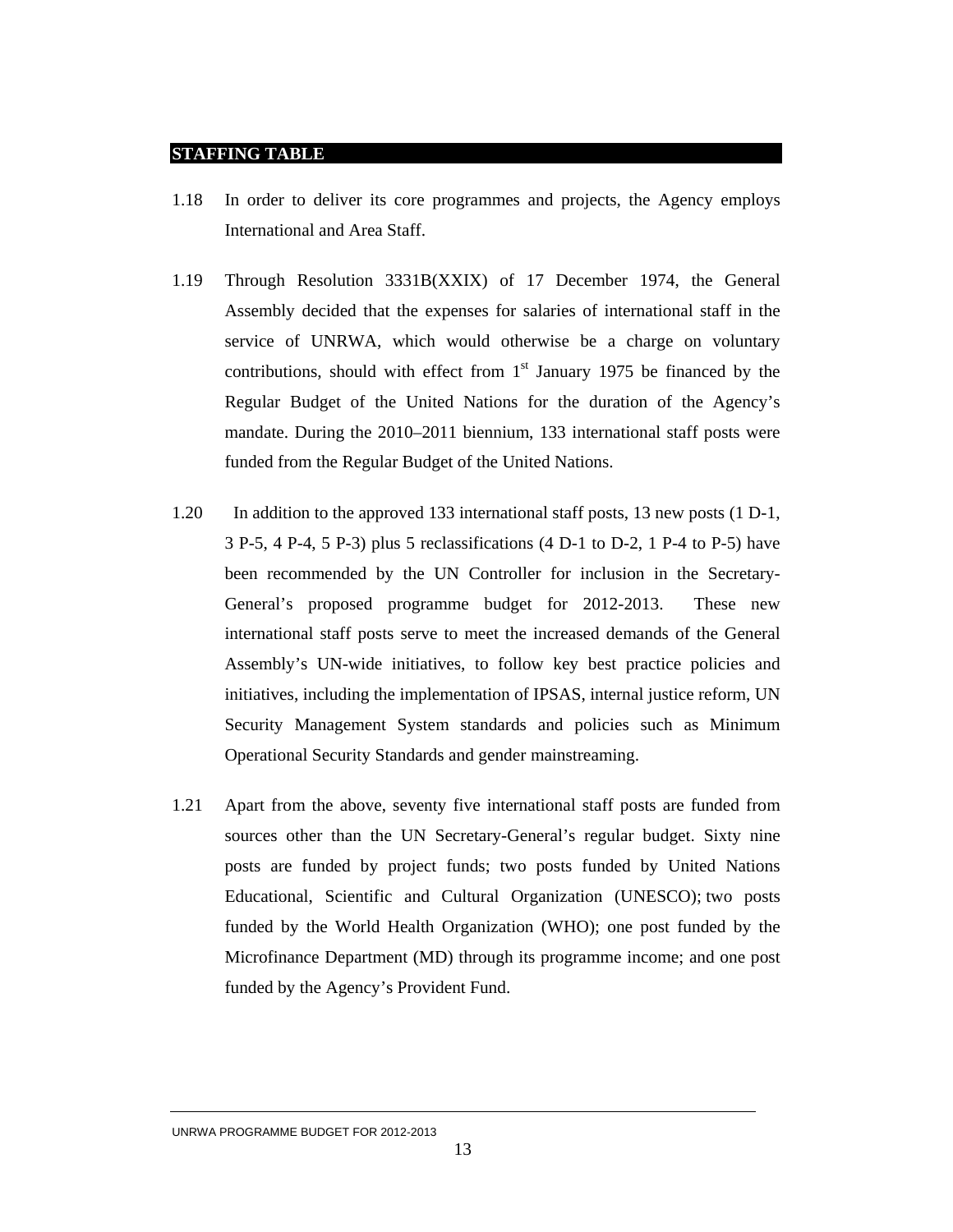| <b>Post Grade</b>          | <b>UN Regular</b><br>Budget* | <b>Other</b><br><b>Sources</b> |
|----------------------------|------------------------------|--------------------------------|
|                            |                              |                                |
| A) Professional & Above    |                              |                                |
| <b>USG</b>                 |                              |                                |
| <b>ASG</b>                 |                              |                                |
| D2                         | 8                            | $\overline{2}$                 |
| D1                         | 10                           | $\overline{2}$                 |
| P <sub>5</sub>             | 27                           | 7                              |
| P4/P3                      | 86                           | 54                             |
| P2/P1                      | 2                            | 3                              |
| Sub-total (A)              | 135                          | 68                             |
|                            |                              |                                |
| <b>B)</b> General Services | 11                           | 7                              |
| Sub-total (B)              | 11                           | 7                              |
| Total $(A+B)$              | 146                          | 75                             |

**TABLE 6: International Staffing Requirements 2012-2013** 

\* Included in the Regular Budget column are the proposed 13 additional international posts and 5 reclassifications of approved posts.

1.22 UNRWA's core programmes are otherwise delivered primarily through 29,763 local ("Area") staff as of 30 June 2011, the number of which will need to increase to over 30,823 by the end of 2013 if the Agency is to realize the achievements set out in this Budget (see Table 7 below).

| <b>By Human Development Goal</b> |        |         |            |               |               |            |              |  |  |  |  |  |
|----------------------------------|--------|---------|------------|---------------|---------------|------------|--------------|--|--|--|--|--|
| Goal                             | Gaza   | Lebanon | <b>SAR</b> | <b>Jordan</b> | <b>W/Bank</b> | <b>HQs</b> | <b>Total</b> |  |  |  |  |  |
| A Long and Healthy Life          | 1,439  | 592     | 412        | 1,065         | 850           | 22         | 4,380        |  |  |  |  |  |
| Acquired Knowledge and           | 9,329  | 1,840   | 2,552      | 5,251         | 2,854         | 80         | 21,906       |  |  |  |  |  |
| <b>Skills</b>                    |        |         |            |               |               |            |              |  |  |  |  |  |
| A Decent Standard of             | 560    | 229     | 167        | 351           | 417           | 19         | 1,743        |  |  |  |  |  |
| Living                           |        |         |            |               |               |            |              |  |  |  |  |  |
| Human Rights Enjoyed to          | 48     | 16      | 63         | 42            | 37            | 5          | 211          |  |  |  |  |  |
| the Fullest                      |        |         |            |               |               |            |              |  |  |  |  |  |
| Effective and efficient          | 537    | 347     | 390        | 442           | 509           | 358        | 2,583        |  |  |  |  |  |
| governance and support           |        |         |            |               |               |            |              |  |  |  |  |  |
| in UNRWA                         |        |         |            |               |               |            |              |  |  |  |  |  |
| <b>Grand Total</b>               | 11,913 | 3,024   | 3,584      | 7,151         | 4,667         | 484        | 30,823       |  |  |  |  |  |

**TABLE 7: Estimated Number of Area Staff as at 31 December 2013**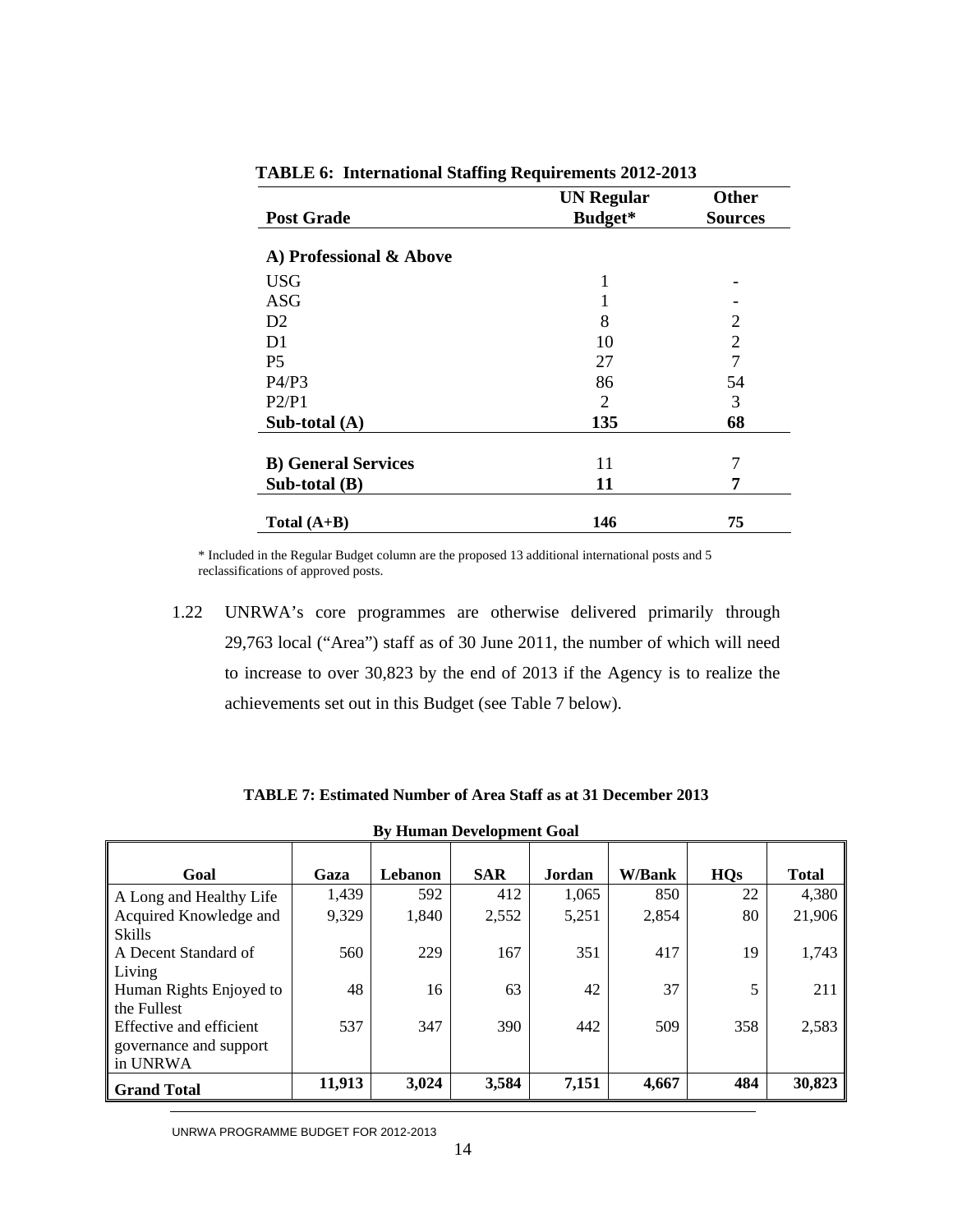#### **FINANCIAL SITUATION**

- 1.23 With the exception of international staff posts funded by the United Nations regular budget through assessed contributions and posts provided by other UN agencies, UNRWA's on-going operations, projects and emergency appeals are funded by voluntary contributions of donors.
- 1.24 Table 8 below shows the funding status of UNRWA's budget for 2010, including activities funded through un-earmarked contributions to the Regular Budget as well as earmarked contributions.
- 1.25 The financial results for the fiscal year 2010 clearly illustrate the funding shortfalls experienced by the Agency in its efforts to implement its mandate. The funding gap for the regular budget funded through un-earmarked voluntary contributions amounted to \$47.3 million whereas the projects budget experienced a shortfall of \$204.9 million.

| (USD millions)           |                               |                                 |                 |                                   |  |  |  |
|--------------------------|-------------------------------|---------------------------------|-----------------|-----------------------------------|--|--|--|
|                          |                               | <b>Regular</b><br><b>Budget</b> | <b>Projects</b> | <b>Emergency</b><br><b>Appeal</b> |  |  |  |
|                          | <b>Budgeted</b><br>activities | Unbudgeted<br>activities        |                 |                                   |  |  |  |
| <b>Budget</b>            | 601.9                         |                                 | 262.0           | 323.3 <sup>1</sup>                |  |  |  |
| Contributions and Income | $554.6^2$                     | $50.6^3$                        | 57.1            | 162.0                             |  |  |  |
| <b>Funding Gap</b>       | (47.3)                        |                                 | (204.9)         | (161.3)                           |  |  |  |

**TABLE 8: Funding Status of the Agency - 2010** 

<sup>1</sup> Represents the appealed amount in the 2010 emergency appeal.

2 This includes cash & in-kind income.

<sup>3</sup> Represents income earmarked for activities that were not included under the published Programme Budget for 2010 (example food aid (cash subsidies) for SHC) in oPt, reimbursement to UNRWA for losses in respect of incidents in the Gaza Strip between 27 December 2008 and 19 January 2009, OD – phase II and ERP).

1.27 Current projections of income and expenditure for 2011, shown in Table 9 below, indicate a funding gap for the regular budget of \$104.5 million when comparing the budgeted expenditure of \$624.7 million with total expected income (based on indicative estimates from donors and estimated interest income) of **\$**520.2 million to the General Fund – the mechanism of un-earmarked, voluntary contributions

<sup>1.26</sup> The 2010 Emergency Appeal in the oPt was under-funded by \$161.3 million.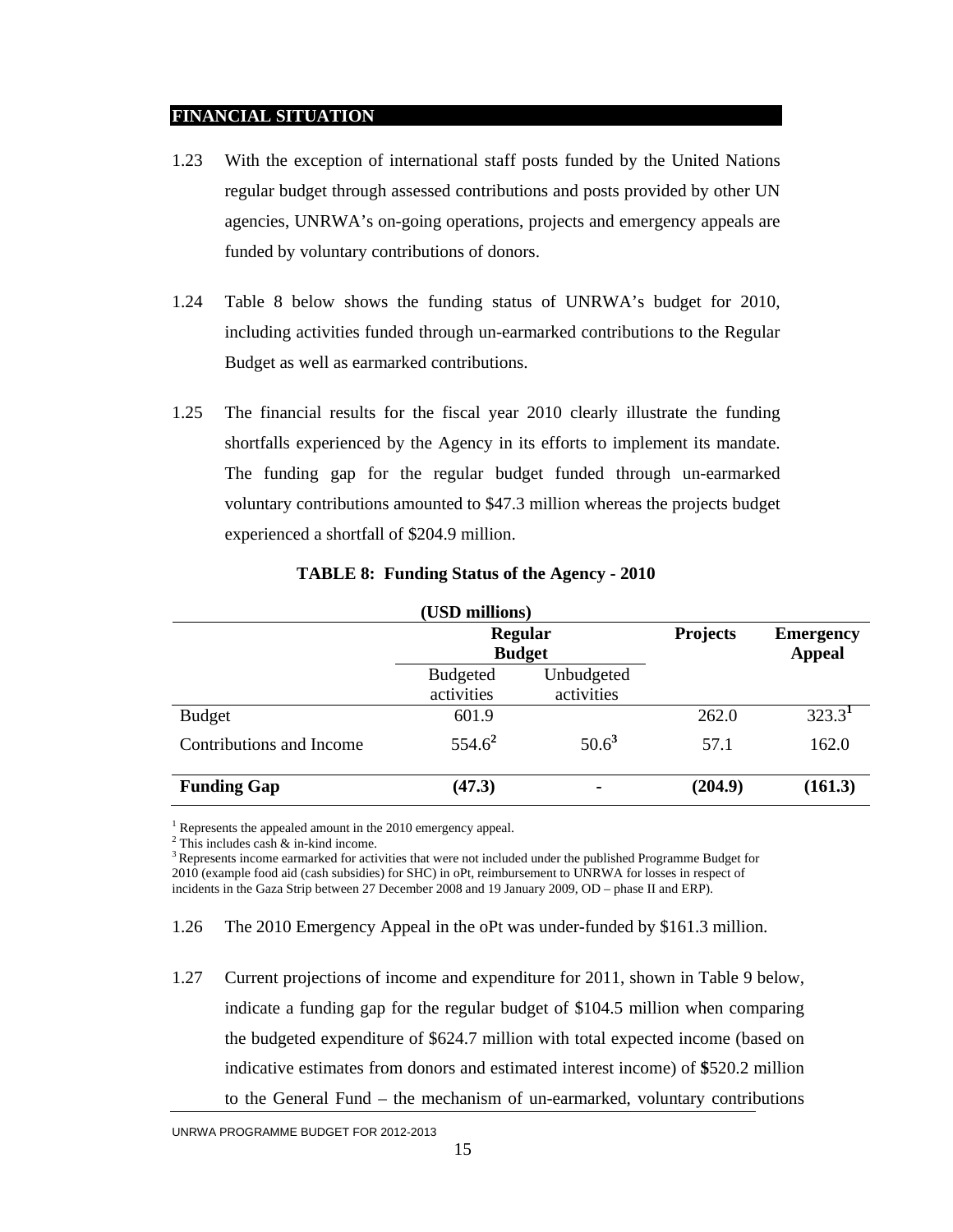for the Agency's Cash and In-Kind requirements. Without additional contributions, the Agency will not be in a position to fully implement its budgeted activities. The 2011 Emergency Appeal in the oPt was under-funded by \$205.9 million whereas the shortfall forecast of the projects budget is \$153.

|                               | <b>Regular Budget</b> | <b>Projects</b> | <b>Emergency</b><br><b>Appeal</b> |
|-------------------------------|-----------------------|-----------------|-----------------------------------|
| <b>Budget</b>                 | 624.7                 | 228.8           | 342.6                             |
| Projected Income <sup>1</sup> | 520.2                 | 75.8            | 136.7                             |
| <b>Funding Gap</b>            | (104.5)               | (153.0)         | (205.9)                           |

### **TABLE 9: Expected Funding Status of Agency- 2011 (USD millions)**

<sup>1</sup>As end of year forecast and confirmed pledges by June end 2011.

1.28 Current projections of income and expenditure for 2012, shown in Table 10 below, do not look promising. If these projections prove to be correct, a funding gap will further widen to \$133.2 million (based on indicative estimates from donors as well as forecasted PSC recoveries).

#### **TABLE 10 – Expected Funding Gap - 2012 (USD millions)**

|                    | <b>Regular Budget</b> |
|--------------------|-----------------------|
| <b>Budget</b>      | 654.9                 |
| Projected Income   | 521.7                 |
| <b>Funding Gap</b> | (133.2)               |

1.29 Income projections, by donor for 2011 and 2012 appear in Table 11 below: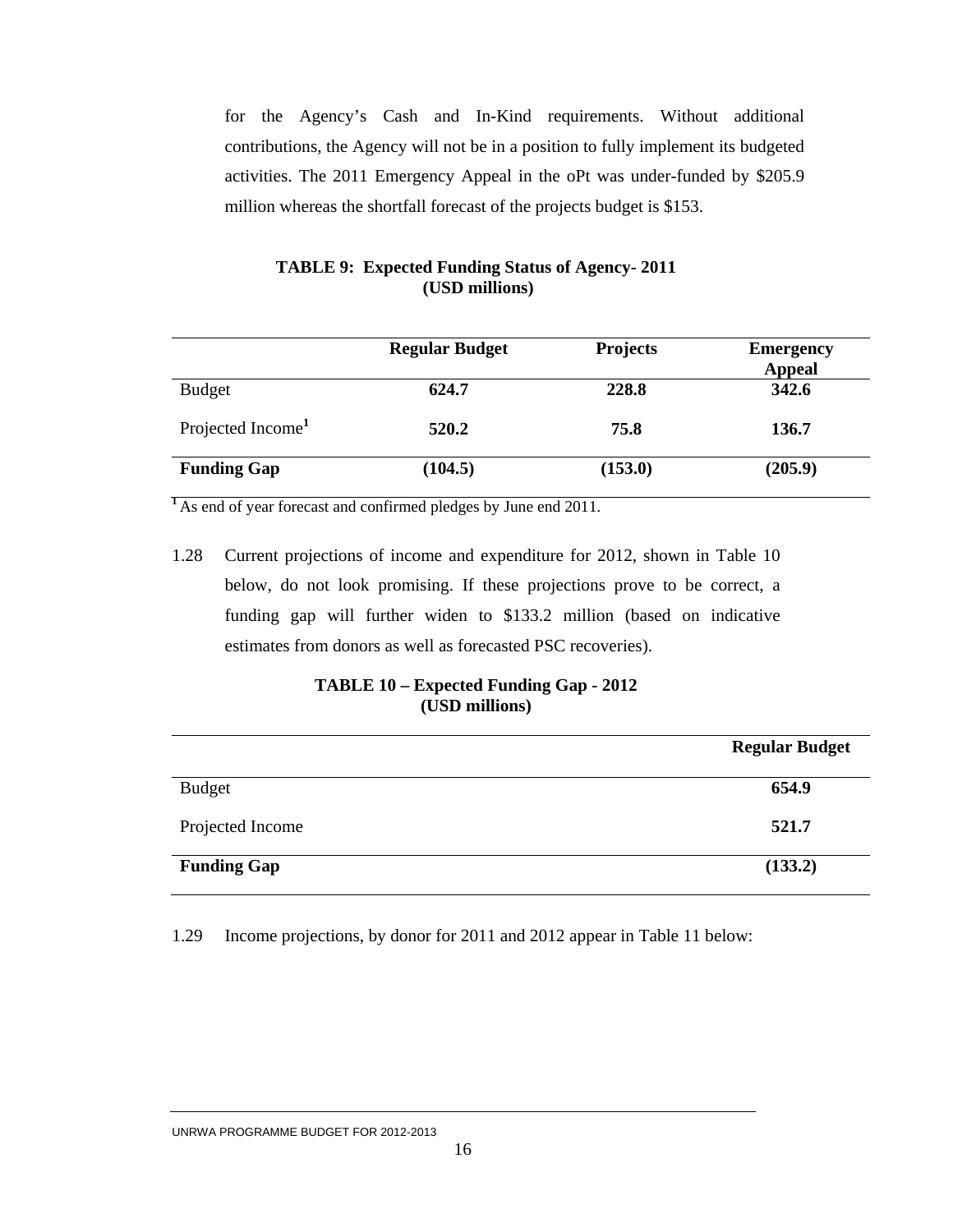|               | Projected     | <b>Income</b>   |                    | Projected           | <b>Income</b> |
|---------------|---------------|-----------------|--------------------|---------------------|---------------|
| <b>Donor</b>  | <b>Income</b> | <b>Forecast</b> | <b>Donor</b>       | Income <sup>1</sup> | Forecast      |
|               | 2011          | 2012            |                    | 2011                | 2012          |
| Australia     | 6,300         | 6,300           | Sub-total b/f      | 215,700             | 215,100       |
| Bahrain       | 100           | 100             | Saudi Arabia       | 5,200               | 2,000         |
| Belgium       | 4,300         | 1,400           | Spain              | 14,300              | 12,600        |
| Canada        | $\Omega$      |                 | Sweden             | 43,900              | 43,600        |
| Denmark       | 12,800        | 13,400          | Switzerland        | 10,500              | 12,000        |
| Egypt         | 100           | 100             | Turkey             | 1,000               | 1,000         |
| ${\rm EU}$    | 115,100       | 114,400         | <b>UAE</b>         | 1,800               | 1,800         |
| Finland       | 4200          | 4,300           | <b>UK</b>          | 31,900              | 47,900        |
|               |               |                 | UK                 |                     |               |
|               |               |                 | (Performance       |                     |               |
| France        | 6,700         | 6,400           | Increment)         | 5,400               |               |
| Germany       | 8,700         | 9,000           | <b>USA</b>         | 114,600             | 114,600       |
|               |               |                 | Non-Advisory       |                     |               |
| Ireland       | 5,700         | 5,700           | Commission         | 13,600              | 13,600        |
| Italy         | 2,900         | 2,900           | <b>NGOs</b>        | 1,900               | 3,800         |
| Japan         | 2,900         | 2,900           | In-Kind            | 3,500               | 1,900         |
| Kuwait        | 2,000         | 2,000           | Interest           | 2,118               | 3,000         |
| Netherlands   | 18,600        | 18,600          |                    |                     |               |
| Norway        | 25,200        | 27,500          | PSC recoveries     | 24,000              | 20,000        |
| Qatar         | 100           | 100             | International      | 30,782              | 28,803        |
|               |               |                 | Staff funded by    |                     |               |
|               |               |                 | <b>NY</b>          |                     |               |
| Sub-total c/f | 215,700       | 215,100         | <b>Grand Total</b> | 520,200             | 521,703       |

# **(USD'000s) TABLE 11: Income Projections for the General Fund - 2011 and 2012**

**<sup>1</sup>**As end of year forecast and confirmed pledges by June end 2011.

- 1.30 UNRWA is operating in a financial situation where the disparity between budget, income and expenditure has become chronic. The Agency has renewed its commitment to develop its resource mobilization capacity in a number of key areas including:
	- a) Merging the former Department of External Relations with the former Headquarters Public Information Office to create the Department of External Relations and Communications;
	- b) Developing a Partnership Strategy and establishing a Partnerships Division within ERCD;
	- c) Establishing a new Representative Office in Washington;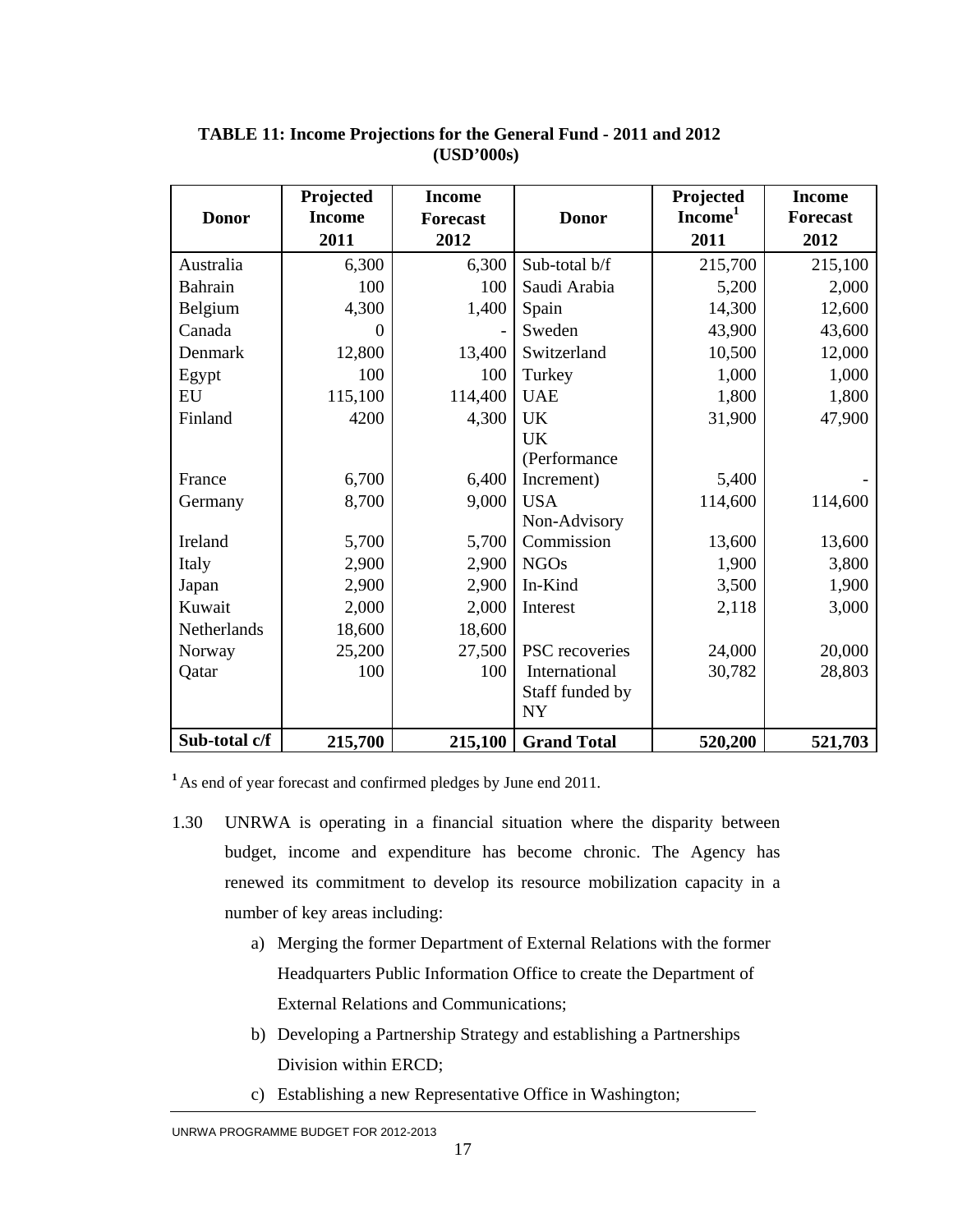- d) Strengthening the existing Representative Office in Brussels;
- e) Reaffirming the central role of ERCD as the focal point for resource mobilisation in the Agency; and
- f) Appointing a senior Director of ERCD to lead the development of a new strategy supported by enhanced internal alignment.
- 1.31 UNRWA's new resource mobilization strategy assumes that it will be possible to increase overall income from all sectors of the market, but recognizes that it will not be possible to dramatically alter present trajectories. It acknowledges that targets for the General Fund in the coming years are challenging but assumes that these can be reached given some movement to reduce outlays. While noting the generous support of Arab donors for UNRWA projects, the Agency continues to reach out to them to provide additional funding contributions to the General Fund. Relative dependence on traditional donors can be reduced further but levels of funding from these sources will have to continue to increase. In order to further resource mobilization successfully, investments are needed that also address communication components.

#### 1.32 The strategy presents three strategic objectives

- a) Deepen the partnership with traditional donors resulting in:
	- Predictable General Fund contributions growing in line with expenditure projections;
	- Adequate response to emergencies and to field-specific needs;
	- Partnership on outreach and resource mobilization.
- b) Diversify donor base resulting in:
	- Emerging economies increase their share of General Fund.
	- Non-Traditional (EU) donors increase contributions across funding portals;
	- Higher Arab contributions across funding portals;
	- Private and corporate donations increase substantially;
	- Partnerships and collaborative action bring financial and non-financial gains to the Agency.

UNRWA PROGRAMME BUDGET FOR 2012-2013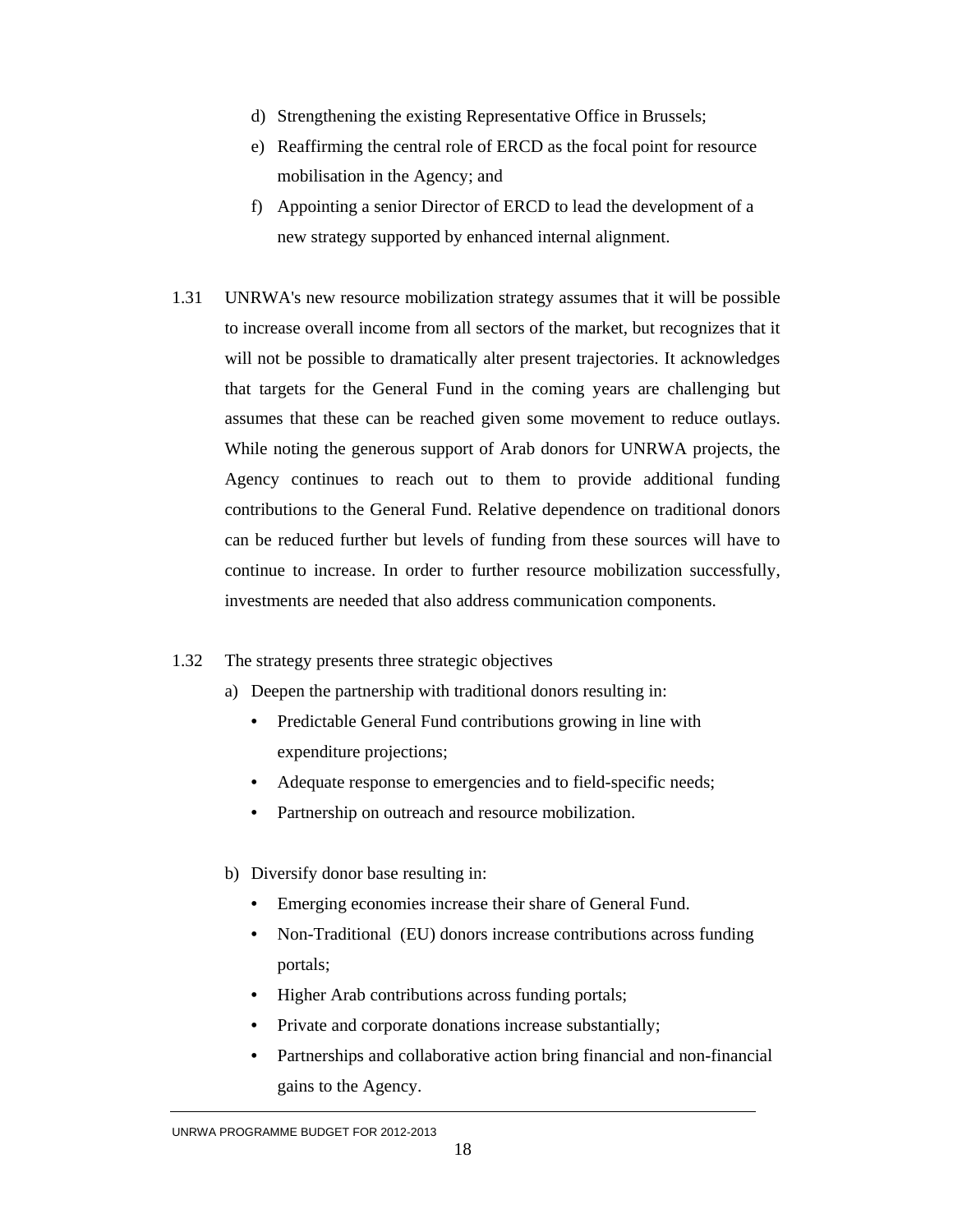- c) Develop Agency capacity to mobilize resources and manage donor relations
	- HQ and Fields are strategically aligned around UNRWA's corporate resource mobilization priorities;
	- Synergies between communications and donor relations fully utilized.
- 1.33 Figure 5 below shows the expected sources of funding of the Agency's total budget volume for 2012 and 2013, including both the regular and projects budget.



**FIGURE 5: Budget Funding – 2012-2013** 

- 1.34 Voluntary contributions will be requested to cover about 95 per cent of total budget volume for 2012-2013, of which 64.2 per cent are cash contributions to the GF, 35.6 per cent cash receipts to fund projects, and about 0.2 per cent constitutes In-kind contributions to the GF.
- 1.35 The funding of 133 approved international posts, the proposed 13 additional posts and 5 proposed reclassifications funded from the UN Regular Budget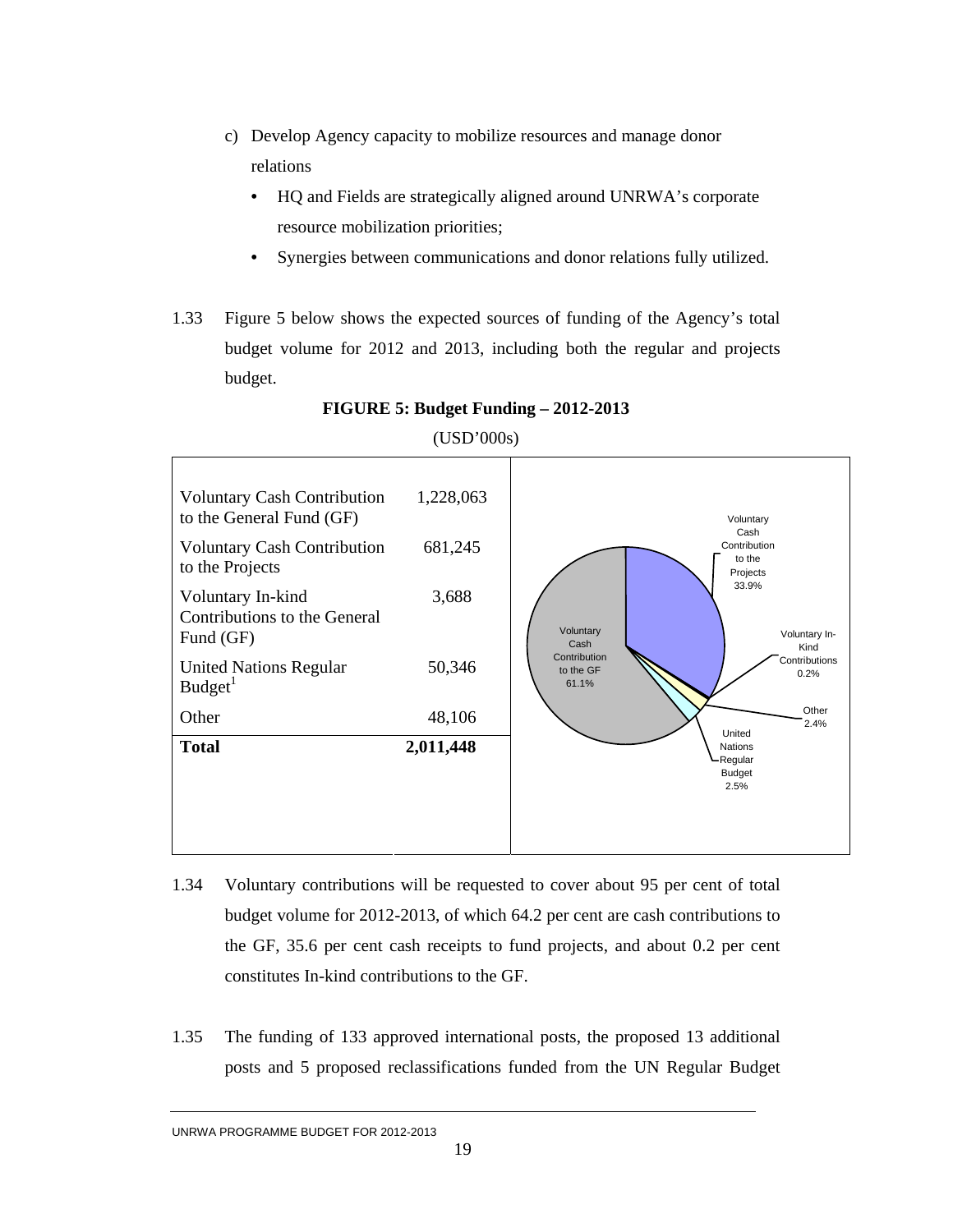accounts for about 2.5 per cent annually of the total budget volume. The remaining 2.4 per cent of other income is derived from the following sources:

- a) Interest income and miscellaneous income including Programme Support Costs (PSC) in the range of \$23 million per annum;
- b) Funding of six staff posts (two international and four area staff posts) by UNESCO and four posts (two international and two area staff posts) by WHO as part of their technical assistance to the Education and Health programmes, respectively.
- 1.36 If donor contributions continue to fall behind levels required to finance rising levels of service delivery requirements, the resulting constraints on UNRWA's capacity will continue to undermine the human development standards of the refugees and put additional pressure on the host authorities.
- 1.37 UNRWA recognize that the resource scarcity resulting from the current global economic climate, growing needs resulting from population growth, as well as inflationary pressures, require the Agency prioritize services and activities within, and between, its main programmes. The budget therefore encompasses funding for only an identified set of core activities fundamental in meeting the basic needs of the refugees. The resources required to do so are necessary for the Agency to fulfil the essence of its mandate.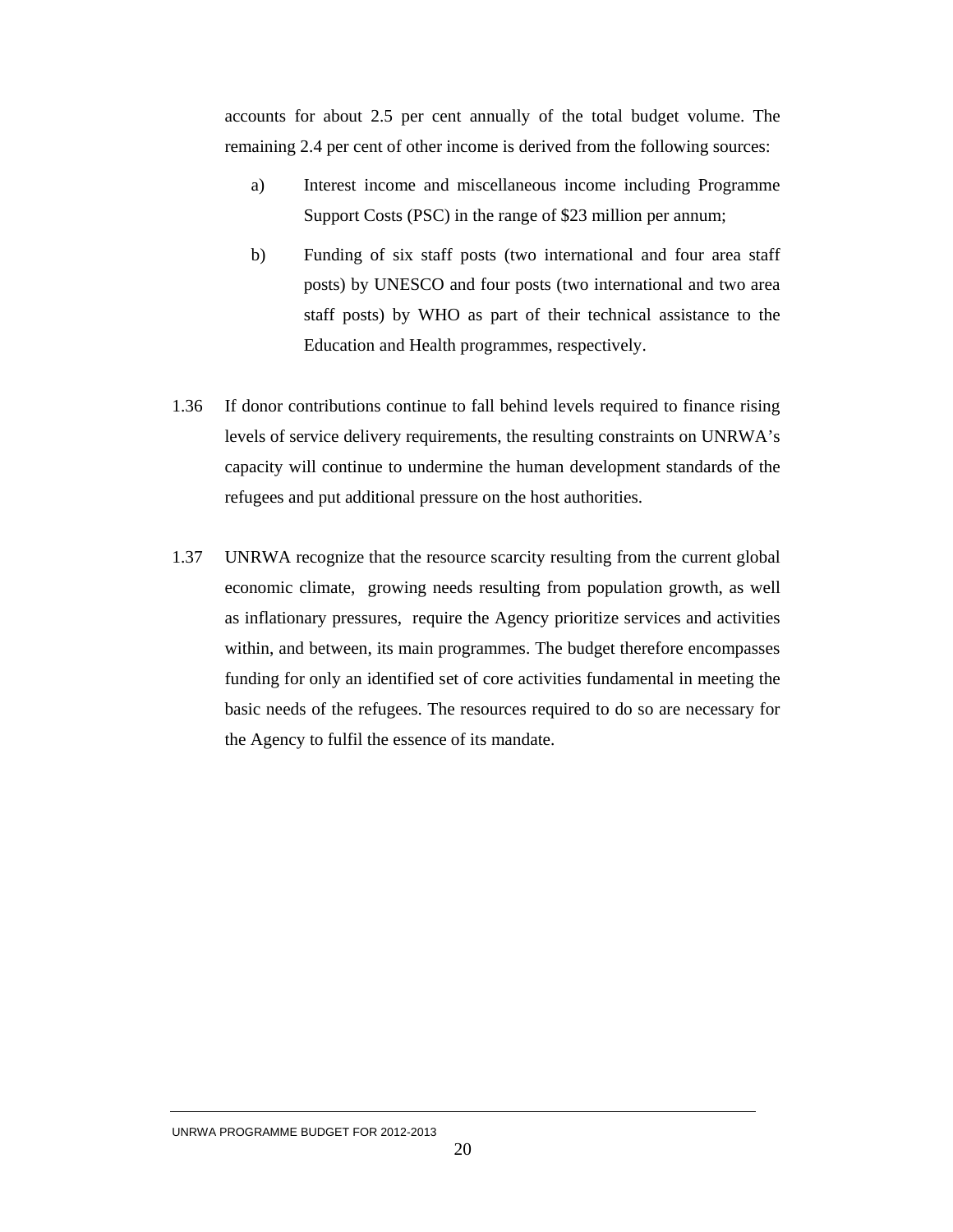### **Goal 1: A LONG AND HEALTHY LIFE**

#### **HUMAN DEVELOPMENT GOAL**

2.1 The UNRWA health program enables Palestine refugees to achieve a long and healthy life through the provision of comprehensive primary health care services and through working with communities to promote healthy lifestyles.

#### **OBJECTIVES**

- 2.2 Universal access to quality, comprehensive primary health care
- 2.3 Sustained protection and promotion of family health
- 2.4 Ensured prevention and control of diseases

# **CONSTRAINTS AND CHALLENGES**

- 2.5 The UNRWA health program has delivered comprehensive primary health care services to Palestine refugees for over 60 years, achieving some remarkable health gains particularly in the fields of maternal and child health. However, the context in which the health program operates is changing, bringing a range of new challenges.
- 2.6 Aging populations, as well as changes in lifestyle, have resulted in increases in the prevalence of non-communicable diseases (NCD) among Palestine refugees, in keeping with similar trends observed globally. NCD include hypertension, diabetes, obesity, smoking-related lung disease, and cancers. These diseases usually require lifelong care, often with expensive medicines. As a result of budget constraints, UNRWA is at present unable to provide cholesterol lowering medicines, essential in the management of a high proportion of NCD patients. The complications of NCD may be severe,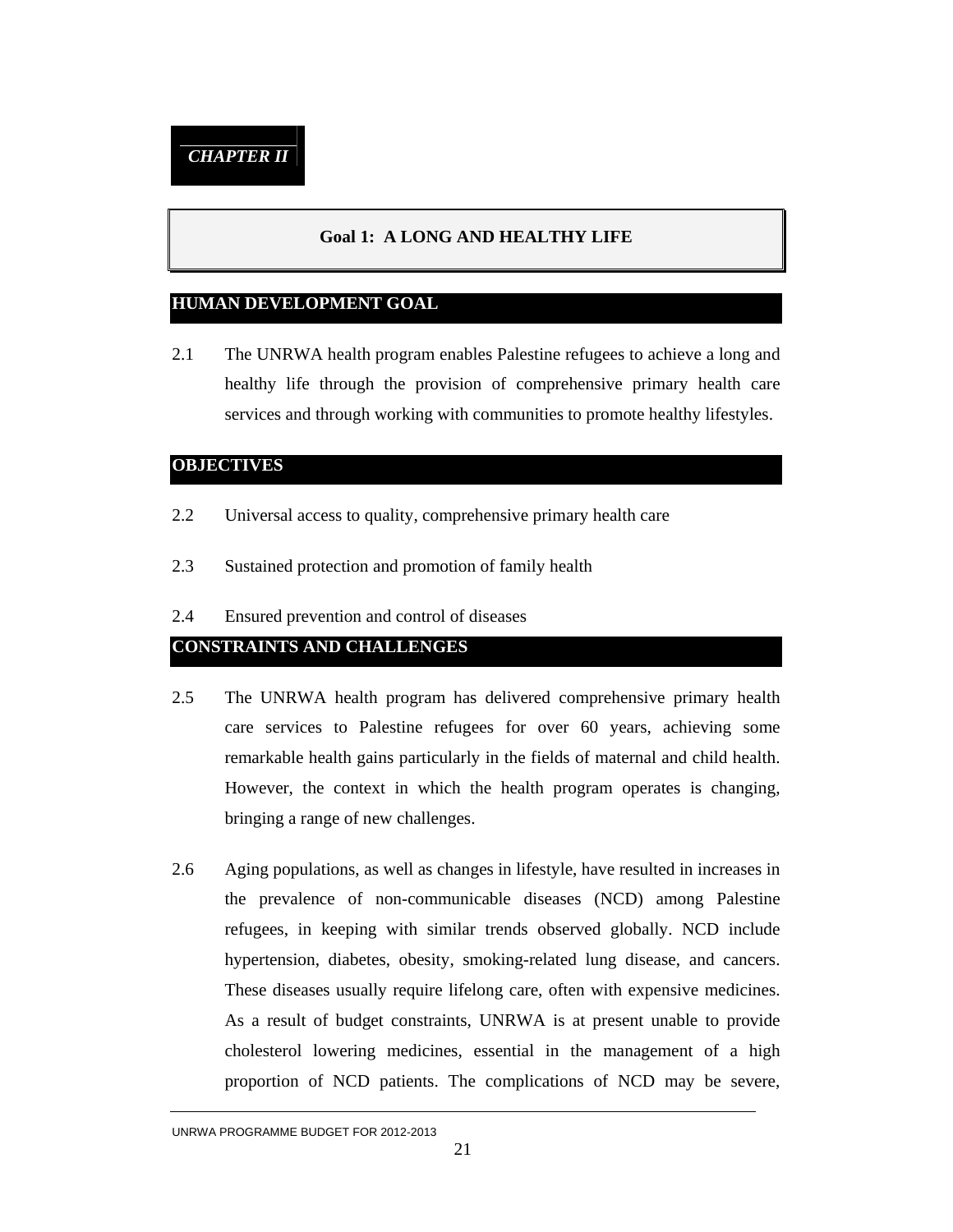requiring hospitalization, and may result in disability. Management of this increasing burden of chronic diseases thus has substantial resource implications for staffing, medicines and hospital care. Furthermore, significant efforts will have to be made in working with communities to address lifestyle-related risk factors, key to the preventing and controlling NCD. Resources are needed to develop effective communication campaigns and to build the capacity of community support organizations.

- 2.7 Costs of health care continue to rise in UNRWA's Fields of operation, as is the case in countries worldwide. UNRWA has faced substantial increases in the costs of medicines and hospitalization fees in recent years. Furthermore, deepening poverty may cause refugees previously using private service providers to start using UNRWA services, creating an additional burden for UNRWA health services. Another concern is that policy changes in host countries may affect the access of refugees to Ministry of Health (MoH) facilities, making them even more reliant on UNRWA services. The years ahead are therefore likely to see an increase in demand for UNRWA health services, while available resources may not increase at the same pace.
- 2.8 Escalating demand for services and the increasing need for lifelong care of chronic diseases have necessitated UNRWA to seek new ways of delivering health services in order to ensure quality of care for the future. The recently introduced Family Health Team approach promotes comprehensive care for the whole family, focusing on continuity of care and on building relationships among health care providers, patients, families and communities. This represents a modernization of primary health care, in keeping with regional and global trends. The Family Health Team approach requires an investment in systems development and staff capacity that will result in high quality, efficient health services that are able to respond to future health needs.
- 2.9 Long term care of high numbers of NCD patients, often with complex case management needs, requires a well-functioning patient record system. Furthermore, the resource implications associated with high numbers of patients on costly medications requires adequate health management

UNRWA PROGRAMME BUDGET FOR 2012-2013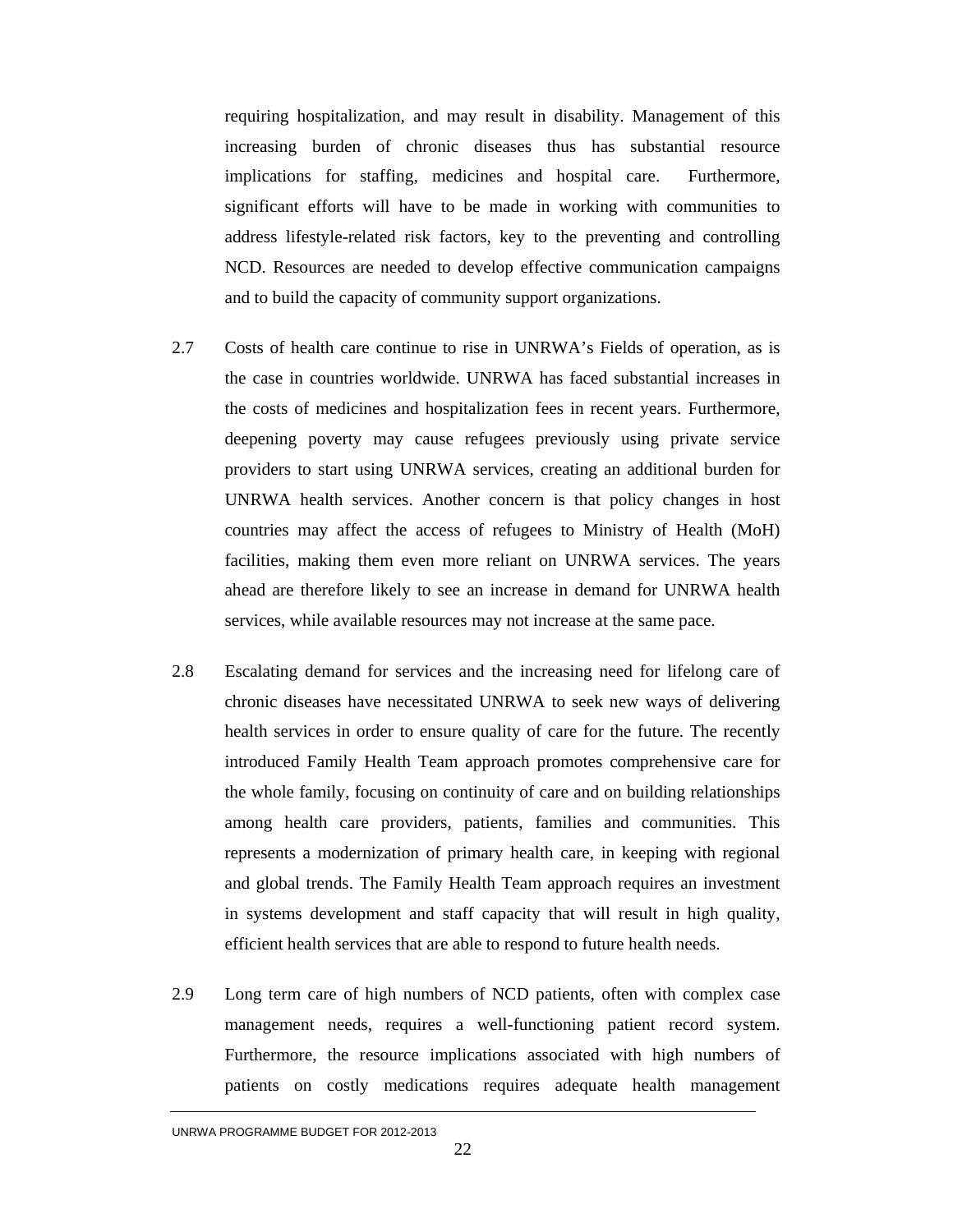information systems to monitor the efficiency of care. Current UNRWA information systems are inadequate to meet these complex information needs. In order to enable evidence-based decision-making and appropriate resource allocation in the future, substantial investment is needed in health information systems.

- 2.10 Many of the health facilities are in old buildings with maintenance neglected over the years because of funding constraints. Assessment of all health facilities to ensure that these facilities meet the required function and are efficient, safe for use, safe under seismic activities and are environmentally sound and within set standards remains to be an unfunded challenge.
- 2.11 While most of the refugees in camps are served with water supply and sewer networks, very little is known about the quality of water they drink and use and the adequacy of infrastructure systems. Improving the quality of the environmental infrastructure networks in camps based on WHO standards requires comprehensive assessments on adequacy of systems but remains an unfunded challenge too.
- 2.12 Due to budget constrains, UNRWA will only address the environmental issues, though realizing their importance, as opportunity arises and when minimum expenditure is envisaged. Budgeting for general environmental concerns is addressed only through projects.
- 2.13 There are approximately 28,000 Palestine refugees living in Dar'a Camp in southern Syria whose health is affected by unsanitary and unsafe living conditions. Reported cases of water related diseases due to inadequate and leaking water and sewer systems is not uncommon in this and other camps.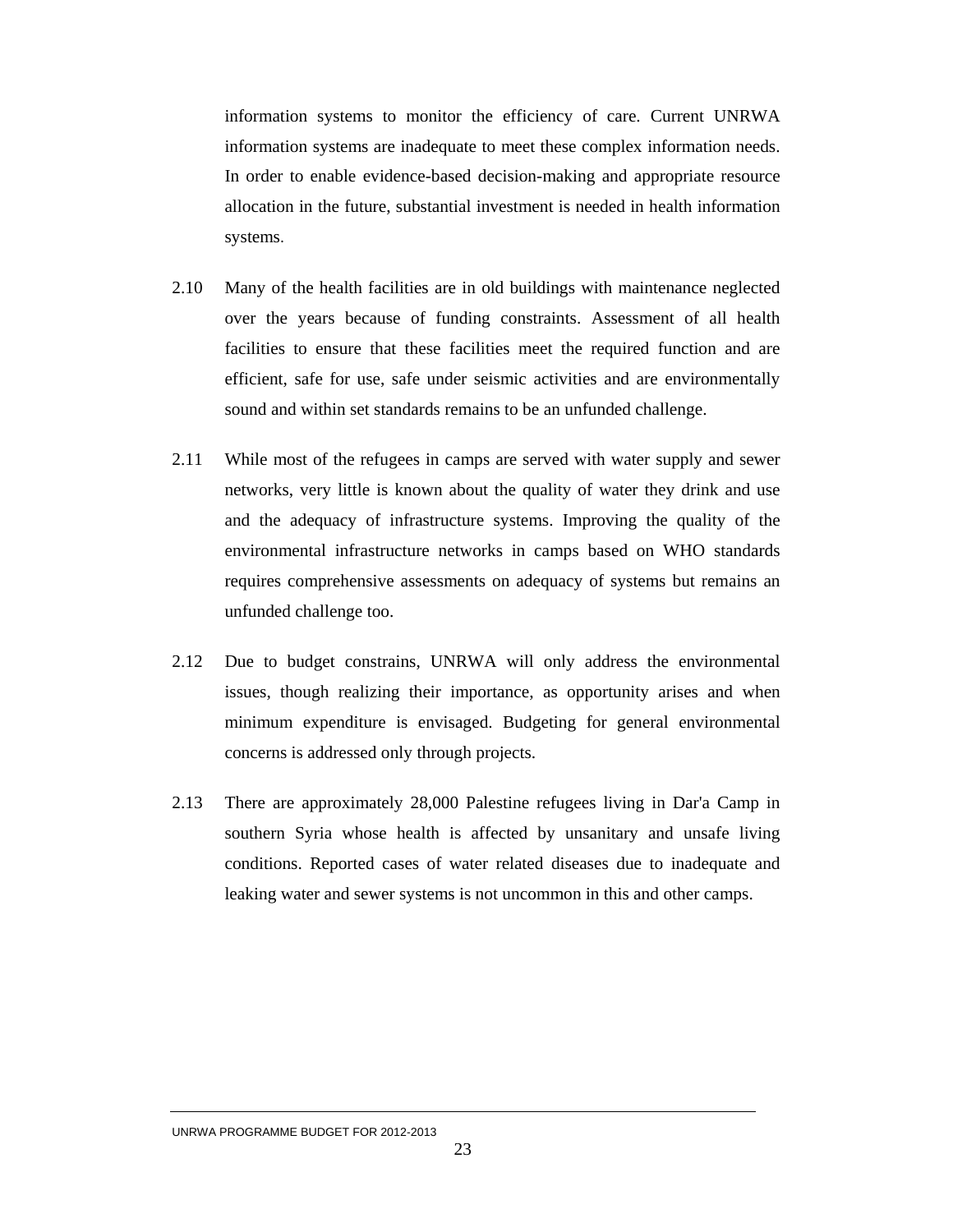# **FINANCIAL RESOURCES**

# **Table 2-1: A Long and Healthy Life Resource Requirements by Objective**

(Cash and In-kind, USD'000s)

|                                                                | 2012            | 2013            |
|----------------------------------------------------------------|-----------------|-----------------|
|                                                                | <b>Estimate</b> | <b>Estimate</b> |
|                                                                |                 |                 |
| Universal access to quality, comprehensive primary health care | 83,520          | 84,327          |
| Sustained protection and promotion of family health            | 7,282           | 7,327           |
| Ensured prevention and control of diseases                     | 27,024          | 26,162          |
|                                                                |                 |                 |
| <b>Total Regular Budget</b>                                    | 117,826         | 117,816         |
| <b>Project Budget</b>                                          | 14,673          | 14,673          |
| <b>Grand Total</b>                                             | 132,499         | 132,489         |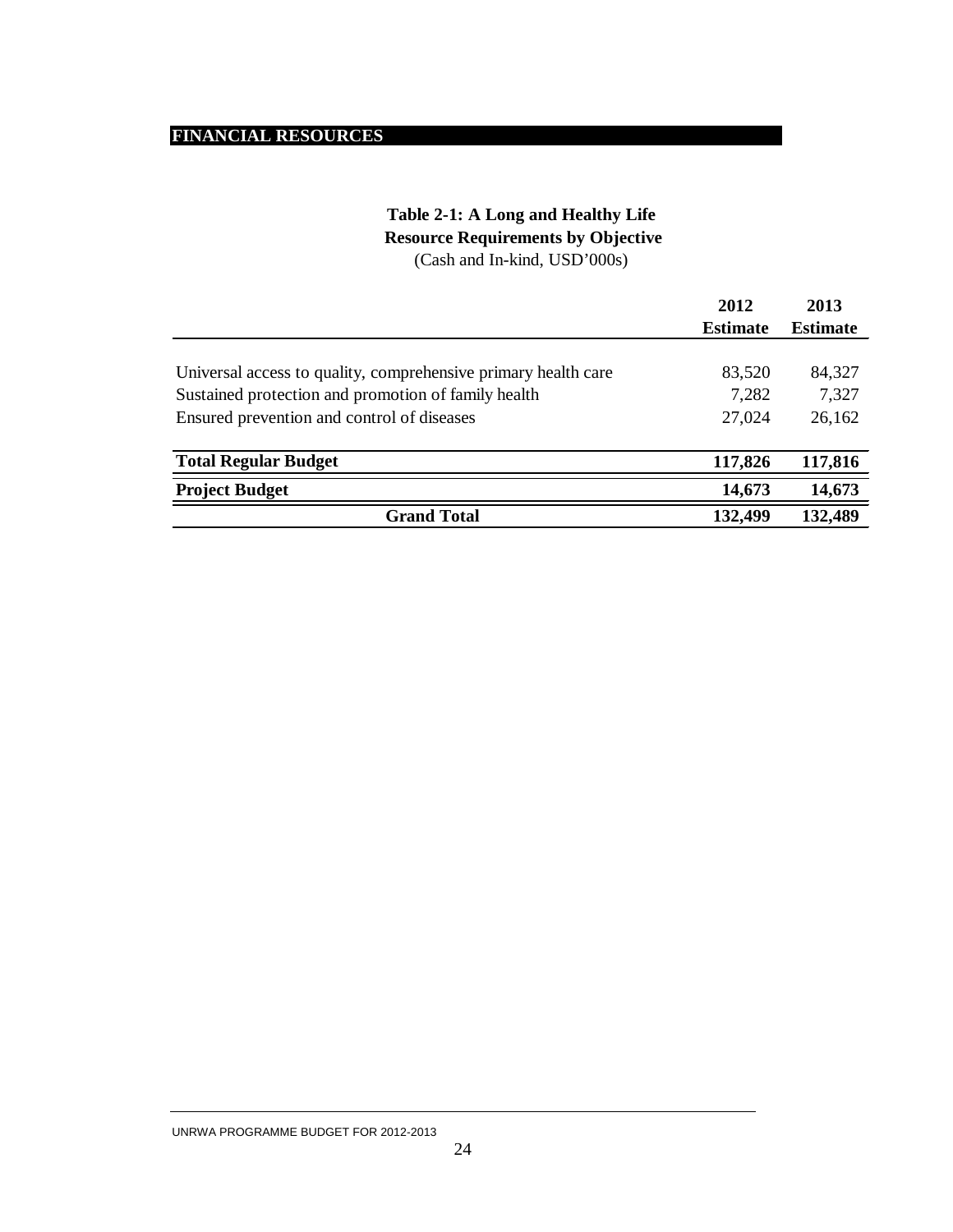#### **Table 2-2: A Long and Healthy Life Resource Requirements by Category of Expenditure**

| (Cash and In-kind, USD'000s) |  |
|------------------------------|--|
|------------------------------|--|

|                                       | 2008           | 2009         | 2010                                       | 2011           | 2012                            | 2013    | <b>Resource Growth</b> |               |
|---------------------------------------|----------------|--------------|--------------------------------------------|----------------|---------------------------------|---------|------------------------|---------------|
|                                       |                |              | <b>Expenditure Expenditure Expenditure</b> |                | <b>Budget</b> Estimate Estimate |         | Amount                 | $\frac{0}{0}$ |
| <b>Staff Costs</b>                    |                |              |                                            |                |                                 |         |                        |               |
| <b>International Staff</b>            | 327            | 536          | 1,598                                      | 1,042          | 1,355                           | 1,373   | 88                     | 3.33          |
| <b>Local Staff</b>                    | 55,514         | 54,411       | 64,003                                     | 64,849         | 67,764                          | 71,856  | 10,768                 | 8.36          |
| <b>Sub Total</b>                      | 55,841         | 54,947       | 65,601                                     | 65,891         | 69,119                          | 73,229  | 10,856                 | 8.26          |
| <b>Services</b>                       |                |              |                                            |                |                                 |         |                        |               |
| Communication                         | 98             | 102          | 128                                        | 147            | 138                             | 115     | (22)                   | (8.00)        |
| <b>Consultancy Services</b>           | 167            | 184          | 300                                        | 203            | 128                             | 113     | (262)                  | (52.09)       |
| <b>Hospital Services</b>              | 10,510         | 10,536       | 12,195                                     | 17,079         | 16,540                          | 16,145  | 3,411                  | 11.65         |
| Maintenance of Equipment and Furnitur | 241            | 168          | 206                                        | 267            | 262                             | 242     | 31                     | 6.55          |
| Miscellaneous Services                | 1,507          | 1,205        | 1,878                                      | 3,234          | 3,501                           | 3,283   | 1,672                  | 32.71         |
| Training                              | 47             | 48           | 131                                        | 194            | 418                             | 315     | 408                    | 125.54        |
| <b>Transport Services</b>             | 27             | 15           | 35                                         | 37             | 73                              | 73      | 74                     | 102.78        |
| Travel                                | 110            | 118          | 117                                        | 151            | 161                             | 189     | 82                     | 30.60         |
| <b>Sub Total</b>                      | 12,707         | 12.376       | 14.990                                     | 21,312         | 21,221                          | 20.475  | 5,394                  | 14.86         |
| <b>Supplies</b>                       |                |              |                                            |                |                                 |         |                        |               |
| <b>Basic Commodities</b>              | 896            | 137          | 1,290                                      | 18             | 10                              | 10      | (1,288)                | (98.47)       |
| <b>Clothing Supplies</b>              | 95             | 115          | 91                                         | 118            | 134                             | 108     | 33                     | 15.79         |
| Fresh Food                            | 52             | 62           | 79                                         | 87             | 87                              | 87      | 8                      | 4.82          |
| <b>Medical Supplies</b>               | 12.387         | 14.986       | 17,355                                     | 20.077         | 17.346                          | 14.197  | (5,889)                | (15.73)       |
| Miscellaneous Supplies                | 671            | 979          | 937                                        | 876            | 1,055                           | 935     | 177                    | 9.76          |
| Textbooks & Library Books             | $\overline{c}$ | $\mathbf{1}$ | $\overline{c}$                             | $\overline{c}$ | $\overline{4}$                  | 5       | 5                      | 125.00        |
| <b>Transportation Supplies</b>        | 617            | 609          | 91                                         | 427            | 200                             | 201     | (117)                  | (22.59)       |
| <b>Sub Total</b>                      | 14,720         | 16,889       | 19,845                                     | 21,605         | 18,836                          | 15,543  | (7,071)                | (17.06)       |
| <b>Equipment &amp; Construction</b>   |                |              |                                            |                |                                 |         |                        |               |
| Computer Hard/Software                | 70             | 47           | 474                                        | 202            | 152                             | 126     | (398)                  | (58.88)       |
| Construction                          | 316            | 176          | 582                                        | 205            | 120                             | 101     | (566)                  | (71.92)       |
| General Equipment & Furniture         | 620            | 494          | 1,376                                      | 678            | 738                             | 687     | (629)                  | (30.62)       |
| Telecommunication Hard/Software       | 5              | 23           | 24                                         | 22             | 15                              | 9       | (22)                   | (47.83)       |
| <b>Transport Equipment</b>            |                |              | 360                                        | 310            | 336                             | 336     | 2                      | 0.30          |
| <b>Sub Total</b>                      | 1.011          | 740          | 2,816                                      | 1,417          | 1,361                           | 1,259   | (1,613)                | (38.11)       |
| <b>Premises</b>                       |                |              |                                            |                |                                 |         |                        |               |
| Maintenance                           | 398            | 311          | 391                                        | 665            | 1,066                           | 1,067   | 1.077                  | 101.99        |
| <b>Rental of Premises</b>             | 231            | 283          | 322                                        | 497            | 461                             | 359     | $\mathbf{1}$           | 0.12          |
| <b>Utilities</b>                      | 562            | 584          | 454                                        | 563            | 511                             | 515     | 9                      | 0.88          |
| <b>Sub Total</b>                      | 1,191          | 1,178        | 1,167                                      | 1,725          | 2,038                           | 1,941   | 1,087                  | 37.59         |
| <b>Subsidies</b>                      |                |              |                                            |                |                                 |         |                        |               |
| Other Subsidies                       | 9              | 13           | 12                                         | 17             | 18                              | 18      | 7                      | 24.14         |
| <b>Patient Subsidies</b>              | 3,870          | 3,957        | 3,804                                      | 4,545          | 5,336                           | 5,498   | 2,485                  | 29.76         |
| <b>Sub Total</b>                      | 3,879          | 3,970        | 3,816                                      | 4,562          | 5,354                           | 5,516   | 2,492                  | 29.74         |
| Other                                 |                |              |                                            |                |                                 |         |                        |               |
| <b>Field Reserves</b>                 |                |              |                                            | L              | 107                             | 63      | 170                    |               |
| <b>Costs Recovery</b>                 | (348)          | (365)        | (465)                                      | (210)          | (210)                           | (210)   | 255                    | (37.78)       |
| <b>Sub Total</b>                      | (348)          | (365)        | (465)                                      | (210)          | (103)                           | (147)   | 425                    | (62.96)       |
| <b>Total Regular Budget</b>           | 89,001         | 89,735       | 107,770                                    | 116,302        | 117,826                         | 117,816 | 11,570                 | 5.16          |
| <b>Emergency Appeal</b>               | 13,080         | 14,497       | 18,135                                     | 10,897         |                                 |         | (29,032)               | (100.00)      |
| Projects                              | 12,636         | 10,797       | 9,974                                      | 31,228         | 14,673                          | 14,673  | (11, 856)              | (28.78)       |
| <b>Grand Total</b>                    | 114,717        | 115,029      | 135,879                                    | 158,427        | 132,499                         | 132,489 | (29, 318)              | (9.96)        |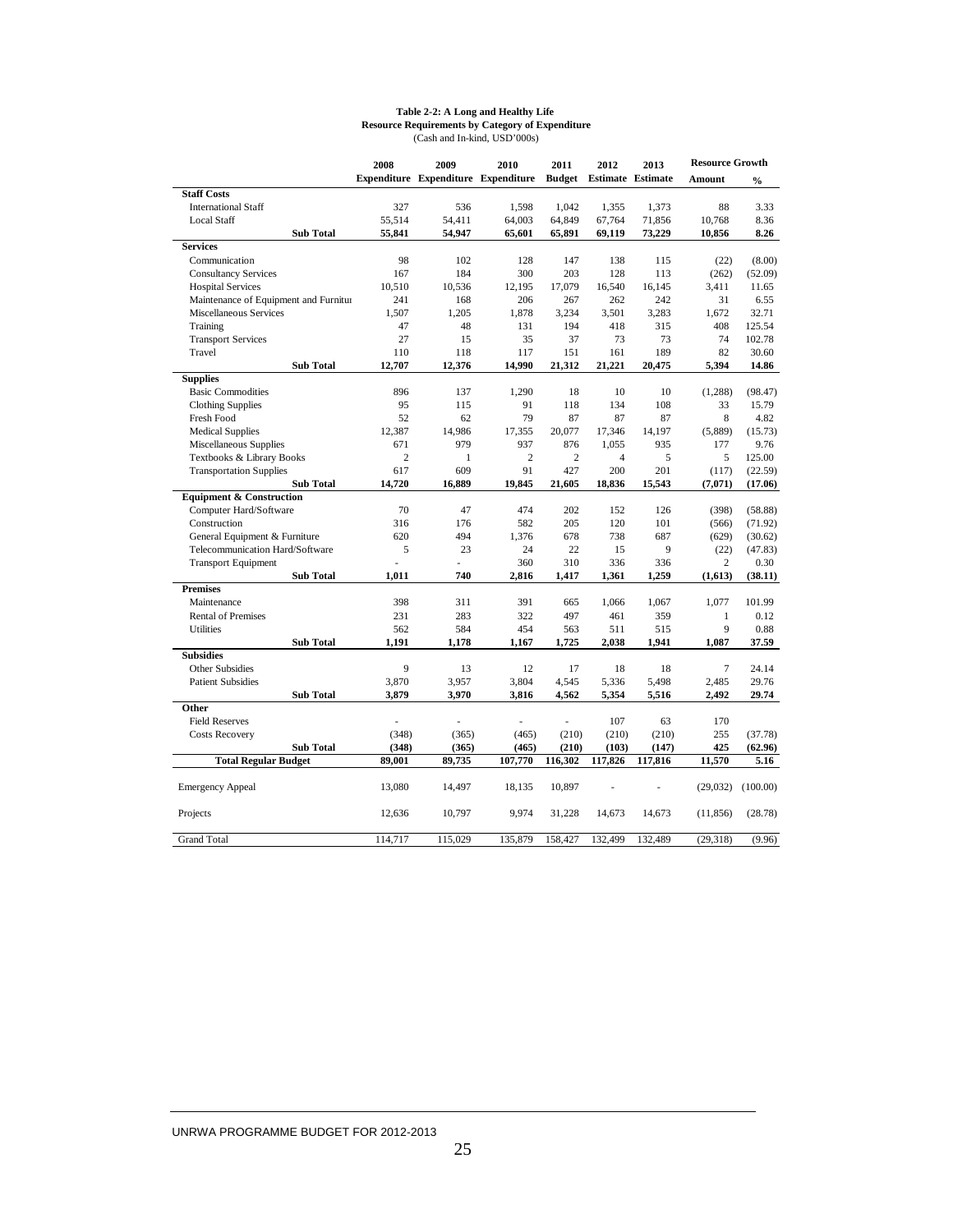#### **Table 2-3: A Long and Healthy Life Project List**  (USD'000s)

| <b>Project Title</b>                                                                                                                                                         | 2012                  | 2013                  |
|------------------------------------------------------------------------------------------------------------------------------------------------------------------------------|-----------------------|-----------------------|
| <b>Best Cancer Screening</b><br>Improvement of Environmental Health Conditions in Ein el<br>Helweh Camp<br>Maintaining environmental health infrastructure in the Gaza strip | 793<br>7,281<br>6,599 | 793<br>7,281<br>6,599 |
| <b>Total</b>                                                                                                                                                                 | 14,673                | 14,673                |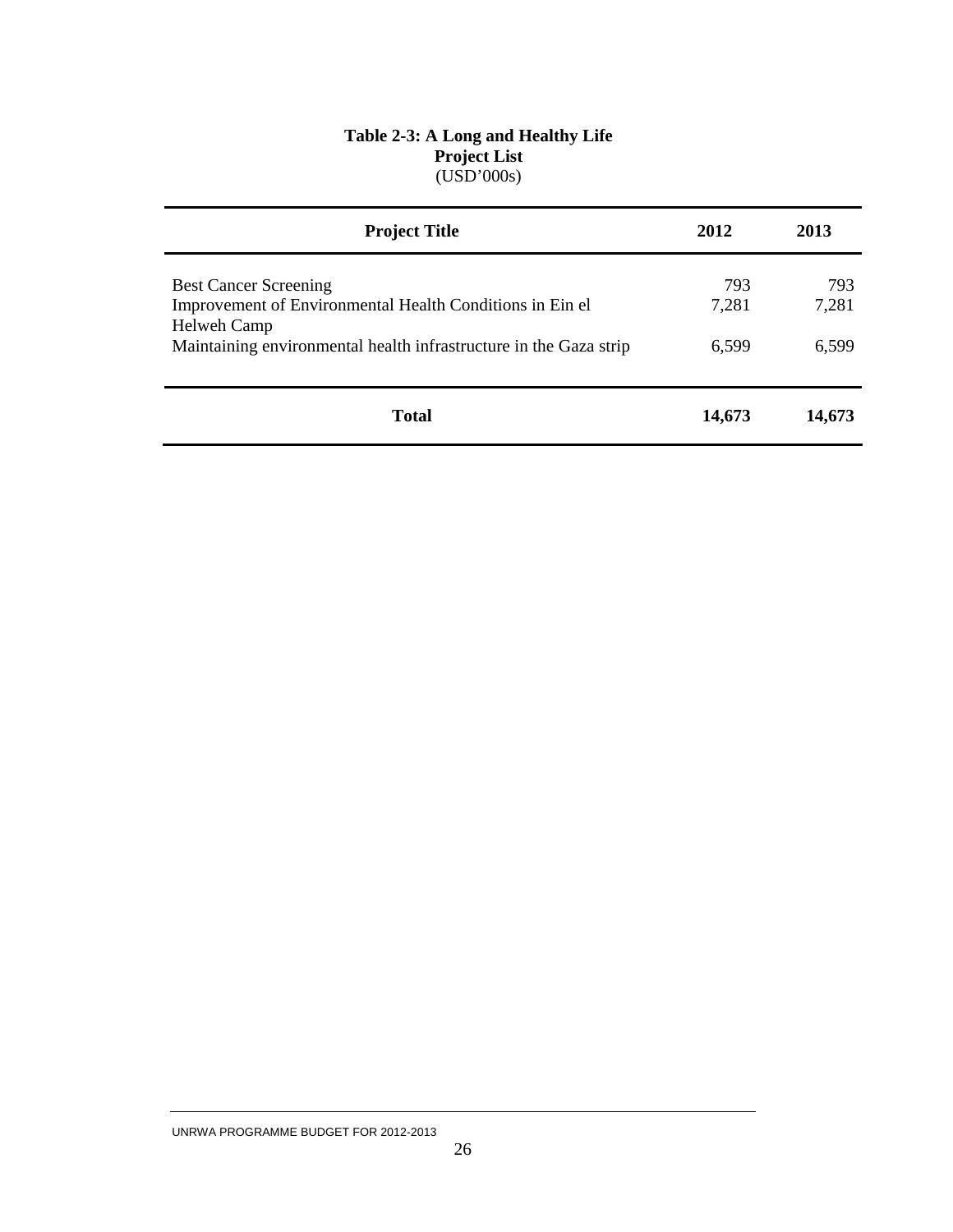# **Strategic Objective: Universal access to quality, comprehensive primary health care**

| <b>Expected</b>         |             |                                       | <b>Indicators of</b> |  | <b>Measurement</b>                              |     |
|-------------------------|-------------|---------------------------------------|----------------------|--|-------------------------------------------------|-----|
| <b>Accomplishments</b>  | Achievement |                                       |                      |  |                                                 |     |
| Quality<br>of           |             | $\text{health}(\text{i})$ Decrease in |                      |  | the Unit of measure: Per cent                   |     |
| services maintained and |             | antibiotic prescription Baseline:     |                      |  |                                                 | 25% |
| improved                |             | rate.                                 |                      |  | Target:                                         | 25% |
|                         | (ii)        |                                       |                      |  | Decrease in the average Unit of measure: Number |     |
|                         |             | daily                                 |                      |  | medical Baseline:                               | 101 |
|                         |             | consultation per doctor.   Target:    |                      |  |                                                 | 80  |

# **2012-2013 Budget**

# **(USD'000s)**

| <b>Outputs</b>                                           | 2012   | 2013   |
|----------------------------------------------------------|--------|--------|
|                                                          |        |        |
| - General outpatient services maintained & improved      | 59,814 | 61,409 |
| - Access to hospital care ensured (primary and tertiary) | 14,209 | 13,717 |
| - Health management support strengthened                 | 3,248  | 3,224  |
| - Drug management system in place                        | 2,134  | 1,228  |
| - Health Center Infrastructure improved                  | 2,879  | 3,504  |
| - Technical leadership provided to Fields to implement   | 1,236  | 1,245  |
| comprehensive, integrated primary health care through a  |        |        |
| Family Health Team approach                              |        |        |

| <b>Total for Expected Accomplishment</b> | 83,520 84,327 |  |
|------------------------------------------|---------------|--|
| <b>Total for Strategic Objective</b>     | 83,520 84,327 |  |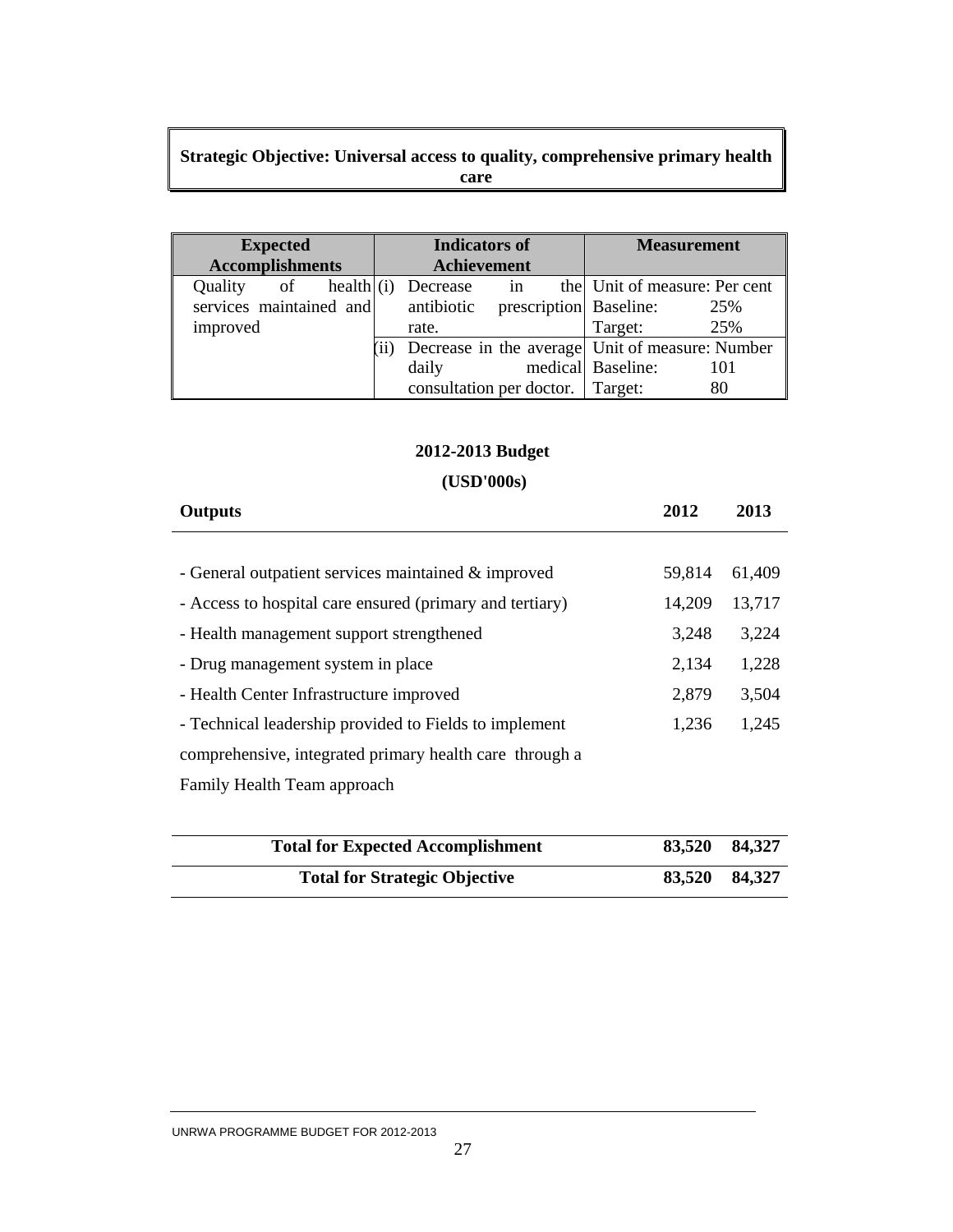# **Strategic Objective: Sustained protection and promotion of family health**

| <b>Expected</b>         |       | <b>Indicator of Achievement</b>               | <b>Measurement</b>            |              |
|-------------------------|-------|-----------------------------------------------|-------------------------------|--------------|
| Accomplishment          |       |                                               |                               |              |
| Coverage and quality of | (i)   | Infant mortality rate Unit of measure: Number |                               |              |
| maternal & child health |       | (per $1,000$ live                             | Baseline:                     | 22 per 1,000 |
| services maintained &   |       | births) maintained <sup>1</sup>               | Target:                       | 22 per 1,000 |
| improved                |       |                                               |                               |              |
|                         | (ii)  | Percentage                                    | of Unit of measure: Per cent  |              |
|                         |       | pregnant                                      | women Baseline:               | 88.1%        |
|                         |       | attending at least 4 Target:                  |                               | 90%          |
|                         |       | <b>ANC</b> visits                             |                               |              |
|                         | (iii) | 18<br>months                                  | old Unit of measure: Per cent |              |
|                         |       | children that received Baseline:              |                               | N/A          |
|                         |       | 2 doses of Vitamin A                          | Target:                       | 100%         |
|                         |       |                                               |                               |              |

#### **2012-2013 Budget**

#### **(USD'000s)**

| <b>Outputs</b>                                         | 2012  | 2013  |
|--------------------------------------------------------|-------|-------|
|                                                        |       |       |
| - Comprehensive MCH services delivered                 | 5,825 | 5,856 |
| - School health services strengthened                  | 474   | 483   |
| - Mental Health and Family & Child Protection services | 983   | 988   |
| developed                                              |       |       |
|                                                        |       |       |
| <b>Total for Expected Accomplishment</b>               | 7,282 | 7,327 |
| <b>Total for Strategic Objective</b>                   | 7,282 | 7.327 |

\_\_\_\_\_\_\_\_\_\_\_\_\_\_\_\_\_\_\_\_\_\_\_\_\_\_\_\_\_\_\_\_\_\_\_\_\_\_\_\_\_\_\_\_\_\_\_\_\_\_\_\_\_\_\_\_\_\_\_\_\_\_\_\_\_\_\_\_\_\_\_\_\_\_\_\_

 $<sup>1</sup>$  The infant mortality survey is conducted every 5 years. Therefore this is not an appropriate performance indicator for a 2 year</sup> implementation period. Also, this indicator is not an accurate reflection of infant mortality rate among refugees as the method used targets a limited subsection of the refugee population. More than 50% of the deaths are related to congenital abnormalities and low birth weight/prematurely, where UNRWA interventions play a limited role. Therefore, the Agency plans to exclude this from the 2014-2015 strategic framework.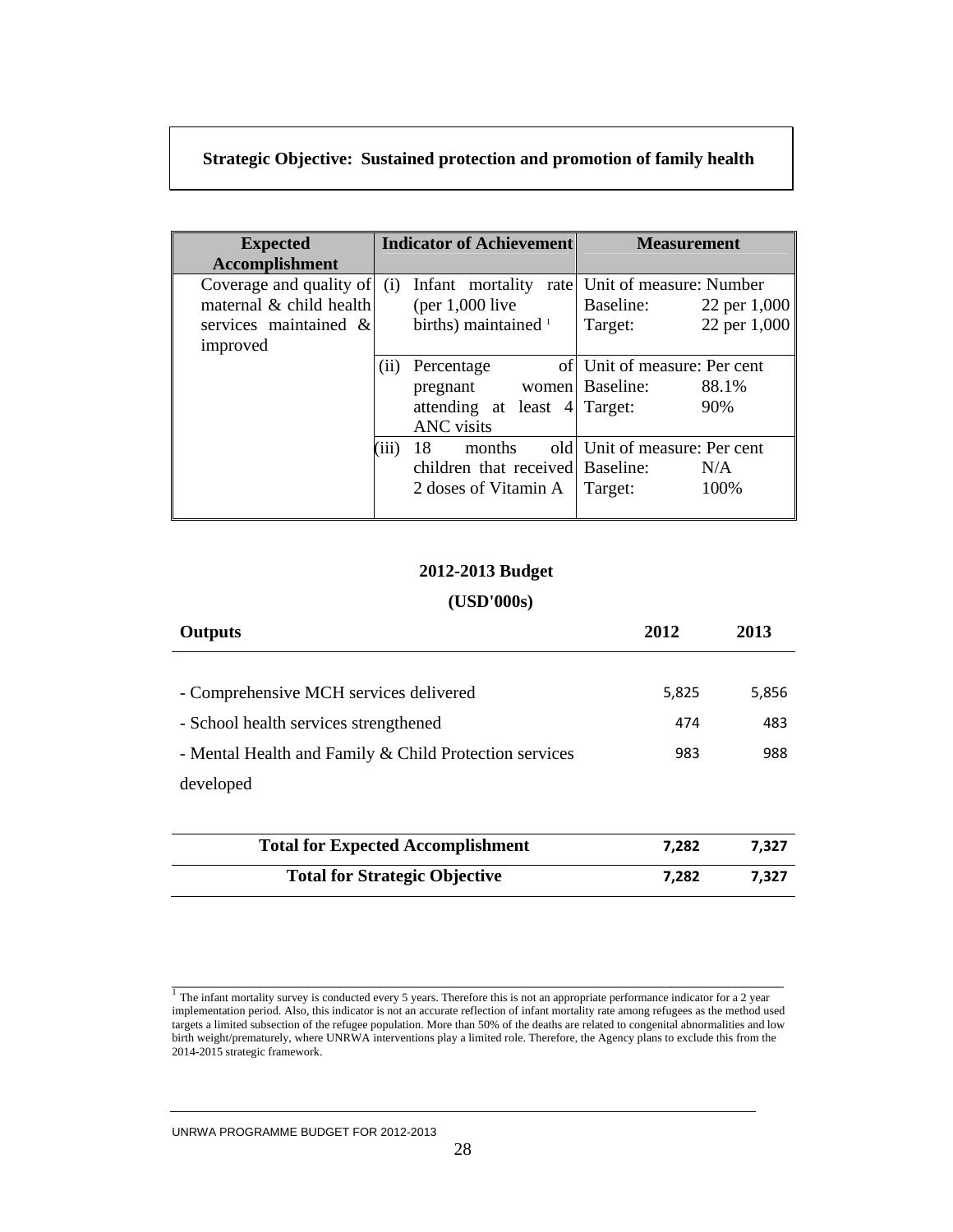# **Strategic Objective: Ensured prevention and control of diseases**

|    | <b>Expected</b><br><b>Accomplishment</b>                 |       | <b>Indicators of</b><br><b>Achievement</b>                                                                      | <b>Measurement</b>                                                             |                          |
|----|----------------------------------------------------------|-------|-----------------------------------------------------------------------------------------------------------------|--------------------------------------------------------------------------------|--------------------------|
| a) | Coverage and quality<br>NCD care improved                | (i)   | Immunization coverage<br>rate against vaccine-<br>preventable diseases<br>maintained                            | Unit of measure: Number<br>Baseline:<br>Target:                                | 99 per 100<br>99 per 100 |
| b) | Communicable<br>contained<br>diseases<br>and controlled. |       | (i) Percentage of shelters<br>connected to the public<br>water network<br>maintained                            | Unit of measure: Per cent<br>Baseline:<br>Target:                              | 100%<br>100%             |
|    |                                                          | (iii) | (ii) Increase in percentage of<br>shelters connected to the<br>public sewerage network<br>18 month old children | Unit of measure: Per cent<br>Baseline:<br>Target:<br>Unit of measure: Per cent | 92%<br>94%               |
|    |                                                          |       | that have received all<br>vaccinations according to<br>host country<br>requirements.                            | Baseline:<br>Target:                                                           | 99%<br>99%               |

a) Coverage and quality NCD care improved

#### **2012-2013 Budget (USD'000s)**

| Output                                   | 2012  | 2013  |
|------------------------------------------|-------|-------|
| - Appropriate management of NCDs ensured | 6.412 | 5,488 |
| <b>Total for Expected Accomplishment</b> | 6.412 | 5,488 |

b) Communicable diseases contained and controlled

#### **2012-2013 Budget (USD'000s)**

| , <del>.</del><br><b>Outputs</b>                                                        | 2012   | 2013   |
|-----------------------------------------------------------------------------------------|--------|--------|
| - Prevention and control of communicable diseases maintained                            | 4,680  | 832    |
| - Environmental infrastructure improved and environmental<br>health services maintained |        | 19,842 |
| <b>Total for Expected Accomplishment</b>                                                | 20.612 | 20,674 |
| <b>Total for Strategic Objective</b>                                                    | 27.024 | 26,162 |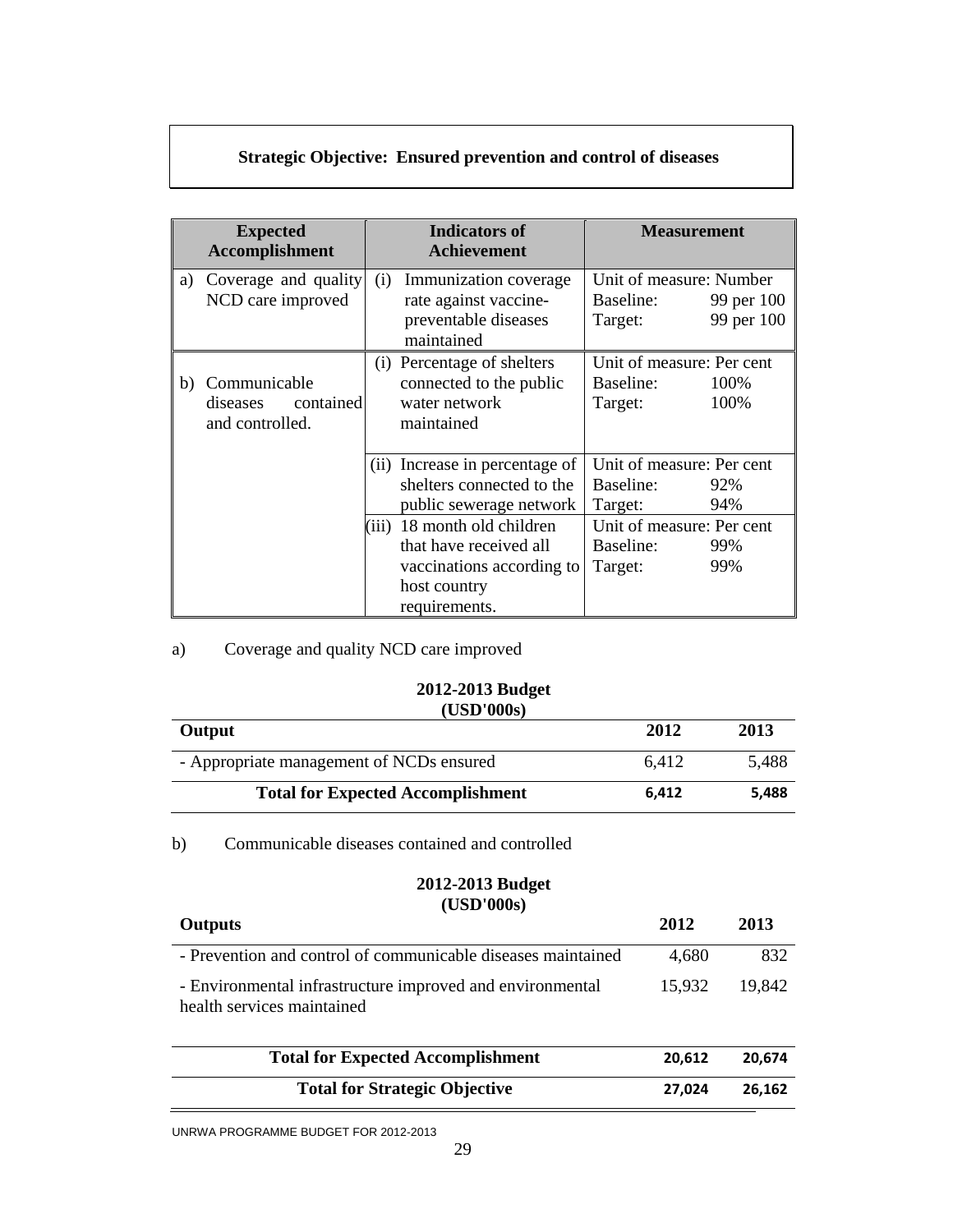#### **Goal 2: ACQUIRED KNOWLEDGE AND SKILLS**

#### **HUMAN DEVELOPMENT GOAL**

- 3.1 UNRWA attempts to situate its Educational developments and priorities within the global frameworks of the Millennium Development Goals (MDGs) and the Education for All (EFA) initiative. UNRWA provides education services to nearly half a million Palestine refugee children through some 700 schools located in Jordan, Lebanon, Gaza Strip, the Syrian Arab Republic and the West Bank. Nearly half of UNRWA's schools are located within the camps.
- 3.2 In a situation where almost 41 per cent of Palestine refugees are below the age of 18 and affected by high levels of unemployment and poverty, education remains one of the surest ways for lasting positive socio-economic impact. Thus in achieving the second MDG of Universal Basic Education, UNRWA's focus for the biennium 2012-2013 will be on enhancing the quality of the UNRWA basic education services through a system-wide education reform. The Education Reform Strategy is in line with the overall UNRWA Sustaining Change Agenda, Medium Term Strategy and national, regional and global EFA aspirations.
- 3.3 The UNRWA Education reform, addresses perceptions of declining quality which have been identified through the Agency-wide Monitoring and Learning Achievement (MLA) tests. The education reform is designed to establish an enabling environment, whereby schools and teachers receive appropriate, timely professional and administrative support. This will facilitate educationally, technically and economically meaningful progress towards the achievement of quality education for Palestine refugee students in UNRWA schools.

UNRWA PROGRAMME BUDGET FOR 2012-2013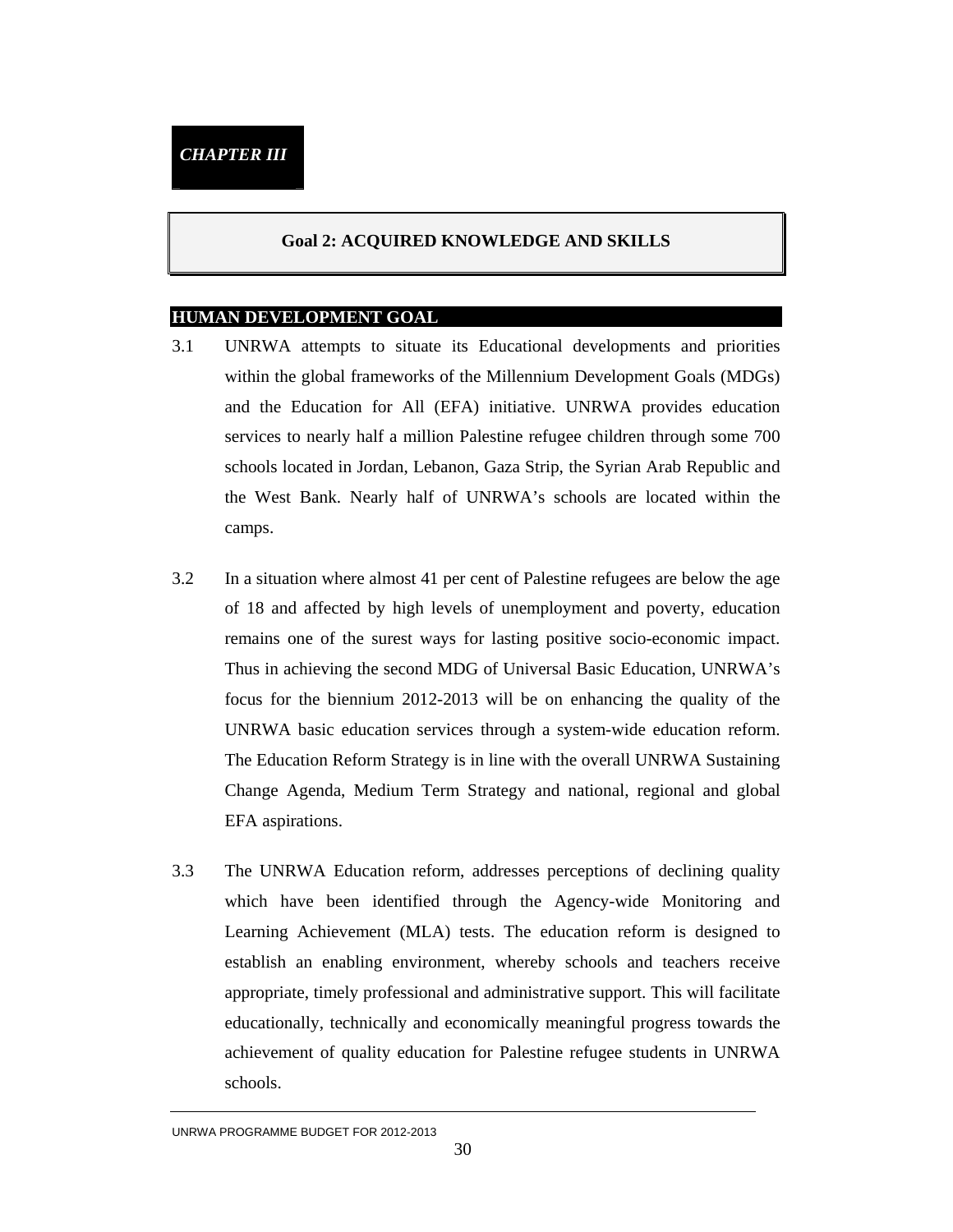- 3.4 Children have a right to education, one upheld by the General Assembly, which has encouraged the Agency, in close cooperation with other relevant United Nations entities, to continue making progress in addressing the needs and rights of children in accordance with the Convention of the Rights of Child. Achieving universal primary education is the second MDG and the international community has committed to work towards better quality EFA. UNRWA operates 700 elementary and preparatory schools, providing free basic education for nearly half a million Palestine refugee children. Over time, UNRWA's schools have a reputation for low drop-out rates and high academic achievements. Literacy rates among Palestine refugees compare well with those in the region and there has been gender equity in enrolment since the 1970s.
- 3.5 Through its education system, UNRWA has the greatest potential to help Palestine refugee children to thrive, to achieve their potential and to grow up understanding their rights and respecting the rights of others. Basic education, delivered by UNRWA's education programme is therefore considered among the highest priorities of all the Agency's services to refugees. UNRWA's education programme also contributes to the strategic objective on employability.

#### **OBJECTIVES**

- 3.6 Universal access to and coverage of basic education.
- 3.7 Educational quality and outcomes against set standards are enhanced
- 3.8 Improve access to educational opportunities for learners with special education needs(SEN)

#### **CONSTRAINTS AND CHALLENGES**

3.9 **School buildings and infrastructure**- There are more than 70 per cent of schools operating on double shift, 15 per cent from rented premises with meagre resources for upkeep and enhancement of school infrastructure. UNRWA is committed to providing all its students with a complete basic education. Despite continued efforts to decrease drop-out, further efforts are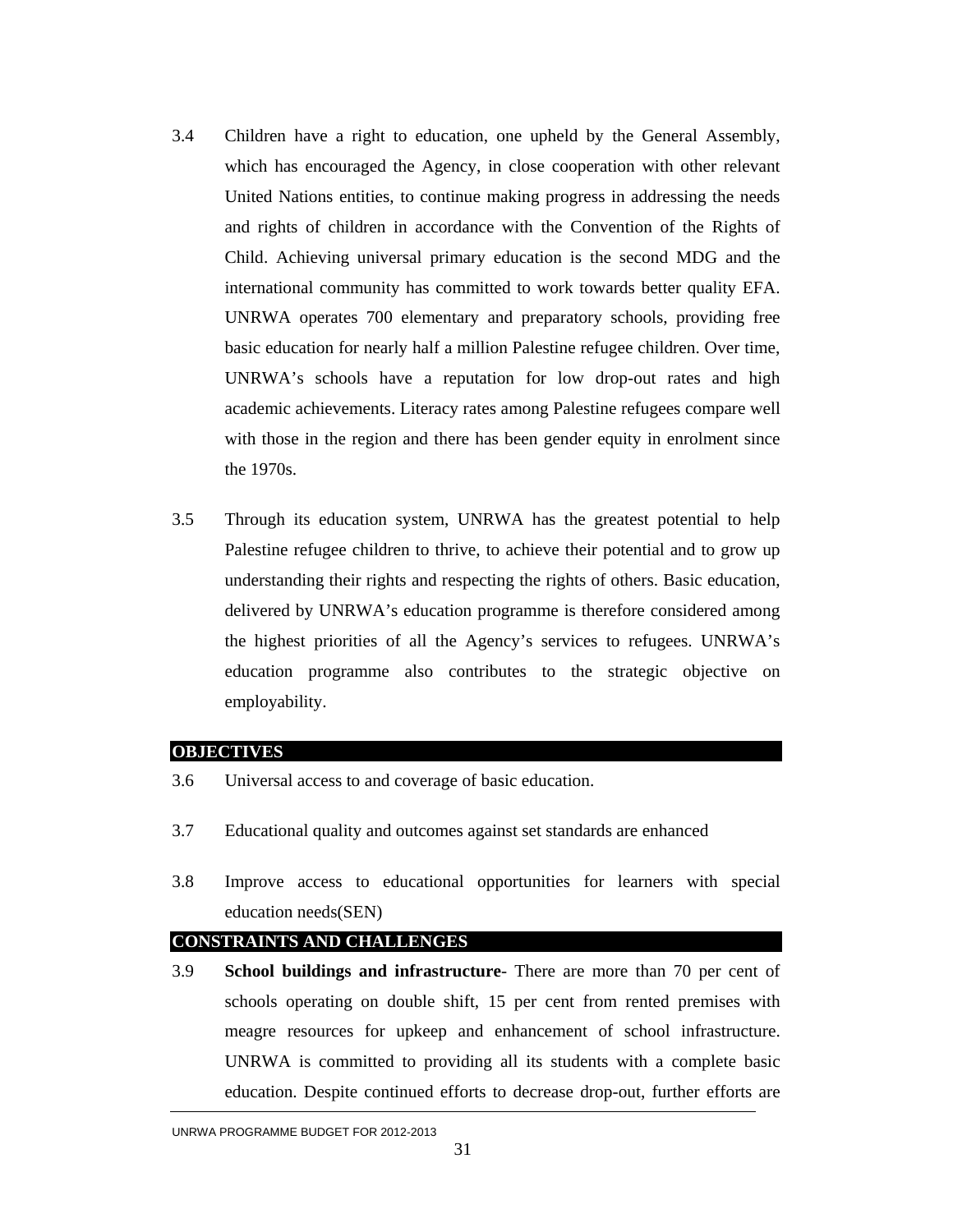needed as approximately ten per cent of boys and five per cent of girls in the UNRWA system do not finish the full cycle of basic education.

- 3.10 **Student achievement** Performance in UNRWA's Monitoring and Learning Achievement (MLA) tests is highest in less cognitively demanding skills, and lower in more demanding skills (such as drawing inferences, applying knowledge to real world situation and performing two-step procedures). These skills are premised on the mastery of less complex thinking skills. A number of UNRWA students markedly underperform, with just under a third of grade four and grade eight students assessed for numeracy skills and scoring between Zero and 30 per cent the Monitoring and Learning Achievement (MLA) tests. In addition, close to two thirds of UNRWA students in the same tests scored between zero and 30 per cent eighth grade Arabic. This underscores the need for an increased focus on improving the quality of the teaching and learning process through appropriate pre- and inservice training and support to teachers.
- 3.11 **Curriculum enrichment** UNRWA utilizes host country curriculum in each of its five fields of operation. This makes the delivery of uniform quality education and mainstreaming Agency-wide policies, structures and systems relevant to curriculum quality, particularly challenging. UNRWA enriches curricula to improve quality and to ensure UN values are embedded within the curricula, notwithstanding the constraints of the capacity of the Agency's education programme managers.
- 3.12 **Quality education** Current Teacher preparation and pre-service and inservice career development programmes tend to be more conventional and efforts will be required to adopt non-conventional strategies which will involve a school based teacher development programme using Open Distance Learning methodologies.
- 3.13 **Inclusive Education** Currently there is an estimated 100,000 students in UNRWA institutions with Special Education Needs who are not being cared for. An Inclusive Education vision for the Agency will assure the rights of all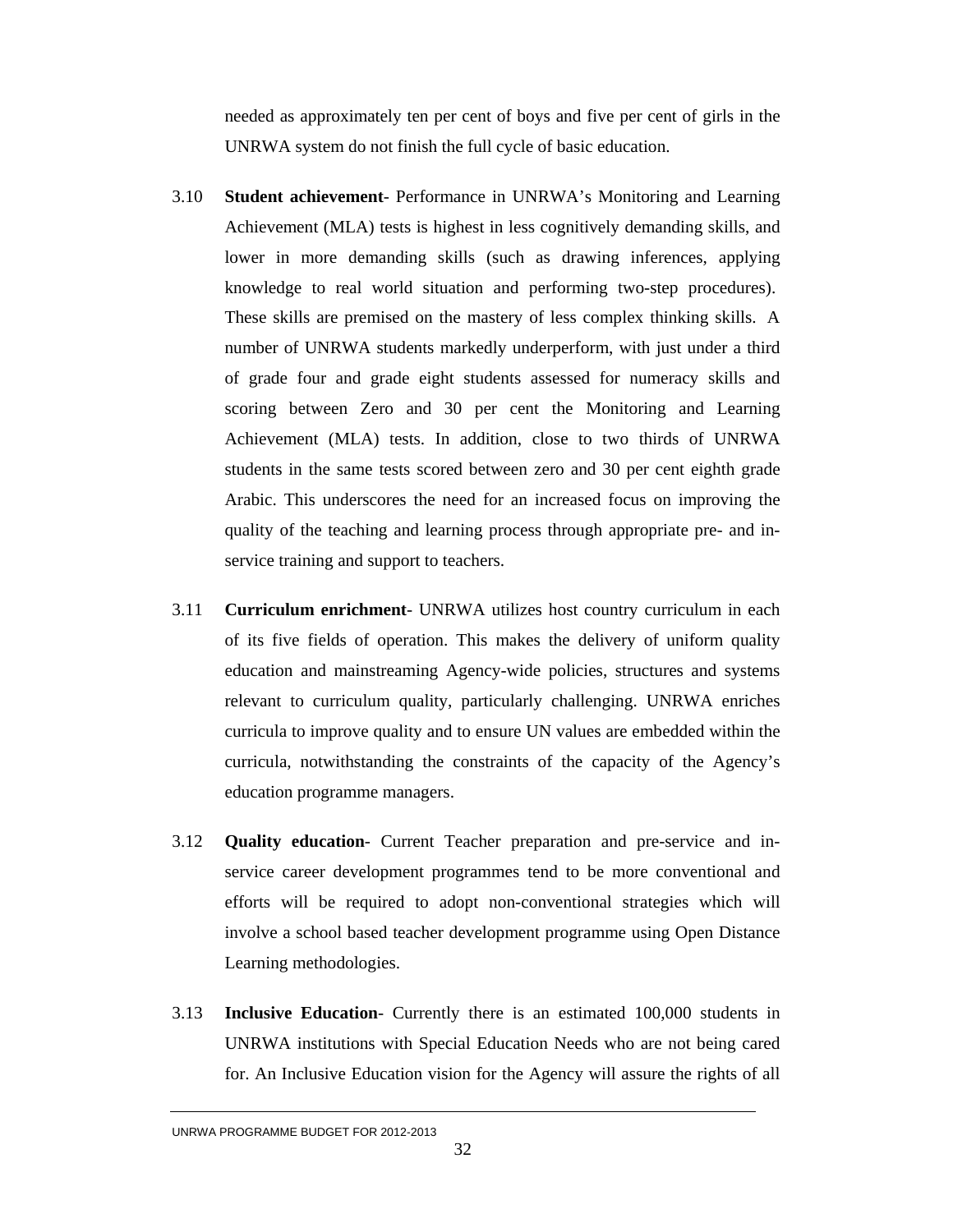refugee children regardless of gender, abilities, disabilities, impairments, health conditions and socio-economic status have equal access to a meaningful and quality education. UNRWA is thus increasing its focus on Inclusive Education and is developing a policy, shared terminology and guidelines for UNRWA schools on how best to support children with Special Education Needs.

- 3.14 Many of the school facilities are deteriorated, maintenance has been neglected over the years because of funding constrains. Assessment of structural integrity of schools have revealed that a number of these schools need to be either structurally strengthened or replaced as an immediate priority; students' health and safety will otherwise be placed at risk. Funding still needs to be secured to address this.
- 3.15 Furthermore assessment of all education facilities to ensure that these facilities meet the required function and are efficient, safe for use, safe under seismic activities and are environmentally sound and within set standards remains to be an unfunded challenge. Such assessments will enable the agency to prioritize interventions and achieve efficiencies.

#### **FINANCIAL RESOURCES**

#### **Table 3-1: Acquire Knowledge and Skills Resource Requirements by Objective** (Cash and In-kind, USD'000s)

|                                                                                 | 2012    | 2013                     |
|---------------------------------------------------------------------------------|---------|--------------------------|
|                                                                                 |         | <b>Estimate Estimate</b> |
|                                                                                 |         |                          |
| Universal access and coverage of basic education                                | 83,650  | 82,280                   |
| Educational quality and outcomes against set standards are enhanced             | 239,584 | 249,538                  |
| Improve access to educational opportunities for learners with special education |         |                          |
| needs(SEN)                                                                      | 4,861   | 5,027                    |
|                                                                                 |         |                          |
| <b>Total Regular Budget</b>                                                     | 328,095 | 336,845                  |
| <b>Project Budget</b>                                                           | 8,581   | 8,581                    |
| <b>Grand Total</b>                                                              | 336,676 | 345,426                  |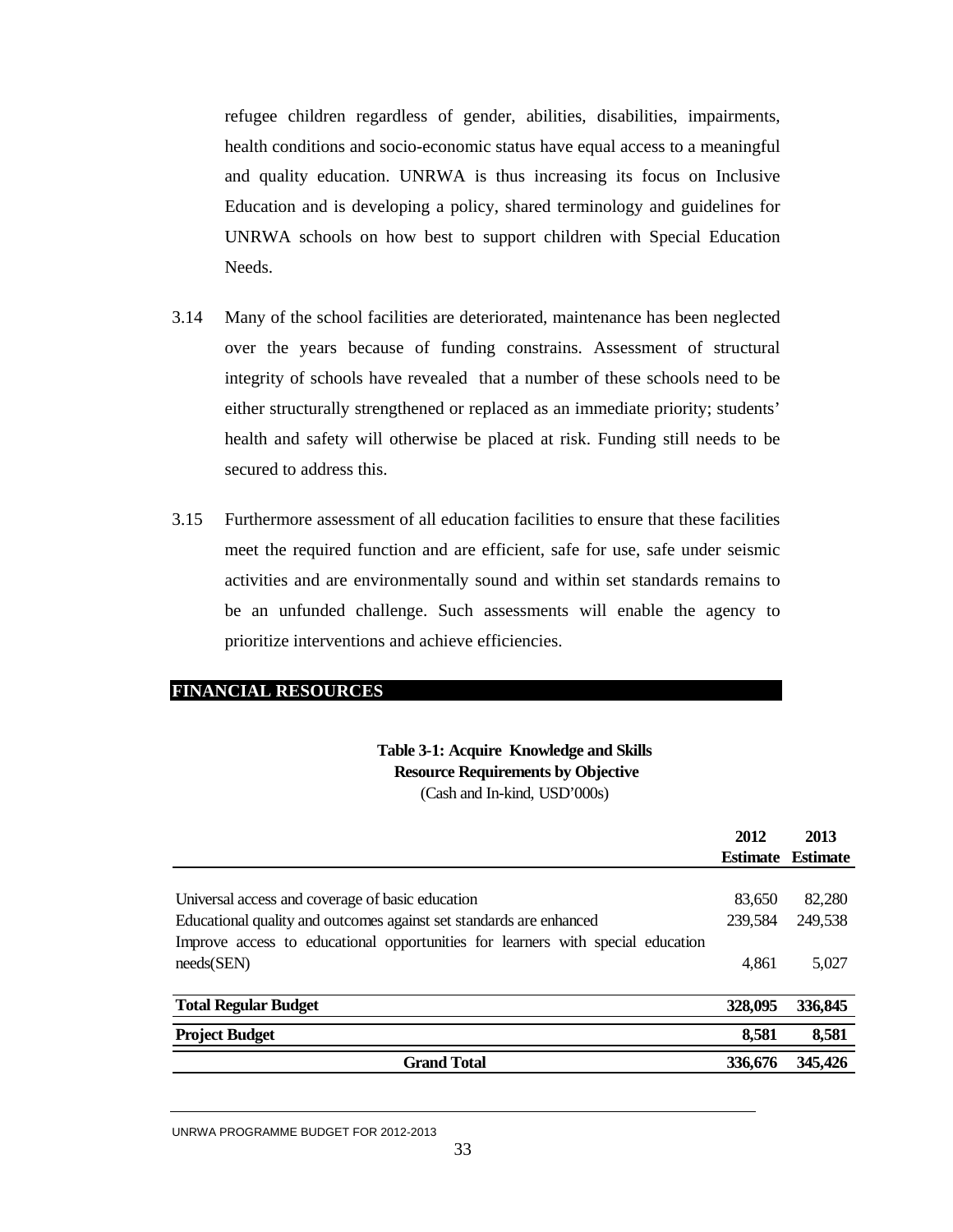#### **Table 3-2 : Acquire Knowledge and Skills Resource Requirements by Category of Expenditure**

(Cash and In-kind, USD'000s)

|                                        | 2008               | 2009               | 2010               | 2011           | 2012            | 2013            | <b>Resource Growth</b> |               |
|----------------------------------------|--------------------|--------------------|--------------------|----------------|-----------------|-----------------|------------------------|---------------|
|                                        | <b>Expenditure</b> | <b>Expenditure</b> | <b>Expenditure</b> | <b>Budget</b>  | <b>Estimate</b> | <b>Estimate</b> | Amount                 | $\frac{0}{0}$ |
| <b>Staff Costs</b>                     |                    |                    |                    |                |                 |                 |                        |               |
| <b>International Staff</b>             | 866                | 653                | 860                | 1,312          | 833             | 843             | (496)                  | (22.84)       |
| <b>Local Staff</b>                     | 264,017            | 259,502            | 292,131            | 279,137        | 301,096         | 313,144         | 42,972                 | 7.52          |
| <b>Sub Total</b>                       | 264,883            | 260,155            | 292,991            | 280,449        | 301,929         | 313,987         | 42,476                 | 7.41          |
| <b>Services</b>                        |                    |                    |                    |                |                 |                 |                        |               |
| Communication                          | 31                 | 45                 | 49                 | 54             | 53              | 38              | (12)                   | (11.65)       |
| <b>Consultancy Services</b>            | 83                 | 135                | 412                | 211            | 135             | 94              | (394)                  | (63.24)       |
| <b>Hospital Services</b>               |                    | $\overline{a}$     | ÷                  | ÷.             | $\mathbf{1}$    | $\mathbf{1}$    | $\overline{c}$         |               |
| Maintenance of Equipment and Furniture | 161                | 136                | 156                | 133            | 148             | 109             | (32)                   | (11.07)       |
| Miscellaneous Services                 | 606                | 527                | 1.366              | 842            | 1,245           | 1,009           | 46                     | 2.08          |
| Training                               | 321                | 364                | 704                | 950            | 845             | 692             | (117)                  | (7.07)        |
| <b>Transport Services</b>              | 85                 | 334                | 40                 | 114            | 88              | 86              | 20                     | 12.99         |
| Travel                                 | 340                | 249                | 332                | 353            | 215             | 193             | (277)                  | (40.44)       |
| <b>Sub Total</b>                       | 1,627              | 1,790              | 3,059              | 2,657          | 2,730           | 2,222           | (764)                  | (13.37)       |
| <b>Supplies</b>                        |                    |                    |                    |                |                 |                 |                        |               |
| <b>Basic Commodities</b>               | 11                 | ä,                 | 5                  | 25             | 43              | 41              | 54                     | 180.00        |
| <b>Clothing Supplies</b>               | 16                 | 61                 | 40                 | 51             | 41              | 36              | (14)                   | (15.38)       |
| Fresh Food                             | 45                 | 50                 | 76                 | 57             | 126             | 112             | 105                    | 78.95         |
| <b>Medical Supplies</b>                | 56                 | 68                 | 280                | 338            | 335             | 175             | (108)                  | (17.48)       |
| Miscellaneous Supplies                 | 1.724              | 2.551              | 1.688              | 2.044          | 2.146           | 1.717           | 131                    | 3.51          |
| <b>Sport Supplies</b>                  | 82                 | 88                 | 183                | 211            | 206             | 164             | (24)                   | (6.09)        |
| <b>Teaching Supplies</b>               | 61                 | 38                 | 61                 | 723            | 114             | 100             | (570)                  | (72.70)       |
| Textbooks & Library Books              | 3.539              | 10.615             | 7.077              | 3.363          | 5.481           | 5,229           | 270                    | 2.59          |
| <b>Transportation Supplies</b>         | 51                 | 100                | 31                 | 93             | 85              | 85              | 46                     | 37.10         |
| <b>Sub Total</b>                       | 5,585              | 13,571             | 9,441              | 6,905          | 8,577           | 7,659           | (110)                  | (0.67)        |
| <b>Equipment &amp; Construction</b>    |                    |                    |                    |                |                 |                 |                        |               |
| Computer Hard/Software                 | 293                | 298                | 494                | 526            | 2,879           | 2.892           | 4,751                  | 465.78        |
| Construction                           | 646                | 705                | 1.765              | 895            | 1,589           | 82              | (989)                  | (37.18)       |
| General Equipment & Furniture          | 623                | 1.390              | 2.240              | 1.133          | 1,443           | 1,155           | (775)                  | (22.98)       |
| Telecommunication Hard/Software        | $\overline{c}$     | 4                  | $\overline{4}$     | 3              | 3               | 1               | (3)                    | (42.86)       |
| <b>Transport Equipment</b>             |                    | L.                 | L.                 | 105            |                 |                 | (105)                  | (100.00)      |
| <b>Sub Total</b>                       | 1,564              | 2,397              | 4,503              | 2,662          | 5,914           | 4,130           | 2,879                  | 40.18         |
| <b>Premises</b>                        |                    |                    |                    |                |                 |                 |                        |               |
| Maintenance                            | 1,648              | 1,622              | 1.703              | 3,656          | 5,926           | 5,724           | 6,291                  | 117.39        |
| <b>Rental of Premises</b>              | 821                | 930                | 1.027              | 1.537          | 1.454           | 1.632           | 522                    | 20.36         |
| <b>Utilities</b>                       | 1,583              | 1,382              | 957                | 1,709          | 1,350           | 1,378           | 62                     | 2.33          |
| <b>Sub Total</b>                       | 4,052              | 3,934              | 3,687              | 6,902          | 8,730           | 8,734           | 6,875                  | 64.93         |
| <b>Subsidies</b>                       |                    |                    |                    |                |                 |                 |                        |               |
| Other Subsidies                        | $\overline{c}$     | 4                  | 11                 | 8              | 3               | 3               | (13)                   | (68.42)       |
| <b>Sub Total</b>                       | $\overline{2}$     | 4                  | 11                 | 8              | 3               | 3               | (13)                   | (68.42)       |
| Other                                  |                    |                    |                    |                |                 |                 |                        |               |
| <b>Field Reserves</b>                  |                    |                    |                    | $\overline{a}$ | 214             | 112             | 326                    |               |
| <b>Cost Recovery</b>                   |                    |                    | (13)               | (12)           | (2)             | (2)             | 21                     | (84.00)       |
| <b>Sub Total</b>                       | ٠<br>277,713       | ٠                  | (13)               | (12)           | 212             | 110<br>336,845  | 347                    | (1,388.00)    |
| <b>Total Regular Budget</b>            |                    | 281,851            | 313,679            | 299,571        | 328,095         |                 | 51,690                 | 8.43          |
| <b>Emergency Appeal</b>                | 23,162             | 27,250             | 24,514             | 6,063          |                 |                 | (30, 577)              | (100.00)      |
| Projects                               | 18,236             | 16,550             | 15,397             | 60,810         | 8,581           | 8,581           | (59, 045)              | (77.48)       |
| <b>Grand Total</b>                     | 319,111            | 325,651            | 353,590            | 366,444        | 336,676         | 345,426         | (37, 932)              | (5.27)        |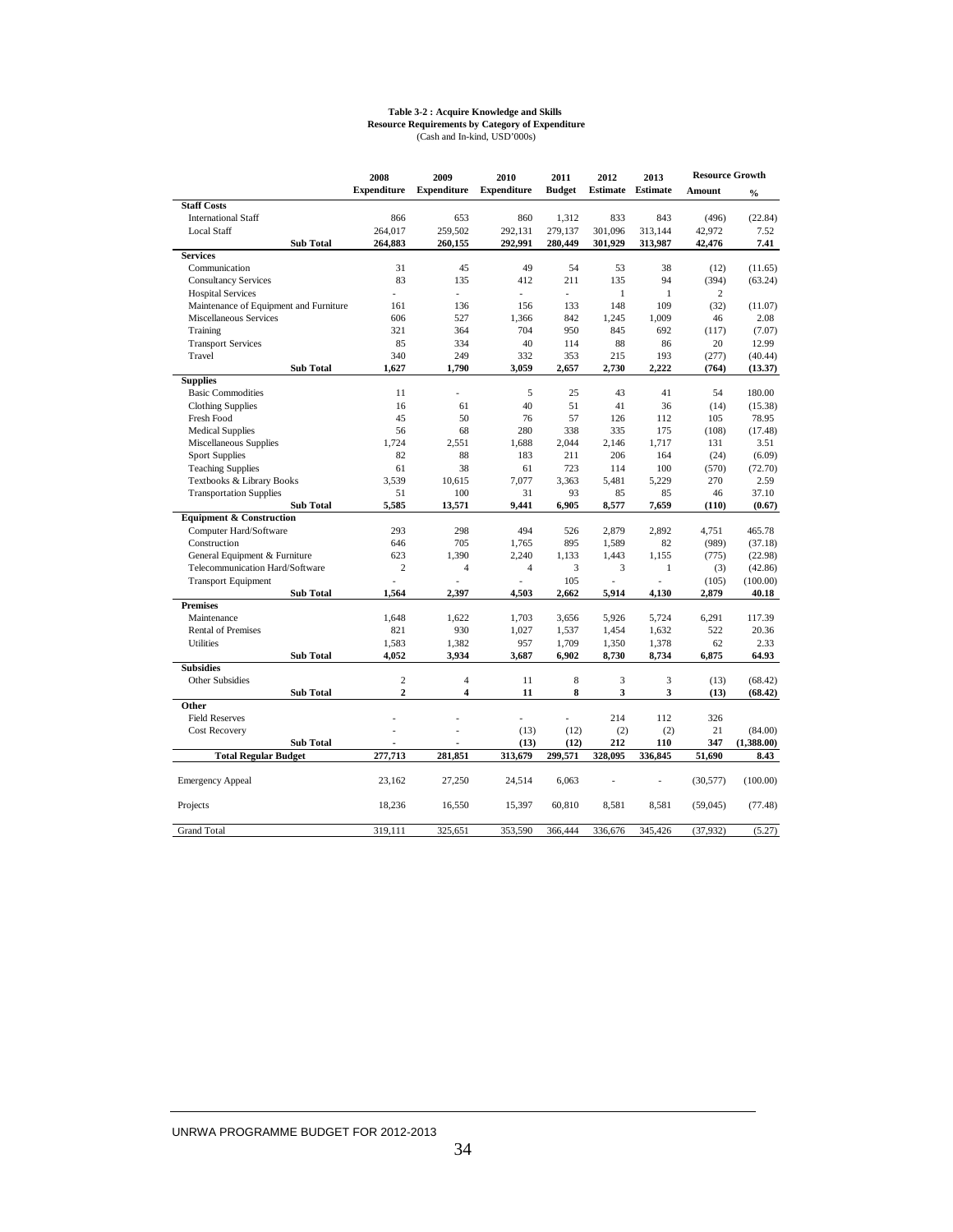#### **Table 3-3 Acquire Knowledge and Skills Project List**  (USD'000s)

| <b>Project Title</b>                                                                                                                   | 2012                    | 2013                    |
|----------------------------------------------------------------------------------------------------------------------------------------|-------------------------|-------------------------|
| Creating a protective environment in UNRWA schools in Jordan<br>Improving school facilities in Hama<br><b>Replacing Rented Schools</b> | 2,176<br>1,407<br>4,998 | 2,176<br>1,407<br>4,998 |
| <b>Total</b>                                                                                                                           | 8,581                   | 8,581                   |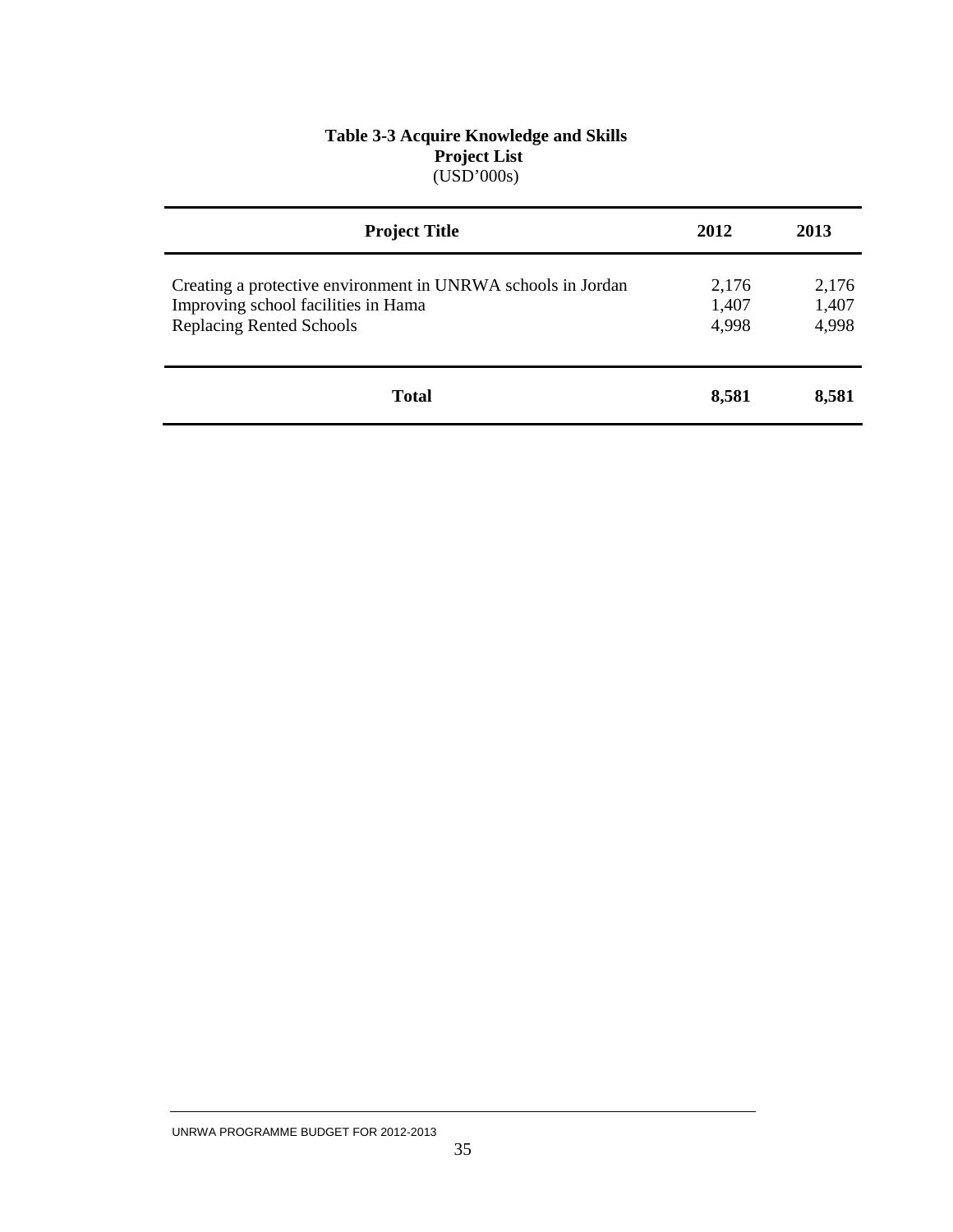# **Strategic Objective: Universal access to and coverage of basic education**

|                                              | <b>Expected</b><br><b>Accomplishments</b> |      | <b>Indicators of</b><br><b>Achievement</b>                                                        | <b>Measurement</b>                                                  |  |  |
|----------------------------------------------|-------------------------------------------|------|---------------------------------------------------------------------------------------------------|---------------------------------------------------------------------|--|--|
| Basic<br>available<br>Palestine<br>children. | Education<br>all<br>for<br>refugee        | (i)  | Reduction<br>in<br>the<br>dropout rate for pupils<br>elementary<br>in<br>the<br>education cycle.  | Unit of measure: Per cent<br>Baseline:<br>0.36%<br>0.35%<br>Target: |  |  |
|                                              |                                           | (ii) | Reduction<br>in<br>the<br>dropout rate for pupils<br>preparatory<br>the<br>in<br>education cycle. | Unit of measure: Per cent<br>Baseline:<br>2.50%<br>2.48%<br>Target: |  |  |

# **2012-2013 Budget**

| Outputs                                                        | 2012   | 2013   |
|----------------------------------------------------------------|--------|--------|
| -Education access, retention and completion in a conducive     | 73,646 | 72,413 |
| learning environment.                                          |        |        |
| -Physical infrastructure and/or equipment of schools provided, | 8,993  | 8,857  |
| maintained                                                     |        |        |
| or improved                                                    |        |        |
| -Education Programme planning management strengthened          | 1,011  | 1,010  |
| <b>Total for Expected Accomplishment</b>                       | 83,650 | 82,280 |
| <b>Total for Strategic Objective</b>                           | 83,650 | 82,280 |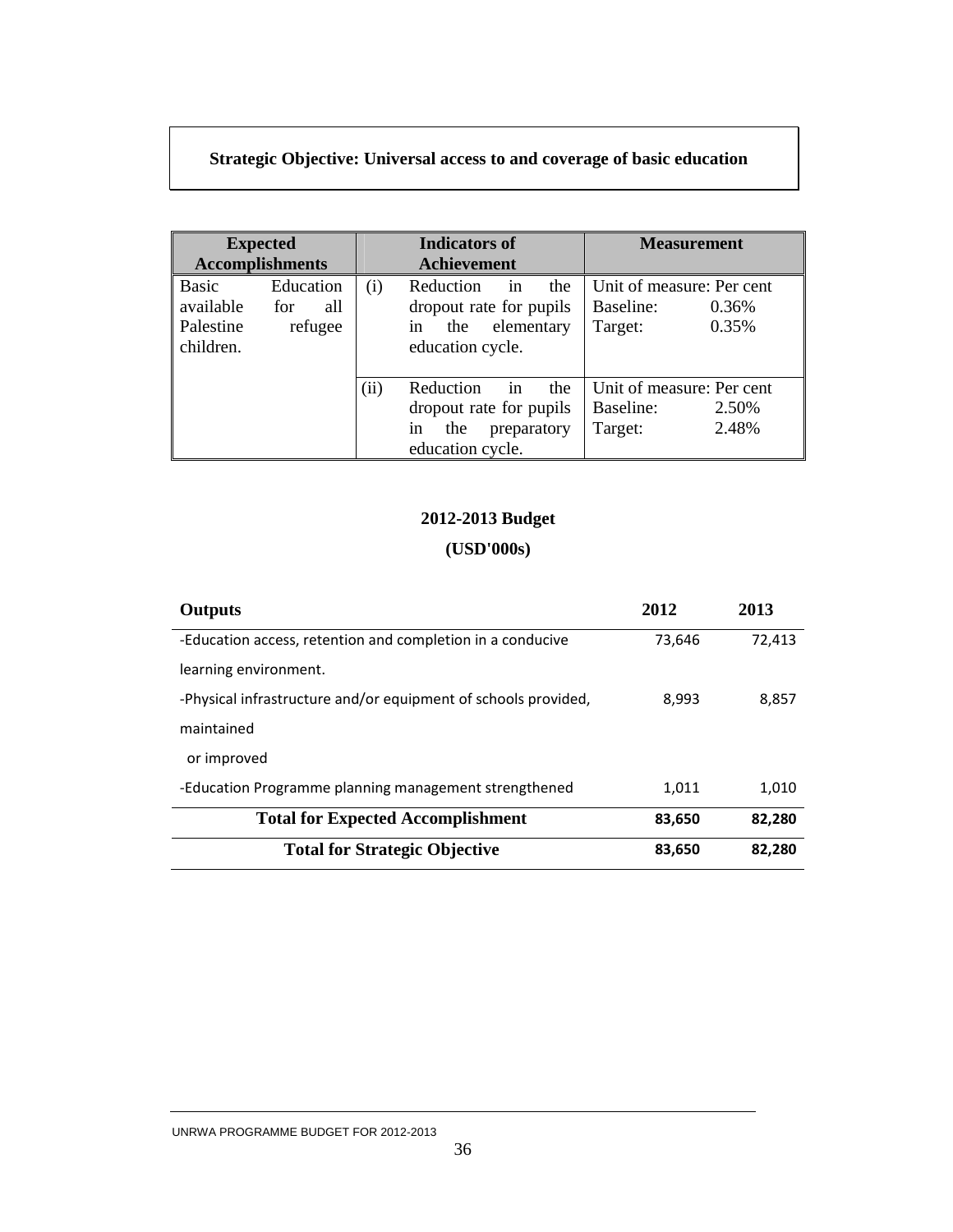# **Strategic Objective: Educational quality and outcomes against set standards are enhanced**

| <b>Expected</b><br><b>Accomplishments</b>                                  | <b>Indicators of Achievement</b>                                                                                                                     | <b>Measurement</b>                                                |
|----------------------------------------------------------------------------|------------------------------------------------------------------------------------------------------------------------------------------------------|-------------------------------------------------------------------|
| Improved effectiveness<br><b>UNRWA</b><br>of<br>the<br>educational system. | (i) Increase in the<br>percentage change of the<br>mean score obtained by<br>students in Monitoring<br>Learning Achievement                          | Unit of measure: Per cent<br>Baseline:<br>N/A<br>2.5%<br>Target:  |
|                                                                            | (ii) Percentage of<br>areas<br>where all teachers have<br>been trained through<br>UNRWA-wide school-<br>based<br>teacher<br>development<br>programme | Unit of measure: Per cent<br>Baseline:<br>0%<br>100%<br>Target:   |
|                                                                            | Percentage of teachers<br>(iii)<br>who do not hold<br><sub>a</sub><br>degree                                                                         | Unit of measure: Per cent<br>Baseline:<br>9.4%<br>6.0%<br>Target: |

# **2012-2013 Budget**

| <b>Outputs</b>                                                   | 2012    | 2013    |
|------------------------------------------------------------------|---------|---------|
| -Professional, qualified and motivated teaching force and        | 229,652 | 239,421 |
| empowered schools in place.                                      |         |         |
| -Curricula to support holistic approach to learning and personal | 4,855   | 4,948   |
| development strengthened.                                        |         |         |
| -Evidence-based policy making and informed decision-making       | 2,823   | 2,876   |
| at all levels in place                                           |         |         |
| -Reduce the incidence of violence in schools                     | 1,801   | 1,849   |
| -Effective educational governance systems at all levels in place | 230     | 222     |
| -Partnerships, communication and use of education ICTs           | 223     | 222     |
| strengthened                                                     |         |         |
| <b>Total for Expected Accomplishment</b>                         | 239,584 | 249,538 |
| <b>Total for Strategic Objective</b>                             | 239,584 | 249,538 |
|                                                                  |         |         |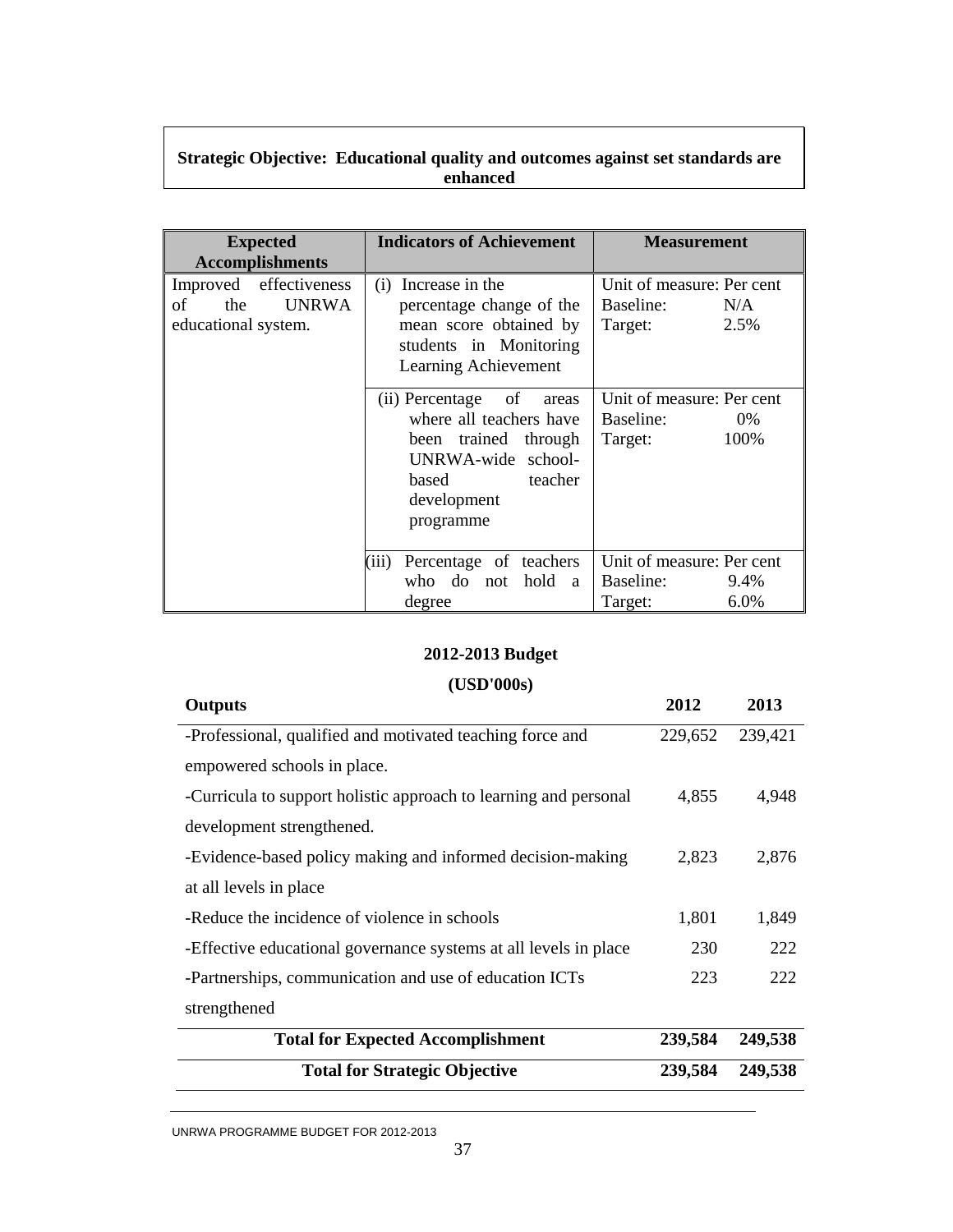# **Strategic Objective: Improve access to educational opportunities for learners with special educational needs**

| <b>Expected</b><br><b>Accomplishment</b>                                                                                                                                                                | <b>Indicator of Achievement</b>                                     | <b>Measurement</b>                                                                                                                                                                                                                                                                                                                        |
|---------------------------------------------------------------------------------------------------------------------------------------------------------------------------------------------------------|---------------------------------------------------------------------|-------------------------------------------------------------------------------------------------------------------------------------------------------------------------------------------------------------------------------------------------------------------------------------------------------------------------------------------|
| Equal access to quality<br>education for all Palestine<br>refugee children regardless<br>of gender, abilities,<br>disabilities impairments,<br>health conditions and socio-<br>economic status ensured. | (i) Percentage of students<br>scoring below 30% on<br>the MLA test. | Unit of measure: Per cent<br>Baseline:<br>4 <sup>th</sup> grade Maths 28%<br>8 <sup>th</sup> grade Maths 30%<br>$4th$ grade Arabic 29%<br>8 <sup>th</sup><br>grade Arabic 61%<br>Target:<br>4 <sup>th</sup> grade Maths 20%<br>8 <sup>th</sup> grade Maths 28%<br>4 <sup>th</sup> grade Arabic 21%<br>8 <sup>th</sup><br>grade Arabic 53% |

# **2012-2013 Budget**

| <b>Outputs</b>                                                            | 2012  | 2013  |
|---------------------------------------------------------------------------|-------|-------|
| -Equal access to quality education for all children regardless of gender, | 4,857 | 5,023 |
| abilities, disabilities, impairments, health conditions and socio-        |       |       |
| economic status assured.                                                  |       |       |
| -Attractive, inclusive and healthy learning environment promoted          | 4     | 4     |
| <b>Total for Expected Accomplishment</b>                                  | 4.861 | 5,027 |
| <b>Total for Strategic Objective</b>                                      | 4.861 | 5.027 |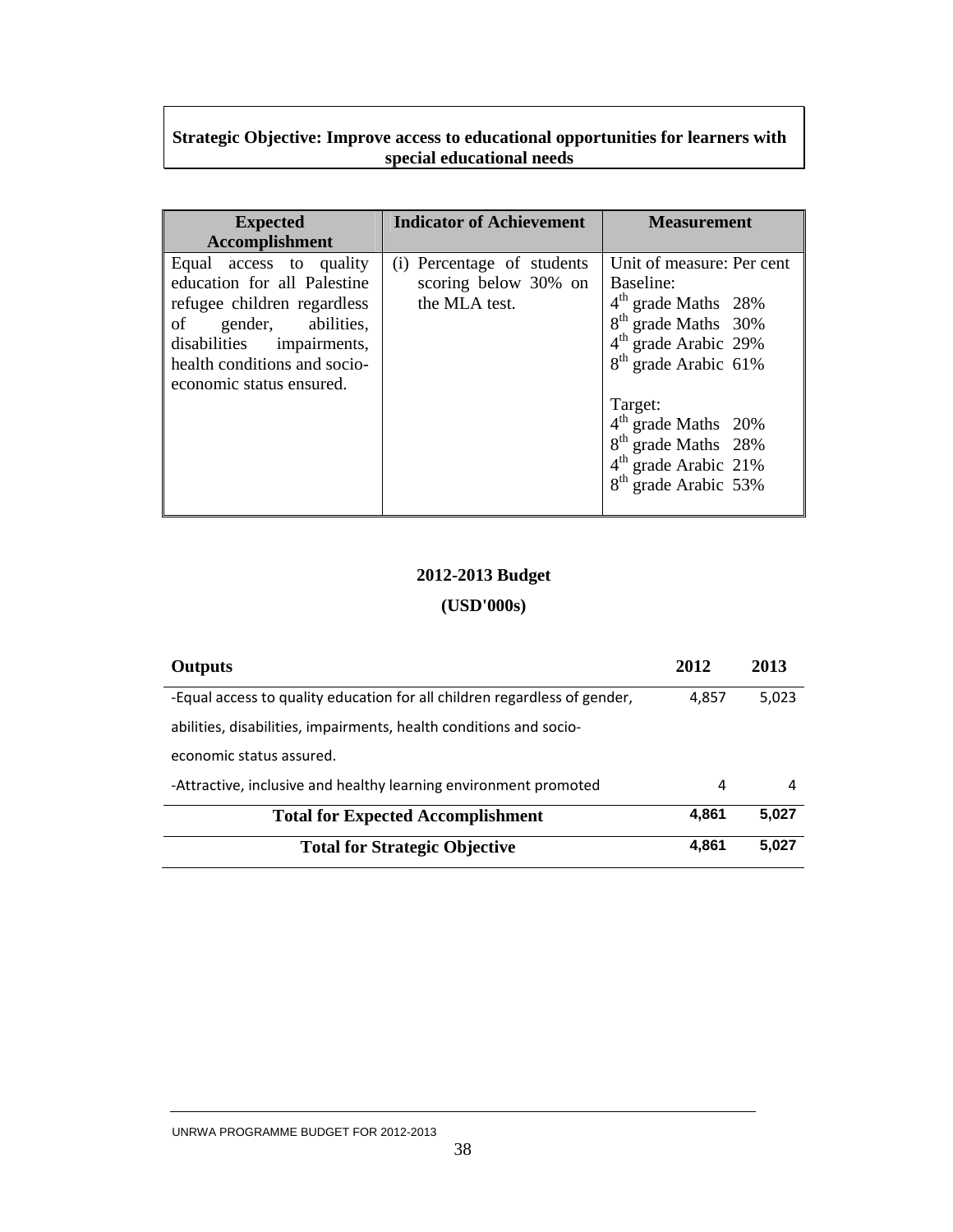#### **Goal 3: A DECENT STANDARD OF LIVING**

#### **HUMAN DEVELOPMENT GOAL**

- 4.1 To live with dignity, refugees must be able to attain a decent standard of living: a safe place to live; sufficient quantities of food; the opportunity to learn skills that will lead to work; essentially, refugees must be given the opportunity to escape poverty. The right to a decent standard of living through adequate shelter, food and work - are set out in human rights agreements and reinforced in the first MDG to "eradicate extreme poverty and hunger" that includes targets to achieve productive employment and decent work. The UN is also committed to building inclusive financial services for the poor.
- 4.2 UNRWA's interventions in support of this goal require an integrated response from its RSS programme, microfinance programme, education programme, camp improvement and infrastructure programme.
- 4.3 There has been a demographic shift in the refugee population with more than 25 per cent aged between 15-24. In many ways the realization of the future hopes, aspirations and identity of Palestine refugees depends on the type of education and training they receive. The UNRWA Technical and Vocational Education and Training (TVET) Programme aims to provide Palestine refugees with alternative educational opportunities.
- 4.4 There are around 7,000 regular students enrolled in various programmes in the ten UNRWA Vocational Training Centres. In addition, there are various specific initiatives in the Fields catering to short term courses for youth and school dropouts providing them with employable skills and training.

UNRWA PROGRAMME BUDGET FOR 2012-2013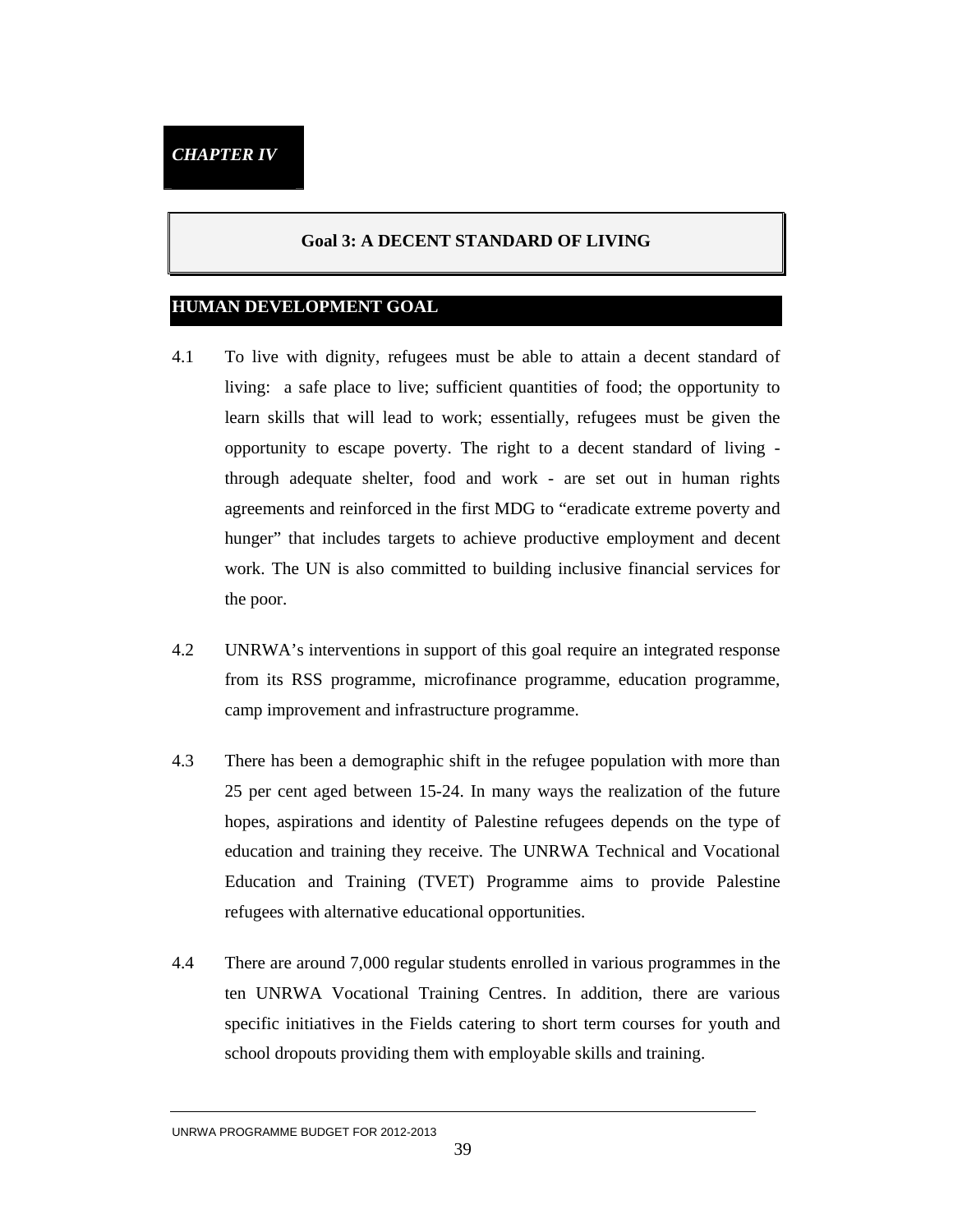- 4.5 The Agency has developed its technical courses to be more market-oriented, skill-based and is addressing possibilities of income generation placing more emphasis on entrepreneurial and life skills in the school and TVET curricula. The new Competency Based Training (CBT) approach introduces new categories of training that focus on the development of skills identified by employers themselves, creating a skilled labor force and establishing a TVET program that is more responsive to the local and regional labour markets demands.
- 4.6 UNRWA also provides professional career guidance and placement services for graduates within Field Offices.
- 4.7 UNRWA will prioritize shelter improvements for vulnerable refugees and will pursue a holistic and participatory approach to camp improvement that reflects the social as well as the physical aspects of the built environment.

## **OBJECTIVES**

- 4.8 Reduce poverty among the poorest Palestine refugees.
- 4.9 Inclusive financial services and access to credit and savings facilities are increased.
- 4.10 Enhanced skills and improved access to employment for Palestine refugees.
- 4.11 Sustained camp development and upgraded substandard infrastructure and accommodation.

### **CONSTRAINTS AND CHALLENGES**

4.12 UNRWA provides direct support to the poorest under its special hardship assistance to 288,405 refugees annually; has trained more than 7,000 graduates in technical and vocational skills; provided microfinance products to around 112,000 loans to refugees since its inception; and over time has rehabilitated around 3,235 shelters. The special hardship assistance programme's primary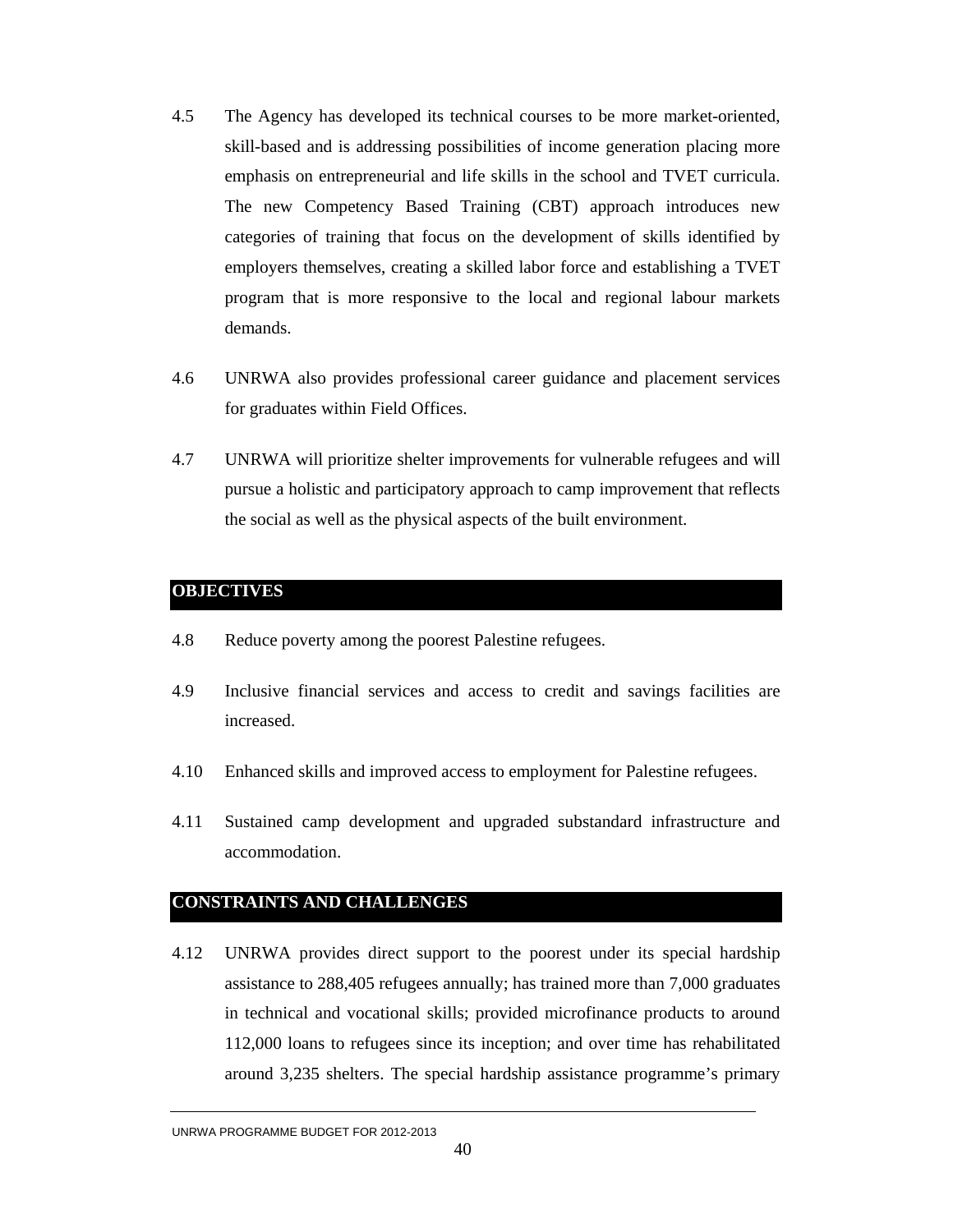focus is upon the food insecure, or those who are identified as falling below the abject poverty line. Traditionally, UNRWA has dealt with poverty through its special hardship assistance programme serving approximately 5.5 per cent of all registered Palestine refugees. In 2011, 288,405 Palestine refugees were enrolled in the special hardship assistance programme across the five fields and received food assistance on a quarterly basis. In the West Bank and Gaza, 83,000 food insecure families received additional cash assistance to bridge the poverty gap.

4.13 Although the special hardship assistance programme ceiling increases by 3.5 per cent annually, the programme is unable to keep pace with the increasing rates of poverty among Palestine refugees. During the current biennium, work has been undertaken in three fields of UNRWA operations to understand the numbers of food insecure refugees who are in need of assistance. The poverty line used in these recent pieces of work was defined as the cost of basic food needs, so if a refugee has been found to be poor s/he is by definition food insecure. The results from this work show the number of food insecure refugees far outstrip the resources of the SHAP: 301,301 refugees in Gaza (27 per cent of the registered population); 170,944 refugees in the West Bank (20 per cent of the registered population), and approximately 160,000 refugees in Lebanon (two-thirds of the registered refugees residing in Lebanon) are estimated to be food insecure. In Jordan Field, UNRWA assists the social and economic conditions of the Palestine refugees to be more or less comparable to the general Jordanian population, with the exception of ex-Gaza refugees that currently number around 136,000 individuals. The Jordanian Department of Statistics estimates that 13 per cent of Jordanians are living in absolute poverty (basic food and non-food needs). This translates into 253,500 Palestine refugees in Jordan who are absolute poor. In 2010, the Syrian Central Bureau of Statistics reported that 12 per cent of Syrians were food insecure. As with Jordan, the assessment for the time-being is that the Palestine refugee population is more or less in the same position as the general Syrian population so we can assume 57,216 Palestine refugees in SAR are food insecure. The estimated total number of Palestine refugees in need of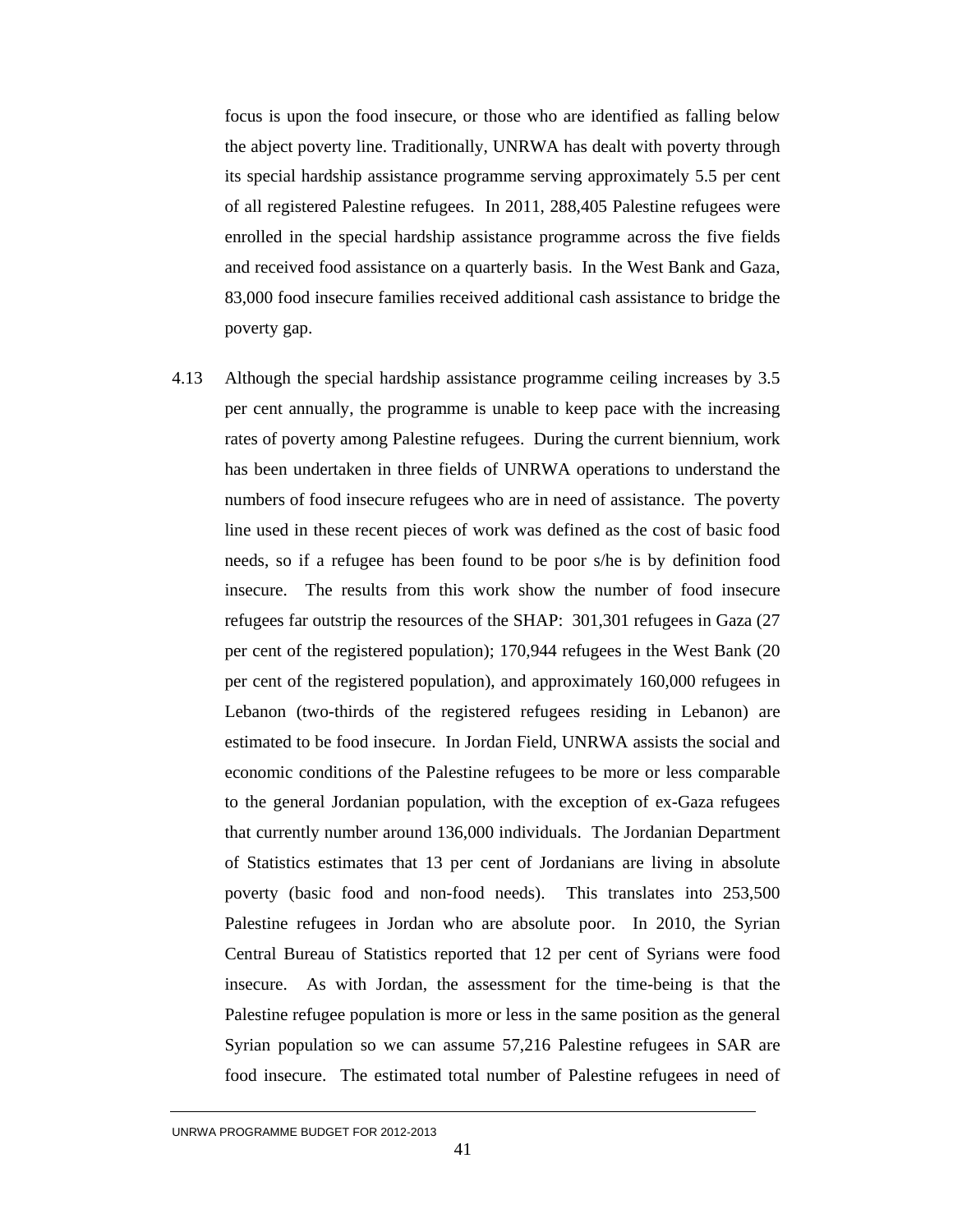food assistance in UNRWA's five fields is around 800,000 individuals. This is nearly three times the current SHAP ceiling.

- 4.14 Increasing poverty has heightened demand for relief and social services, however, donor contributions have not kept pace with these demands. Due to domestic pressures, donor countries' budgets are stretched and changes in food aid funding mechanisms pose a significant challenge to UNRWA to meet the food requirements for the poor.
- 4.15 In the absence of emergencies there are poor refugees who are able to exit poverty given the right education, training and employment opportunities. While the economic situation in the West Bank and Gaza, as well as limited opportunities for refugees to work in Lebanon are severe limiting factors for poverty reduction, UNRWA can nevertheless make a significant impact on refugees' livelihood prospects by equipping them - through training or microfinance - and helping them to access the right opportunities to exit poverty.
- 4.16 And for all refugees, but especially the most vulnerable, UNRWA's work to raise the quality of refugees' shelter to acceptable standards remains vital if refugees are to live with the dignity that is their right. Levels of overcrowding among Palestine refugees are very high, especially in camps in the Gaza Strip, Lebanon, SAR and Jordan. In Jordan Field alone, approximately 500 shelters are most urgently in need of rehabilitation.
- 4.17 UNRWA could accommodate only 30 per cent of the applicants to the VTC's. Despite several efforts the expansion of UNRWA TVET has been quite slow and extremely limited. The reasons have been varied ranging from political to resource scarcity to low social perceptions and global financial crisis. The major issues and constraints of UNRWA TVET include: low access and equity; funding constraints and capacity of VTC's; lack of a TVET quality framework and standards; need for curricula redesign and implementation mechanisms; and weak linkages with industry and labour markets.

UNRWA PROGRAMME BUDGET FOR 2012-2013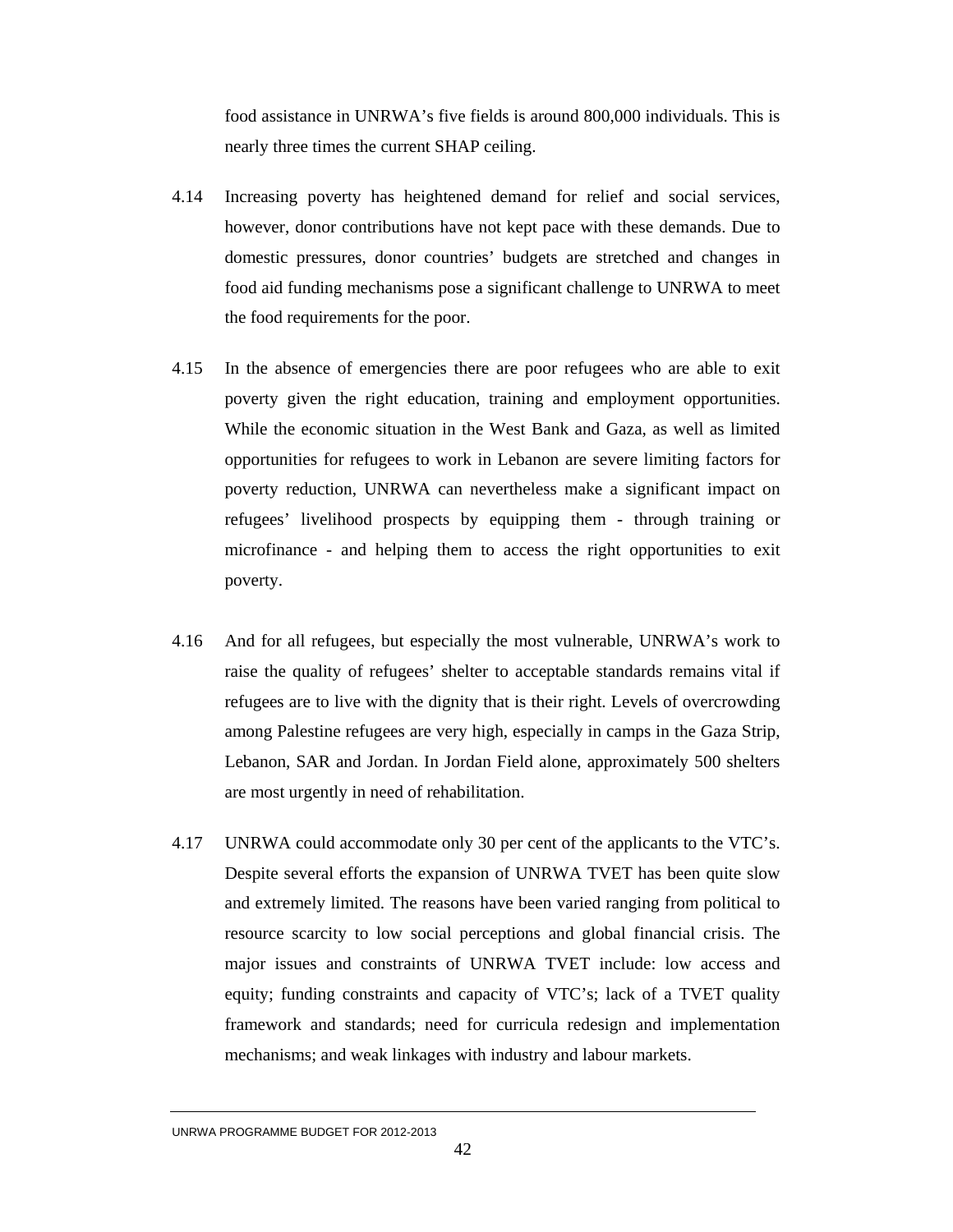- 4.18 Lack of GF and project funding will contribute to the continuation of substandard living conditions, inhabitable shelters and lack of basic infrastructure. Unless a strategic plan, to improve the urban environment, is funded and implemented as a priority, economic, health, social, physical and environmental well-being of refugees will continue to deteriorate which normally results in economic and health/life loss but also may lead to political unrest, as well as loss of credibility of the Agency in front of the refugees. Furthermore, emergencies (natural or man-made) result in large scale destruction of infrastructure and will increase demand for repair and reconstruction. Inadequate capacity at the legitimate crossings into the Gaza Strip has severely limited the Agency's ability to meet reconstruction needs and targets for Gaza and stymied economic and human development.
- 4.19 Lack of the urban planning capacity in the fields will delay operationally the Infrastructure & Camp Improvement Programme at the field level. In Jordan Field, there were no funds raised in 2010 to rehabilitate the 500 highestpriority substandard shelters which pose an immediate risk to the safety and security of Special Hardship Assistance programme beneficiaries. In Lebanon, UNRWA's appeal for funding of Nahr El Bared Camp reconstruction has enabled the Agency to make some progress and begin re-housing some of the camp residents. The appeal however, remains heavily under-funded, leaving most of its 26,000 registered Palestine refugees displaced in temporary accommodation until the camp is rebuilt. The residents require continuous funding to support their critical humanitarian needs; food, shelter, health and education. UNRWA is required to continue to provide Emergency Food Assistance in the form of food parcels.
- 4.20 UNRWA Gaza has taken a two-pronged approach to the Gaza emergency. Whilst seeking to reactivate the economy through reconstruction and thus bring tens of thousands of families out of aid dependency, the basic needs of those who suffer hardship require attention and care until sustainable solutions are found. Against this backdrop, UNRWA's humanitarian assistance and poverty approach is expressed most prominently through the Emergency

UNRWA PROGRAMME BUDGET FOR 2012-2013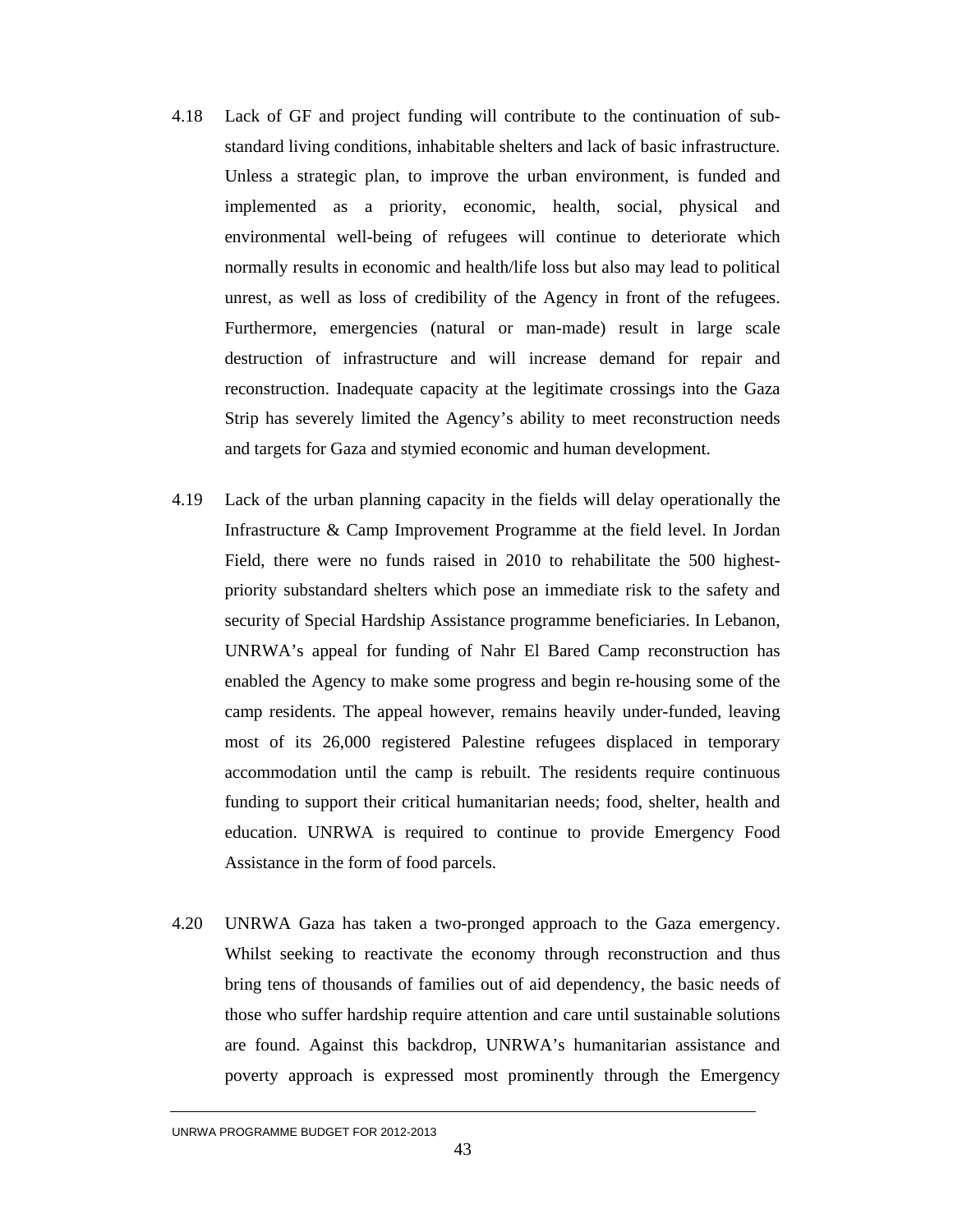Appeal. The promise of increased self-reliance and hope lies with the Gaza Recovery and Reconstruction Plan. Budgeted at US\$400 million over the next biennium, the plan represents pillars of stability and opportunity. Within that budget are projects to build 100 schools, re-build shelters for more than 17,500 beneficiaries, one health centre and WASH projects to upgrade the water and sewage infrastructure in the refugee camps. The funding for these projects is the sole impediment to completion. The implications of not completing these projects include the continued double shifting of schools with the eventual triple shifting of schools and the possibility of not meeting our mandate of providing universal access to education for the refugee population of Gaza. The population growth in Gaza is reflected by an annual increase of 10,000 students in UNRWA's schools. The shelter re-construction partially addresses the emergent shelter needs of the refugee community and re-constructs a number of shelters destroyed during the conflict with Israel.

4.21 Lack of comprehensive information on the number of substandard shelters across the field is envisaged to be one of the main challenges for the Agency. A rapid assessment survey in all camps would provide a reliable data base to prioritize shelter rehabilitation interventions that are required.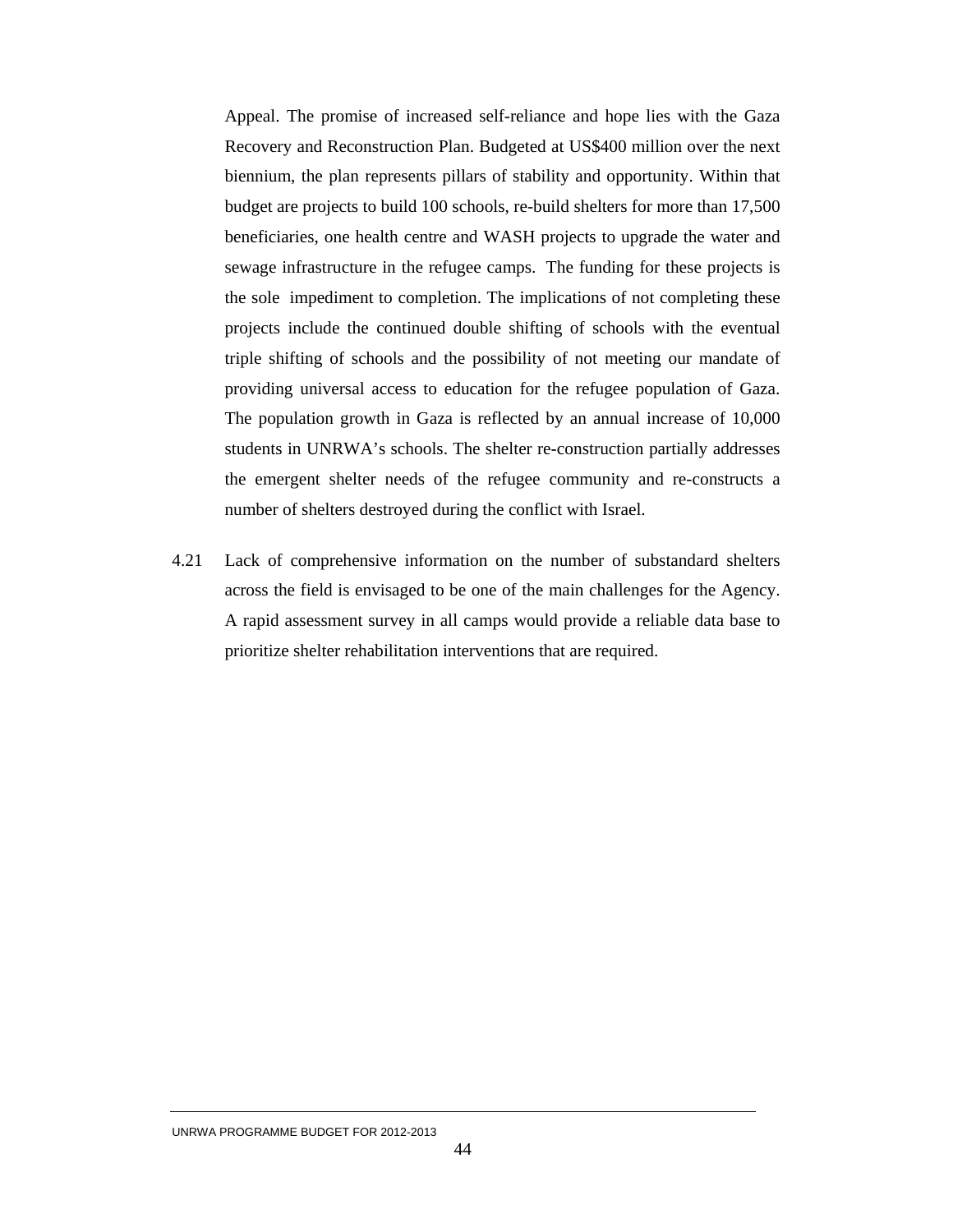## **FINANCIAL RESOURCES**

# **Table 4-1: A Decent Standard of Living**

 **Resource Requirements by Objective**

(Cash and In-kind, USD'000s)

|                                                                                                                                               | 2012            | 2013     |
|-----------------------------------------------------------------------------------------------------------------------------------------------|-----------------|----------|
|                                                                                                                                               | <b>Estimate</b> | Estimate |
| Reduced poverty among the poorest Palestine refugees<br>Inclusive Financial Services and Increased Access to Credit and Savings<br>Facilities | 58,035          | 61,426   |
| Enhanced skills and improved access to employment for Palestine refugees                                                                      | 21,041          | 20,880   |
| Sustained camp development and upgraded substandard infrstructure and<br>accommodation                                                        | 3,813           | 3,770    |
| <b>Total Regular Budget</b>                                                                                                                   | 82,889          | 86,076   |

| Total Regular Budget  | 04.00Y  | 00.V/0  |
|-----------------------|---------|---------|
| <b>Project Budget</b> | 302,288 | 265,673 |
| <b>Grand Total</b>    | 385,177 | 351,749 |

1 Excludes Microfinance Department (MD) budget self-sustained through interest income on loan distributions. The total MD budget for the 2012-2013 Biennium is \$25.8 million of which \$25.7 million relates to this Goal.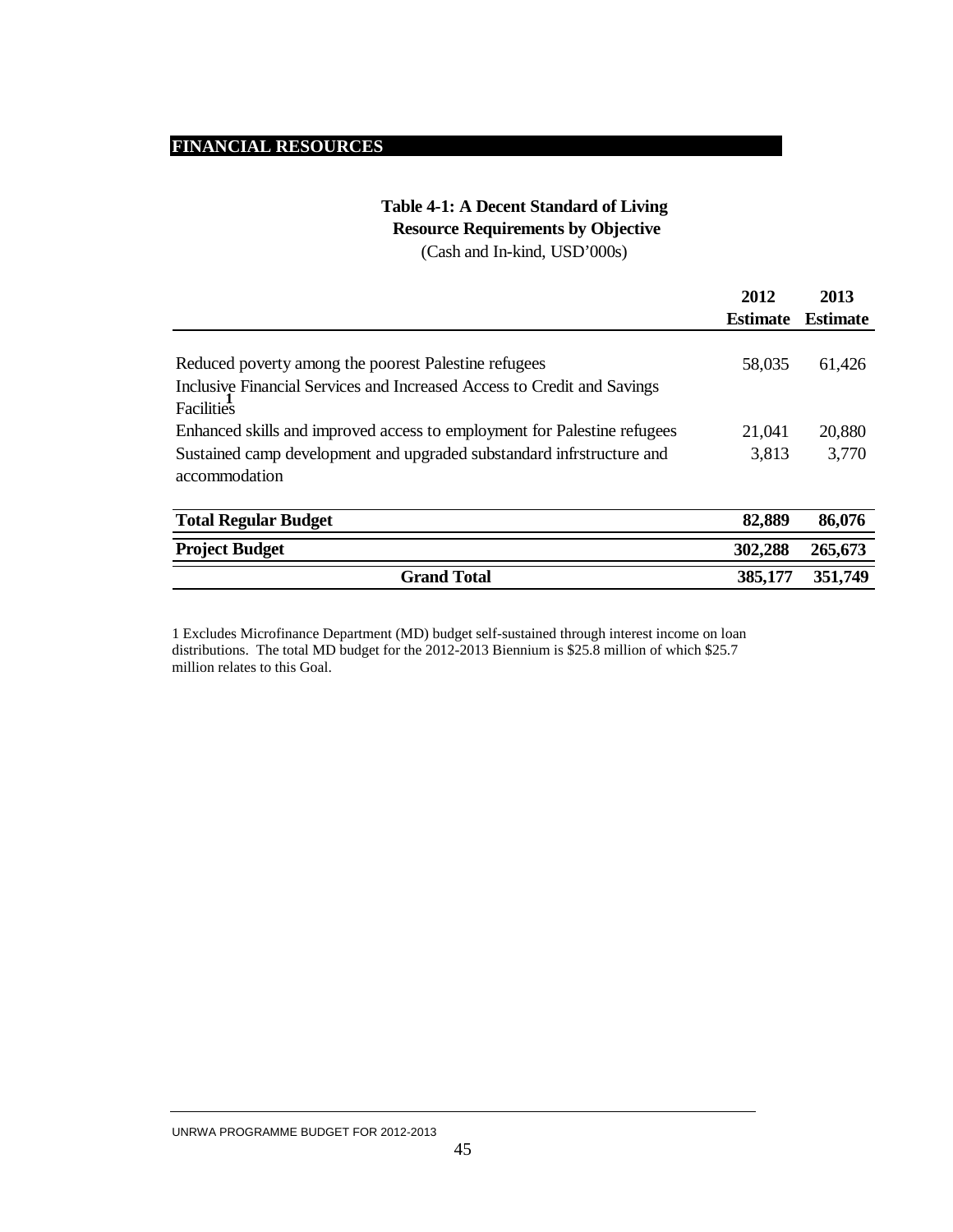#### **Table 4-2 : A Decent Standard of Living Resource Requirements by Category of Expenditure** (Cash and In-kind, USD'000s)

|                                        |                  | 2008           | 2009         | 2010                                       | 2011          | 2012            | 2013            | <b>Resource Growth</b> |               |
|----------------------------------------|------------------|----------------|--------------|--------------------------------------------|---------------|-----------------|-----------------|------------------------|---------------|
|                                        |                  |                |              | <b>Expenditure Expenditure Expenditure</b> | <b>Budget</b> | <b>Estimate</b> | <b>Estimate</b> | Amount                 | $\frac{0}{0}$ |
| <b>Staff Costs</b>                     |                  |                |              |                                            |               |                 |                 |                        |               |
| <b>International Staff</b>             |                  | 1,050          | 901          | 1,168                                      | 1,353         | 850             | 861             | (810)                  | (32.13)       |
| <b>Local Staff</b>                     |                  | 21,853         | 22.247       | 27.646                                     | 27,915        | 29.080          | 30.224          | 3,743                  | 6.74          |
|                                        | <b>Sub Total</b> | 22,903         | 23,148       | 28,814                                     | 29,268        | 29,930          | 31,085          | 2,933                  | 5.05          |
| <b>Services</b>                        |                  |                |              |                                            |               |                 |                 |                        |               |
| Communication                          |                  | 98             | 101          | 120                                        | 152           | 145             | 123             | (4)                    | (1.47)        |
| <b>Consultancy Services</b>            |                  | 225            | 469          | 560                                        | 163           | 170             | 121             | (432)                  | (59.75)       |
| Maintenance of Equipment and Furniture |                  | 77             | 70           | 101                                        | 135           | 113             | 96              | (27)                   | (11.44)       |
| Miscellaneous Services                 |                  | 184            | 270          | 609                                        | 627           | 546             | 430             | (260)                  | (21.04)       |
| Training                               |                  | 70             | 48           | 225                                        | 334           | 660             | 559             | 660                    | 118.07        |
| <b>Transport Services</b>              |                  | 79             | 114          | 76                                         | 72            | 159             | 158             | 169                    | 114.19        |
| Travel                                 |                  | 90             | 118          | 180                                        | 213           | 147             | 115             | (131)                  | (33.33)       |
|                                        | <b>Sub Total</b> | 823            | 1.190        | 1,871                                      | 1,696         | 1,940           | 1,602           | (25)                   | (0.70)        |
| <b>Supplies</b>                        |                  |                |              |                                            |               |                 |                 |                        |               |
| <b>Basic Commodities</b>               |                  | 23,823         | 24,549       | 24,160                                     | 23,628        | 31,566          | 35,124          | 18,902                 | 39.55         |
| <b>Clothing Supplies</b>               |                  | 95             | 114          | 100                                        | 136           | 154             | 137             | 55                     | 23.31         |
| <b>Fresh Food</b>                      |                  | 548            | 732          | 685                                        | 752           | 613             | 504             | (320)                  | (22.27)       |
| <b>Medical Supplies</b>                |                  | 22             | 17           | 18                                         | 46            | 44              | 40              | 20                     | 31.25         |
| Miscellaneous Supplies                 |                  | 1.112          | 1,316        | 1.505                                      | 1,534         | 1,496           | 1,277           | (266)                  | (8.75)        |
| <b>Sport Supplies</b>                  |                  | 10             | 28           | 28                                         | 32            | 25              | 18              | (17)                   | (28.33)       |
| <b>Teaching Supplies</b>               |                  | 1              | $\mathbf{1}$ | $\mathbf{2}$                               | 5             | $\overline{c}$  | $\overline{c}$  | (3)                    | (42.86)       |
| Textbooks & Library Books              |                  | 53             | 54           | 77                                         | 95            | 55              | 47              | (70)                   | (40.70)       |
| <b>Transportation Supplies</b>         |                  | 105            | 138          | 9                                          | 61            | 56              | 57              | 43                     | 61.43         |
|                                        | <b>Sub Total</b> | 25,769         | 26,949       | 26,584                                     | 26,289        | 34,011          | 37,206          | 18,344                 | 34.69         |
| <b>Equipment &amp; Construction</b>    |                  |                |              |                                            |               |                 |                 |                        |               |
| Computer Hard/Software                 |                  | 162            | 169          | 491                                        | 447           | 478             | 507             | 47                     | 5.01          |
| Construction                           |                  | 535            | 10           | 152                                        | 3.359         | 122             | 81              | (3.308)                | (94.22)       |
| General Equipment & Furniture          |                  | 233            | 211          | 635                                        | 612           | 571             | 376             | (300)                  | (24.06)       |
| Telecommunication Hard/Software        |                  | $\overline{c}$ | $\mathbf{1}$ | 14                                         | 13            | 8               | 3               | (16)                   | (59.26)       |
| <b>Transport Equipment</b>             |                  | J.             |              | 21                                         | 24            | 183             | 167             | 305                    | 677.78        |
|                                        | <b>Sub Total</b> | 932            | 391          | 1,313                                      | 4,455         | 1,362           | 1,134           | (3,272)                | (56.73)       |
| <b>Premises</b>                        |                  |                |              |                                            |               |                 |                 |                        |               |
| Maintenance                            |                  | 438            | 334          | 1,231                                      | 1,748         | 1,076           | 694             | (1,209)                | (40.58)       |
| <b>Rental of Premises</b>              |                  | 62             | 145          | 96                                         | 125           | 105             | 86              | (30)                   | (13.57)       |
| <b>Utilities</b>                       |                  | 767            | 665          | 594                                        | 749           | 608             | 628             | (107)                  | (7.97)        |
|                                        | <b>Sub Total</b> | 1,267          | 1,144        | 1,921                                      | 2,622         | 1,789           | 1,408           | (1,346)                | (29.63)       |
| <b>Subsidies</b>                       |                  |                |              |                                            |               |                 |                 |                        |               |
| <b>Construction Subsidies</b>          |                  |                | 18           | ä,                                         | 63            | 120             | 120             | 177                    | 280.95        |
| Other Subsidies                        |                  | 16,736         | 11,164       | 13,106                                     | 7,945         | 14,211          | 13,755          | 6,915                  | 32.85         |
| <b>Patient Subsidies</b>               |                  |                |              | $\overline{c}$                             | 35            | 159             | 154             | 276                    | 745.95        |
|                                        | <b>Sub Total</b> | 16,736         | 11,182       | 13,108                                     | 8,043         | 14,490          | 14,029          | 7,368                  | 34.84         |
| Other                                  |                  |                |              |                                            |               |                 |                 |                        |               |
| <b>Field Reserves</b>                  |                  |                |              |                                            | 54            | 284             | 25              | 255                    | 472.22        |
| <b>Cost Recovery</b>                   |                  | (86)           | (72)         | (224)                                      | (167)         | (917)           | (413)           | (939)                  | 240.15        |
|                                        | <b>Sub Total</b> | (86)           | (72)         | (224)                                      | (113)         | (633)           | (388)           | (684)                  | 202.97        |
| <b>Total Regular Budget</b>            |                  | 68.344         | 63.932       | 73,387                                     | 72,260        | 82,889          | 86,076          | 23,318                 | 16.01         |
| <b>Emergency Appeal</b>                |                  | 66,098         | 113,846      | 92,711                                     | 114,645       |                 | ä,              | (207, 356)             | (100.00)      |
| Projects                               |                  | 34,615         | 27,127       | 26,879                                     | 108,680       | 302,288         | 265,673         | 432,402                | 318.98        |
| <b>Grand Total</b>                     |                  | 169,057        | 204,905      | 192,977                                    | 295,585       | 385,177         | 351,749         | 248,364                | 50.84         |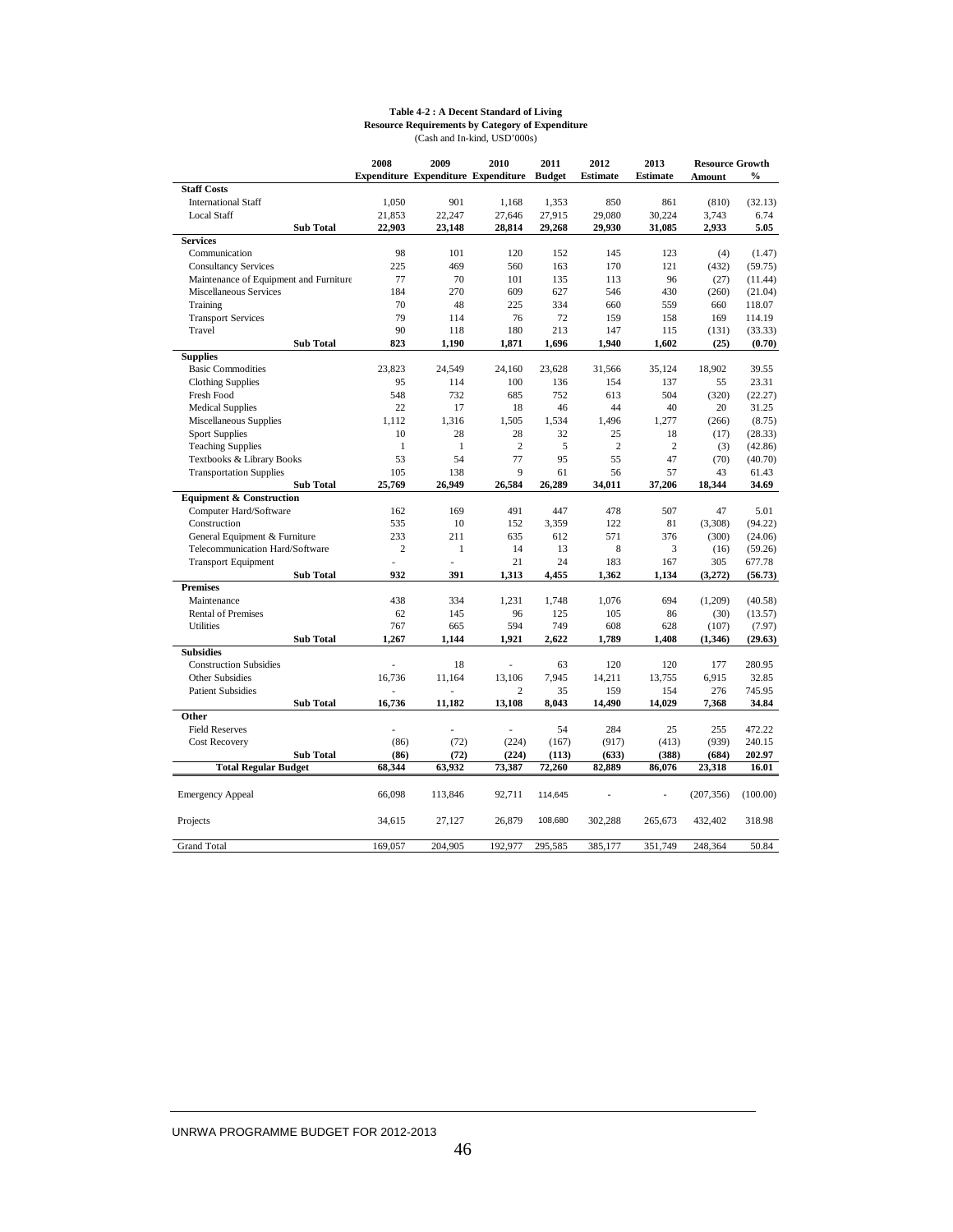#### **Table 4-3: A Decent Standard of Living Project List**  (USD'000s)

| <b>Project Title</b>                                                             | 2012    | 2013    |
|----------------------------------------------------------------------------------|---------|---------|
| <b>Gaza Reconstruction</b>                                                       | 200,000 | 200,000 |
| Identification and prioritization of critically substandard UNRWA                | 932     |         |
| facilities, shelters and infrastructure systems at camps                         |         |         |
| Nahr el Bared Camp Reconstruction*                                               | 74,382  | 40,655  |
| Rehabilitation of 3400 shelters in Palestine refugee camps in                    | 20,451  | 20,451  |
| Lebanon                                                                          |         |         |
| Rehabilitation of refugee shelters in Palestine Refugee Camps                    | 2,005   |         |
| Shelter Rehabilitation Assistance for the most Vulnerable Refugees               | 3,300   | 3,300   |
| Short Term Vocational Courses for Over-aged Students & Girls                     | 1,218   | 1,267   |
| Access to TVET in the Gaza Strip                                                 |         |         |
| <b>Total</b>                                                                     | 302,288 | 265,673 |
| * The shortfall for the reconstruction of Nahr el Bared Camp in Lebanon is \$207 |         |         |

**\*** The shortfall for the reconstruction of Nahr el Bared Camp in Lebanon is \$207 million, of which \$115 million are needed during the 2012-2013 Biennium.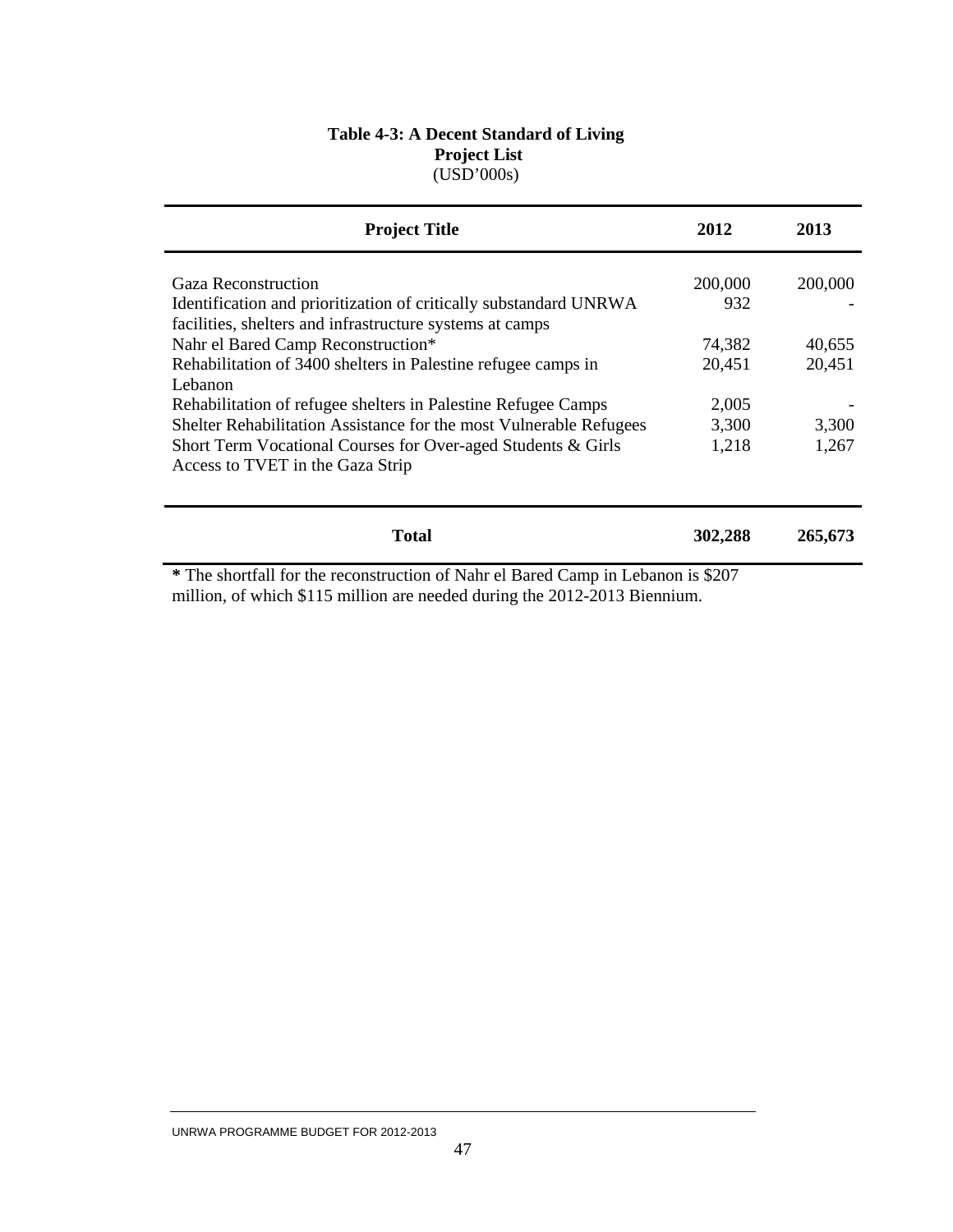# **Strategic Objective: Reduce poverty among the poorest Palestine refugees**.

| <b>Expected</b><br><b>Accomplishments</b> | <b>Indicators of</b><br><b>Measurement</b><br><b>Achievement</b> |                           |
|-------------------------------------------|------------------------------------------------------------------|---------------------------|
| Ability of poor                           | (i) Increased percentage of                                      | Unit of measure: Per cent |
| Refugee families to meet                  | abject<br>poor<br>among                                          | Baseline:<br>53 %         |
| their basic consumption                   | beneficiaries of<br>the                                          | 56%<br>Target:            |
| needs improved                            | UNRWA social safety                                              |                           |
|                                           | net.                                                             |                           |
|                                           | (ii) Percentage of Palestine                                     | Unit of measure: Per cent |
|                                           | Refugees identified as                                           | Baseline:<br>5.7%         |
|                                           | poor receiving social                                            | 5.9%<br>Target:           |
|                                           | transfer from UNRWA.                                             |                           |

Ability of poor Refugee families to meet their basic consumption needs improved

# **2012-2013 Budget**

#### **(USD'000s)**

| <b>Outputs</b>                                                                                                           | 2012   | 2013   |
|--------------------------------------------------------------------------------------------------------------------------|--------|--------|
| -Field able to identify and classify poverty amongst refugees                                                            | 8,717  | 9,825  |
| -Poor refugee families provided with meaningful social transfer                                                          | 36,987 | 39,274 |
| -Food insecure families have access to short-term assistance in the<br>form of cash-for-work, food and cash              | 1,800  | 1,800  |
| -RSS HQ supports fields to improve humanitarian assistance and<br>development programming                                | 977    | 967    |
| -Effect of small-scale emergencies on refugee families mitigated                                                         | 3,204  | 3,290  |
| -Integrated services provided to poor and vulnerable refugees                                                            | 3,161  | 3,153  |
| -Vulnerable and poor refugees have access to credit schemes                                                              | 321    | 310    |
| -Community counseling services available to refugees                                                                     | 504    | 512    |
| -Management and leadership improved for implementation of                                                                | 1,543  | 1,467  |
| West Bank poverty strategy                                                                                               |        |        |
| -Vulnerable and poor refugee households have access to business<br>and livelihood start-up and recovery grants and loans | 408    | 408    |
| -Increased Employment of vulnerable refugees in the labour<br>market through a community based approach                  | 117    | 117    |
| -Relocation fees/shelter repair grants                                                                                   | 296    | 303    |
| <b>Total for Expected Accomplishment</b>                                                                                 | 58,035 | 61,426 |
| <b>Total for Strategic Objective</b>                                                                                     | 58,035 | 61,426 |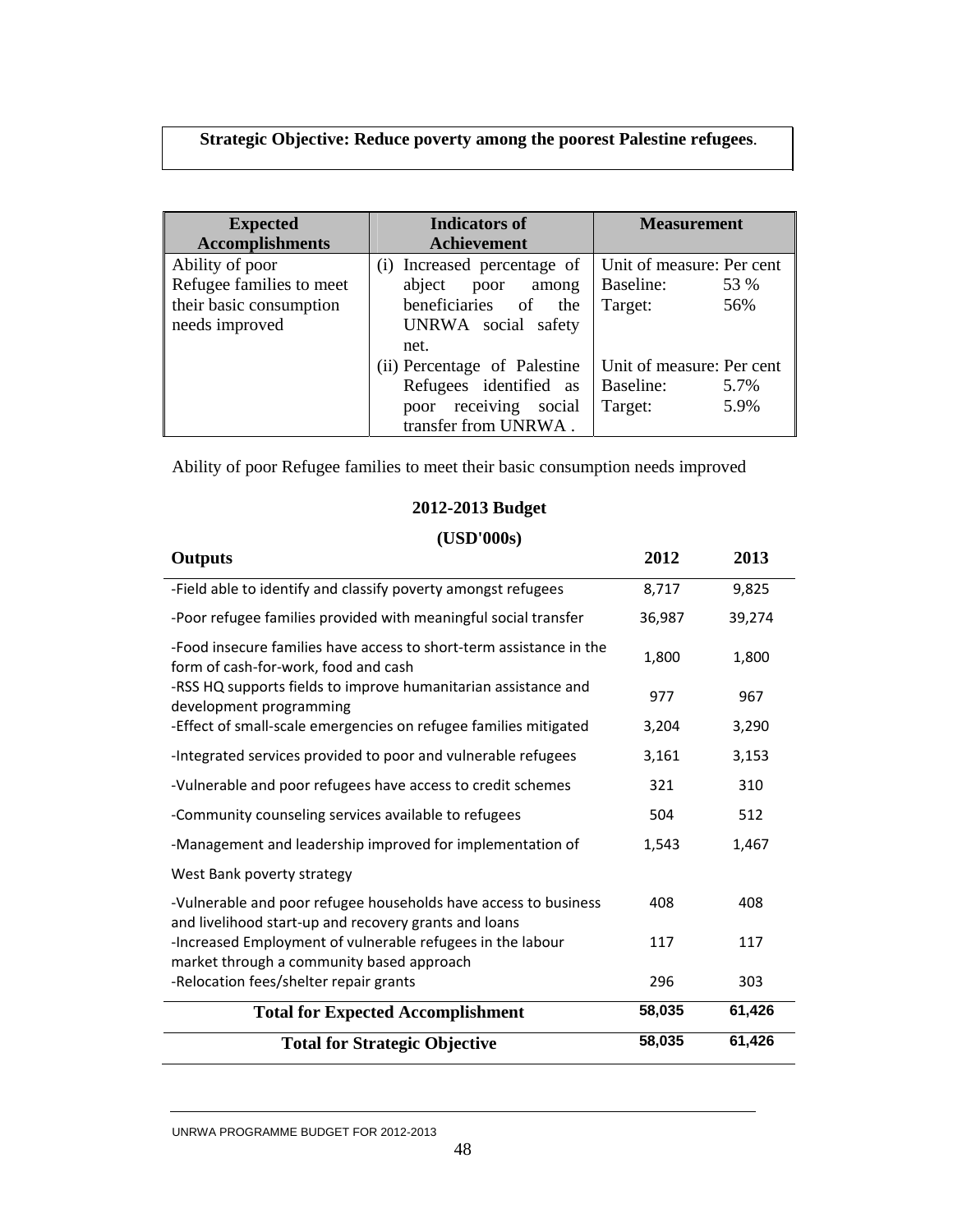#### **Strategic Objective: Inclusive financial services and access to credit and savings facilities are increased**

|                        | <b>Indicator of</b>          | <b>Measurement</b>         |  |
|------------------------|------------------------------|----------------------------|--|
| <b>Expected</b>        | <b>Achievement</b>           |                            |  |
| <b>Accomplishment</b>  |                              |                            |  |
| Increase the number of | (i) Increase in the value of | Unit of measure: Number    |  |
| clients<br>(including) | loans disbursed              | Baseline:<br>\$120 million |  |
| vulnerable<br>groups)  |                              | \$170 million<br>Target:   |  |
| accessing microfinance |                              |                            |  |
| credit services.       |                              | For Women:                 |  |
|                        |                              | \$15 million<br>Baseline:  |  |
|                        |                              | \$20 million<br>Target:    |  |
|                        |                              |                            |  |
|                        | (ii) Increase in the number  | Unit of measure: Number    |  |
|                        | of loans disbursed           | Baseline:<br>110,000 loans |  |
|                        |                              | 150,000 loans<br>Target:   |  |
|                        |                              | For Women:                 |  |
|                        |                              | Baseline:<br>20,000 loans  |  |
|                        |                              | 30,000 loans<br>Target:    |  |
|                        |                              |                            |  |
|                        | (iii) Percentage of          | Unit of measure: Per cent  |  |
|                        | clients                      | Baseline:<br>21 %          |  |
|                        | Accessing credit             | Target:<br>21 %            |  |
|                        | products segregated by:      | For low-income clients:    |  |
|                        | a) poor clients; b) low-     | Baseline:<br>62%           |  |
|                        | income clients               | 62%<br>Target:             |  |

#### **2012-2013 Budget**

**(USD'000s)** 

**Output 2012 2013** 

‐Range of credit products financed through MEC, MEC+, SSE, SGL,

WHC, HLP and CLP loans products. \*

#### **Total for Expected Accomplishment**

#### **Total for Strategic Objective**

\* Excludes Microfinance Department (MD) budget self-sustained through interest income on loan distributions. The total MD budget for the 2012-2013 Biennium is \$25.8 million of which \$25.7 million (\$12.3 million for 2012 and \$13.4 million for 2013) relates to this Strategic Objective.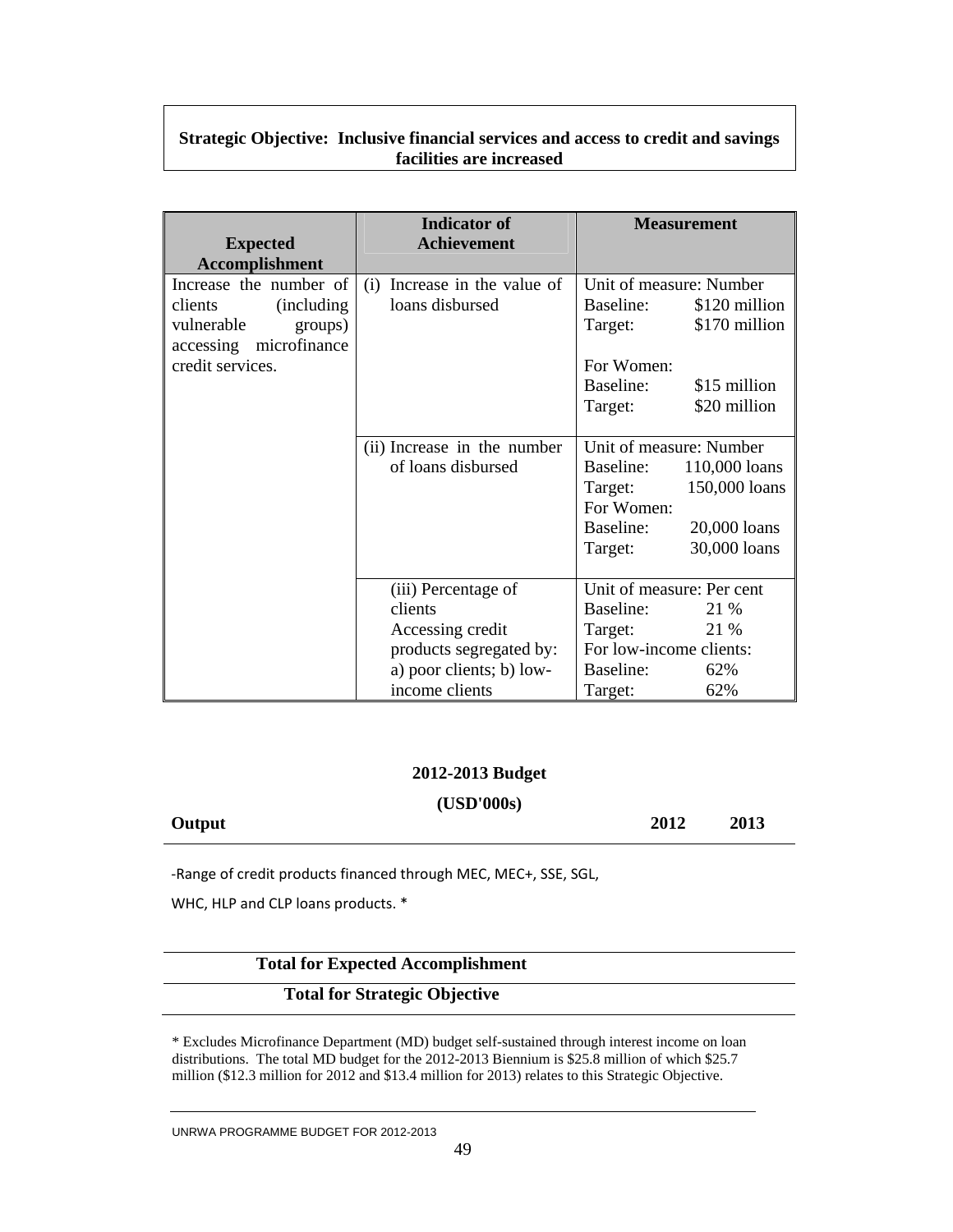#### **Strategic Objective: Enhanced skills and improved access to employment for Palestine refugees**

| <b>Expected</b><br><b>Accomplishments</b>                         | Indicators of<br><b>Achievement</b>                                                                                    | <b>Measurement</b>                                                                                                              |
|-------------------------------------------------------------------|------------------------------------------------------------------------------------------------------------------------|---------------------------------------------------------------------------------------------------------------------------------|
| Improved employment<br>opportunities<br>for<br>Palestine refugees | (i) Increase in the female<br>and male employment<br>graduates<br>for<br>rates<br>within 12<br>months of<br>graduation | Unit of measure: Per cent<br>For female<br>Baseline:<br>76%<br>77%<br>Target:<br>For male<br>Baseline:<br>78%<br>85%<br>Target: |

# **2012-2013 Budget**

| Output                                                            | 2012   | 2013   |
|-------------------------------------------------------------------|--------|--------|
| -Relevant and quality Technical Vocational Education and Training | 21.041 | 20,880 |
| structure / programmes in place                                   |        |        |
| <b>Total for Expected Accomplishment</b>                          | 21.041 | 20.880 |
| <b>Total for Strategic Objective</b>                              | 21,041 | 20.880 |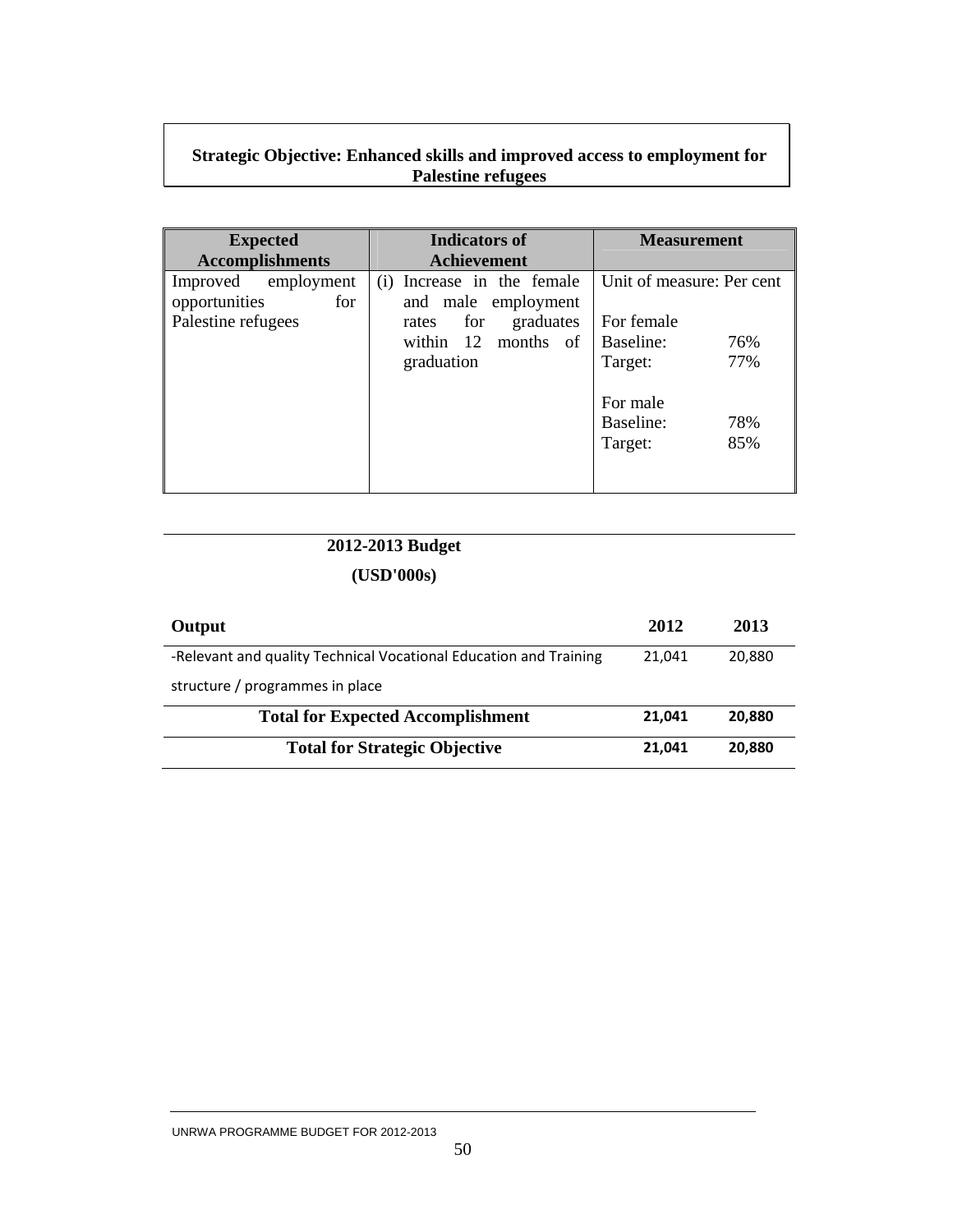## **Strategic Objective: Sustained camp development and upgraded substandard infrastructure and accommodation.**

| <b>Expected</b>                                                           | Indicators of                                                                                                                                                                                                                                                    | <b>Measurement</b>                                                |
|---------------------------------------------------------------------------|------------------------------------------------------------------------------------------------------------------------------------------------------------------------------------------------------------------------------------------------------------------|-------------------------------------------------------------------|
| <b>Accomplishments</b>                                                    | <b>Achievement</b>                                                                                                                                                                                                                                               |                                                                   |
| Vulnerable<br>families<br>a)<br>improved<br>living in<br>shelters.        | Increase in the number<br>(i)<br>refugee<br>families<br>οf<br>living in substandard<br>shelters which have<br>living<br>improved<br>conditions                                                                                                                   | Unit of measure: Number<br>Baseline:<br>4,340<br>4,500<br>Target: |
| Refugees living in a<br>b)<br>progressively improved<br>built environment | No. of Socio-economic<br>(i)<br>infrastructure projects<br>implemented that were<br>identified<br>by<br>a<br>participatory planning<br><b>CIPs</b><br>process,<br><sub>or</sub><br>similar<br>process.<br>Talbiyeh,<br>Fawwar,<br>Dheisheh,<br>Arroub,<br>Neirab | Unit of measure :Number<br>Baseline:<br>28<br>13<br>Target:       |

#### **a) Vulnerable Families living in improved shelters.**

#### **2012-2013 Budget**   $(TICD)000s$

| (USD'000S)                                        |      |      |
|---------------------------------------------------|------|------|
| Output                                            | 2012 | 2013 |
| - Reduction in the number of substandard shelters | 102  | 63   |
| <b>Total for Expected Accomplishment</b>          | 102  | 63   |

# **b) Refugees living in a progressively improved built environment**

#### **2012-2013 Budget (USD'000s)**

| <b>Outputs</b>                                                       | 2012  | 2013  |
|----------------------------------------------------------------------|-------|-------|
| -CIPs are meeting UNRWA standards, procedures and technical          | 53    |       |
| guidance.                                                            |       |       |
| -Direct Implementation Capacity in the area of urban planning for    | 74    |       |
| camp improvement                                                     |       |       |
| -Camp Improvement Plans (CIPs) produced and updated                  |       | 134   |
| -Improved physical-spatial conditions in the camp                    | 3,136 | 3,333 |
| -Refugees (including vulnerable groups) participate in all stages of | 448   | 240   |
| the planning and design cycles.                                      |       |       |
| <b>Total for Expected Accomplishment</b>                             | 3,711 | 3,707 |
| <b>Total for Strategic Objective</b>                                 | 3,813 | 3.770 |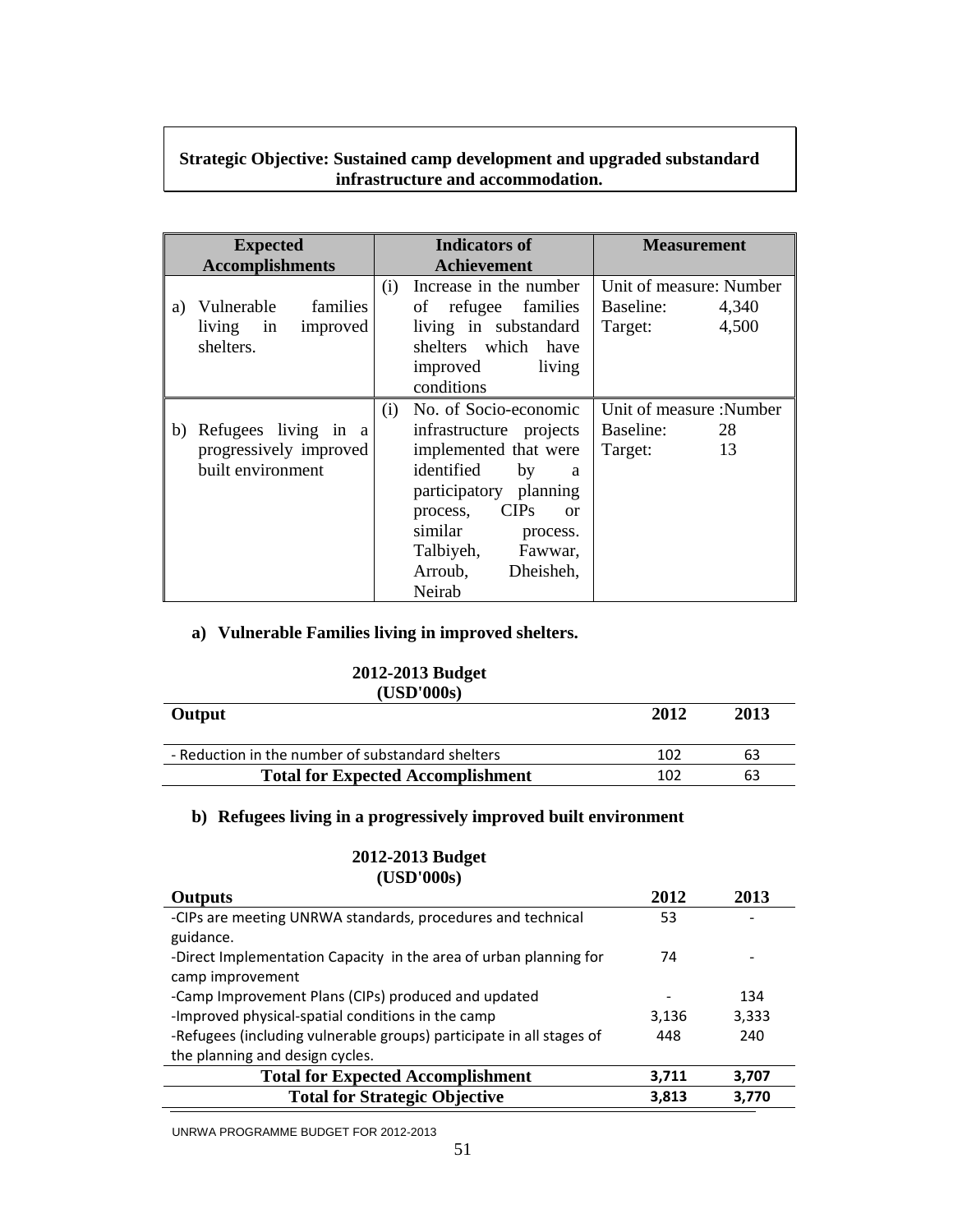#### **Goal 4: HUMAN RIGHTS ENJOYED TO THE FULLEST**

#### **HUMAN DEVELOPMENT GOAL**

5.1 Just and equitable human development requires respect for human rights. Protection is a cross-cutting theme for the Agency, meaning that protection issues will be taken into consideration in all programming.

#### **OBJECTIVES**

- 5.2 Rights of Palestine refugees are safeguarded and advanced.
- 5.3 Strengthened capacity of refugees to formulate and implement sustainable social services in their communities.
- 5.4 Palestine refugee registration and eligibility for UNRWA services are in accordance with relevant international standards.

#### **CONSTRAINTS AND CHALLENGES**

- 5.5 UNRWA's protection work has internal and external dimensions. Internally, UNRWA promotes protection through programming and service delivery. Externally, it engages in monitoring and reporting of refugee conditions and undertakes appropriate interventions, and the Commissioner- General highlights the need for a just and durable solution to the conflict that respects the right of the refugees.
- 5.6 The provision of essential services by UNRWA, and ensuring access to them under different circumstances including armed conflict, is integral to the enjoyment of rights of the refugees. Direct and indirect engagement with other actors helps create and consolidate an environment and practices in which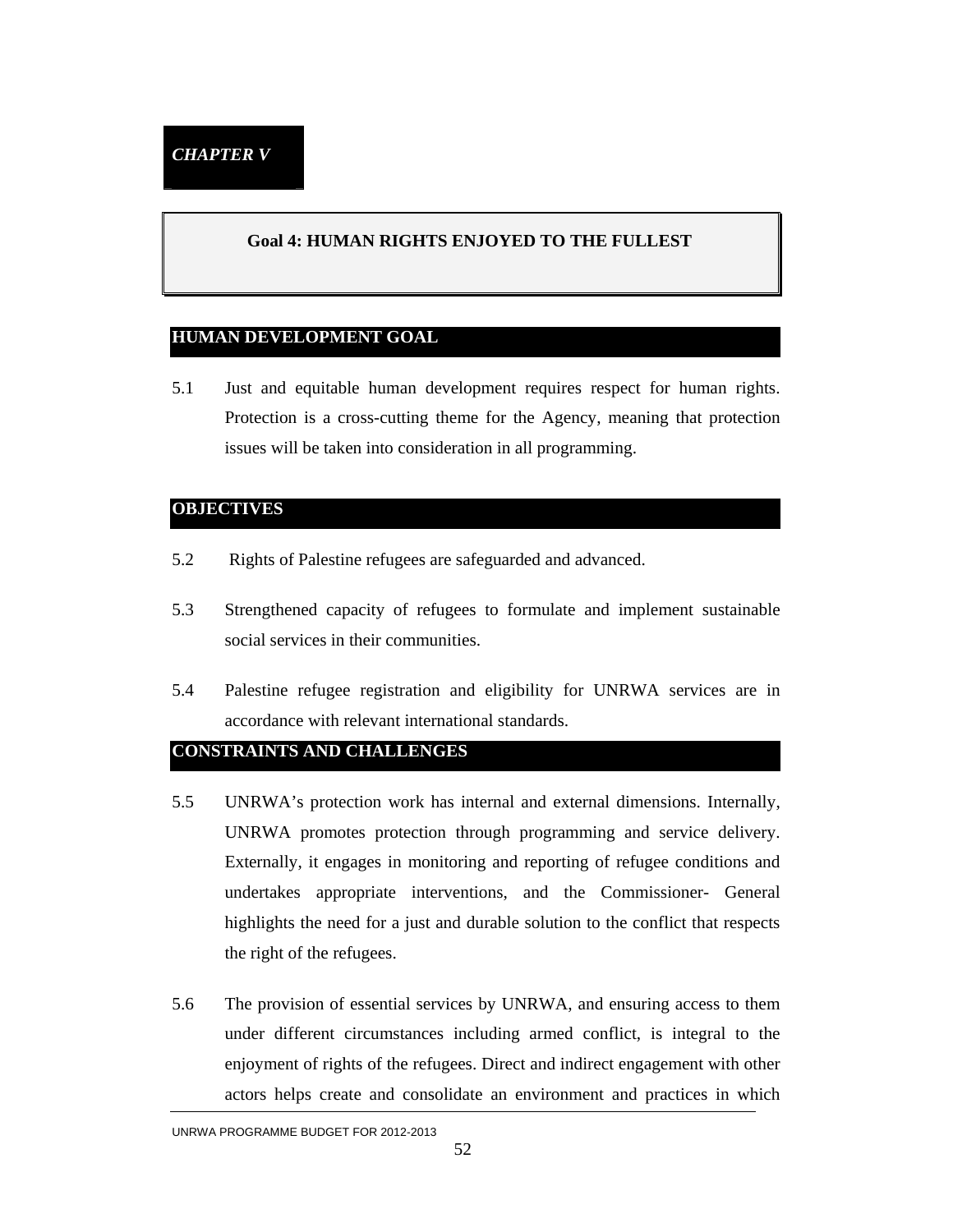rights are respected. These rights include economic and social rights associated with UNRWA's core areas of service delivery, such as education, as well as civil and political rights such as the right to life. In addition, as a major provider of public services, UNRWA seeks to ensure that the manner in which it provides them ensures respect for the rights, dignity and safety of its beneficiaries. It does this by, for example, mainstreaming minimum protection standards in all programmes across all fields, acting to eliminate violence in schools, taking steps to prevent gender-based violence and abuse of children, and promoting knowledge of individual rights through a long-term human rights and tolerance programming in its schools. Monitoring and reporting mechanisms help in the effective implementation of these protection activities.

- 5.7 In 2010-2011, the Agency programme focused its efforts on ensuring quality social services are being provided by refugees in their communities. This was done through the development and promulgation of a variety of tools for staff and refugee-run community based organizations.
- 5.8 The first of these tools, a capacity assessment toolkit, takes a comprehensive look at the community based organizations' as civil society organizations and measures their ability to provide quality service provision and financial sustainability. Administered in partnership with the organizations, progress is tracked on an annual basis. Other tools focused on specific services offered by the community based organizations, such as the micro-lending programme, ensuring internal control policies and procedures are in place as well as exploring the social impact the small loans have on those who take small loans.
- 5.9 The main challenge for the social services programme and its work with community based organizations is the organizations' outreach to refugees in the community who may be more vulnerable than others and in need of social services but for a variety of reasons are unable to access the assistance.
- 5.10 As part of UNRWA's desire to improve service delivery to Palestine refugees, the Agency developed a new online web-based Refugee Registration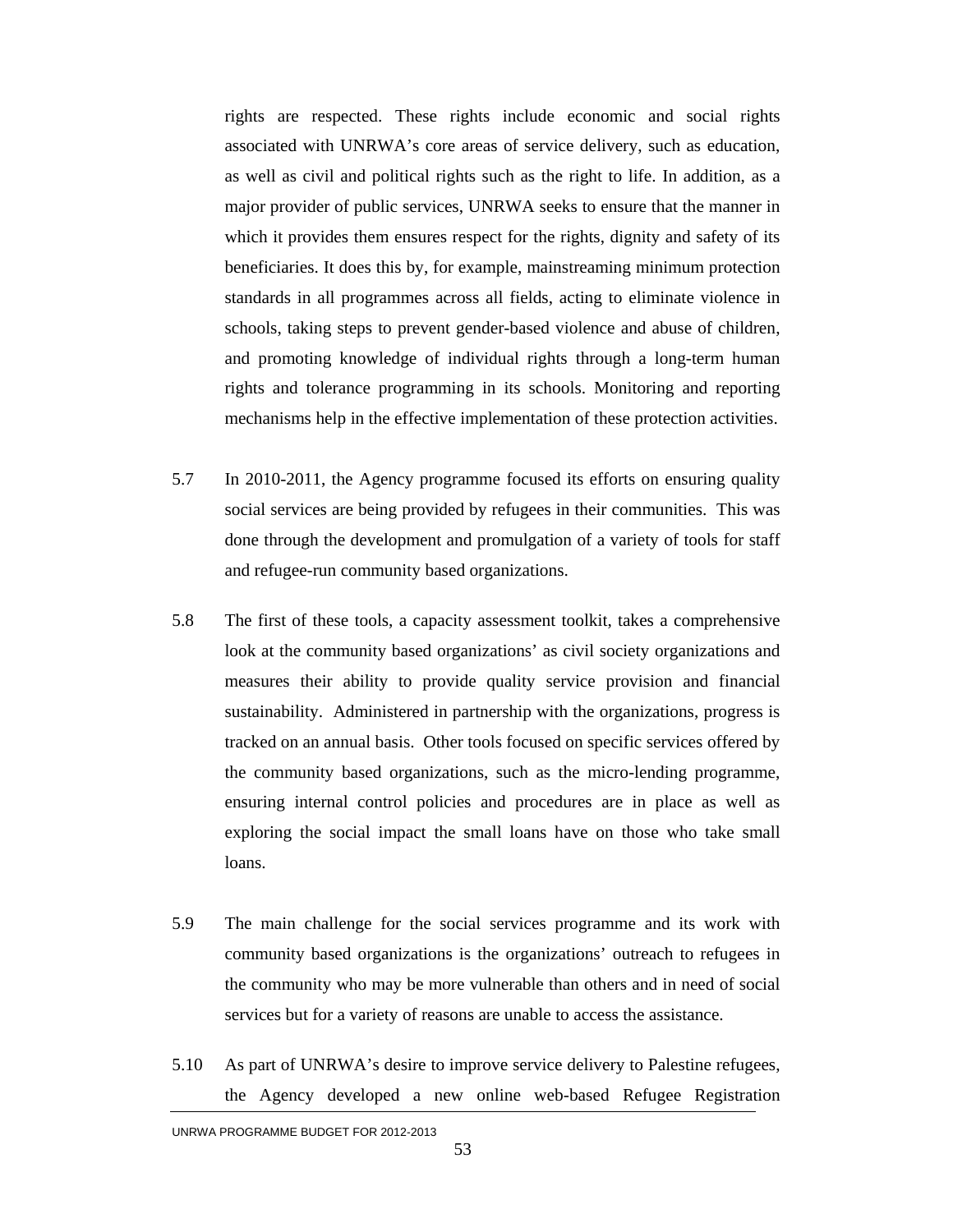Information System (RRIS) replacing the outdated Field Registration System. The new system enhances the integrity of refugee data and facilitates collection of new information being gathered about refugees and its analysis, thereby improving UNRWA's ability to better formulate policy and programming.

- 5.11 In addition, more efficient and dignified registration services are being provided to refugees through new family registration cards issued in UNRWA's fields of operation. This has eliminated the previous reliance upon headquarters to print these cards and significantly reduced the three-month timeframe in which registration cards were previously issued. The capacity building and professional development of staff remains important in this regard, and is in turn affected by chronic resource constraints.
- 5.12 Due to the fact all registered Palestine refugees, now numbering at nearly five million persons, rely upon eligibility and registration services, more staff are required to ensure that registration services are carried out in accordance with relevant international standards.
- 5.13 The Agency's ability to achieve it objectives are reliant on a range of factors outside its direct control, including the facilitation of host and other governments in the region. The political context in the region poses a significant challenge to fulfilment of this human development goal.
- 5.14 Included under projects is provision for UNRWA's Summer Games which is the largest organized recreational activity available to refugee children in Gaza. The games provide a safe and creative space for refugee children away from the conditions of poverty and overcrowding that prevail in the Gaza Strip. Equally, they provide an opportunity for children to engage in activities that complement UNRWA's education programme, enhancing the acquisition of skills that enable them to become productive members of society. There is no equivalent activity in the Gaza Strip; none of the other major summer recreational camps feature such diverse activities in a setting free from politics. Should this programme be unfunded, the space and range of activities

UNRWA PROGRAMME BUDGET FOR 2012-2013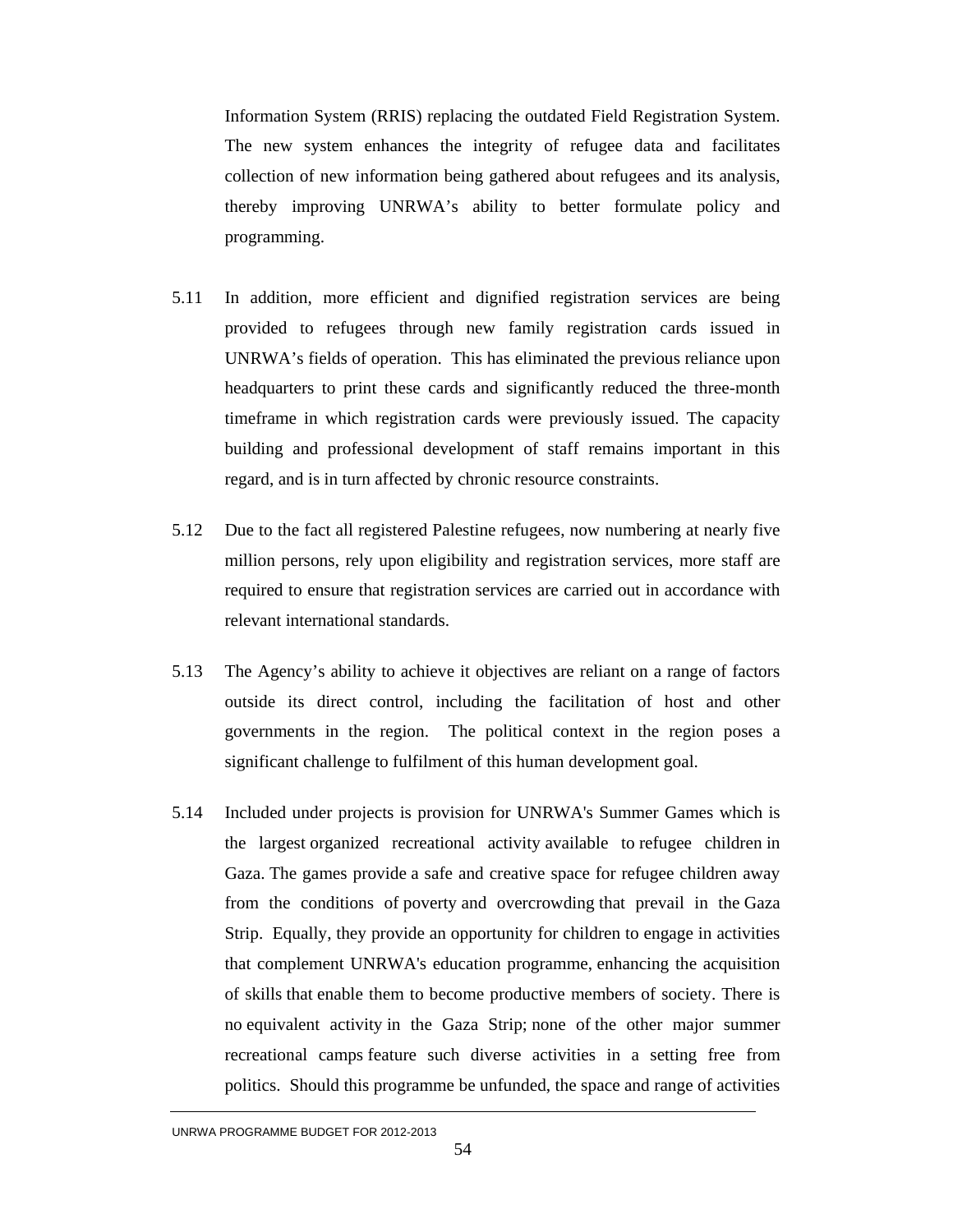available to refugee children of Gaza, including that which helps them reach their potential as students and achieve a decent standard of living, will be curtailed.

#### **FINANCIAL RESOURCES**

# (Cash and In-kind, USD'000s)  **Resource Requirements by Objective Table 5-1: Human Rights Enjoyed to the Fullest**

|                                                                                                                  | 2012<br><b>Estimate</b> | 2013<br><b>Estimate</b> |
|------------------------------------------------------------------------------------------------------------------|-------------------------|-------------------------|
| Rights of Palestine refugees are safeguarded and advanced                                                        | 17                      | 17                      |
|                                                                                                                  |                         |                         |
| Strengthened capacity of refugees to formulate and implement sustainable<br>social services in their communities | 1.425                   | 1,224                   |
| Palestine refugee registration and eligibility for UNRWA services are in                                         | 2.278                   | 2.279                   |
| accordance with relevant international standards                                                                 |                         |                         |
| <b>Total Regular Budget</b>                                                                                      | 3,720                   | 3,520                   |
| <b>Project Budget</b>                                                                                            | 12,765                  | 12,765                  |
| <b>Grand Total</b>                                                                                               | 16,485                  | 16,285                  |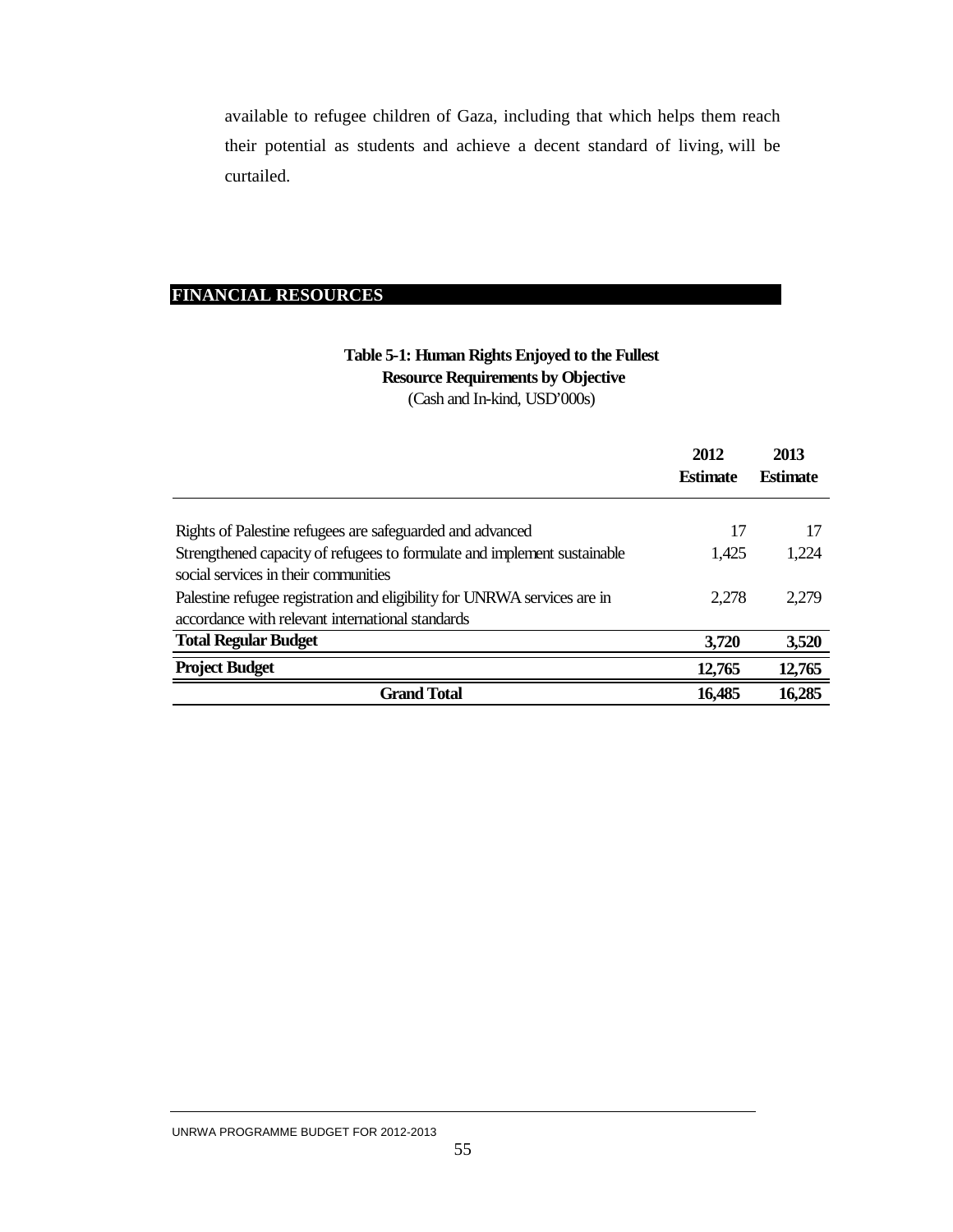#### **Table 5-2 : Human Rights Enjoyed to the Fullest Resource Requirements by Category of Expenditure** (Cash and In-kind, USD'000s)

|                                                                  |                  | 2008           | 2009                    | 2010                                                                | 2011           | 2012                    | 2013                     |                | <b>Resource Growth</b> |
|------------------------------------------------------------------|------------------|----------------|-------------------------|---------------------------------------------------------------------|----------------|-------------------------|--------------------------|----------------|------------------------|
| <b>Staff Costs</b>                                               |                  |                |                         | Expenditure Expenditure Expenditure Budget Estimate Estimate Amount |                |                         |                          |                | $\frac{0}{0}$          |
| <b>International Staff</b>                                       |                  |                |                         |                                                                     | 698            |                         |                          | (698)          | (100.00)               |
| <b>Local Staff</b>                                               |                  | ٠<br>2,742     | $\blacksquare$<br>2,732 |                                                                     | 2,492          | $\blacksquare$<br>2,798 | $\overline{\phantom{a}}$ | 369            | 7.00                   |
|                                                                  |                  | 2,742          |                         | 2,782                                                               |                |                         | 2,845                    |                |                        |
| <b>Services</b>                                                  | <b>Sub Total</b> |                | 2,732                   | 2,782                                                               | 3,190          | 2,798                   | 2,845                    | (329)          | (5.51)                 |
|                                                                  |                  | $\overline{7}$ | 5                       | $\mathbf{1}$                                                        |                |                         |                          |                |                        |
| Communication                                                    |                  | 90             | 40                      | 43                                                                  | 13             | $\overline{2}$          | ÷,<br>29                 |                | $(1)$ $(100.00)$       |
| <b>Consultancy Services</b>                                      |                  | $\mathbf{1}$   | $\mathbf{1}$            |                                                                     | $\overline{a}$ | $\overline{2}$          | $\mathbf{1}$             | (25)<br>3      | (44.64)                |
| Maintenance of Equipment and Furniture<br>Miscellaneous Services |                  | 102            | 127                     | 38                                                                  | 81             | 13                      | L,                       |                |                        |
|                                                                  |                  | 39             | 34                      | 32                                                                  | 48             | 94                      | 63                       | (106)<br>77    | (89.08)<br>96.25       |
| Training                                                         |                  | $\overline{2}$ | 1                       | $\mathbf{1}$                                                        | $\overline{2}$ | 3                       | $\mathbf{1}$             | $\mathbf{1}$   | 33.33                  |
| <b>Transport Services</b><br>Travel                              |                  |                | 29                      | 47                                                                  | 77             |                         |                          |                |                        |
|                                                                  |                  | 20             |                         |                                                                     | 221            | 36                      | 29                       | (59)           | (47.58)                |
| <b>Supplies</b>                                                  | <b>Sub Total</b> | 261            | 237                     | 162                                                                 |                | 150                     | 123                      | (110)          | (28.72)                |
|                                                                  |                  |                | 85                      | 25                                                                  | 60             | 82                      | 72                       | 69             | 81.18                  |
| Miscellaneous Supplies                                           |                  | 26<br>26       | 85                      | 25                                                                  |                |                         |                          |                |                        |
| <b>Equipment &amp; Construction</b>                              | <b>Sub Total</b> |                |                         |                                                                     | 60             | 82                      | 72                       | 69             | 81.18                  |
| Computer Hard/Software                                           |                  | 23             | 29                      | 23                                                                  | 28             | 20                      | 10                       |                |                        |
|                                                                  |                  |                |                         |                                                                     |                |                         |                          | (21)           | (41.18)                |
| Construction                                                     |                  | 55             |                         | 3                                                                   | $\overline{4}$ | $\mathbf{1}$            | $\mathbf{1}$             | (5)            | (71.43)                |
| General Equipment & Furniture                                    |                  | 50             | 15                      | 33                                                                  | 23             | 25                      | 19                       | (12)           | (21.43)                |
| <b>Transport Equipment</b>                                       |                  |                |                         |                                                                     | L,             | 12                      | 12                       | 24             |                        |
|                                                                  | <b>Sub Total</b> | 128            | 44                      | 59                                                                  | 55             | 58                      | 42                       | (14)           | (12.28)                |
| <b>Premises</b>                                                  |                  |                |                         |                                                                     |                |                         |                          |                |                        |
| Maintenance                                                      |                  | 116            | 44                      | 40                                                                  | 45             | $\mathbf{1}$            | $\mathbf{1}$             | (83)           | (97.65)                |
| <b>Rental of Premises</b>                                        |                  | 13             | 11                      | $\mathbf{1}$                                                        |                | $\mathbf{1}$            | $\mathbf{1}$             | 1              | 100.00                 |
| <b>Utilities</b>                                                 |                  | 1              | $\mathbf{1}$            |                                                                     |                | $\mathbf{1}$            | $\mathbf{1}$             | $\overline{2}$ |                        |
|                                                                  | <b>Sub Total</b> | 130            | 56                      | 41                                                                  | 45             | 3                       | 3                        | (80)           | (93.02)                |
| <b>Subsidies</b>                                                 |                  |                |                         |                                                                     |                |                         |                          |                |                        |
| <b>Construction Subsidies</b>                                    |                  | 39             | 10                      |                                                                     |                |                         |                          |                |                        |
| <b>Other Subsidies</b>                                           |                  | 857            | 993                     | 745                                                                 | 926            | 569                     | 409                      | (693)          | (41.47)                |
| <b>Patient Subsidies</b>                                         |                  | 96             | 66                      | 61                                                                  | 61             | 60                      | 26                       | (36)           | (29.51)                |
|                                                                  | <b>Sub Total</b> | 992            | 1.069                   | 806                                                                 | 987            | 629                     | 435                      | (729)          | (40.66)                |
| <b>Other</b>                                                     |                  |                |                         |                                                                     |                |                         |                          |                |                        |
| Reserves                                                         |                  | ä,             | ÷,                      | ä,                                                                  | 40             | ÷,                      | L,                       | (40)           | (100.00)               |
|                                                                  | <b>Sub Total</b> |                |                         |                                                                     | 40             | ٠                       |                          | (40)           | (100.00)               |
| <b>Total Regular Budget</b>                                      |                  | 4,279          | 4,223                   | 3,875                                                               | 4,598          | 3,720                   | 3,520                    | (1,233)        | (14.55)                |
| <b>Emergency Appeal</b>                                          |                  |                |                         | $\sim$                                                              | 19,626         |                         |                          |                | $(19,626)$ $(100.00)$  |
| Projects                                                         |                  |                |                         |                                                                     | 15,147         | 12,765                  | 12,765                   | 10,383         | 68.55                  |
| <b>Grand Total</b>                                               |                  | 4.279          | 4.223                   | 3.875                                                               | 39,371         | 16.485                  | 16,285                   | (10, 476)      | (24.22)                |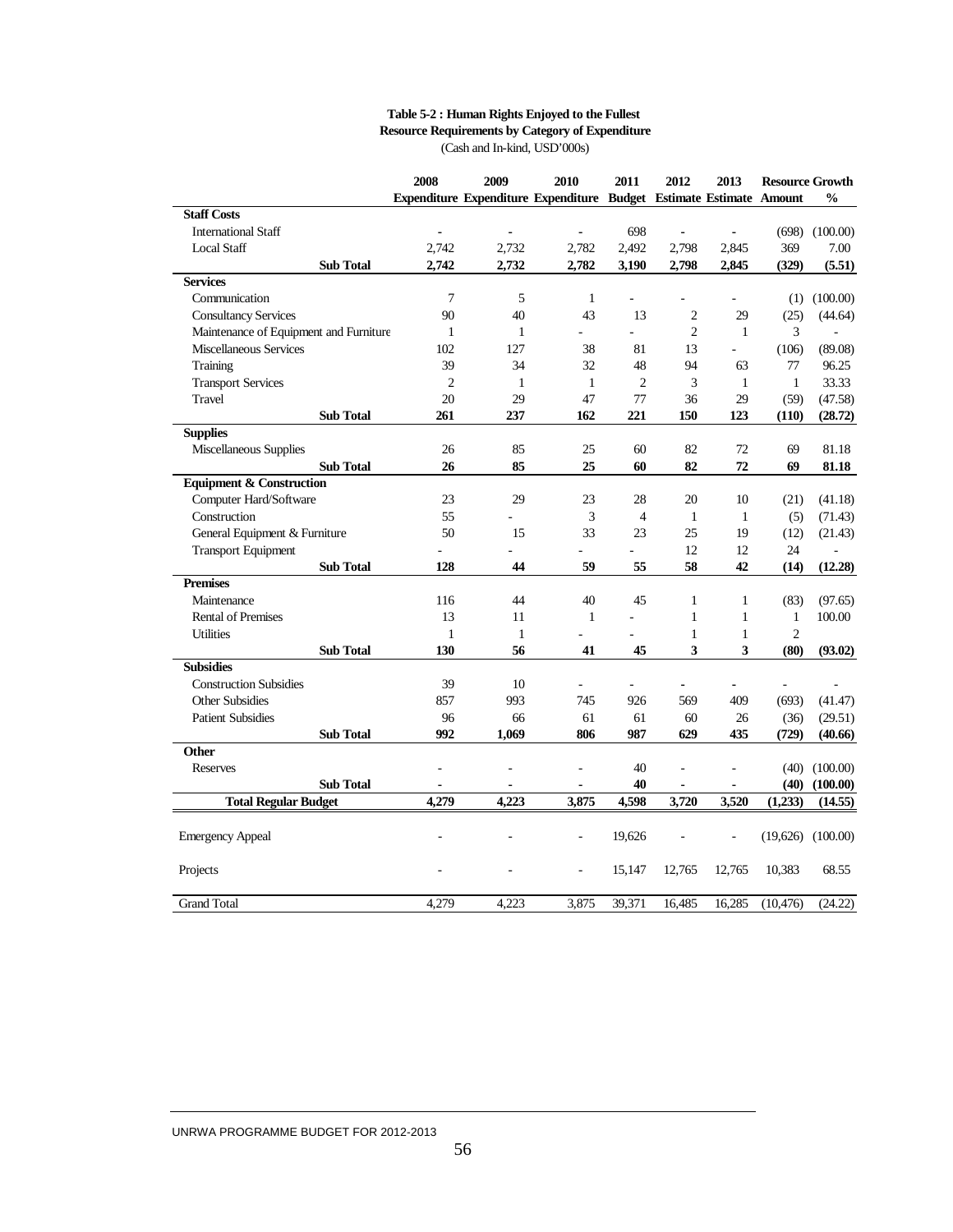|                     | ---,, <del></del> .<br>(USD'000s) |        |        |
|---------------------|-----------------------------------|--------|--------|
|                     | <b>Project Title</b>              | 2012   | 2013   |
| <b>Summer Games</b> |                                   | 12,765 | 12,765 |
|                     | <b>Total</b>                      | 12,765 | 12,765 |

# **Table 5-3: Human Rights Enjoyed to the Fullest Project List**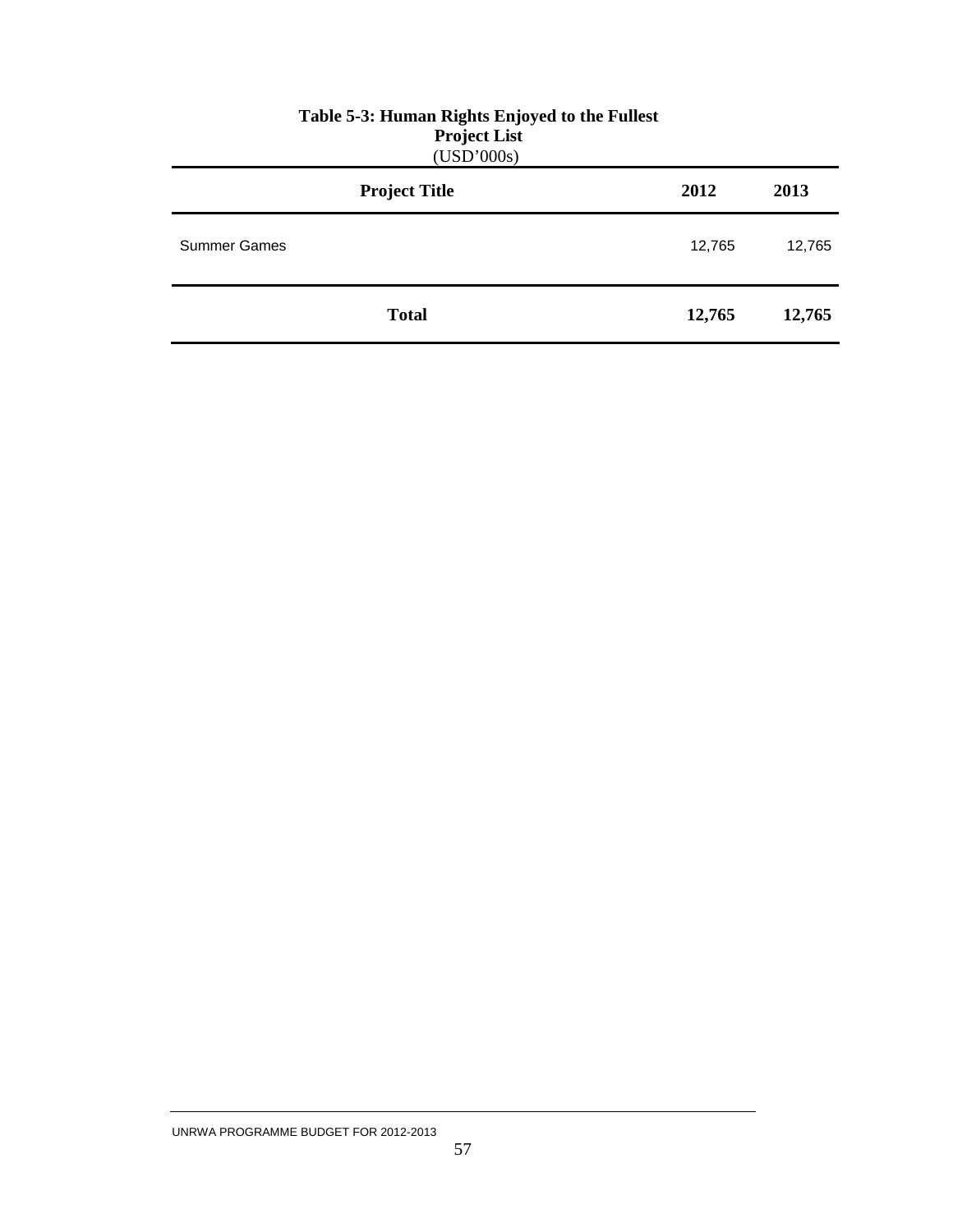# **Strategic Objective**: **Rights of Palestine refugees are safeguarded and advanced**

| <b>Expected</b><br>Accomplishment                                                                        | <b>Indicators of</b><br><b>Achievement</b> |                                                                                                                                                                                   | <b>Measurement</b>                                              |
|----------------------------------------------------------------------------------------------------------|--------------------------------------------|-----------------------------------------------------------------------------------------------------------------------------------------------------------------------------------|-----------------------------------------------------------------|
| Awareness and respect for<br>rights, safety<br>and<br>the<br>dignity of Palestine<br>refugees increased. | (i)                                        | Increase in<br>the<br>of<br>percentage<br><b>UNRWA</b><br>interventions<br><sub>on</sub><br>rights<br>issues<br>that<br>positive<br>prompted<br>responses from the<br>authorities | Unit of measure: Per cent<br>Baseline:<br>33%<br>40%<br>Target: |
|                                                                                                          | (ii)                                       | in<br>the<br>Increase<br>of<br>degree<br>with<br>compliance<br>UNRWA protection<br>standards.                                                                                     | Unit of measure: Per cent<br>Baseline:<br>50%<br>70%<br>Target: |

# **2012-2013 Budget**

| Output                                   | 2012 | 2013 |
|------------------------------------------|------|------|
| Human rights awareness in schools        | 17   | 17   |
| <b>Total for Expected Accomplishment</b> | 17   | 17   |
| <b>Total for Strategic Objective</b>     | 17   | 17   |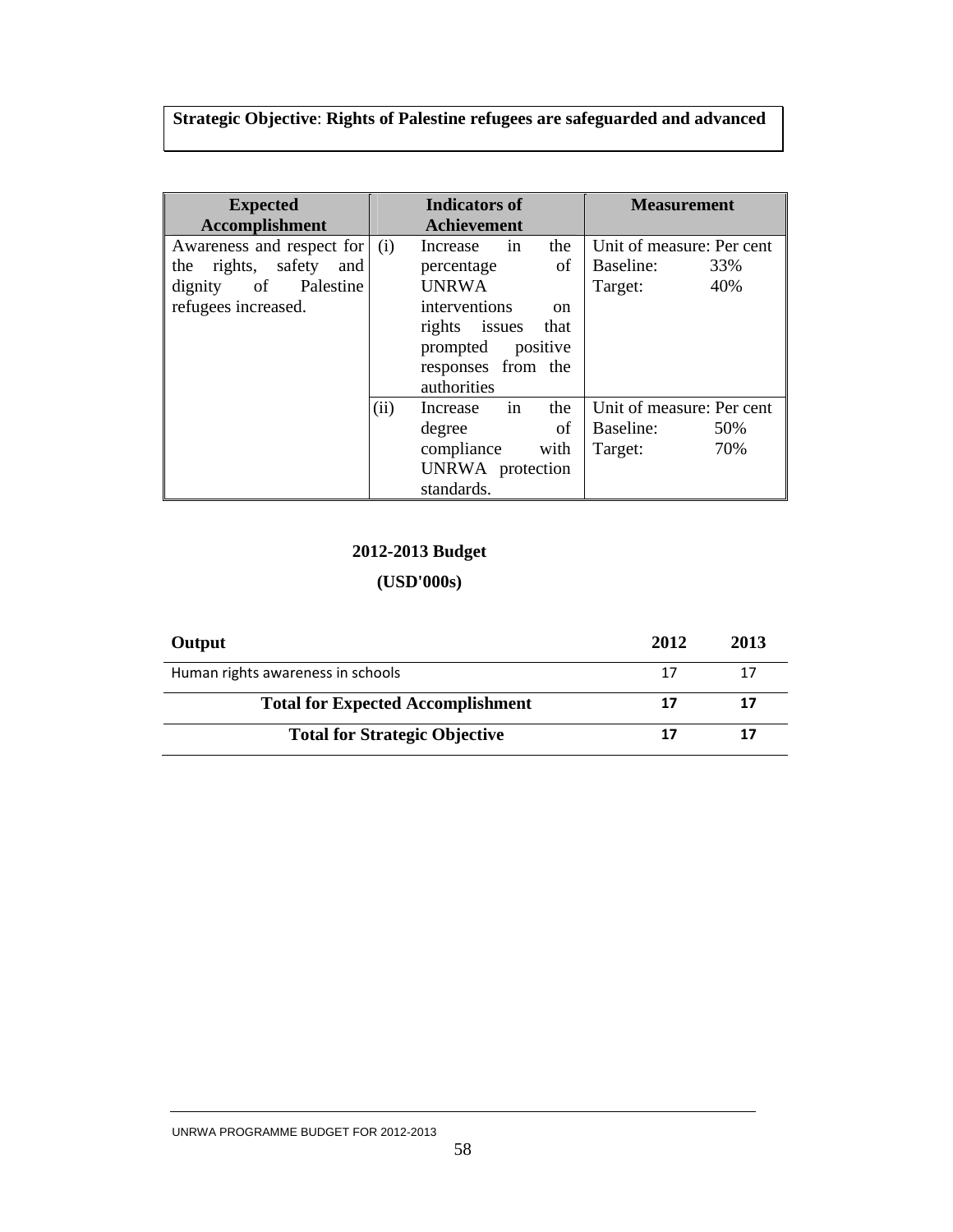### **Strategic Objective: Strengthened capacity of refugees to formulate and implement sustainable social services in their communities.**

| <b>Expected</b><br>Accomplishment                                                                                                                                       | <b>Indicators of</b><br><b>Achievement</b>                                                             | <b>Measurement</b>                                                   |
|-------------------------------------------------------------------------------------------------------------------------------------------------------------------------|--------------------------------------------------------------------------------------------------------|----------------------------------------------------------------------|
| Refugee<br>capacity<br>to<br>formulate and implement<br>sustainable social services<br>poor and socially<br>to<br>vulnerable refugees in their<br>communities increased | Percentage<br>(i)<br>community-based<br>organizations<br>that<br>improve their level of<br>performance | of   Unit of measure: Per cent<br>Baseline:<br>65%<br>69%<br>Target: |

# **2012-2013 Budget**

| Outputs                                                            | 2012  | 2013  |
|--------------------------------------------------------------------|-------|-------|
| -Capacity of CBOs to deliver quality social and financial services | 642   | 608   |
| strengthened                                                       |       |       |
| -CBOs ability to target the poor and socially vulnerable improved  | 676   | 482   |
| -Technical and financial assistance to refugee led initiatives     | 107   | 134   |
| assessed and rationalized                                          |       |       |
|                                                                    |       |       |
| <b>Total for Expected Accomplishment</b>                           | 1,425 | 1,224 |
| <b>Total for Strategic Objective</b>                               | 1,425 | 1.224 |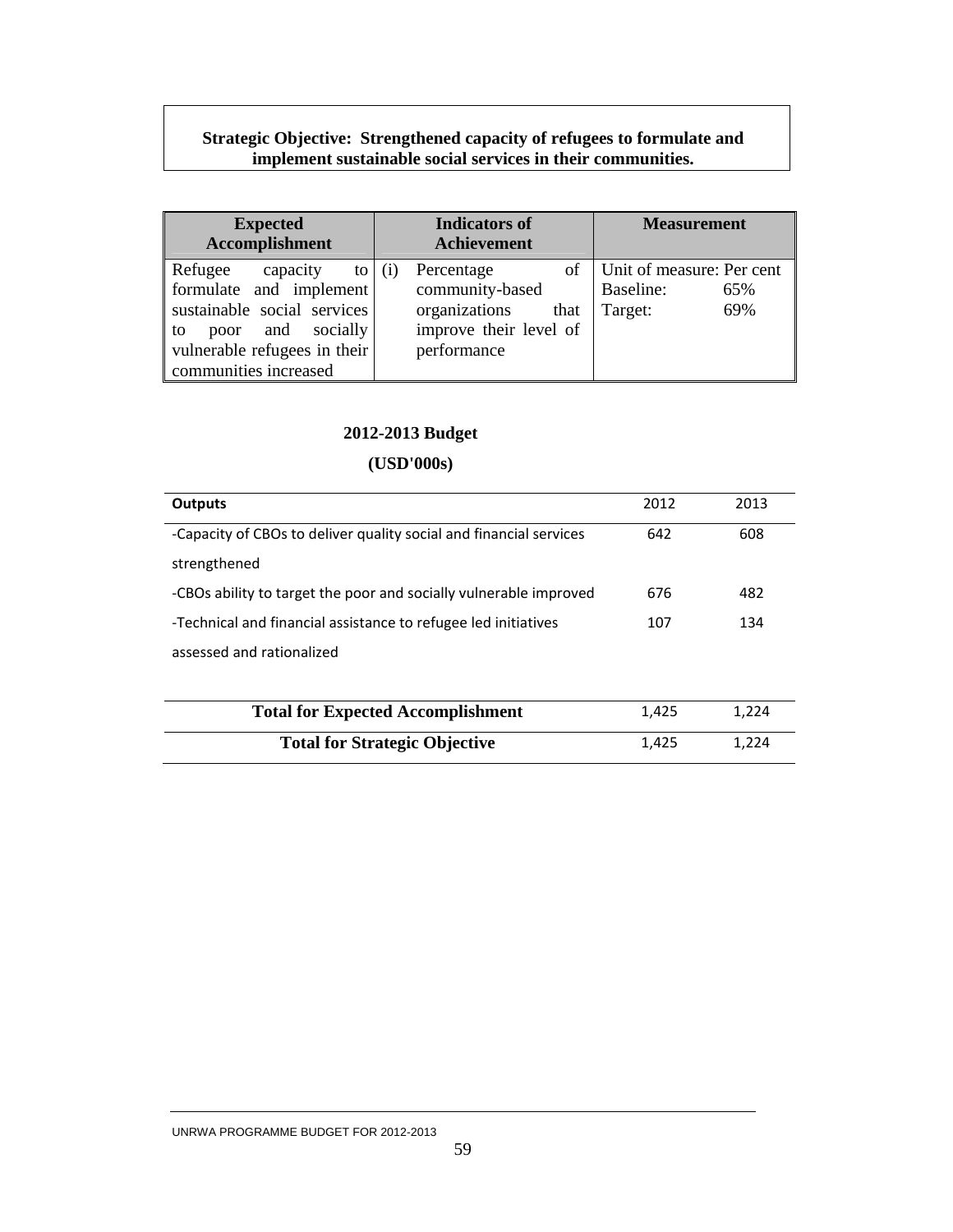## **Strategic Objective: Palestine refugee registration and eligibility for UNRWA services are in accordance with relevant international standards**

| <b>Expected</b>              | <b>Indicator of</b> |                                  | <b>Measurement</b>              |
|------------------------------|---------------------|----------------------------------|---------------------------------|
| Accomplishment               |                     | <b>Achievement</b>               |                                 |
| Palestine refugee status and | (i)                 | in<br>Increase                   | the   Unit of measure: Per cent |
| entitlements to UNRWA        |                     | of<br>percentage                 | new   Baseline:<br>99%          |
| services protected           |                     | inscriptions meeting             | 99%<br>Target:                  |
|                              |                     | <b>UNRWA</b> standards           |                                 |
|                              | (ii)                | Percentage                       | of Unit of measure: Per cent    |
|                              |                     | registered Palestine   Baseline: | 45%                             |
|                              |                     | refugee families                 | 90 %<br>Target:                 |
|                              |                     | issued with family               |                                 |
|                              |                     | registration card                |                                 |

# **2012-2013 Budget**

# **(USD'000s)**

| <b>Outputs</b>                                                     | 2012  | 2013  |
|--------------------------------------------------------------------|-------|-------|
| -Eligibility and registration services provided to refugees in an  | 2,102 | 2,112 |
| efficient and dignified manner                                     |       |       |
| -Reliable E&R information disseminated for planning.               | 87    | 88    |
| communication and advocacy purposes                                |       |       |
| -Recommendations of 2011 external evaluation of RRIS functionality | 89    | 79    |
| implemented                                                        |       |       |
|                                                                    |       |       |

| <b>Total for Expected Accomplishment</b> | 2.278 | 2.279 |
|------------------------------------------|-------|-------|
| <b>Total for Strategic Objective</b>     | 2.278 | 2.279 |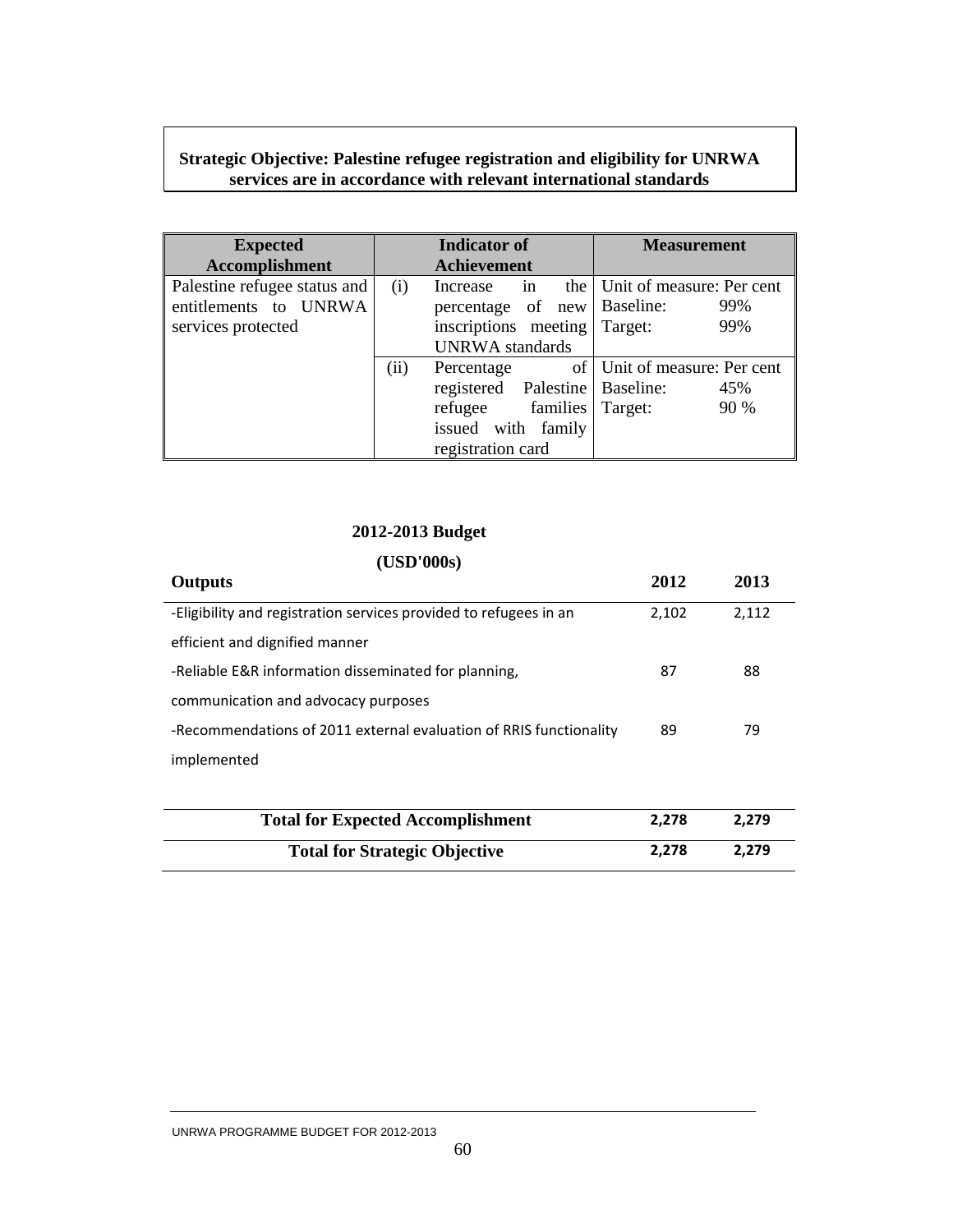# **Goal 5: EFFECTIVE AND EFFICIENT GOVERNANCE AND SUPPORT IN UNRWA**

#### **GOAL**

- 6.1 The goal of effective and efficient governance and support in UNRWA is to promote and sustain the best possible standards of management, enhance stakeholder relations, and enable the delivery of quality programmes that help achieve the human development of the Palestine refugees.
- 6.2 This goal is achieved by the following Headquarters Departments and the corresponding units in the Field Offices.
	- (i) Commissioner General's Office
	- (ii) Administrative Services Department
	- (iii) Human Resources Department
	- (iv) Finance Department
	- (v) Department of Legal Affairs
	- (vi) Department of Internal Oversight Services
	- (vii) External Relations & Communications Department

#### **EXTERNAL RELATIONS** & **COMMUNICATIONS DEPARTMENT**

- 6.3 Provide leadership, strengthen governance and mobilize additional resources.
- 6.4 Develop and sustain UNRWA, enabling it to carry out its mandate.

#### **CONSTRAINTS AND CHALLENGES**

6.5 UNRWA over the biennium will continue building on the results of its Organizational Development (OD) reforms of the support departments and move forward with planning and implementation of its "Sustaining Change" programme reforms. While management support reforms such as staff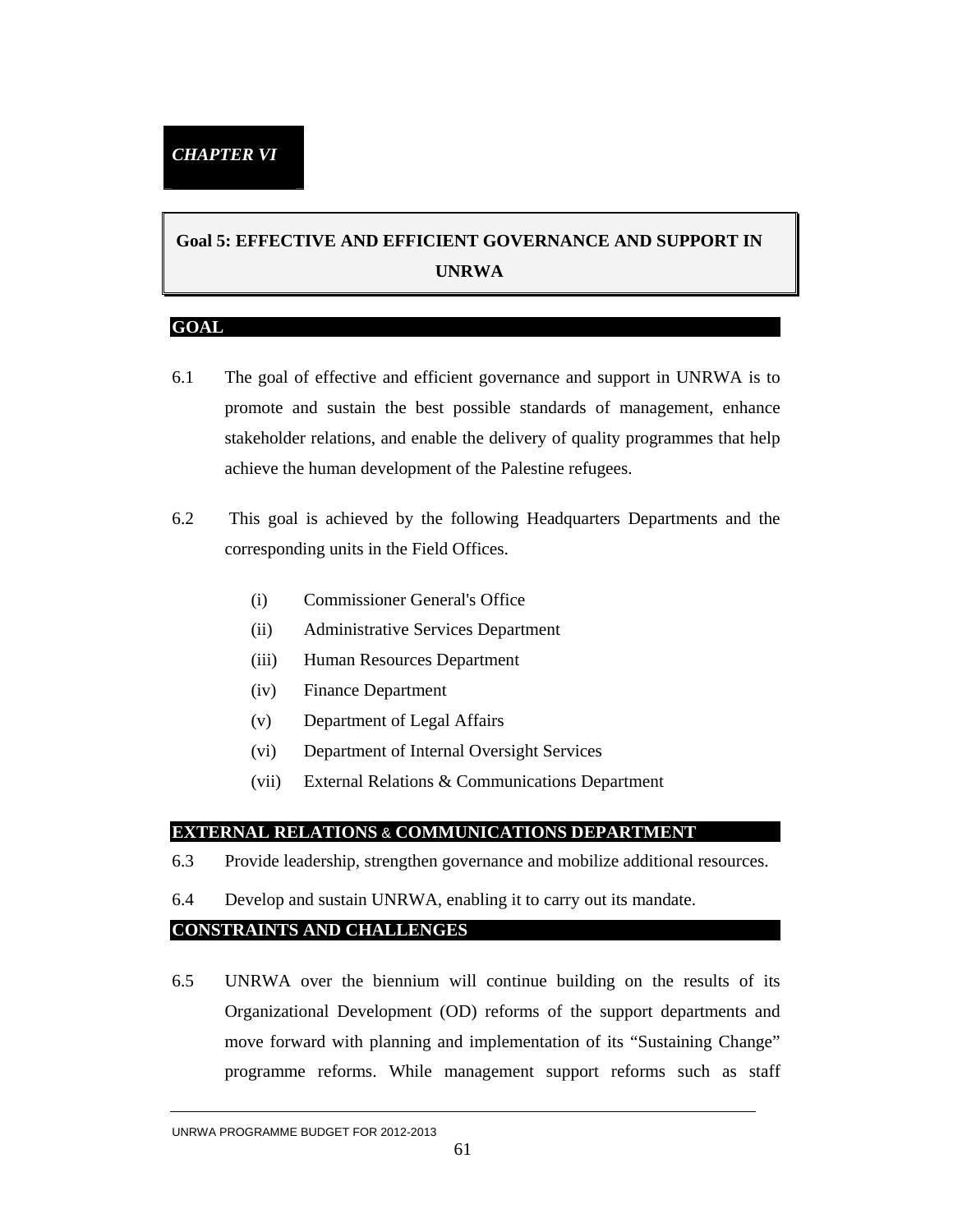development and introduction of an ERP system remain priorities, the strengthening of UNRWA's core services – and its resource mobilization capacity – lie at the heart of the "Sustaining Change" reforms. Attracting and retaining qualified staff and investing in their development will continue to be important to the success of the reforms.

- 6.6 Several internal studies have concluded that the only alternative that the Agency has to mitigate the risk is to develop and implement a new ERP system. The current enterprise system has become obsolete. The introduction of an ERP entirely depends on availability of sufficient funding as reflected in the estimated annual project budget. The lack of funds is an overwhelming constraint, as UNRWA can not proceed with the acquisition of the required software licenses to start the implementation, nor begin contractual negotiations with prospective system integrators for the project. If the project is not fully funded for the biennium, this constraint will prevent the initiation of the new ERP system.
- 6.7 The continuing financial pressures facing UNRWA affect governance capacity, with implications for the Agency as a whole. Due to the global economic downturn, economic forecasts for 2012 are of particular concern. Large funding gaps will pose a severe challenge to both support and programme services. Mobilizing sufficient resources to sustain reforms and achieve greater efficiencies is a priority.
- 6.8 In light of ongoing reforms and political developments in the region, stakeholder expectations, including donors and beneficiaries are high and growing. As UNRWA seeks to meet these expectations, it notes that reforming public services is a complex task that does not yield results quickly. The task is complicated further by conditions of protracted conflict and growing instability in the Agency's areas of operations.
- 6.9 To move the Sustaining Change reform process forward it is necessary to strengthen further the culture of transparency and accountability. Engendering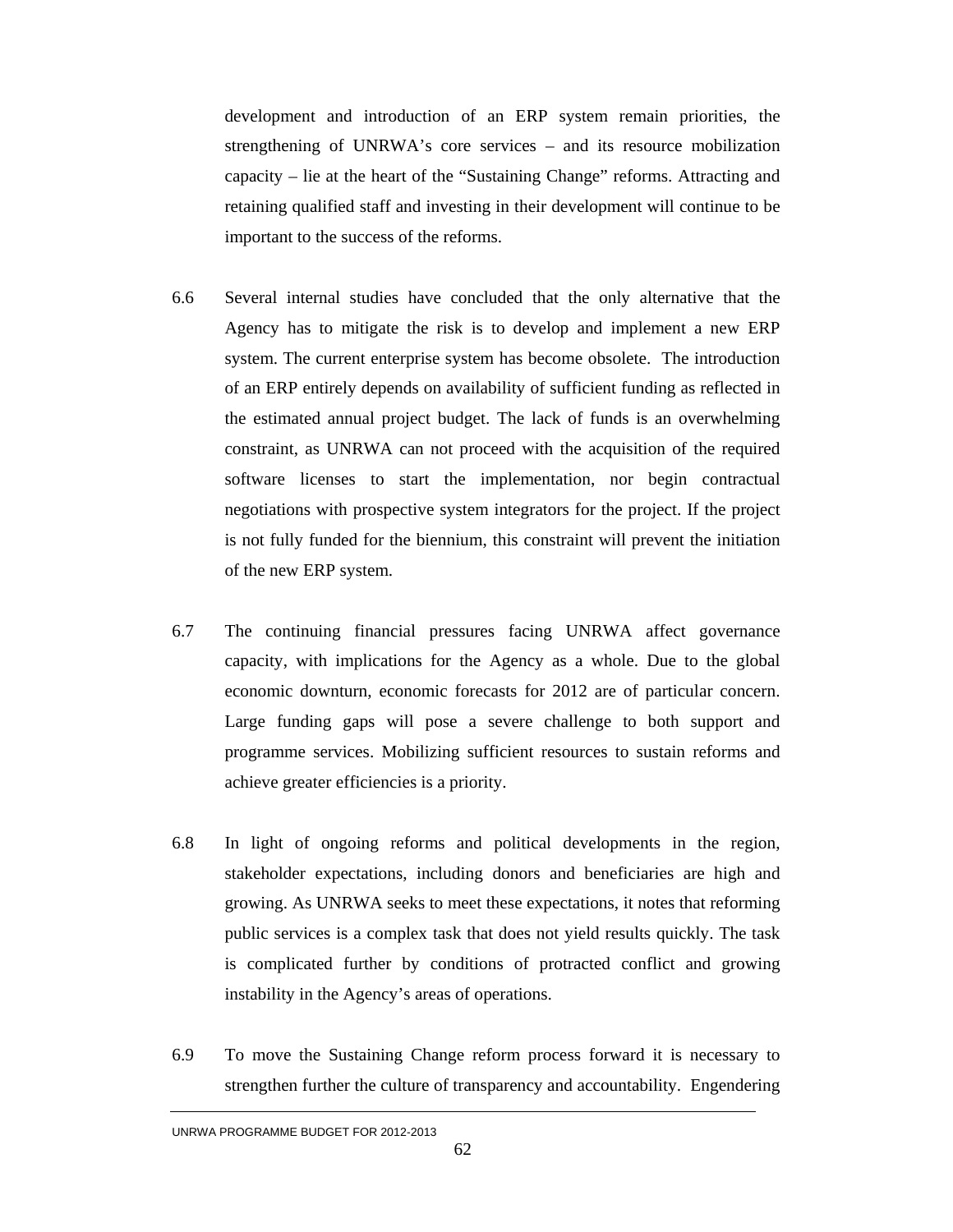reform support from a large number of staff, both international and Area Staff, requires the buy-in of all managers combined with training, coaching, and a reform of key management systems.

#### **FINANCIAL RESOURCES**

# **Table 6-1: Effective and Efficient Governance and Support in UNRWA Resource Requirements by Objective**

(Cash and In-kind, USD'000s)

|                                                                                                                                        | 2012             | 2013<br><b>Estimate Estimate</b> |
|----------------------------------------------------------------------------------------------------------------------------------------|------------------|----------------------------------|
| Provide leadership, strengthen governance and foster partnerships.<br>Develop and sustain UNRWA, enabling it to carry out its mandate* | 28,703<br>61,543 | 28,842<br>55,058                 |
| <b>Total Regular Budget</b>                                                                                                            | 90.246           | 83,900                           |
| <b>Project Budget</b>                                                                                                                  | 20,623           | 20,623                           |
| <b>Grand Total</b>                                                                                                                     | 110,869          | 104,523                          |

\* Excludes Microfinance Department (MD) budget self-sustained through interest income on loan distributions. The total MD budget for the 2012-2013 Biennium is \$25.8 million of which \$117,000 (\$57,000 for 2012 and \$60,000 for 2013) relates to this Goal.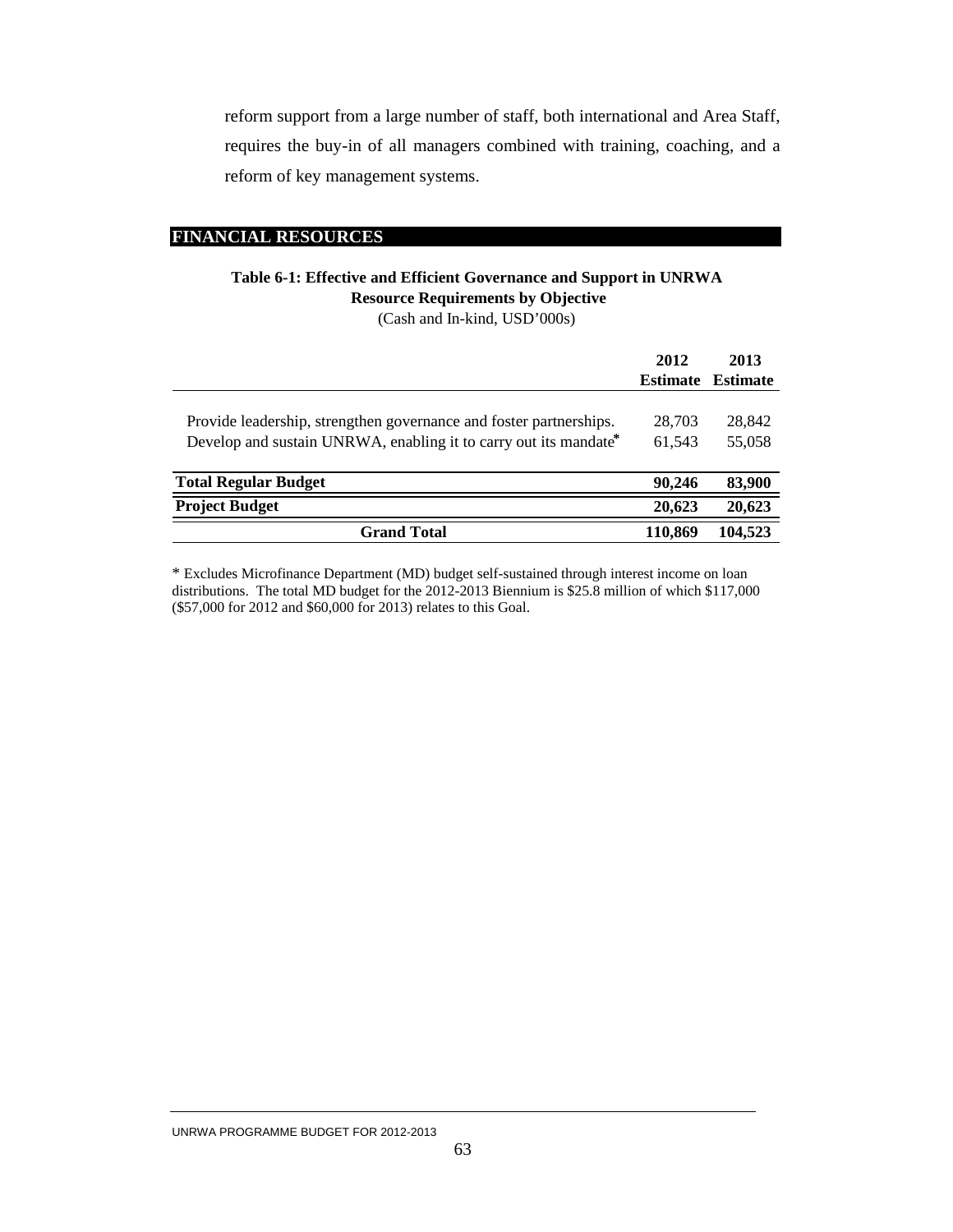#### **Table 6-2 : Effective and efficient governance and support in UNRWA Resource Requirements by Category of Expenditure** (Cash and In-kind, USD'000s)

|                                        | 2008         | 2009                                       | 2010         | 2011           | 2012            | 2013            | <b>Resource Growth</b> |               |
|----------------------------------------|--------------|--------------------------------------------|--------------|----------------|-----------------|-----------------|------------------------|---------------|
|                                        |              | <b>Expenditure Expenditure Expenditure</b> |              | <b>Budget</b>  | <b>Estimate</b> | <b>Estimate</b> | Amount                 | $\frac{0}{0}$ |
| <b>Staff Costs</b>                     |              |                                            |              |                |                 |                 |                        |               |
| <b>International Staff</b>             | 18,283       | 20,522                                     | 23.024       | 28,182         | 27,420          | 27,765          | 3.979                  | 7.77          |
| Local Staff                            | 35,164       | 33,828                                     | 42,439       | 50,285         | 50,730          | 53,549          | 11,555                 | 12.46         |
| <b>Sub Total</b>                       | 53,447       | 54,350                                     | 65,463       | 78,467         | 78,150          | 81,314          | 15,534                 | 10.79         |
| <b>Services</b>                        |              |                                            |              |                |                 |                 |                        |               |
| Communication                          | 1,475        | 1,611                                      | 1,871        | 2,053          | 2,195           | 2,080           | 351                    | 8.94          |
| <b>Consultancy Services</b>            | 772          | 1,110                                      | 1,277        | 5,847          | 2,054           | 2,036           | (3,034)                | (42.59)       |
| Maintenance of Equipment and Furniture | 353          | 365                                        | 393          | 518            | 596             | 502             | 187                    | 20.53         |
| Miscellaneous Services                 | 4,218        | 3,587                                      | 6.652        | 3.982          | 5,805           | 5,328           | 499                    | 4.69          |
| Port Operation                         | 868          | 1,295                                      | 781          | 809            | 850             | 682             | (58)                   | (3.65)        |
| Training                               | 851          | 1,141                                      | 807          | 1,192          | 1,217           | 1,243           | 461                    | 23.06         |
| <b>Transport Services</b>              | 588          | 749                                        | 909          | 1,001          | 988             | 626             | (296)                  | (15.50)       |
| Travel                                 | 1,284        | 1,499                                      | 1,559        | 974            | 1,828           | 1,775           | 1,070                  | 42.24         |
| <b>Sub Total</b>                       | 10,409       | 11,357                                     | 14,249       | 16,376         | 15,533          | 14,272          | (820)                  | (2.68)        |
| <b>Supplies</b>                        |              |                                            |              |                |                 |                 |                        |               |
| <b>Basic Commodities</b>               | (3,559)      | 1,467                                      | ÷,           | ÷,             | $\overline{a}$  | L,              | ÷,                     |               |
| <b>Clothing Supplies</b>               | (4)          | 19                                         | 16           | 21             | 54              | 41              | 58                     | 156.76        |
| <b>Medical Supplies</b>                | 2.622        | (947)                                      |              | (1, 104)       | 12              | 12              | 1,128                  | (102.17)      |
| Miscellaneous Supplies                 | 2.618        | (702)                                      | 968          | 1,291          | 1.380           | 1.241           | 362                    | 16.02         |
| <b>Teaching Supplies</b>               | $\mathbf{1}$ | $\mathbf{1}$                               | $\mathbf{1}$ | $\overline{c}$ | $\overline{c}$  | $\overline{c}$  | $\mathbf{1}$           | 33.33         |
| Textbooks & Library Books              | 29           | 41                                         | 31           | 172            | 45              | 43              | (115)                  | (56.65)       |
| <b>Transportation Supplies</b>         | 2,622        | 1,711                                      | 2,934        | 3,957          | 4,268           | 3,342           | 719                    | 10.43         |
| <b>Sub Total</b>                       | 4,329        | 1,590                                      | 3,950        | 4,339          | 5,761           | 4,681           | 2,153                  | 25.97         |
| <b>Equipment &amp; Construction</b>    |              |                                            |              |                |                 |                 |                        |               |
| Computer Hard/Software                 | 829          | 684                                        | 1,586        | 1,071          | 1,315           | 1,053           | (289)                  | (10.88)       |
| Construction                           | 559          | 925                                        | 530          | 90             | 2,060           | 2,411           | 3,851                  | 621.13        |
| General Equipment & Furniture          | 311          | 521                                        | 858          | 527            | 553             | 395             | (437)                  | (31.55)       |
| Telecommunication Hard/Software        | 207          | 248                                        | 190          | 904            | 120             | 99              | (875)                  | (79.98)       |
| <b>Transport Equipment</b>             | 439          | 2,235                                      | 1,071        | 1,112          | 2,317           | 1,977           | 2,111                  | 96.70         |
| <b>Sub Total</b>                       | 2,345        | 4,613                                      | 4,235        | 3,704          | 6,365           | 5,935           | 4,361                  | 54.93         |
| <b>Premises</b>                        |              |                                            |              |                |                 |                 |                        |               |
| Maintenance                            | 465          | 458                                        | 702          | 606            | 1,197           | 1,188           | 1,077                  | 82.34         |
| <b>Rental of Premises</b>              | 491          | 317                                        | 412          | 372            | 712             | 512             | 440                    | 56.12         |
| <b>Utilities</b>                       | 780          | 1,077                                      | 1,783        | 1,896          | 2,023           | 1,472           | (184)                  | (5.00)        |
| <b>Sub Total</b>                       | 1,736        | 1,852                                      | 2,897        | 2,874          | 3,932           | 3,172           | 1,333                  | 23.10         |
| <b>Subsidies</b>                       |              |                                            |              |                |                 |                 |                        |               |
| <b>Other Subsidies</b>                 | 648          | 866                                        | 825          | 880            | 892             | 843             | 30                     | 1.76          |
| <b>Sub Total</b>                       | 648          | 866                                        | 825          | 880            | 892             | 843             | 30                     | 1.76          |
| Other                                  |              |                                            |              |                |                 |                 |                        |               |
| <b>Field Reserves</b>                  |              | L,                                         |              | (4, 551)       | 679             | 637             | 5,867                  | (128.92)      |
| Cost Recovery                          | (3,993)      | (810)                                      | (3,680)      | (2, 463)       | (21,066)        | (26,954)        | (41, 877)              | 681.70        |
| <b>Sub Total</b>                       | (3,993)      | (810)                                      | (3,680)      | (7, 014)       | (20, 387)       | (26, 317)       | (36, 010)              | 336.73        |
| <b>Total Regular Budget</b>            | 68,921       | 73,818                                     | 87,939       | 99,626         | 90,246          | 83,900          |                        | (7.15)        |
|                                        |              |                                            |              |                |                 |                 | (13, 419)              |               |
|                                        |              |                                            |              |                |                 |                 |                        |               |
| <b>Emergency Appeal</b>                | 39.891       | 85.296                                     | 97.313       | 105.466        |                 |                 | (202, 779)             | (100.00)      |
|                                        |              |                                            |              |                |                 |                 |                        |               |
| Projects                               | 25,975       | 26,983                                     | 35,632       | 12,923         | 20,623          | 20,623          | (7,309)                | (15.05)       |
|                                        |              |                                            |              |                |                 |                 |                        |               |
| <b>Grand Total</b>                     | 134,787      | 186,097                                    | 220,884      | 218,015        | 110,869         | 104,523         | (223, 507)             | (50.92)       |
|                                        |              |                                            |              |                |                 |                 |                        |               |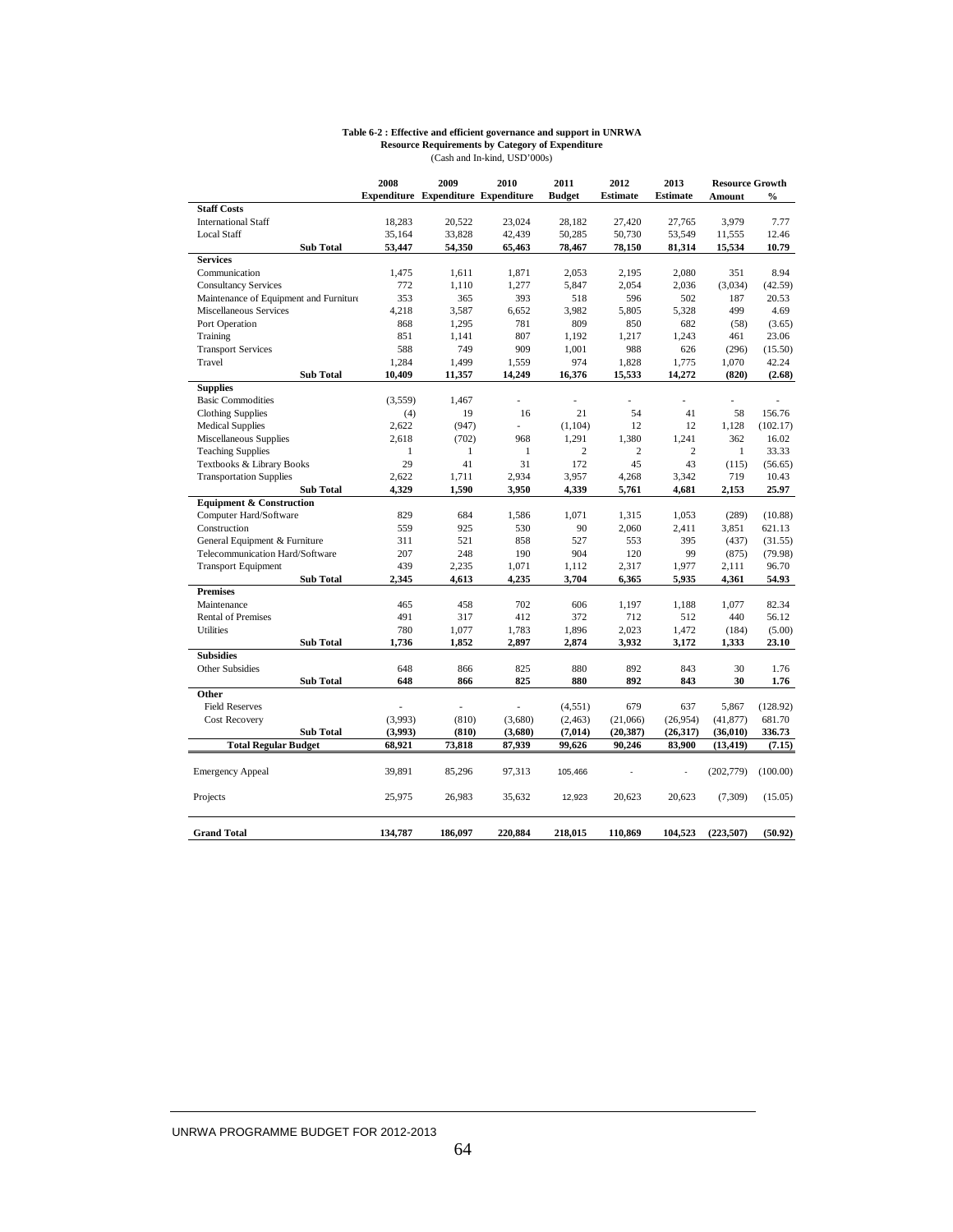| <b>Project Title</b>                                                                             | 2012            | 2013            |
|--------------------------------------------------------------------------------------------------|-----------------|-----------------|
| ERP<br><b>Sustaining Change</b><br>Way forward to apply project management best practices within | 13,000<br>7,500 | 13,000<br>7,500 |
| the Agency                                                                                       | 123             | 123             |
| <b>Total</b>                                                                                     | 20,623          | 20,623          |

#### **Table 6-3: Effective and Efficient Governance and Support in UNRWA Project List**  (USD'000s)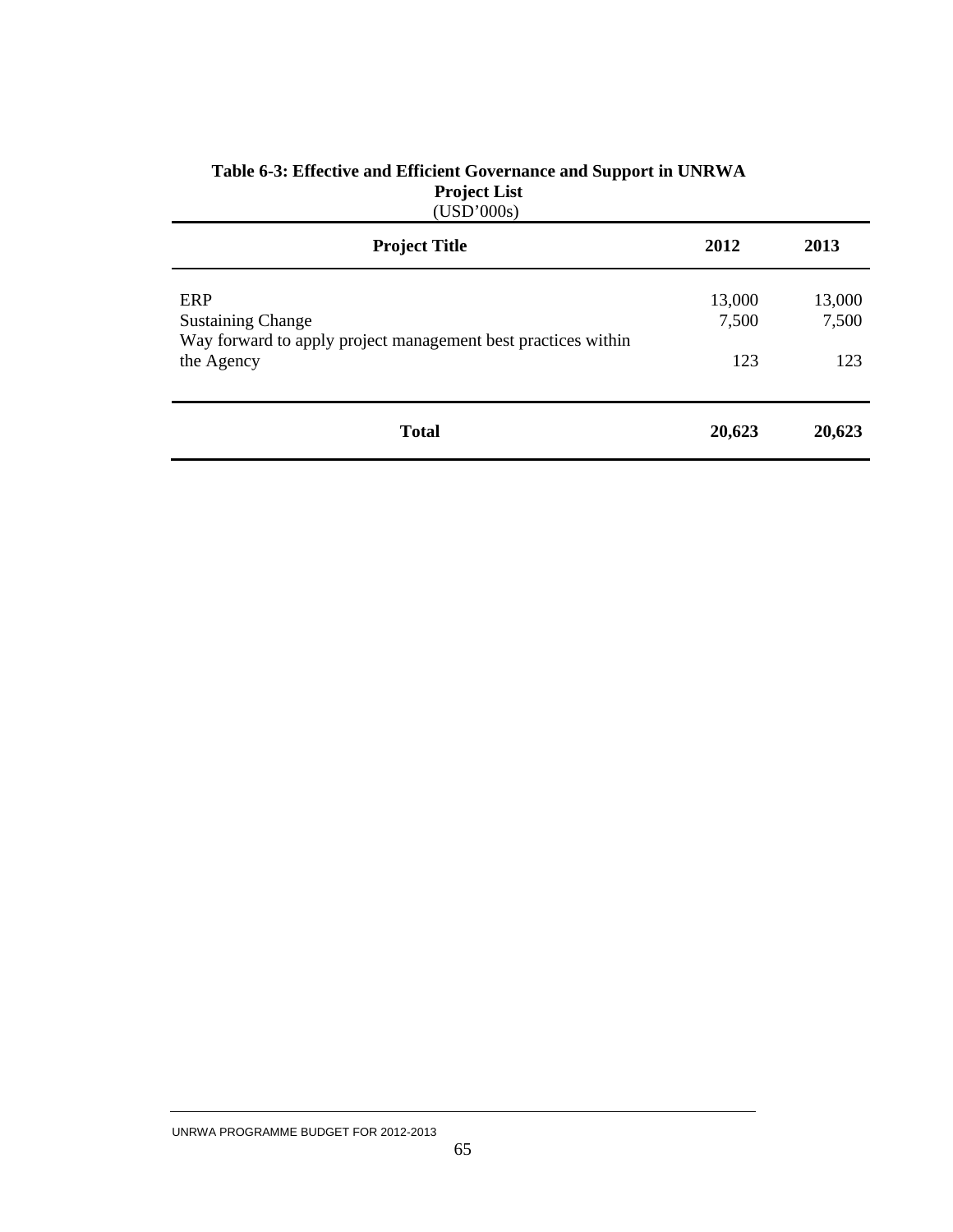#### **Strategic Objective: Leadership, strengthen governance and foster partnerships**

| <b>Expected</b><br><b>Accomplishments</b>                                                                                                                                                                                         | <b>Indicators of</b><br><b>Achievement</b>                                                                                                                                 | <b>Measurement</b>                                                                                                                     |
|-----------------------------------------------------------------------------------------------------------------------------------------------------------------------------------------------------------------------------------|----------------------------------------------------------------------------------------------------------------------------------------------------------------------------|----------------------------------------------------------------------------------------------------------------------------------------|
| Effective leadership<br>a)<br>and direction provided for<br>achieving all goals<br>b) Well-managed<br>stakeholder relationships<br>adequate<br>that<br>ensure<br>funding, and effective<br>representation<br>and<br>communication | (i) Degree to which Human<br>Development Goals<br>are<br>achieved<br>the<br>during<br>biennium<br>(i) GF income sufficient to<br>cover<br>core<br>programme<br>expenditure | Unit of Measure: Per cent<br>Baseline: N/A<br><b>Target: 100%</b><br>Unit of Measure: Per cent<br>Baseline: 89%<br><b>Target: 100%</b> |
| c) Strengthened<br>accountability, transparency,<br>integrity and learning within<br>the agency                                                                                                                                   | Implementation status<br>(i)<br>of audit recommendations                                                                                                                   | Unit of Measure: Per cent<br>Baseline: 50 %<br>Target: 75%                                                                             |

**a) Effective leadership and direction provided for achieving all goals** 

#### **2012-2013 Budget (USD'000s)**

| I UNIV VUVJI                                                   |        |        |
|----------------------------------------------------------------|--------|--------|
| <b>Outputs</b>                                                 | 2012   | 2013   |
| -Provision of effective leadership and direction for achieving |        |        |
| all goals                                                      | 13,372 | 13,391 |
| -Accurate, timely legal oversight and advice provided based    |        |        |
| on the Agency's regulatory framework and international law     | 1,824  | 1,840  |
| -Strategic and operational plans used to monitor performance   |        |        |
| and learn lessons                                              | 1,827  | 1,847  |
| <b>Total for Expected Accomplishment</b>                       | 17,023 | 17,078 |

**b) Well-managed stakeholder relationships that ensure adequate funding, and effective representation and communication** 

| 2012  | 2013  |
|-------|-------|
|       |       |
|       |       |
| 2,229 | 2,243 |
|       |       |
| 4,783 | 4,819 |
| 7,012 | 7,062 |
|       |       |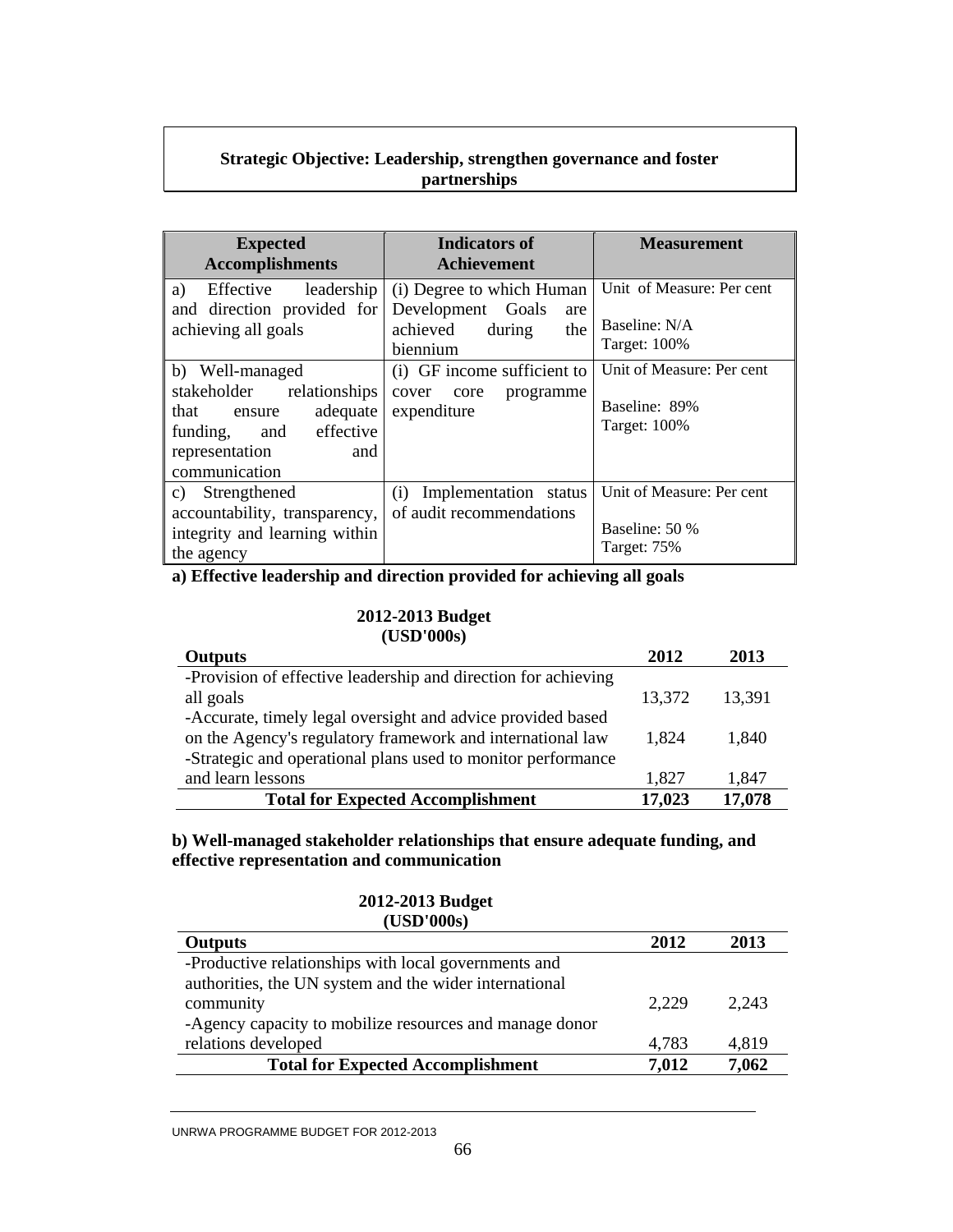**c) Strengthened accountability, transparency, integrity and learning within the agency** 

| (USD'000s)                                                                                                                                                                                  |        |        |
|---------------------------------------------------------------------------------------------------------------------------------------------------------------------------------------------|--------|--------|
| <b>Outputs</b>                                                                                                                                                                              | 2012   | 2013   |
| -Independent and objective assurance and advisory services<br>on the effectiveness of risk management, control and                                                                          |        |        |
| governance processes                                                                                                                                                                        | 2,922  | 2,949  |
| -Independent, credible and useful evaluation of UNRWA's<br>service delivery and related support                                                                                             | 205    | 205    |
| -Ability of the Agency to manage allegations of serious<br>misconduct strengthened                                                                                                          | 73     | 73     |
| -Independent, impartial and confidential ethics advice,<br>awareness raising, policy support and whistleblower<br>protection<br>-Independent, impartial and judicious decisions issued in a | 50     | 50     |
| fair and timely manner to applications appealing<br>administrative decisions of the Agency                                                                                                  | 1,418  | 1,425  |
| <b>Total for Expected Accomplishment</b>                                                                                                                                                    | 4,668  | 4,702  |
| <b>Total for Strategic Objective</b>                                                                                                                                                        | 28,703 | 28,842 |

# **2012-2013 Budget**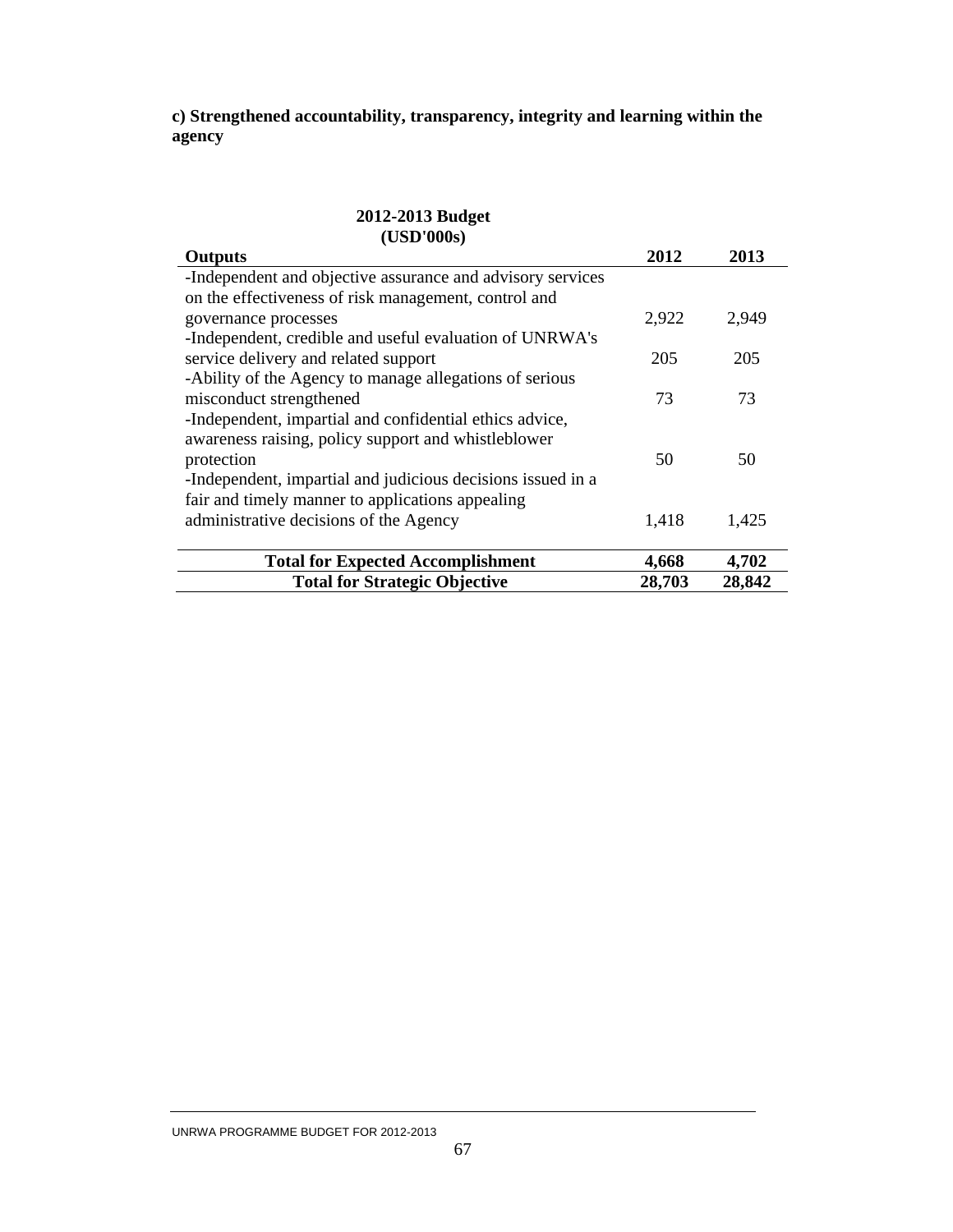#### **Strategic Objective: Develop and sustain UNRWA, enabling it to carry out its mandate**

| <b>Expected</b><br><b>Accomplishments</b>                                                                                     | Indicators of<br><b>Achievement</b>                                                                                                                                                  | <b>Measurement</b>                                                                                       |
|-------------------------------------------------------------------------------------------------------------------------------|--------------------------------------------------------------------------------------------------------------------------------------------------------------------------------------|----------------------------------------------------------------------------------------------------------|
| a)<br>Optimal support<br>services provided<br>to<br>stakeholders Agency-wide                                                  | Average supplier<br>(i)<br>performance<br>using<br>Delivery in Full on Time<br>Specification (DIFOTIS)<br>for basic commodities,<br>medical goods and general<br>services maintained | Unit of Measure: Per cent<br>Baseline: 92%<br>Target: 92%                                                |
| b) A skilled and diverse<br>workforce equipped and<br>motivated to provide high<br>human<br>quality<br>development programmes | of<br>The number<br>(i)<br>days<br>between<br>advertisements<br>and<br>selection decision for<br>international<br>staff                                                              | Unit of Measure: Per cent<br>of selections made within<br>120 days<br>Baseline:<br>70%<br>Target:<br>85% |
| c) Provision of IPSAS<br>compliant<br>optimal<br>financial services ensured                                                   | Percentage of<br>audit<br>(i)<br>recommendations<br>implemented                                                                                                                      | Unit of measure: Per cent<br>Baseline:<br>72 %<br>Target:<br>100 %                                       |

## **a) Optimal support services provided to stakeholders Agency-wide**

#### **2012-2013 Budget (USD'000s)**

| LUDIY VUVSI                                                      |        |        |
|------------------------------------------------------------------|--------|--------|
| <b>Outputs</b>                                                   | 2012   | 2013   |
| -Ensure appropriate goods, commodities and services are          | 21,392 | 19,868 |
| available to UNRWA beneficiaries in a timely and cost-           |        |        |
| effective manner *                                               |        |        |
| -Develop a Security Management System                            | 6,784  | 7,314  |
| -Provision of effective and efficient ICT management and         | 7,593  | 7,317  |
| support services to UNRWA in fulfilling its mandate towards      |        |        |
| the Palestine refugees                                           |        |        |
| -Ensure good performance and efficiency in the provision of      | 12,009 | 12,091 |
| general services to all UNRWA staff                              |        |        |
| -Effective leadership oversight of performance and               | 456    | 460    |
| coordination as pertains to Administrative Support Department.   |        |        |
| -Sustaining effective functionality of the current ERP system to | 951    | 951    |
| meet departments requirements while transitioning to the new     |        |        |
| system.                                                          |        |        |
| -Passenger and goods transported by a well maintained vehicle    | 3,602  | 3,827  |
| fleet                                                            |        |        |
| -UNRWA installations maintained and upgraded.                    | 2,534  | 2,557  |
| <b>Total for Expected Accomplishment</b>                         | 55,321 | 54,385 |

\* Excludes Microfinance Department (MD) budget self-sustained through interest income on loan distributions. The total MD budget for the 2012-2013 Biennium is \$25.8 million of which \$117,000 (\$57,000 for 2012 and \$60,000 for 2013) relates to this Strategic Objective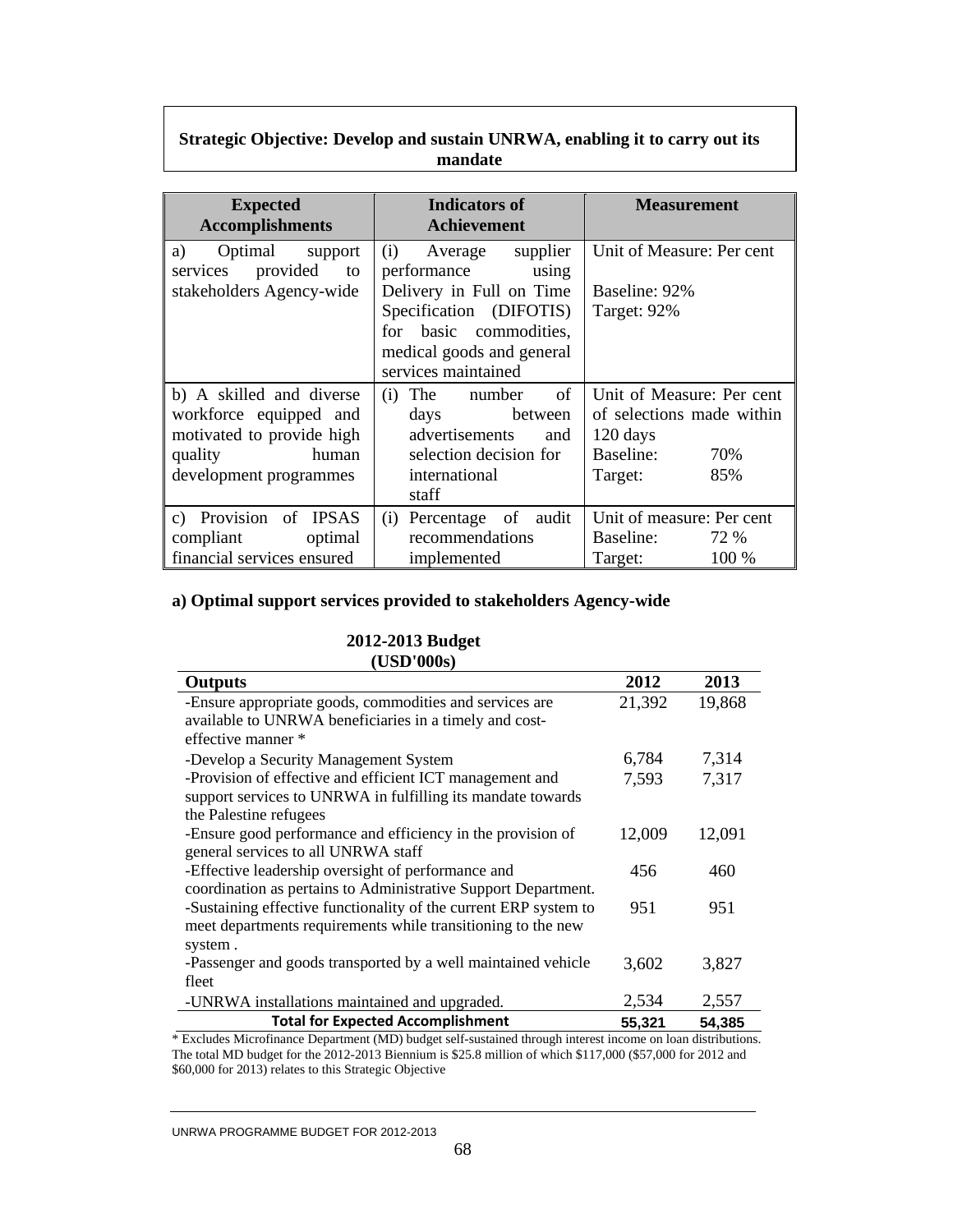### **b) A skilled and diverse workforce equipped and motivated to provide high quality human development programmes**

### **2012-2013 Budget (USD'000s)**

| <b>Outputs</b>                                                | 2012   | 2013   |
|---------------------------------------------------------------|--------|--------|
| -Enhanced HR services and HR Management processes with        | 13,468 | 14,178 |
| regards to staffing and recruitment, performance              |        |        |
| management and reward, staff development and HR               |        |        |
| planning                                                      |        |        |
| -Effective policies, procedures and tools in place that guide | 4,167  | 4,197  |
| the efficient and fair implementation of HR services and HR   |        |        |
| management processes.                                         |        |        |
| <b>Total for Expected Accomplishment</b>                      | 17,635 | 18,375 |

### **c) Provision of IPSAS compliant optimal financial services ensured**

| (USD'000s)                                                                                                                         |           |          |
|------------------------------------------------------------------------------------------------------------------------------------|-----------|----------|
| <b>Outputs</b>                                                                                                                     | 2012      | 2013     |
| -Financial services provided (management information and<br>advice, financial transaction processing, accounting and<br>reporting) | (11, 413) | (17,702) |
| <b>Total for Expected Accomplishment</b>                                                                                           | (11, 413) | (17,702) |
| <b>Total for Strategic Objective</b>                                                                                               | 61,543    | 55,058   |

# **2012-2013 Budget**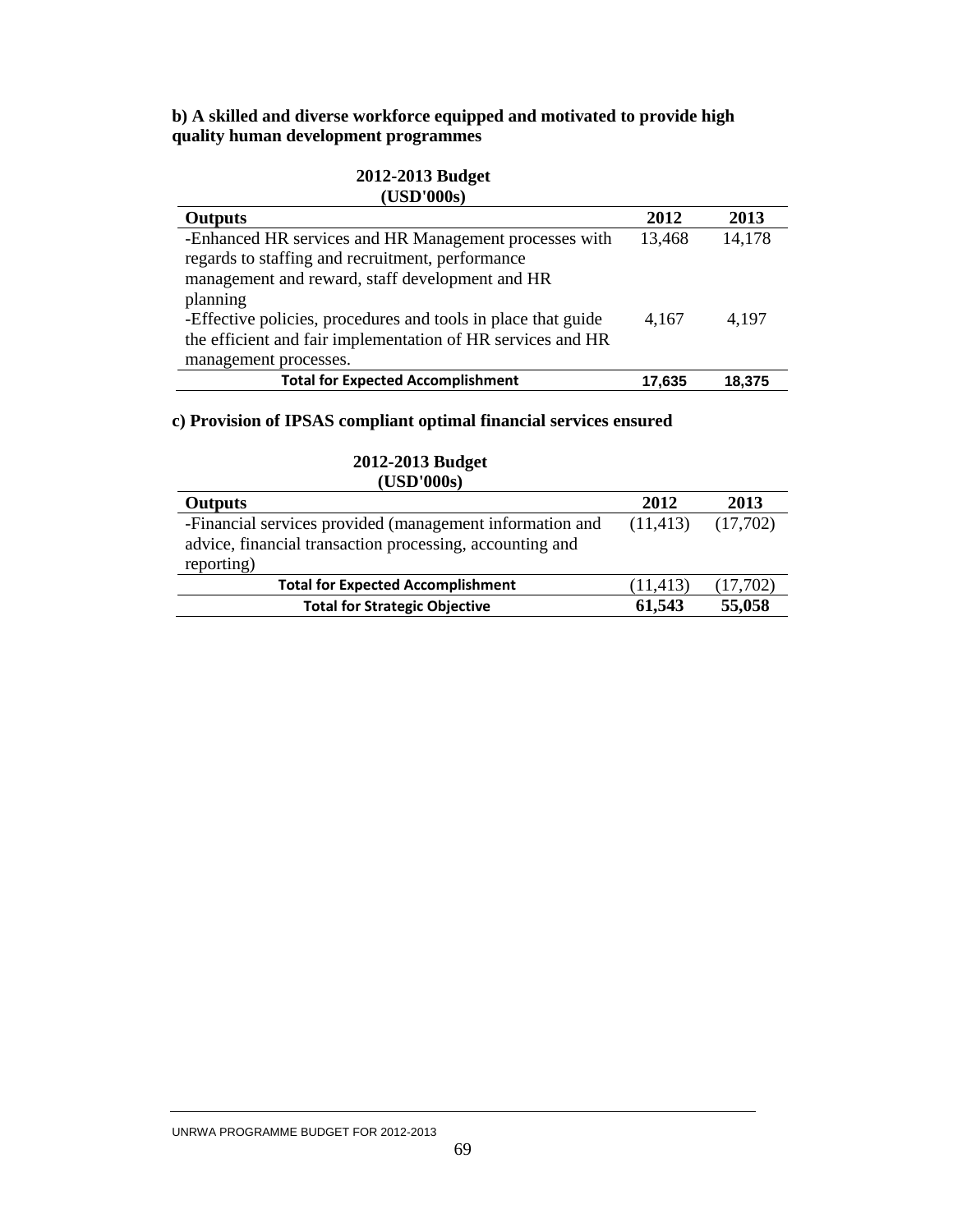## **UNITED NATIONS BOARD OF AUDITORS RECOMMENDATIONS - IMPLEMENTATION STATUS**

Table 12 illustrates the current status of 61 recommendations in the United Nations Board of Auditors (UNBOA) report for 2008-2009. As of 31 March 2011, 30 recommendations were implemented, 25 under implementation, four are yet to be implemented and two recommendations are overtaken by events.

UNRWA's management is committed to implementing the recommendations, some of which require additional funding, span biennia or require strategic intervention. Most of the recommendations indicated as under implementation are planned in the second and third quarter of the 2011.

|                                               | $\sin$                    | <b>Implementation Status</b> |                                |                                 |                            |  |  |  |  |
|-----------------------------------------------|---------------------------|------------------------------|--------------------------------|---------------------------------|----------------------------|--|--|--|--|
| <b>Department</b>                             | Recommendati<br>Number of | Implemented                  | <b>Implementation</b><br>Under | Implemented<br>$\sum_{i=1}^{n}$ | <b>Dvertaken</b><br>Events |  |  |  |  |
| Finance                                       | 19                        | 14                           | $\overline{2}$                 | $\overline{2}$                  |                            |  |  |  |  |
| Gaza Field Office                             | 6                         | 2                            |                                |                                 |                            |  |  |  |  |
| Jordan Field Office                           | 2                         |                              |                                |                                 |                            |  |  |  |  |
| Syria Field Office                            | 2                         |                              |                                |                                 |                            |  |  |  |  |
| Department of Administrative                  |                           |                              |                                |                                 |                            |  |  |  |  |
| Support:                                      | 10                        | 6                            | 3                              |                                 |                            |  |  |  |  |
| <b>Information Systems Division</b>           |                           |                              |                                |                                 |                            |  |  |  |  |
| Procurement & Log. Division<br>Administration |                           |                              |                                |                                 |                            |  |  |  |  |
| Programme Coordination and<br>Support         | 4                         |                              | 4                              |                                 |                            |  |  |  |  |
| Department of Human Resources                 | 6                         | 5                            |                                |                                 |                            |  |  |  |  |
| Department of Internal Oversight              | 9                         |                              |                                |                                 |                            |  |  |  |  |
| Services                                      |                           |                              |                                |                                 |                            |  |  |  |  |
| <b>Executive Management</b>                   |                           |                              |                                |                                 |                            |  |  |  |  |
| <b>Total</b>                                  | 61                        | 30                           | 25                             | 4                               | 2                          |  |  |  |  |

# **Table 12: Implementation Status of the UNBOA Recommendations for the Biennium Ended**

#### UNRWA PROGRAMME BUDGET FOR 2012-2013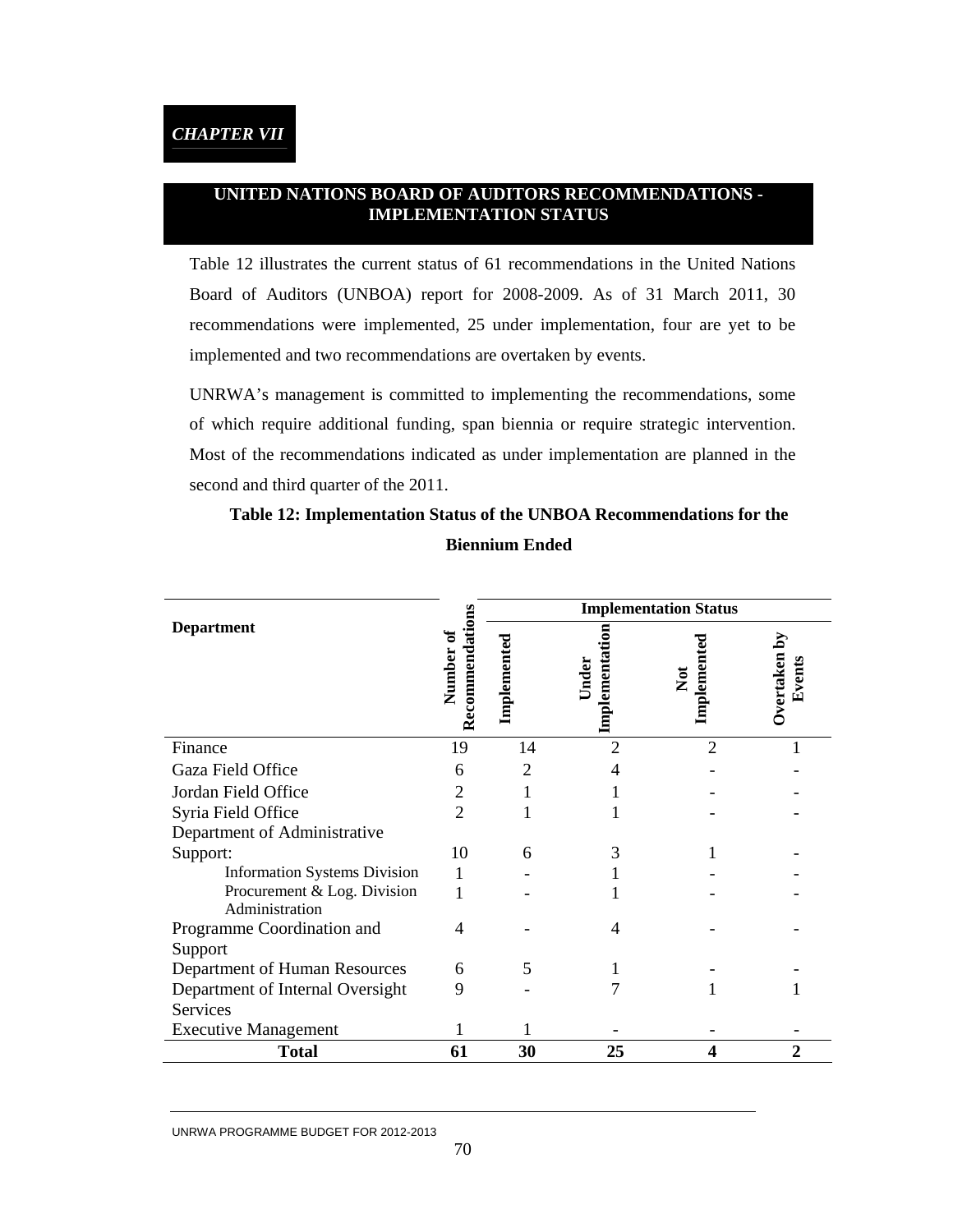### **WORKLOAD INDICATORS & STATISTICS**

Key workload indicators and statistics for each Human Development Goal are provided in order to illustrate the magnitude of the task facing UNRWA in achieving its mission with respect to the Palestine refugee population.

|                                                                | $U^*$                    |               |                    |                    |
|----------------------------------------------------------------|--------------------------|---------------|--------------------|--------------------|
| <b>Indicator</b>                                               | $\mathbf 0$              | 2006-2007     | 2008-2009 Actual   | As at              |
|                                                                | $\mathbf{M}$             | <b>Actual</b> |                    | 31-12-2010         |
| Refugee Population (RP)                                        | No.                      | 4,562,820     | 4,766,670          | 4,966,664          |
| Increase in RPs                                                | $\%$                     | 4.9           | 4.5                | 4.2                |
| <b>Acquired Knowledge and Skills</b>                           |                          |               |                    |                    |
| <b>Education Staff</b>                                         | No.                      | 20,973        | 21,217             | 22,904             |
| <b>Pupil Enrolment</b>                                         | No.                      | 484,781       | 482,920            | 482,795            |
| Schools                                                        | No.                      | 666           | 689                | 700                |
| In-service teachers in training                                | No.                      | 895           | 960                | 1,415              |
| Vocational & Technical Training<br>Centres (VTTC)              | No.                      | 8             | 10                 | 10                 |
| <b>VTTC Training Places</b>                                    | No.                      | 2,785         | 2,964              | 6,209              |
| <b>A Long and Healthy Life</b>                                 |                          |               |                    |                    |
| <b>Health Staff</b>                                            | No.                      | 8,388         | 8,731              | 3,654              |
| <b>Primary Health Care Facilities</b>                          | No.                      | 128           | 137                | 137                |
| Patient visits                                                 | No.                      | 18,295,860    | 20,255,798         | 10,417,097         |
| Average daily consultations per                                |                          | 96            | 98.5               | 101                |
| doctor                                                         | No.                      |               |                    |                    |
| <b>A</b> decent Standard of Living                             |                          |               |                    |                    |
| <b>Special Hardship Cases</b>                                  | No.                      | 255,907       | 265,447            | 288,405            |
| Ratio of SSN cases to social                                   |                          |               |                    |                    |
| workers                                                        | Ratio                    | 235:01        | 250.01             | 261.01             |
| Number of loans made                                           | No.                      | 143,477       | 194,336            | 225,568            |
| Value of Loans made                                            | $\overline{\mathcal{S}}$ | 149,060,000   | 218,390,000        | 256,859,383        |
| (cumulative)                                                   |                          |               |                    |                    |
| Shelters rehabilitated                                         | No.                      | 4,123         | 560 regular budget | 99 regular budget  |
|                                                                |                          |               | 30,562 emergency   | 9,062 emergency    |
|                                                                |                          |               | appeal             | appeal             |
| Shelters constructed                                           | No.                      | 715           | 274 regular budget | 173 regular budget |
|                                                                |                          |               |                    | 177 emergency      |
|                                                                |                          |               |                    | appeal             |
| <b>Human Rights Enjoyed to the Fullest</b>                     |                          |               |                    |                    |
| Refugees benefiting from social                                |                          |               |                    |                    |
| services through CBOs                                          | No.                      | 206,453       | 349,611            | 150,646            |
| <b>Effective and Efficient Governance and Support in UNRWA</b> |                          |               |                    |                    |
| ICT service users                                              | No.                      | 3,452         | 4,565              | 5,949              |
| <b>UNRWA</b> Area staff posts                                  | No.                      | 28,266        | 31,229             | 31,541             |
| Accounting vouchers processed                                  | No.                      | 196,468       | 263,370            | 137,234            |
| <b>Provident Fund Assets</b>                                   | \$'000                   | 2,089,293     | 1,886,526          | 1,071,152          |
| $*$ UoM = Unit of Measurement.                                 |                          |               |                    |                    |

UNRWA PROGRAMME BUDGET FOR 2012-2013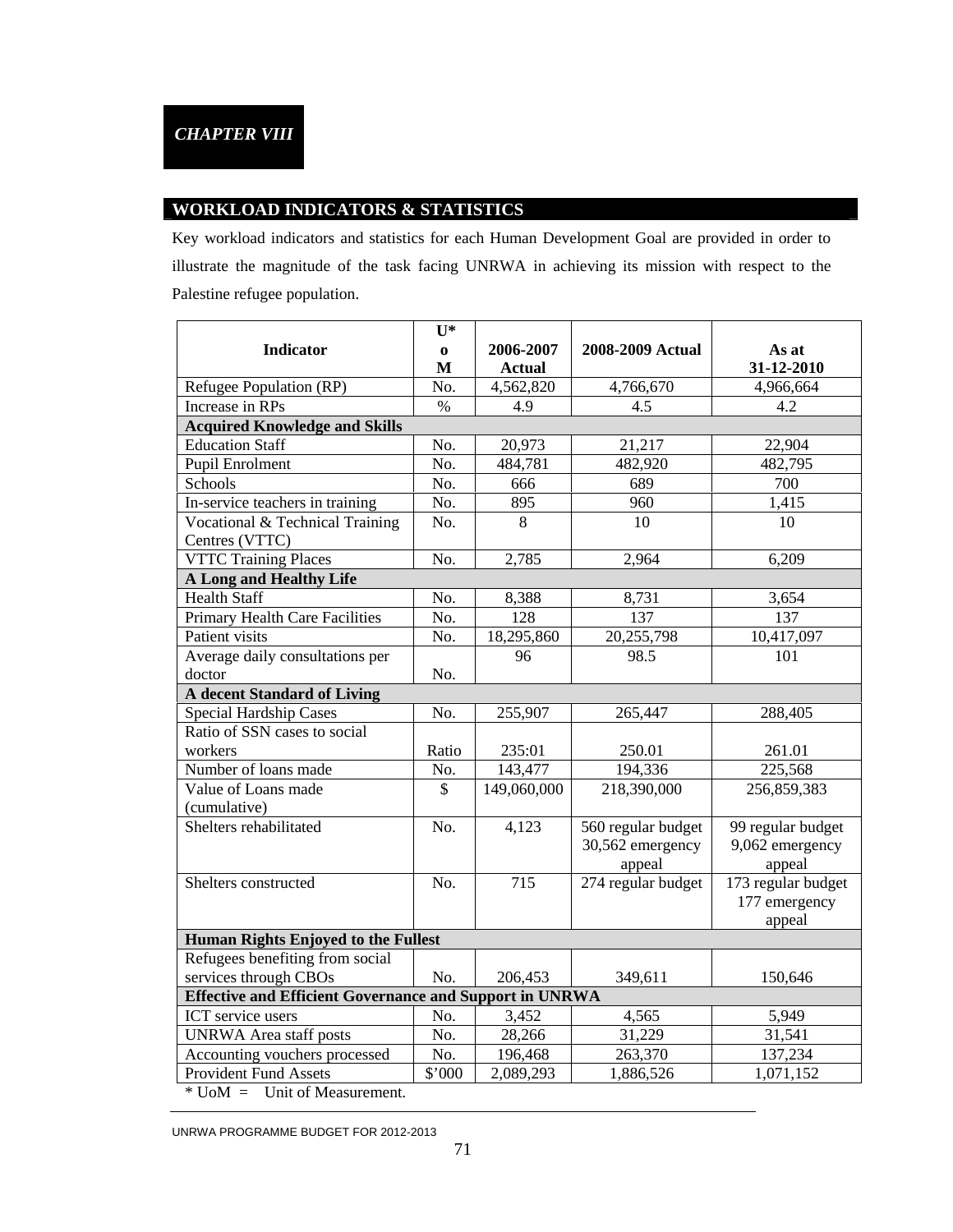### **BUDGET IN PROGRAMME FORMAT**

In previous biennia up to 2008-2009, the Programme Budget was presented in the format of UNRWA's core Programmes. For historical comparative purposes, the main budget tables from Chapter I - Introduction to 2012-2013 Biennium Budget, are produced below in this alternative format. UNRWA's Programmes include Education, Health, Relief and Social Services, Infrastructure and Camp Development as well as Support Departments.

### **Tables and Figures presented below include:**

| Table 9-1:     | Summary of 2012-2013 Total Budget Volume                                |
|----------------|-------------------------------------------------------------------------|
| Table 9-2:     | Regular Budget Requirements by Programme.                               |
| Figure $9-1$ : | Regular Budget by Programme.                                            |
| Table 9-3:     | <b>Education Programme Resource Requirements.</b>                       |
| Table 9-4:     | Health Programme Resource Requirements.                                 |
| Table 9-5:     | Relief and Social Services Programme Resource Requirements              |
| Table 9-6:     | Infrastructure and Camp Improvement Programme Resource<br>Requirements. |
| Table 9-7:     | <b>Support Departments Resource Requirements.</b>                       |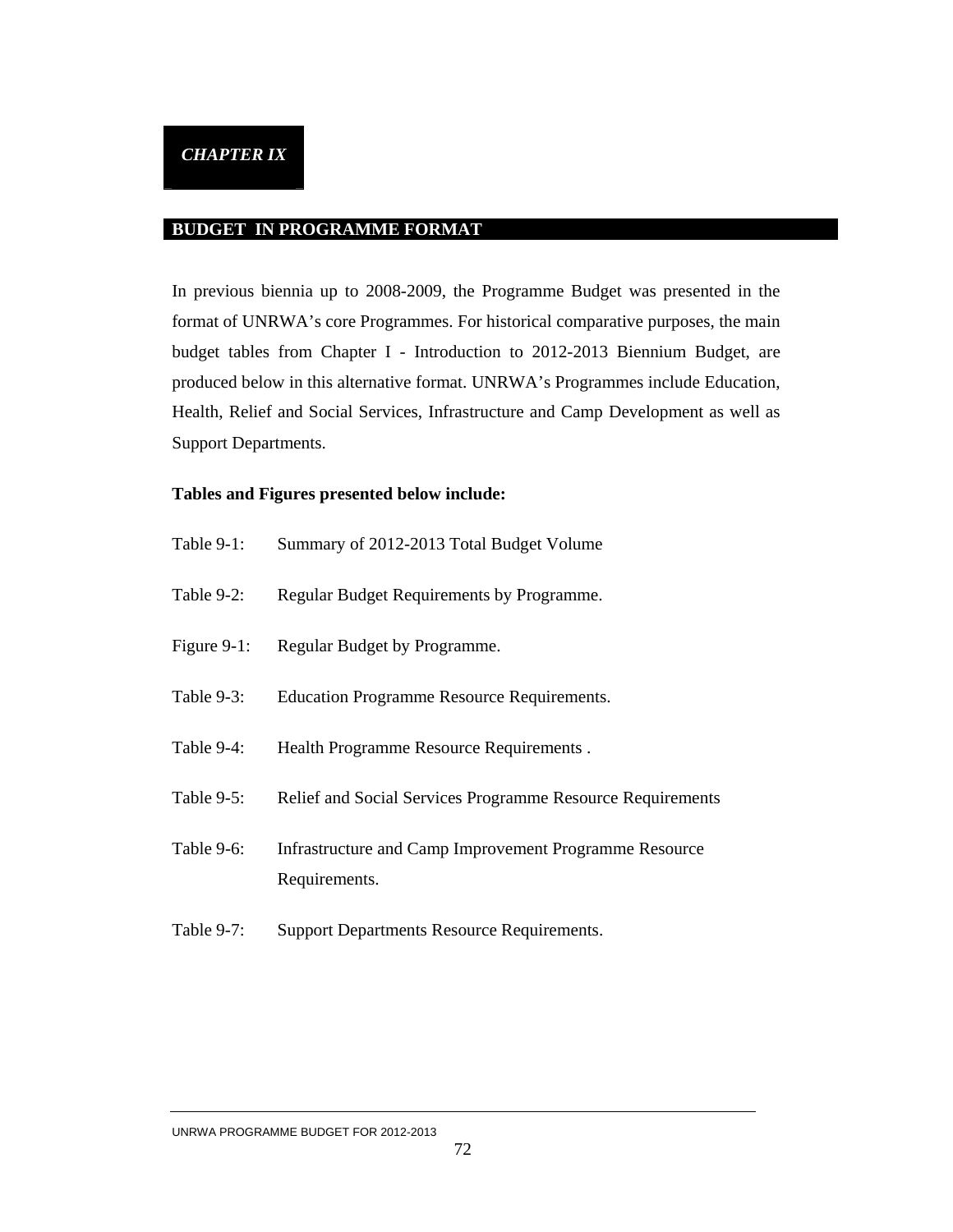| 2012 Fiscal Year                         |         |                       |         |               | 2013 Fiscal Year |         |                          |         | 2012-2013 Biennium       |              |                   |                       |           |               |           |
|------------------------------------------|---------|-----------------------|---------|---------------|------------------|---------|--------------------------|---------|--------------------------|--------------|-------------------|-----------------------|-----------|---------------|-----------|
| Goal                                     |         | <b>Regular Budget</b> |         | Project       | <b>Total</b>     |         | <b>Regular Budget</b>    |         | Project                  | <b>Total</b> |                   | <b>Regular Budget</b> |           | Project       | Total     |
|                                          | Cash    | In Kind               | Total   | <b>Budget</b> |                  | Cash 1  | In Kind                  | Total   | <b>Budget</b>            |              | Cash <sup>1</sup> | In Kind               | Total     | <b>Budget</b> |           |
|                                          |         |                       |         |               |                  |         |                          |         |                          |              |                   |                       |           |               |           |
| <b>Education Programme</b>               | 347,453 | 523                   | 347,976 | 22,564        | 370,540          | 356,296 | 530                      | 356,826 | 22,613                   | 379,439      | 703,749           | 1,053                 | 704,802   | 45,177        | 749,979   |
| Health Programme                         | 112,845 | 1,313                 | 114,158 | 14,673        | 128,831          | 112,611 | 1.320                    | 113,931 | 14,673                   | 128,604      | 225,456           | 2,633                 | 228,089   | 29,346        | 257,435   |
| Relief & Social Services Programme       | 61,789  |                       | 61,790  | 300,137       | 361,927          | 64,980  |                          | 64,981  | 264,406                  | 329,387      | 126,769           |                       | 126,771   | 564,543       | 691,314   |
| Microfinance & Microenterprise Programme |         |                       |         |               |                  |         |                          |         |                          |              |                   |                       |           |               |           |
| Infrastructure and Camp Improvement Prog | 12,702  | $\sim$                | 12,702  | 932           | 13,634           | 12,532  | $\sim$                   | 12,532  | ٠                        | 12,532       | 25,234            | ٠                     | 25,234    | 932           | 26,166    |
| <b>Support Departments</b>               | 86,150  | $\sim$                | 86,150  | 20,624        | 106,774          | 79,887  |                          | 79,887  | 20,623                   | 100.510      | 166,037           | $\sim$                | 166,037   | 41,247        | 207,284   |
| <b>Total Goal Requirements</b>           | 620,939 | 1,837                 | 622,776 | 358,930       | 981,706          | 626,306 | 1,851                    | 628,157 | 322,315                  | 950,472      | 1,247,245         | 3,688                 | 1,250,933 | 681,245       | 1,932,178 |
| <b>Other Requirements</b>                |         |                       |         |               |                  |         |                          |         |                          |              |                   |                       |           |               |           |
| Contigency Reserve                       | 11,000  |                       | 11,000  | $\sim$        | 11,000           | 11,000  | $\overline{\phantom{a}}$ | 11,000  | $\overline{\phantom{a}}$ | 11,000       | 22,000            | ۰                     | 22,000    | $\sim$        | 22,000    |
| <b>Salary Increase Reserves</b>          | 16,135  | $\sim$                | 16,135  | ٠             | 16,135           | 31,135  | ٠                        | 31,135  | ٠                        | 31,135       | 47,270            | ٠                     | 47,270    | ٠             | 47,270    |
| Seperation Benefits Reserves             | 2,000   | $\sim$                | 2,000   | ٠             | 2,000            | 2,000   | $\overline{\phantom{a}}$ | 2,000   | $\overline{\phantom{a}}$ | 2,000        | 4,000             | ٠                     | 4,000     | ٠             | 4,000     |
| New ERP Reserve                          | 2,000   |                       | 2,000   | ٠             | 2,000            | 2,000   | ٠                        | 2,000   | $\overline{\phantom{a}}$ | 2,000        | 4,000             | ٠                     | 4,000     | ٠             | 4,000     |
| Capitalization and Depreciation          | 1,000   | <b>COL</b>            | 1,000   | ٠             | 1,000            | 1,000   | $\overline{\phantom{a}}$ | 1,000   | $\overline{\phantom{a}}$ | 1.000        | 2,000             | ٠                     | 2,000     | ٠             | 2,000     |
| <b>Total Other Requirements</b>          | 32,135  |                       | 32,135  |               | 32,135           | 47,135  |                          | 47,135  |                          | 47,135       | 79,270            | ٠                     | 79,270    |               | 79,270    |
| <b>Total Resource Requirements</b>       | 653,074 | 1.837                 | 654,911 | 358,930       | 1,013,841        | 673,441 | 1,851                    | 675,292 | 322,315                  | 997,607      | 1,326,515         | 3,688                 | 1,330,203 | 681.245       | 2,011,448 |

#### **Table 9-1: Summary of 2012-2013 Total Budget Volume (Cash and In-kind, USD'000s)**

<sup>1</sup>Includes the cost of additional 13 international posts and 5 reclassifications requested in the 2012-2013 Fascicle.

 $2<sup>2</sup>$  Includes reserves for: cash for food, foreign exchange, annual leave and general reserve.

 $3$  A reserve for capitalization  $\&$  depreciation has been included as a provision to comply with IPSAS requirements.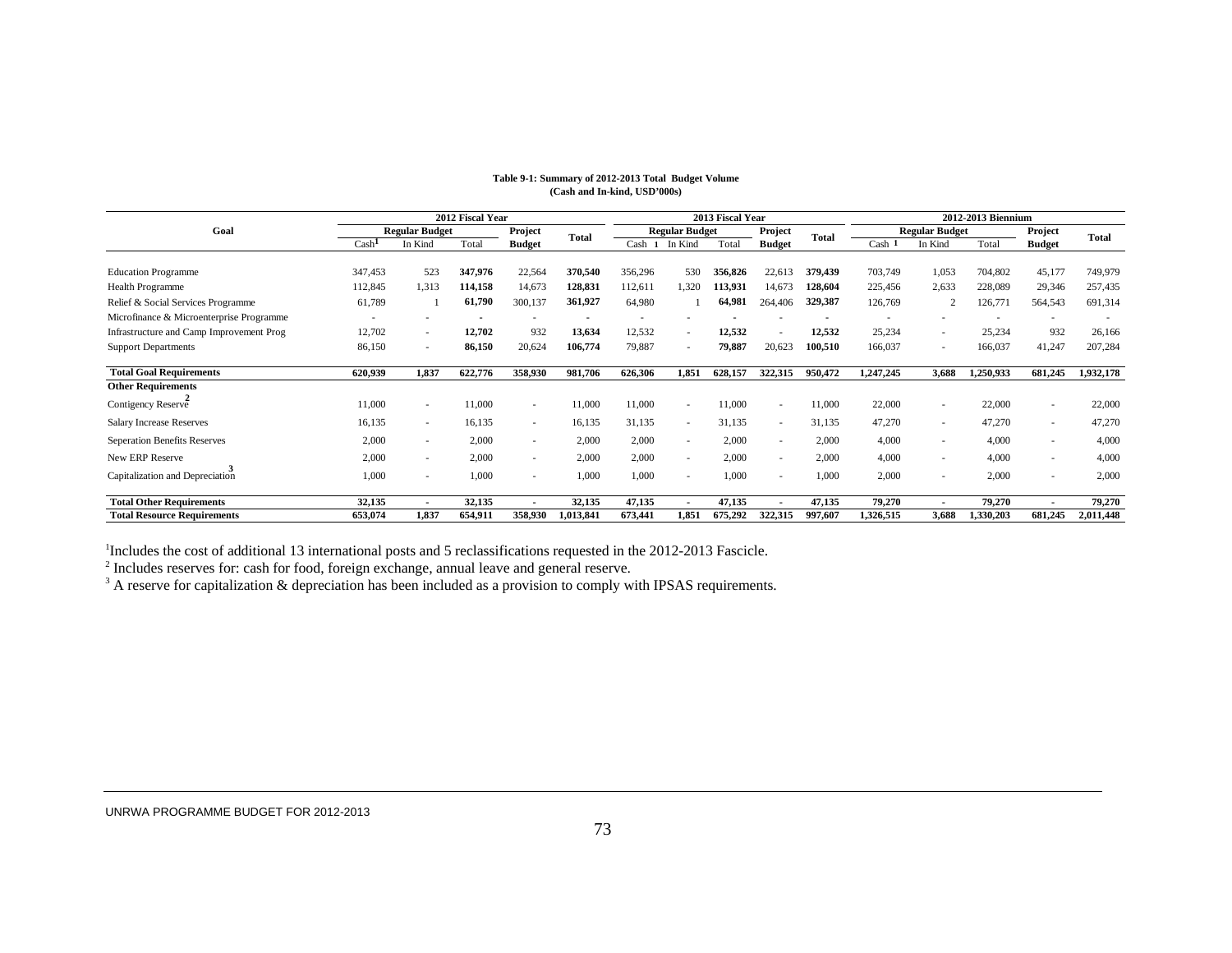#### **TABLE 9-2: REGULAR BUDGET REQUIREMENTS BY PROGRAMME** (Cash and In-kind, USD'000s)

| Programme                                      | 2008                     | 2009                           | 2010                     | 2011          | 2012 1          | 2013 1          | Resource Growth <sup>4</sup> |               |
|------------------------------------------------|--------------------------|--------------------------------|--------------------------|---------------|-----------------|-----------------|------------------------------|---------------|
|                                                |                          | <b>Expenditure Expenditure</b> | <b>Expenditure</b>       | <b>Budget</b> | <b>Estimate</b> | <b>Estimate</b> | Amount                       | $\frac{0}{0}$ |
|                                                |                          |                                |                          |               |                 |                 |                              |               |
| <b>EDUCATION PROGRAMME</b>                     | 297.061                  | 301.473                        | 334.192                  | 319,752       | 347,976         | 356,826         | 50.858                       | 7.78          |
| <b>HEALTH PROGRAMME</b>                        | 88,937                   | 90.077                         | 105,561                  | 113,061       | 114,158         | 113,931         | 9.467                        | 4.33          |
| <b>RELIEF &amp; SOCIAL SERVICES PROGRAMME</b>  | 52,368                   | 47,770                         | 49.929                   | 47.496        | 61,790          | 64,981          | 29,346                       | 30.12         |
| INFRASTRUCTURE and CAMP IMPROVEMENT PROGRAMME  | 6,257                    | 7.955                          | 10,006                   | 12,853        | 12,702          | 12,532          | 2,375                        | 10.39         |
| SUPPORT DEPARTMENTS                            | 63,635                   | 66,284                         | 86,962                   | 99.195        | 86,150          | 79,887          | (20, 120)                    | (10.81)       |
|                                                |                          |                                |                          |               |                 |                 |                              |               |
| Sub-total                                      | 508.258                  | 513.559                        | 586.650                  | 592.357       | 622.776         | 628.157         | 71.926                       | 6.10          |
|                                                |                          |                                |                          |               |                 |                 |                              |               |
| <b>Other Requirements</b>                      | -                        |                                | ٠                        | 2,809         | 11,000          | 11,000          | 19.191                       | 683.20        |
| Contingency Reserve                            | $\overline{\phantom{a}}$ |                                | $\overline{\phantom{a}}$ | 24.500        | 16.135          | 31,135          | 22,770                       | 92.94         |
| Salary Increase Reserves                       | $\overline{\phantom{a}}$ | $\overline{\phantom{a}}$       | $\overline{\phantom{a}}$ | 5.078         | 2,000           | 2,000           | (1,078)                      | (21.23)       |
| Separation Benefits Reserves                   |                          |                                |                          |               | 2,000           | 2,000           | 4,000                        |               |
| New ERP Reserve                                | (2, 284)                 | (1,028)                        | (1,656)                  |               | 1,000           | 1,000           | 3,656                        | (220.77)      |
| Capitalization and Depreciation <sup>2,5</sup> |                          |                                |                          |               |                 |                 |                              |               |
|                                                | (2, 284)                 | (1,028)                        | (1,656)                  | 32,387        | 32,135          | 47,135          | 48,539                       | 157.95        |
| <b>Total Resources Requirements</b>            | 505.974                  | 512,531                        | 584.994                  | 624,744       | 654,911         | 675,292         | 120,465                      | 9.96          |

<sup>1</sup> Includes the cost of additional 13 international posts and 5 reclassifications requested in the 2012-2013 Fascicle.

<sup>2</sup> Comparative figures for 2008-2010 are incorporated into the respective Fields' and HQs expenditure.

<sup>3</sup> Includes reserves for : Cash for food, foreign exchange, annual leave and general reserve.

4 Resource growth : comparison between two biennia.

 $<sup>5</sup>$  A reserve for capitalization & depreciation has been included as a provision to comply with IPSAS</sup> requirements.



### **Figure 9-1: Regular Budget by Programme (Cash and In-Kind, USD'000's)**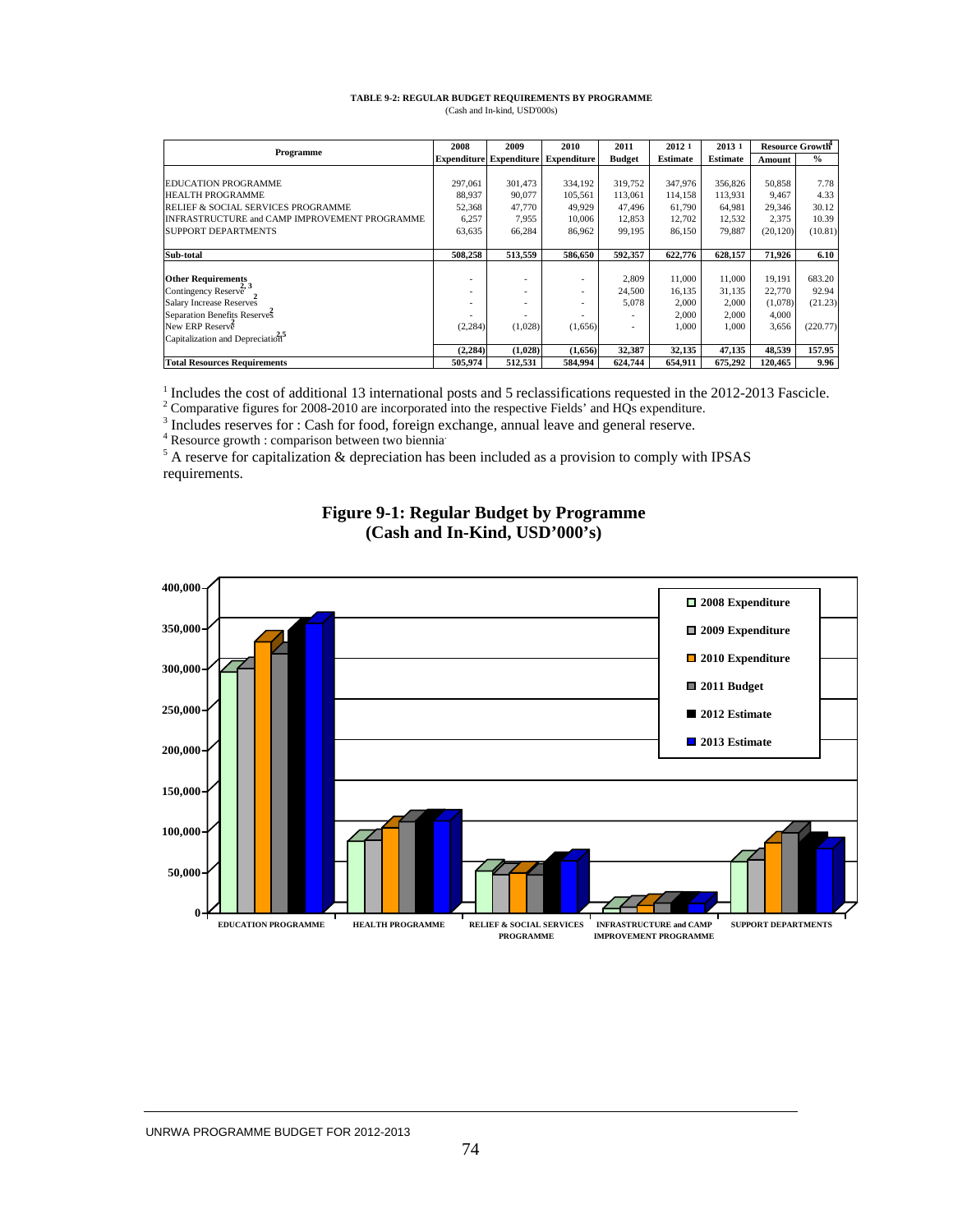|                                                                                                         | 2008               | 2009               | 2010               | 2011             | 2012             | 2013             |                     | <b>Resource Growth</b> |
|---------------------------------------------------------------------------------------------------------|--------------------|--------------------|--------------------|------------------|------------------|------------------|---------------------|------------------------|
| <b>EDUCATION PROGRAMME</b>                                                                              | <b>Expenditure</b> | <b>Expenditure</b> | <b>Expenditure</b> | <b>Budget</b>    | <b>Estimate</b>  | <b>Estimate</b>  | Amount              | $\frac{0}{0}$          |
| <b>School Development</b>                                                                               |                    |                    |                    |                  |                  |                  |                     |                        |
| Elementary and Preparatory Education<br>Secondary Education (Lebanon)<br>Voilence Free School Programme | 259,259<br>4.077   | 263,648<br>4.621   | 294,320<br>4.623   | 278,297<br>5.174 | 304.781<br>5.087 | 313,171<br>5.125 | 45,335<br>415<br>14 | 8<br>4                 |
| Sub-Total                                                                                               | 263,336            | 268,269            | 298,943            | 283,471          | 309,875          | 318,303          | 45,764              | 8                      |
| <b>Technical and Vocational Education and</b><br><b>Training</b>                                        |                    |                    |                    |                  |                  |                  |                     |                        |
| Placement & Career Guidance<br>Vocational & Technical Education                                         | 108<br>19,626      | 131<br>19,693      | 114<br>20,724      | 145<br>20,907    | 59<br>20,723     | 60<br>20,519     | (140)<br>(389)      | (54)<br>(1)            |
| Sub-Total                                                                                               | 19,734             | 19,824             | 20,838             | 21,052           | 20,782           | 20.579           | (529)               | (1)                    |
| <b>Institute of Education</b>                                                                           |                    |                    |                    |                  |                  |                  |                     |                        |
| Pre-Service<br>In-Service                                                                               | 1,502<br>1,713     | 1,551<br>1,708     | 1,614<br>1,457     | 1.758<br>1,471   | 2,768<br>3,281   | 2,987<br>2,956   | 2,383<br>3,309      | 71<br>113              |
| Sub-Total                                                                                               | 3,215              | 3,259              | 3,071              | 3,229            | 6,049            | 5,943            | 5,692               | 90                     |
| <b>Education Planning and Management</b><br><b>Division</b>                                             |                    |                    |                    |                  |                  |                  |                     |                        |
| Programme Management                                                                                    | 10.860             | 10,191             | 11,496             | 12,140           | 11,311           | 12,043           | (282)               | (1)                    |
| Sub-Total                                                                                               | 10,860             | 10,191             | 11,496             | 12,140           | 11,311           | 12,043           | (282)               | (1)                    |
| <b>Cost Recovery</b>                                                                                    | (84)               | (70)               | (156)              | (140)            | (41)             | (42)             | 213                 | (72)                   |
| <b>Total Regular Budget</b>                                                                             | 297,061            | 301,473            | 334,192            | 319,752          | 347,976          | 356,826          | 50.858              | 8                      |

#### **Table 9-3: Education Programme Resource Requirements (Cash and In-Kind, USD'000s)**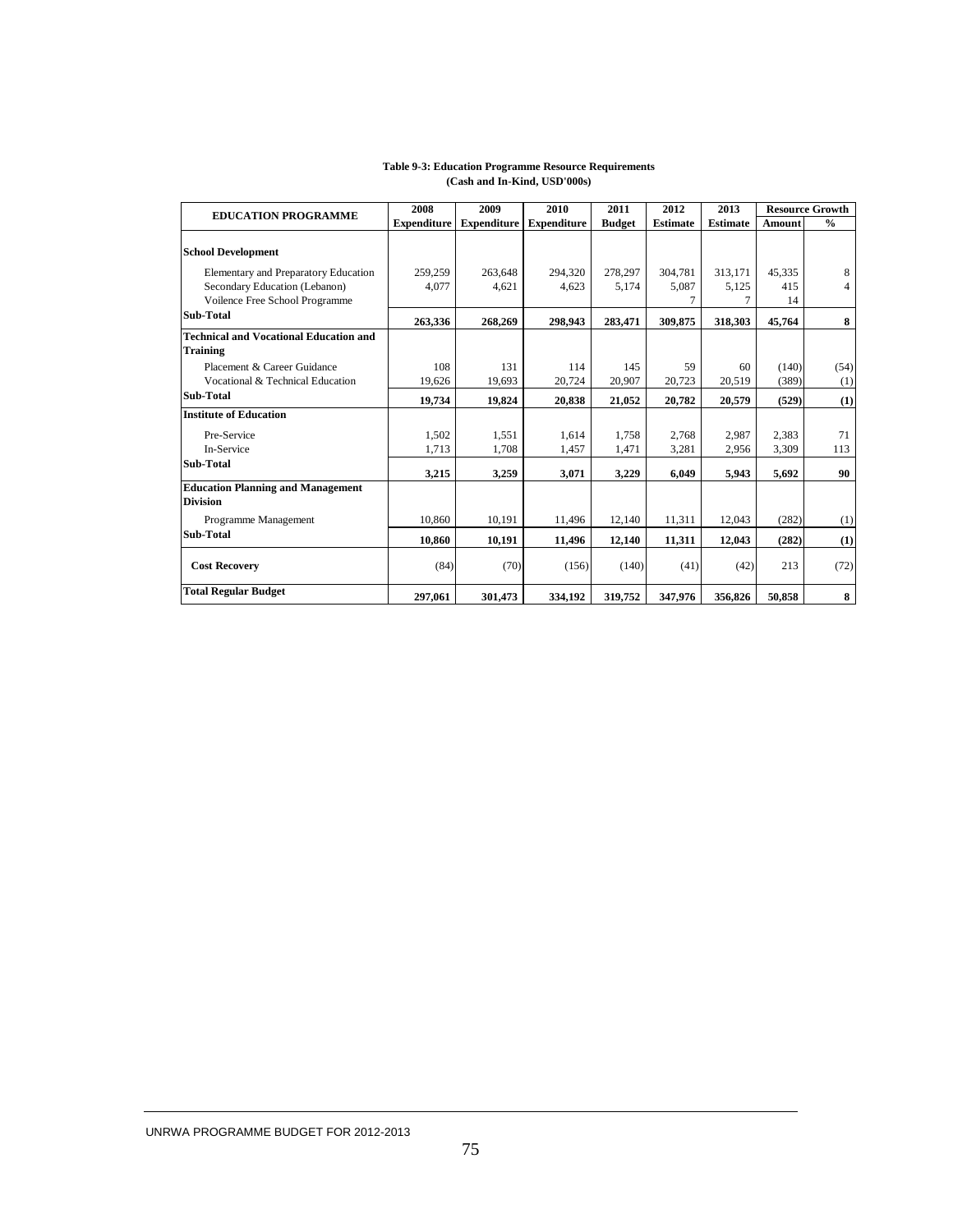| <b>HEALTH PROGRAMME</b>                                                     | 2008   | 2009   | 2010                                       | 2011          | 2012            | 2013            |               | <b>Resource Growth</b>  |
|-----------------------------------------------------------------------------|--------|--------|--------------------------------------------|---------------|-----------------|-----------------|---------------|-------------------------|
|                                                                             |        |        | <b>Expenditure Expenditure Expenditure</b> | <b>Budget</b> | <b>Estimate</b> | <b>Estimate</b> | <b>Amount</b> | $\frac{0}{0}$           |
| <b>Health Protection &amp; Promotion</b>                                    |        |        |                                            |               |                 |                 |               |                         |
| Disability Screening and Rehabilitation<br>Maternal Health and Child Health | 1.042  | 983    | 1.250                                      | 1,406         | 1,415           | 1.320           | 79            | 2.97                    |
| <b>Services</b>                                                             | 4.134  | 4,113  | 5.434                                      | 5.608         | 5.809           | 5.839           | 606           | 5.49                    |
| Mental Health                                                               | 49     | 451    | 294                                        | 632           | 1,253           | 1,103           | 1,430         | 154.43                  |
| School Health                                                               | 684    | 679    | 775                                        | 1,061         | 1,241           | 1,276           | 681           | 37.09                   |
| <b>Supplementary Feeding</b>                                                | 896    | 130    | 1,831                                      | 175           |                 |                 | (2,006)       | (100.00)                |
| Sub-total                                                                   | 6,805  | 6,356  | 9,584                                      | 8.882         | 9,718           | 9,538           | 790           | 4.28                    |
| <b>Medical Care Services</b>                                                |        |        |                                            |               |                 |                 |               |                         |
| <b>Hospital Services</b>                                                    | 15,614 | 15,657 | 16,754                                     | 22,153        | 22,569          | 22,400          | 6,062         | 15.58                   |
| <b>Laboratory Services</b>                                                  | 3,303  | 3,430  | 4,229                                      | 3,995         | 5,193           | 5,098           | 2,067         | 25.13                   |
| <b>Oral Health Services</b>                                                 | 3,392  | 3,210  | 3,255                                      | 2,987         | 3,266           | 3,191           | 215           | 3.44                    |
| <b>Outpatient Medical Care</b>                                              | 34,123 | 34,970 | 42,180                                     | 45,213        | 44,781          | 46,029          | 3,417         | 3.91                    |
| Sub-total                                                                   | 56,432 | 57,267 | 66,418                                     | 74,348        | 75,809          | 76,718          | 11,761        | 8.36                    |
| <b>Disease Prevention &amp; Control</b>                                     |        |        |                                            |               |                 |                 |               |                         |
| Communicable Diseases                                                       |        |        |                                            | 1.600         |                 |                 | (1,600)       | (100.00)                |
| Non-Communicable Diseases                                                   | 5.443  | 6.427  | 8.741                                      | 8,193         | 7.571           | 6.678           | (2,685)       | (15.86)                 |
| Sub-total                                                                   | 5,443  | 6,427  | 8,741                                      | 9,793         | 7,571           | 6,678           | (4, 285)      | (23.12)                 |
| <b>Environmental Health</b>                                                 |        |        |                                            |               |                 |                 |               |                         |
| Open Sewerage and Drainage                                                  |        |        |                                            |               |                 |                 |               |                         |
| Channels                                                                    | 138    | 125    | 210                                        | 187           | 195             | 190             | (12)          | (3.02)                  |
| Solid Waste Collection and Disposal                                         | 15,314 | 14,791 | 15,198                                     | 14,893        | 15,303          | 15,277          | 489           | 1.63                    |
| Water Quality Control                                                       | 1.087  | 1.184  | 1.099                                      | 486           | 444             | 440             | (701)         | (44.23)                 |
| Sub-total                                                                   | 16,539 | 16,100 | 16,507                                     | 15,566        | 15,942          | 15,907          | (224)         | (1)                     |
| <b>Programme Management</b>                                                 | 4.066  | 4,292  | 4,776                                      | 4,682         | 5,328           | 5,300           | 1.170         | 12                      |
| <b>Cost Recovery</b>                                                        | (348)  | (365)  | (465)                                      | (210)         | (210)           | (210)           |               |                         |
| <b>TOTAL REGULAR BUDGET</b>                                                 | 88,937 | 90,077 | 105,561                                    | 113,061       | 114,158         | 113,931         | 9,467         | $\overline{\mathbf{4}}$ |

#### **Table 9-4: Health Programme Resource Requirements (Cash and In-Kind, USD'000s)**

#### **Table 9-5: Relief and Social Services Programme Resource Requirements (Cash and In-Kind, USD'000s)**

| <b>RELIEF &amp; SOCIAL SERVICES</b>                                               | 2008               | 2009           | 2010                           | 2011           | 2012            | 2013            | <b>Resource Growth</b> |               |
|-----------------------------------------------------------------------------------|--------------------|----------------|--------------------------------|----------------|-----------------|-----------------|------------------------|---------------|
| <b>PROGRAMME</b>                                                                  | <b>Expenditure</b> |                | <b>Expenditure Expenditure</b> | <b>Budget</b>  | <b>Estimate</b> | <b>Estimate</b> | Amount                 | $\frac{0}{0}$ |
| <b>Relief Services</b>                                                            | 45,289             | 40.698         | 41,964                         | 37,598         | 51,295          | 54,701          | 26,434                 | 33            |
| <b>Eligibility and Registration</b>                                               | 1,579              | 1,596          | 1,959                          | 1.859          | 2,189           | 2,200           | 571                    | 15            |
| <b>Social Services</b><br>Children & Youth Programme<br>Community Development and | 156                | 100            | 183                            | 239            | 142             | 145             | (135)                  | (32)          |
| Microcredit Community Support<br>Programme                                        | 1.131              | 1,013          | 1,086                          | 1,534          | 2,429           | 2,268           | 2.077                  | 79            |
| Disability Programme<br>Women's Programme                                         | 1,338<br>522       | 1,366<br>505   | 1,312<br>533                   | 1,469<br>543   | 1,627<br>850    | 1,528<br>825    | 374<br>599             | 13<br>56      |
| <b>Sub-Total</b><br><b>Programme Management</b>                                   | 3,147<br>2,484     | 2,984<br>2,522 | 3,114<br>3,018                 | 3,785<br>4,259 | 5,048<br>3,351  | 4,766<br>3,407  | 2,915<br>(519)         | 42<br>(7)     |
| <b>Cost Recovery</b>                                                              | (131)              | (30)           | (126)                          | (5)            | (93)            | (93)            |                        |               |
| <b>Total Regular Budget</b>                                                       | 52,368             | 47,770         | 49.929                         | 47.496         | 61.790          | 64.981          | 29.346                 | 30            |